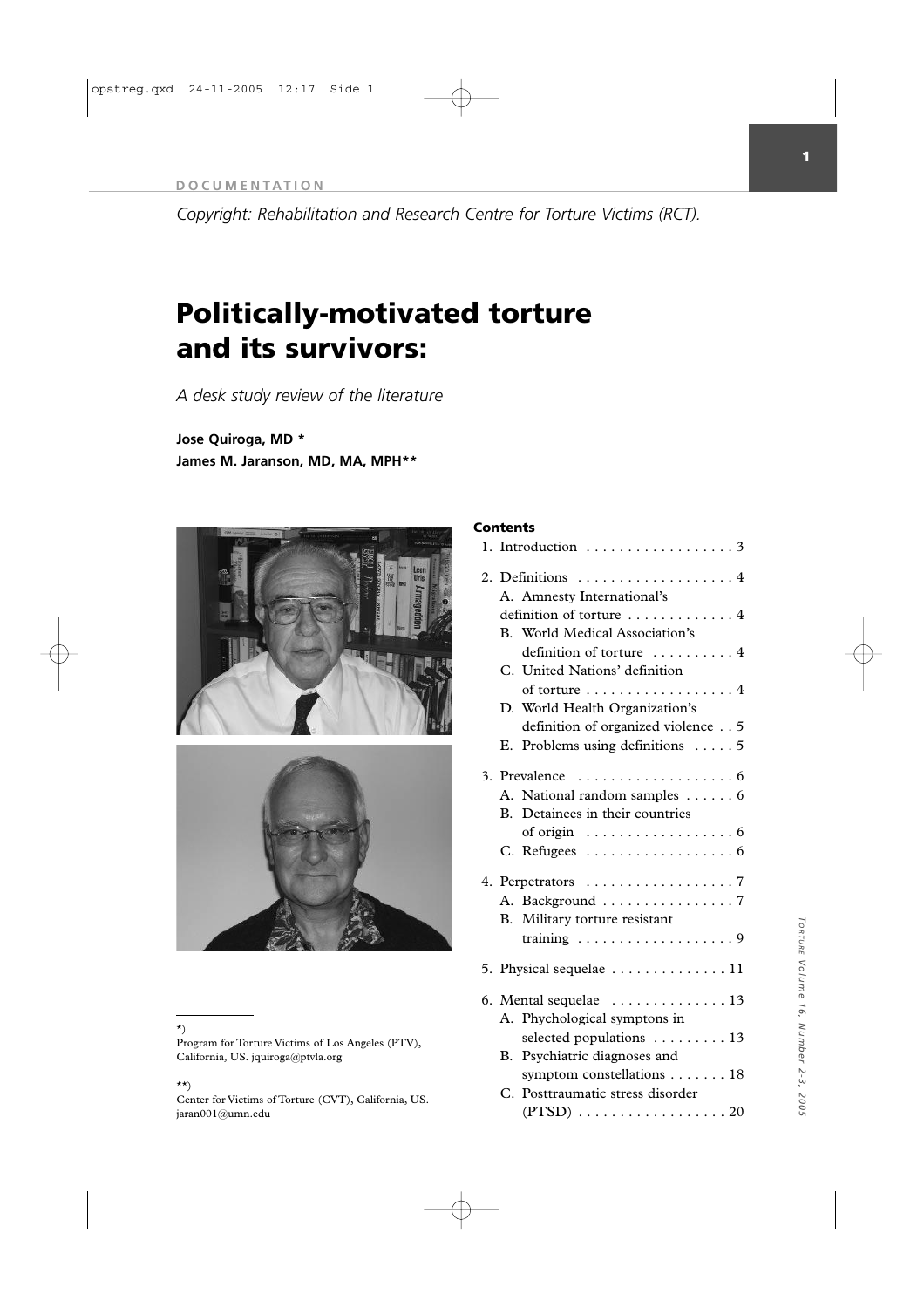$\oplus$ 

|     |                                                               | D. Traumatized refugees compared                   |  |  |  |  |
|-----|---------------------------------------------------------------|----------------------------------------------------|--|--|--|--|
|     |                                                               | with torture survivors $\dots \dots \dots 25$      |  |  |  |  |
|     | Е.                                                            | Predictors and coping 26                           |  |  |  |  |
|     | 7. Social, familial, and societal                             |                                                    |  |  |  |  |
|     | sequelae  27                                                  |                                                    |  |  |  |  |
|     | $A_{-}$                                                       | Social and economic                                |  |  |  |  |
|     |                                                               | consequences of torture on                         |  |  |  |  |
|     |                                                               | the survivor and the family $\ldots$ 27            |  |  |  |  |
|     |                                                               | B. Intergenerational trauma 29                     |  |  |  |  |
|     | C.                                                            | The effect of torture on                           |  |  |  |  |
|     |                                                               | societies 30                                       |  |  |  |  |
|     |                                                               | 8. Assessment 30                                   |  |  |  |  |
|     |                                                               | A. Istanbul protocol  30                           |  |  |  |  |
|     |                                                               | B. Medical assessment  33                          |  |  |  |  |
|     |                                                               | C. Psychiatric/psychological                       |  |  |  |  |
|     |                                                               | assessment $\ldots \ldots \ldots \ldots \ldots$ 34 |  |  |  |  |
|     |                                                               | 9. Rehabilitation  39                              |  |  |  |  |
|     |                                                               | A. Service programs worldwide 39                   |  |  |  |  |
|     | В.                                                            | Physical rehabilitation:                           |  |  |  |  |
|     |                                                               | Health needs of torture victims 39                 |  |  |  |  |
|     |                                                               | C. Psychiatric rehabilitation:                     |  |  |  |  |
|     |                                                               | General principles in therapy 43                   |  |  |  |  |
|     |                                                               | D. Psychiatric rehabilitation:                     |  |  |  |  |
|     |                                                               | Psychotherapies 45                                 |  |  |  |  |
|     | Е.                                                            | Psychiatric rehabilitation:                        |  |  |  |  |
|     |                                                               | Pharmacotherapy  50                                |  |  |  |  |
|     | F.                                                            | Psychosocial rehabilitation and                    |  |  |  |  |
|     |                                                               | community-based interventions 53                   |  |  |  |  |
|     |                                                               | G. Vicarious traumatization 58                     |  |  |  |  |
| 10. |                                                               | Special populations  59                            |  |  |  |  |
|     |                                                               |                                                    |  |  |  |  |
|     |                                                               | B. Children and adolescents  59                    |  |  |  |  |
|     |                                                               | C. Sexually tortured women 62                      |  |  |  |  |
|     |                                                               | D. Sexually tortured men  65                       |  |  |  |  |
|     |                                                               |                                                    |  |  |  |  |
|     |                                                               | 11. Future research recommendations 66             |  |  |  |  |
|     |                                                               | 12. Conclusion 70                                  |  |  |  |  |
|     | 13. Appendices $\ldots \ldots \ldots \ldots \ldots \ldots$ 70 |                                                    |  |  |  |  |

| Appendix I: International law 71                       |  |
|--------------------------------------------------------|--|
| A. Treaties 71                                         |  |
| B. United Nations Organizations                        |  |
| related to torture  73                                 |  |
| C. International standards 74                          |  |
|                                                        |  |
| Appendix II: Interrogation techniques                  |  |
| and methods of torture 75                              |  |
| A. Background  75                                      |  |
| B. Counter resistance techniques                       |  |
| in the war on terrorism $\dots \dots 76$               |  |
| C. Safeguards 77                                       |  |
| D. Methods of torture  77                              |  |
|                                                        |  |
| Appendix III: Impunity as failure                      |  |
|                                                        |  |
| A. Background  78                                      |  |
| Barriers to the criminal<br>$\mathbf{B}$ .             |  |
| investigations of torture  79                          |  |
| C. Universal jurisdiction of                           |  |
| torture $\ldots \ldots \ldots \ldots \ldots \ldots 80$ |  |
|                                                        |  |
| Appendix IV: Reparation  81                            |  |
| A. Background  81                                      |  |
| B. Torture survivors' perception                       |  |
| of reparation $\dots \dots \dots \dots \dots$ 83       |  |
|                                                        |  |
| Appendix V: Prevention 84                              |  |
| A. At the national and local levels 84                 |  |
| B. Twelve point program for the                        |  |
| prevention of torture  85                              |  |
|                                                        |  |
| Appendix VI: Research 86                               |  |
| A. Background  86                                      |  |
| B. Outcome research  87                                |  |
|                                                        |  |
|                                                        |  |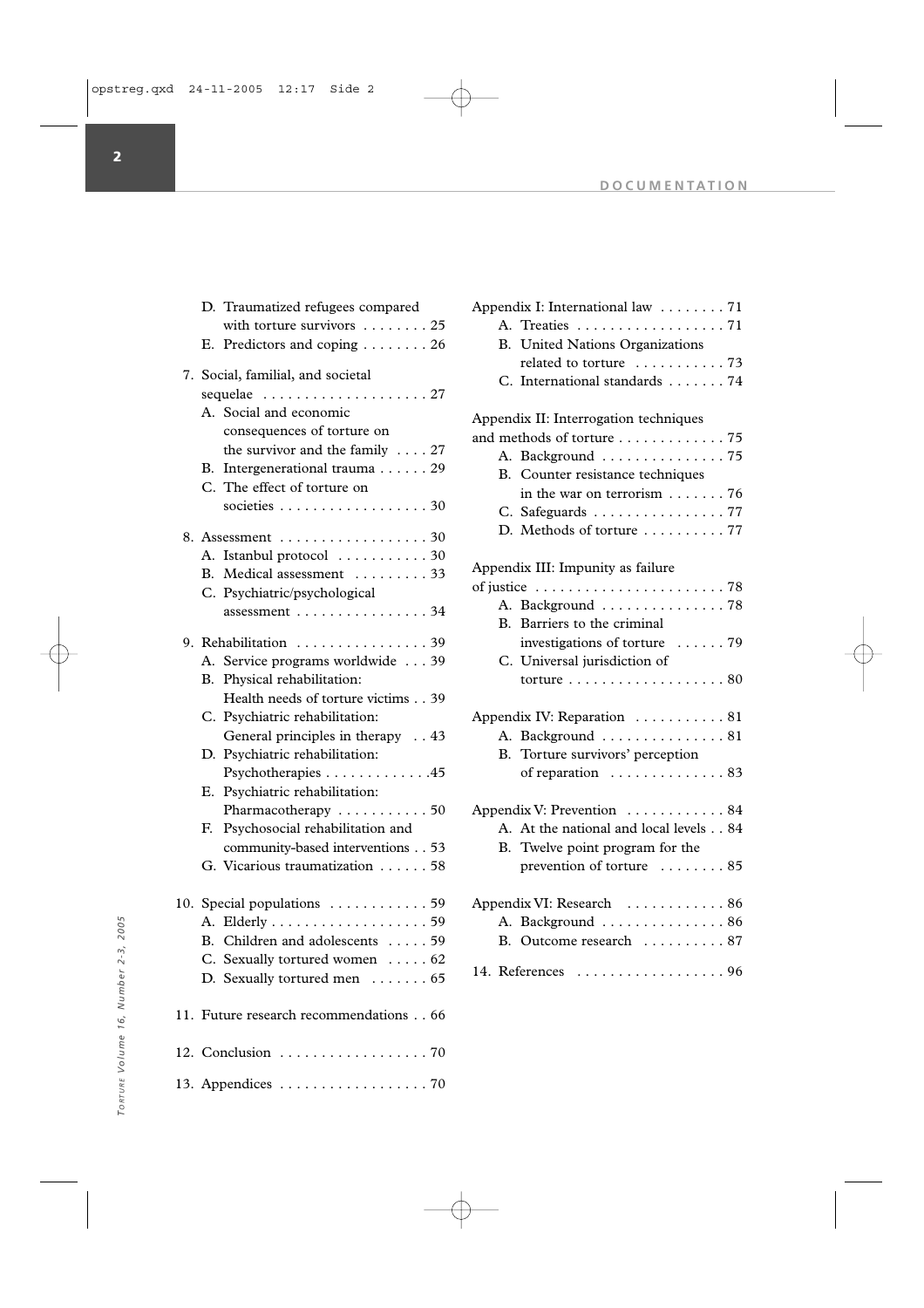# **1. introduction**

# *Objective*

This desk study intends to update and complement the desk study review of the torture rehabilitation literature completed in 1998 (Gurr and Quiroga, 2001), emphasizing areas not covered by the original study but updating the torture rehabilitation literature from the publication of the original desk study. Some selected earlier references have been retained, but the focus remains primarily on the published literature from 1998 through mid-2004. This paper intends to stand alone but will refer back to original study. The target audience is those working in or interested in the field of rehabilitation of politically motivated torture survivors.

### *Findings since 1998*

Perhaps the most important finding is that either torture has increased worldwide or the exposure of torture events has improved.

*Publications:* Much has been written about trauma and torture, especially since the terrorist attacks on New York City and Washington, D.C. on September 11, 2001 (9/11) and the Abu Ghraib prison abuses in Iraq. The print and visual media has fostered a virtual explosion of information about torture and terrorism. Even in the professional literature, the relevant books are too numerous to catalogue here and beyond our scope. Research on PTSD and on the prevalence of torture has been notable. In addition, much information is more readily available with the increased access and availability of internet resources and publications.

*Changing Nature of Torture:* After 9/11, terrorism and its relationship to torture became an issue. The use of torture methods to extract information from suspected terrorists became controversial. Evidence of torture by

"civilized" western countries was uncovered. Worldwide, the context of torture has broadened to include many aspects of organized violence, often occurring during war. Antiimmigrant sentiment has not improved and, if anything, has worsened in the US Europe, and in many other Western countries.

*Methods:* The Abu Ghraib prison abuses and alleged torture by coalition forces in Iraq has fueled an international discussion about what methods constitute torture.

*Assessment:* Progress has been made on the legal and forensic evaluation of torture survivors, notably publication of the Istanbul Protocol. Questions raised regarding the validity of memory recall have implications for assessment of torture survivors.

*Prevention:* Passage of the UN Optional Protocol and formation of the International Criminal Court are significant advances in the effort to prevent and eradicate torture.

## *Gaps in the literature since 1998*

After a quarter of a century and dramatic expansion of rehabilitation efforts worldwide, there is still no consensus about the efficacy of treatment interventions for torture survivors.

There is little additional literature about treatment outcome, models and structure of rehabilitation services, design of services, cost-effectiveness, or sustainability of services. General principles of assessment and treatment remain virtually unchanged. Controversies over PTSD applicability for torture survivors persist.

# *Restructuring of the desk study*

New Structure: In order to focus the desk study on health issues, the sections with this emphasis will be presented as chapters while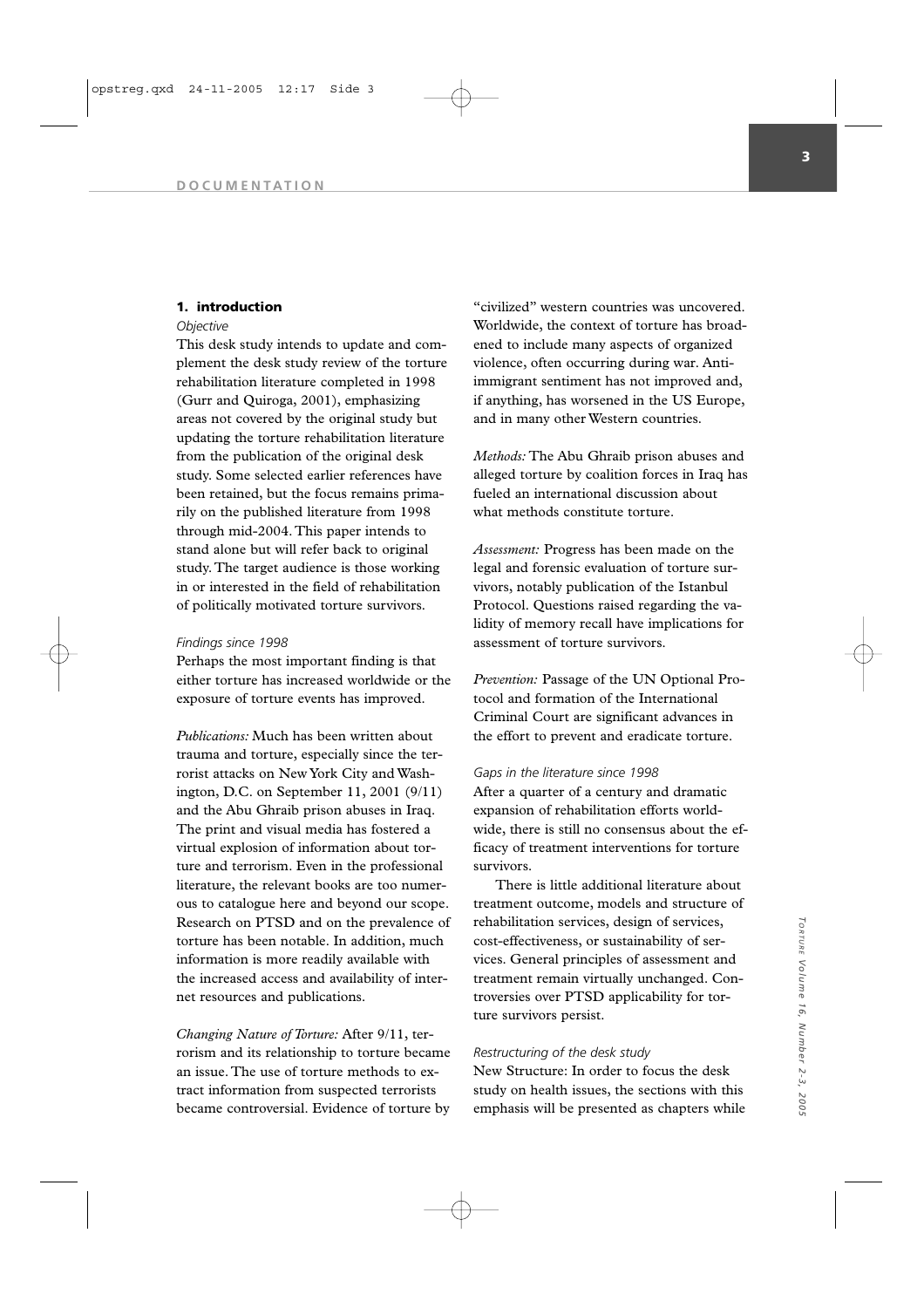the remaining topics, which are more political, research, or prevention oriented will be included as appendices.

*New sections/topics:* These include Perpetrators; Special Populations (e.g., Elderly, Children and Adolescents); new Assessment Tools (e.g., the Istanbul Protocol); Comparison of Traumatized with Tortured Refugees; Community-based and Psychosocial Interventions; and the concept of Reparation.

*Updates:* Sections with a more complete review of the literature include: Definitions; Methods of Torture; Prevalence; Sequelae; Assessment; Rehabilitation; International Law; Prevention; Impunity; and Research.

# **2. Definitions**

*A. Amnesty International's definition of torture* Amnesty International was the first organization that defined torture from a political and operational point of view to be used in eligibility for care, human rights advocacy, and for surveys and epidemiological research. The initial simple and broad definition of torture was used in the "Report on Torture" in 1973:

"Torture is the systematic and deliberate infliction of acute pain by one person on another, or on a third person, in order to accomplish the purpose of the former against the will of the latter" (Amnesty International, 1973).

*B. World Medical Association's definition of torture* Later, the World Medical Association (WMA), in its Tokyo Declaration in 1975, adopted a similar definition:

"Torture is defined as the deliberate, systematic or wanton infliction of physical or mental suffering by one or more persons acting alone or on the orders of any authority, to force another person to yield information, to make a confession, or for any other reason" (Amnesty International, 1994).

*C. United Nations' definition of torture* The United Nations (UN), in the Convention against Torture and Other Cruel, Inhuman or Degrading Treatment or Punishment (CAT) in 1984, adopted the following definition:

"For the purpose of this Convention, the term "torture" means any act by which severe pain or suffering, whether physical or mental, is intentionally inflicted on a person for such purpose as obtaining from him or a third person information or a confession, punishing him for an act he or a third person has committed, or is suspected of having committed, or intimidating or coercing him or a third person, or for any reason based on discrimination of any kind, when such pain or suffering is inflicted by, or at the instigation of, or with the consent or acquiescence of, a public official or other person acting in an official capacity. It does not include pain or suffering arising only from, inherent in, or incidental to lawful sanctions" (United Nations, 1984).

The definition of torture from the CAT is the official definition for the 210 countries that had ratified the convention as of April 23, 2004.

This legal definition does not include cases of torture practiced in some countries as a lawful punishment, such as mutilations, whippings or canings, nor does it include torture practiced by gangs or hate groups.

The Convention reintroduced the concept of grades, when it defined torture as severe pain or suffering, the other level being cruel, inhuman or degrading treatment (also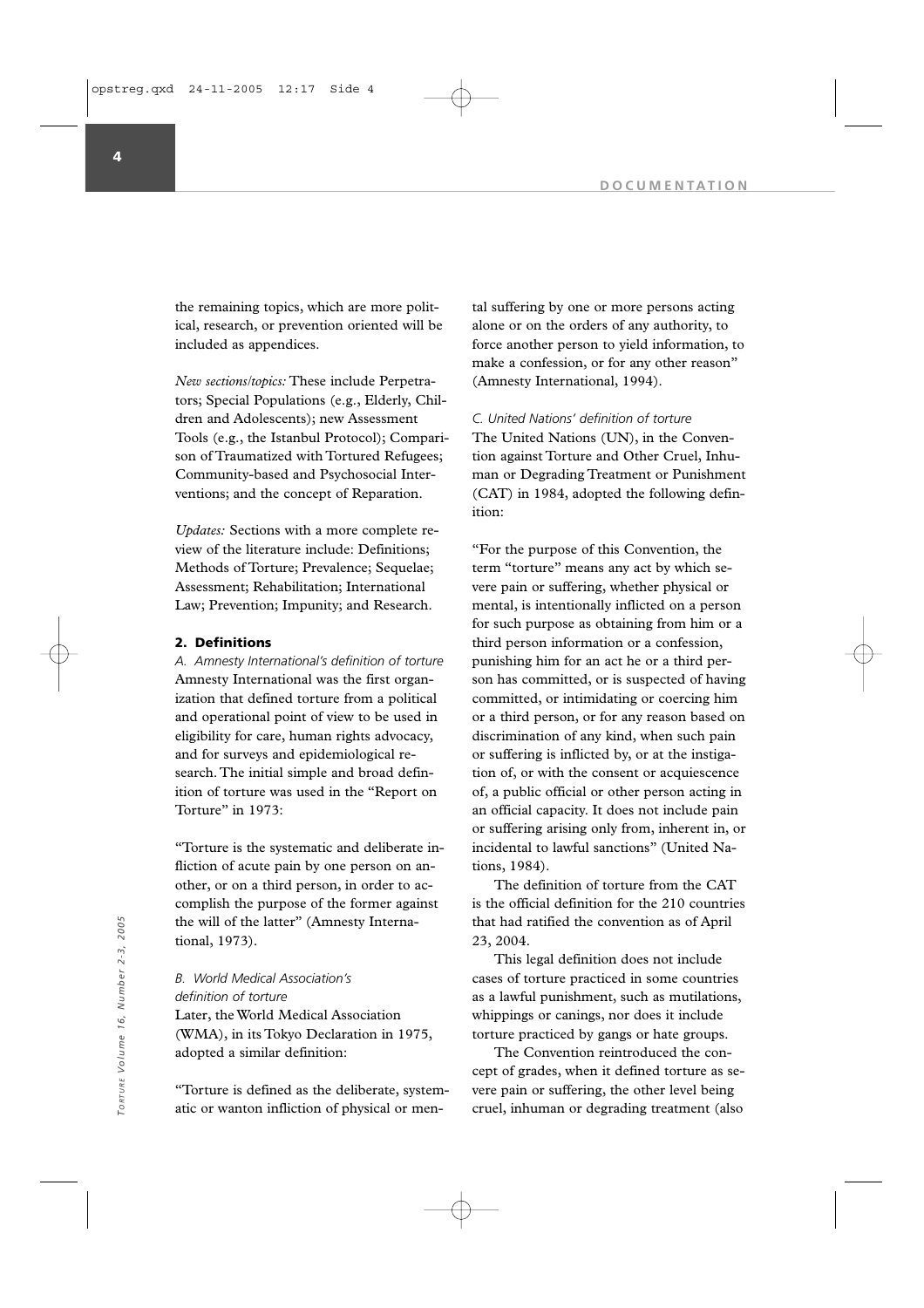called maltreatment). For an experienced clinician, there is less of a problem distinguishing a true torture survivor from a malingering case in the clinical setting. If we accept the possibility of a difference, it is almost impossible to define this difference from a subjective or an objective point of view. "However, given that cruel and inhuman treatment is itself also contrary to international law, attempting to set clear borders between the two is probably a futile and potentially misleading task" (Welsh and Rayner, 1997).

*D. World Health Organization's definition of organized violence* The WHO working group in 1986 introduced the concept of organized violence, defined as:

"The inter-human infliction of significant, avoidable pain and suffering by an organized group according to a declared or implied strategy and/or system of ideas and attitudes. It comprises any violent action that is unacceptable by general human standards, and relates to the victims' feelings. Organized violence includes 'torture, cruel, inhuman or degrading treatment or punishment' as in Article 5 of the United Nations Universal Declaration of Human Rights (1948). Imprisonment without trial, mock executions, hostage-taking, or any other form of violent deprivation of liberty, also fall under the heading of organized violence" (WHO, 1986; Geuns, 1987).

This broader definition includes not only other perpetrators, but also other victims of violence in addition to survivors of torture. The definition includes government repression and terrorist group violence.While some torture rehabilitation services provide care only to torture survivors, others also provide care to survivors of organized violence.

WHO and regional offices have been very concerned with the impact of violence on health. In a recent publication, WHO developed the concept of "Collective Violence" that has been defined as:

"The instrumental use of violence by people who identify themselves as members of a group – whether this group is transitory or has a more permanent identity – against another group or set of individuals, in order to achieve political, economical, or social objective" (World Health Organization, 2002).

This definition covers a broad range of forms of violence including conflicts within and between countries, organized violent crime, and various forms of structural violence that may or may not be state perpetrated. Structural violence means economic, political, or social discrimination directed at one or more groups in society (World Health Organization, 2002).

Because torture occurs in the environment of organized violence and collective violence, many torture rehabilitation programs give care not only to torture survivors but also to victims of collective violence.

### *E. Problems using definitions*

The problem is more difficult in an epidemiological study of torture, which requires a definition with clear operational limits to classify each torture event as present or absent. Another possibility is to consider three categories of torture as Possible, Probable, and Definitive, with clear definitions for each subcategory.

The National Institute of Health funded several torture prevalence studies in the United States in 1998. Each of them had to adopt an operational definition. The first of these papers was published in April 2004 (Jaranson, 2004). The authors follows the CAT definition but from the operational point of view the participants were classified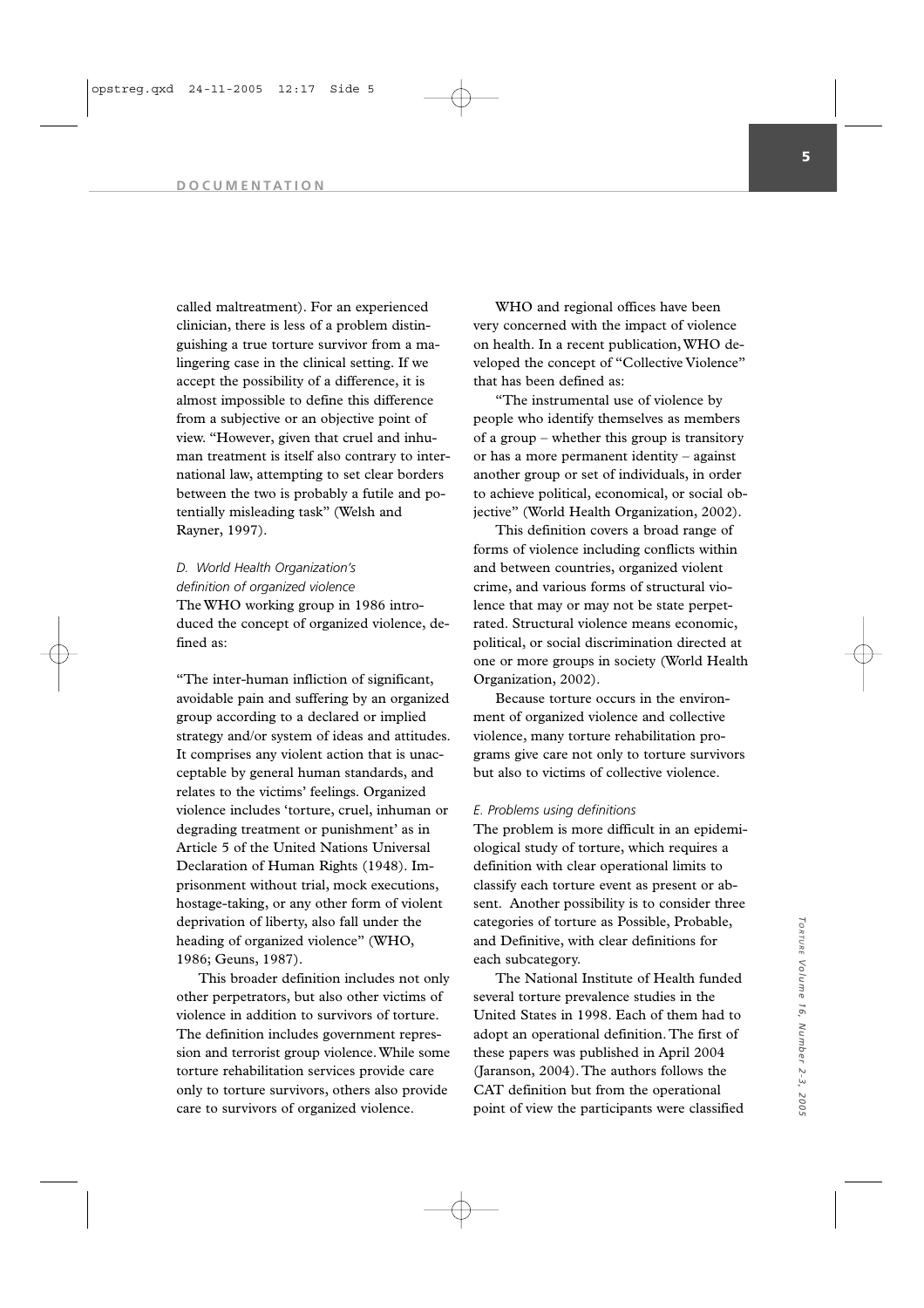as torture survivors if they: 1) responded in the positive to any of the three items directly asking whether they have been tortured (Have you been tortured in prison? [Y/N]; Was tortured [marked off on a checklist]; Were you tortured in prison or jail? [Y/N]; and reported experiencing at least one identified torture techniques item (details available from author)) or 2) reported experiencing one of the subset of torture techniques that investigators considered could be used only during torture sessions. This example illustrates the problems that an epidemiologist has to resolve in choosing an acceptable definition.

Maltreatment was used for the first time in the European Court of Human Rights in the case Ireland vs. Great Britain in 1971. The Court decided that interrogation of a prisoner while blindfolded, with food and sleep deprivation, was maltreatment, but not torture. Amnesty International used maltreatment instead of torture in the report of an international mission to Northern Ireland in 1977.

### **3. Prevalence**

# *A. National random samples*

A random selection from a national sample in four countries showed a prevalence of torture of 8% in Algeria; 9% in Cambodia; 15% in Gaza, Palestine; and 26% in Ethiopia (de Jong et al., 2001). A prevalence of torture of 39% was found in a national random sample of 1,033 representative households in 13 districts of East Timor (Modvig, 2001).

*B. Detainees in their countries of origin* The most accurate method to measure the magnitude of a problem is to use a rate that measures an event, in this case torture, in relation to a unit of a population at risk, in this case detainees. The ideal situation would determine the number of torture victims among a population of detainees during the same period of time in an identified country. Unfortunately, this information is unknown.

Chile could help give light to this problem very soon. The Chilean government, as part of Program for Human Rights, created an organism called "National Commission on Political Prisoners and Torture". Any Chilean detained and/or tortured between September 11, 1973 and March 10, 1990 (the period of Pinochet's military dictatorship) had the opportunity to register in the Commission roster, filling a form and requesting a personal interview. The registration was open for six months and, at that moment, 35,000 had registered. These numbers are incomplete because members of the Chilean Diaspora, who comprised the largest number of tortured, did not have the opportunity to register because they had left the country. In spite of this problem the analysis of this data will give more precise information about the prevalence of torture among the detained population in Chile. This is a unique experience. No other country in the world has done anything comparable following an experience of collective violence.

One study published calculated this information in retrospect with a select population. Paker studied the prevalence of torture in 246 detainees in a Turkish prison. He found that 208 (85%) had been tortured (Paker et al., 1992).

# *C. Refugees*

Studies on prevalence of torture in refugee populations are very rare. There were only two prevalence studies published in the 1980s. A study of a random sample of 3,000 refugees from the 10,000 asylum seekers who arrived in Denmark in 1986 showed a 20% prevalence (Jepsen, 1980). A Swedish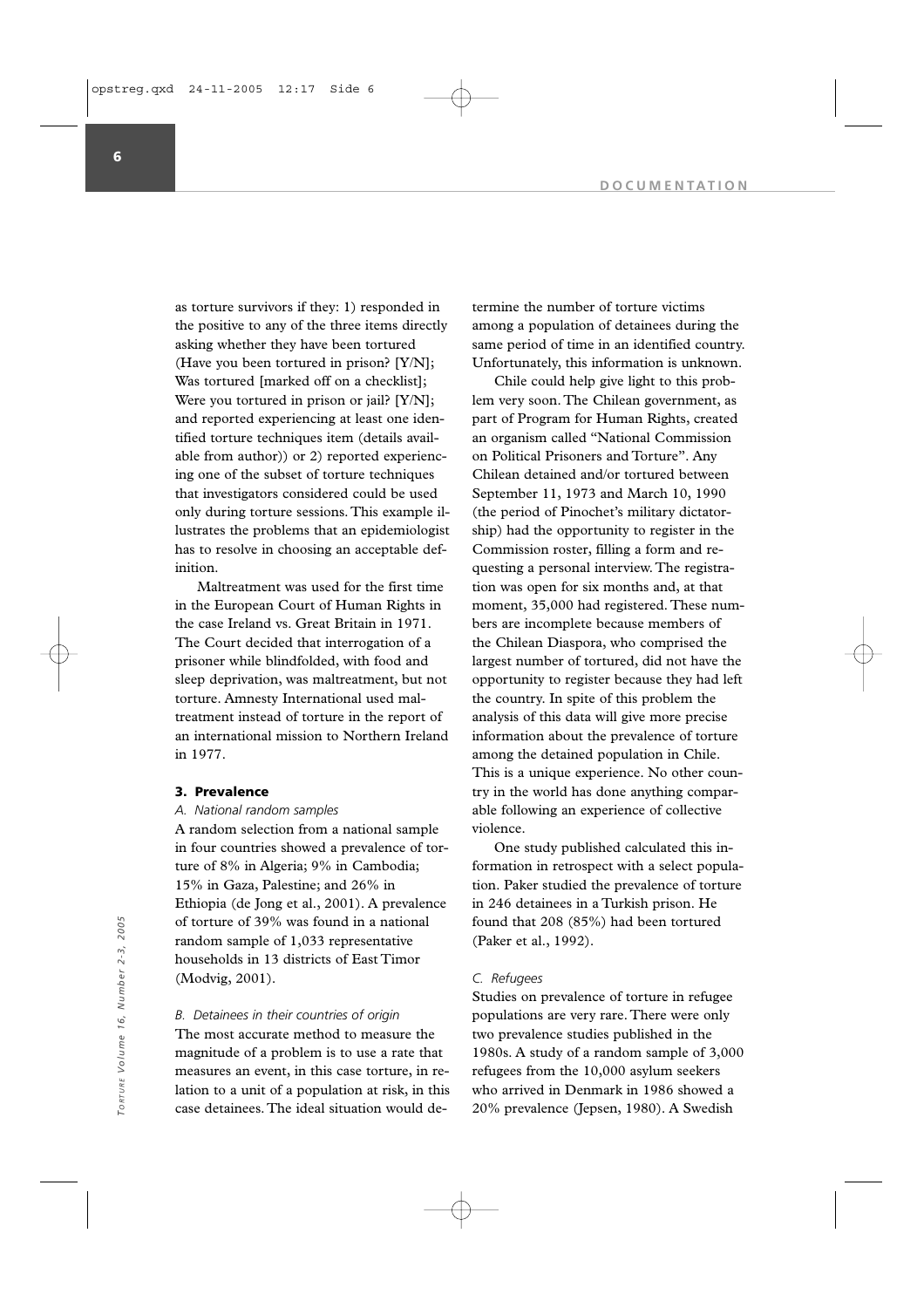group from the Red Cross found a torture prevalence of 23% in refugees requesting asylum in Sweden. These two studies did not specify the diagnostic definition of torture used (Bamber, 1988).

Several studies have recently been published and more studies are in the fieldwork stage. The prevalence of torture in refugees varies from 2.74 to 100%, depending upon the composition of the sample in relation to age and sex. The most important variables are the nationality of the group in relation to the magnitude of collective violence in the country of origin and the history of the past political activism of the members of that community.

# Prevalence in a general population of refugee camps

A United Nations High Commission for Refugees (UNHCR) camp in Southern Nepal, by the end of 1994, had 85,078 Bhutanese refugees. With the help of human rights organizations and collaborating agencies, 2,331 torture survivors were identified. The prevalence of torture in this population was 2.74% (Shresta et al., 1998). A prevalence of 3% was found in a random sample of households (1,180 refugees) in Macedonian and Albanian refugee camps for Kosovars (Iacopino et al., 2001). In a random sample of 242 Senegalese in two refugee camps in Gambia, the prevalence of torture survivors was 16% (Tang and Fox, 2001).

# Prevalence in clinics

The lowest torture prevalence rates were found in selected samples of refugees consulting a general medicine outpatient clinic in New York in 1996 (6.6%) (Eisenman and Keller, 2000) and in three primary care clinics in Los Angeles (8%) (Eisenman et al., 2003). In contrast, the prevalence of torture was 70% in males and 31% in females in a

selected outpatient refugee psychiatric clinic in Oslo between 1991 and 1995 (Lavik et al., 1996).

Prevalence in a select group of refugees and asylees in the US and Europe A prevalence of 6% of torture survivors was found among resettled refugees that arrived in 20 municipalities in Norway from May, 1994, to December, 1995. Of the 791 invited to participate, 462 accepted (Lie, 2002). A prevalence of 30% was found in a small sample of 74 Middle Eastern asylumseeking refugees in Denmark in 1992 (Montgomery and Foldspang, 1994).

A prevalence of 51% was found in a random selection of 2,930 people from an airline list of accepted refugees arriving in Sweden. 402 refugees were sampled and 218 participated in the study (Ekblad et al., 2002). The most recent prevalence study was of population sample of Somali and Oromo refugee residents in Minnesota. It found a prevalence of 36% among Somali and 55% among Oromo refugees (Jaranson et al., 2004). The highest prevalence rate (100%) was found among a group of Chilean refugees in the United States. All of them were selected by the US embassy from jail and detention centers during the Pinochet dictatorship to be given asylum in the US, and all of them were torture survivors (Quiroga, 1985, unpublished).

# **4. Perpetrators**

# *A. Background*

Torture has been practiced since ancient times but the interest in knowing more about torturers and the training of torturers is very recent. Manuals on interrogation techniques and curriculum of training schools for intelligence officers have been kept as secret and classified documents. Information or studies on torturers are scarce.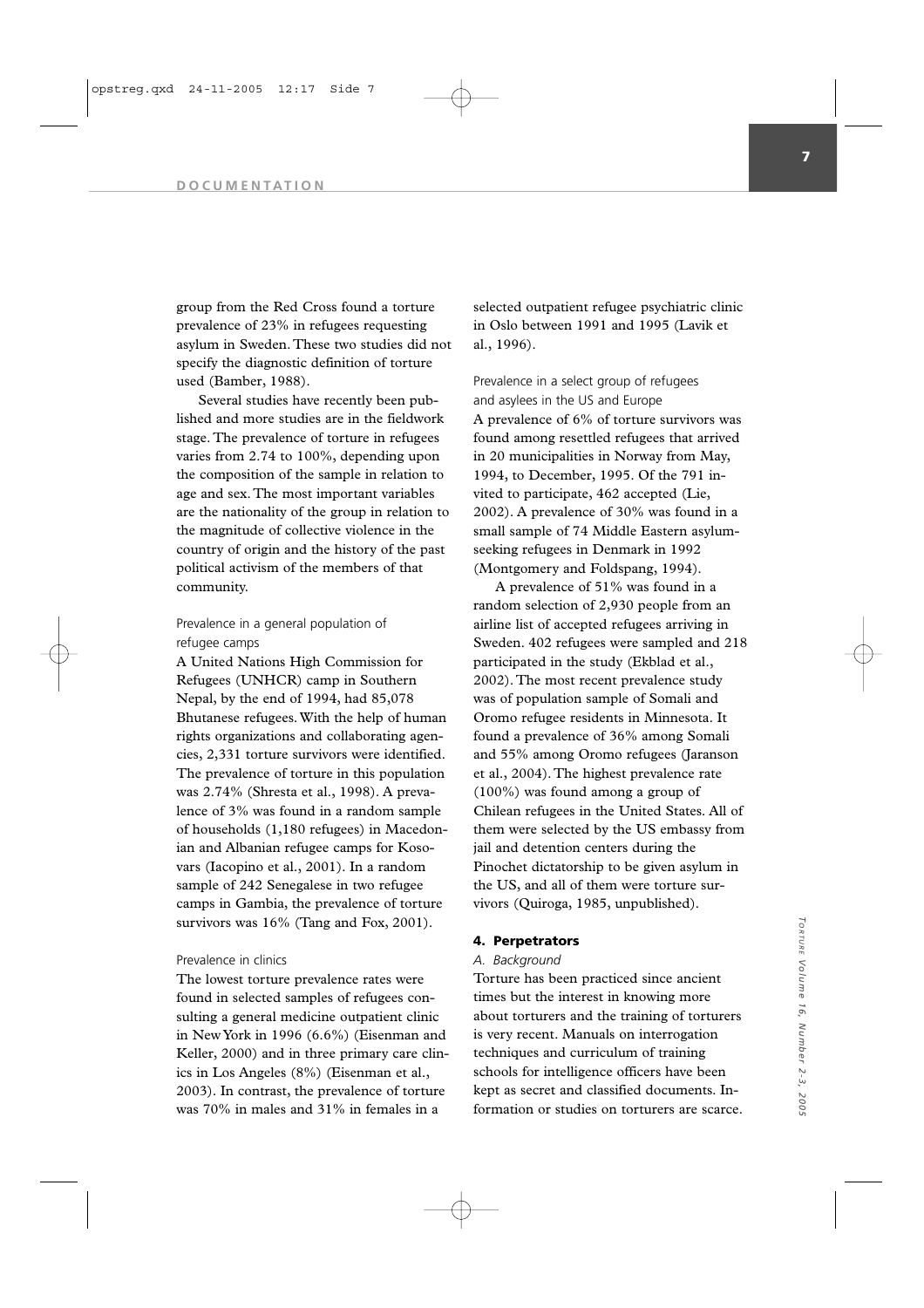Several studies of Nazi perpetrators and torturers during WWII indicate that most of them were normal people. Kelly interviewed and did Rorschach tests on 8 Nazi criminals and 8 American control subjects. There were no differences in the results between these two groups (cited by Gibson, 1990).

Robert Lifton studied Nazi doctors involved in human experimentation and killings via extensive interviews with them and their victims. The physicians involved were normal professionals who were transformed from healers to killers through a process of medical justification for the killings. The physicians involved were also able, through a dissociative process, to "double". They were able to form a second and relatively autonomous self that enabled them to remain sane in a mad world (Lifton, 1986).

Stanley Milgram performed an already classic study in experimental social psychology when he was working at Yale University between 1960-1963. Experimental subjects (teachers) were asked to participate in a study to measure the effect of punishment on learning. The teacher was told to administer the learning test to the man (student) in the other room. When the student answered correctly he moved to the next item, if he answered incorrectly the teacher gave him an electric shock ordered by another person in the room. The intensity of electric shock was indicated on a scale in an impressive shock generator, with a horizontal line of 30 switches ranging from 30 to 450 volts in 15 volts increments. The switches were also marked with a range of severity that ranged from slight to danger and severe shock. The student was an actor who did not receive any shock but simulated discomfort and pain. Sixty five percent ordered electric shocks above the level marked as severe and dangerous, despite thinking that the student shock was indicated on a scale in an impres-<br>
since shock generator, with a horizontal line<br>
of 30 switches ranging from 30 to 450 volts<br>
in and interrogation (Amnesty Interna-<br>
in 15 volts increments. The switches were<br>
s

was suffering. Experimental subjects responded similarly regardless of their age, sex, religion, or political orientation (Milgram, 1974).

The Stanford University prison experiment is another psychological experiment important to analyze in this context. Twentyfour normal college students were selected from a group of volunteers to participate in a paid psychological study of prison life. Half of the students were selected at random for the role of guards and the other half for the role of prisoners. Neither group received any specific training in these roles. Prisoners were arrested at home by local police, finger printed, and brought to this simulated cell block in a police car. Guards were given uniforms. The experiment was suspended after six days. Prisoners experienced a loss of personal identity, became passive, dependent, depressive, and helpless. Guards experienced a gain in social power and status and became aggressive and abusive towards the prisoners (Haney, 1973).

Mika Haritos-Fatouros has provided a most significant contribution to the subject of psychology and training of torturers. She had the opportunity to interview several torturers and victims of torture after the military dictatorship that lasted from 1967 to 1974 in Greece. The first trials of torturers took place in August and September of 1975 when 14 officers and 18 soldiers were brought before Athens Permanent Court Martial on charges of torture during detention and interrogation (Amnesty International, 1977).

Haritos-Fatouros described the steps followed by the armed forces in Greece to train the interrogators and torturers (Gibson, 1986; Haritos-Fatouros, 1988; Gibson, 1990; Gibson, 1991; Haritos-Fatouros, 1995). The training of torturers in Greece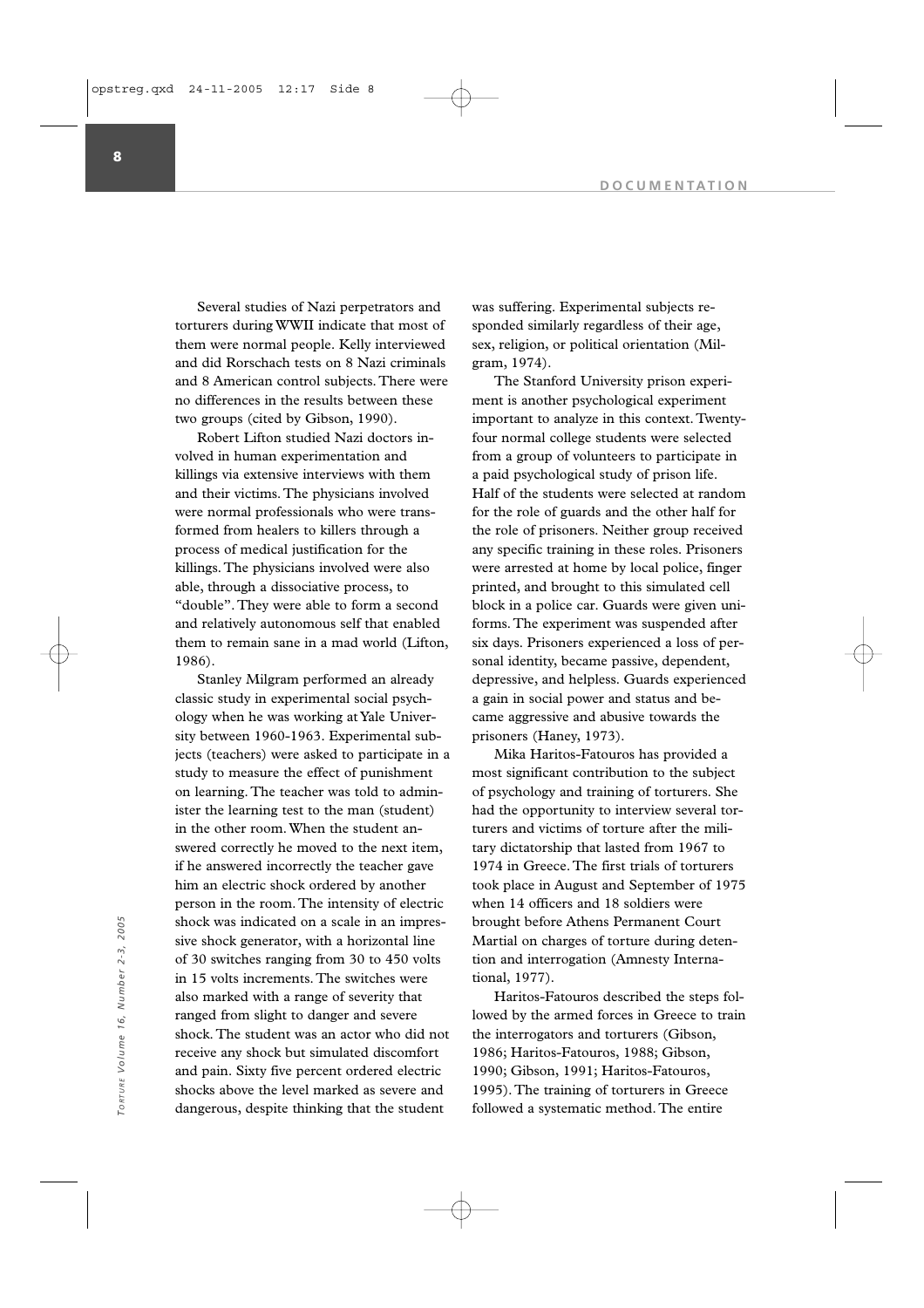training was a type of brainwashing, which completely breaks down the recruit and his personal identity (Wagner, 1983):

1. *Selection of the candidates*

Candidates were selected from among army recruits because they obeyed even senseless orders and they came from well-known anti-communist families. Recruits had to endure a brutal training. None of the candidates was told of the purpose of their training.

2. *Training techniques*

Recruits during training were isolated from their normal social support, such as family and friends. They were trained to build new fidelities and relationships. They had an initiation rite, a different subculture, and a vocabulary that banded them psychologically. They were told they belonged to a very select group that was elite. They were also told that the government was based on their fidelity and that they were the saviors of Western civilization from communism.

3. *Reduction of guilt techniques* Recruits underwent a slow process of brainwashing to dehumanize their victims and to blame them for the need to torture and to obtain valuable information. They were told that the communists want to destroy the government and that they are the enemy.

During and after training the recruits were under constant harassment and tension. The authorities rewarded obedience and severely punished non-cooperation. The training followed a social modeling of violence. During training the recruits were brutally abused.

They had to endure many of the same methods of torture they later had to apply during interrogations. They were slowly introduced to the violence of torture through a process of systematic desensitization. They first acted as guards of a detention torture center. Later they participated in the process of detaining political dissidents. With time they came to witness torture and eventually tortured the victims themselves.

This military model of training torturers is very similar to the training followed in other third world countries such as in Latin America (Wagner, 1983). This Greek experience of training has been described in other articles related to torturers (Wagner, 1983; Williams, 2002; Crelinstein, 1993), and interviews of Dr. Haritos-Fatouros (Holm, 1999). A Danish filmmaker, using the information made public during the trials, made a documentary on the training of torturers in Greece. The film, called "Your Neighbour's Son", was produced at the initiative of the Danish Amnesty International prevention of torture group and premiered in 1982.

# *B. Military torture resistant training*

After the Korean War, the US military was concerned that some of the American prisoners of war were used in anti American propaganda. It was interpreted as a successful brainwash of prisoners into undue acts of compliance after "deep interrogation" and reeducation techniques.

Most of the NATO countries (US, Great Britain, France) began training their troops in survival and torture resistant techniques in the event that they become prisoners of war. The rationale for the training was to prepare the person because "if he is captured unusual forces may be focused upon him, not only pressing him to give up valuable military information, but to abandon well-loved ideals, to adhere to strange concepts, to sign false confessions, to participate in propaganda activities through which the enemy will seek to exploit him" (West, 1958).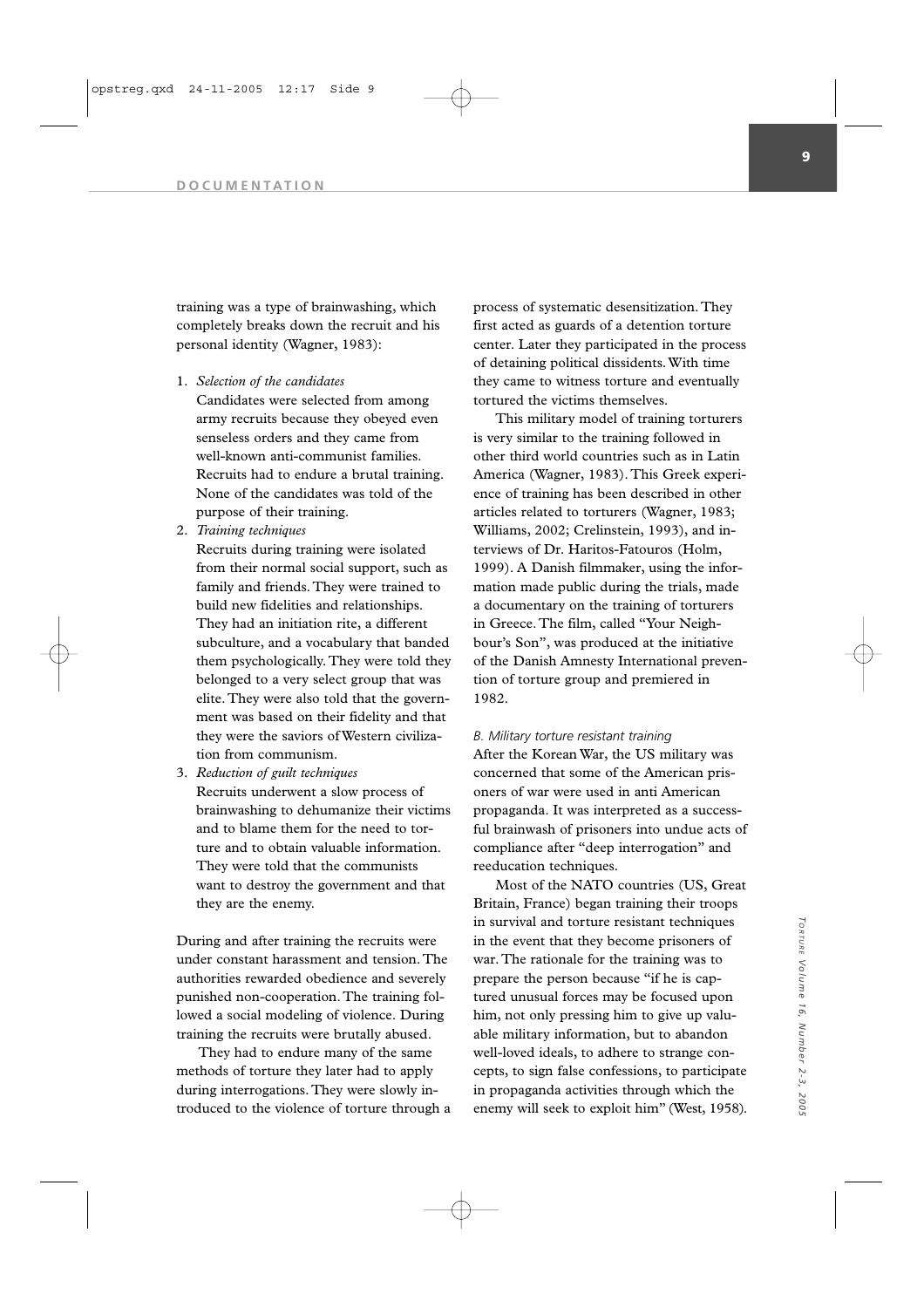The training included participation in "deep interrogation" sessions and enduring physical and psychological maltreatment, such as hooding, wall standing, sleep deprivation, having a restricted diet, and exposure to noise machines, which are techniques now considered torture. These were the same techniques that these countries were using against dissidents in counter-insurgency operations in their colonial wars. Some journalist articles called attention to these training courses. The Navy secretary of US admitted that some students had been injured and two had died (cited by Amnesty International, 1979). Apparently this type of training continues. In May 2004, a newspaper reported the case of Sean Baker, a former military police officer who, as part of his training drill, was given an orange detainee jumpsuit to wear and asked to act the part of a resistant detainee. Four guards (soldiers) at Guantanamo Base beat and choked him, stopping only when they saw that he was wearing an army uniform underneath his jumpsuit. He suffered traumatic brain injury and seizures. Later, he was medically discharged from the army (Associated Press, May 24, 2004).

All this training has involved the infliction of pain not only to facilitate resistance of torture if they are captured, but also to make it psychologically easier to apply if necessary.

Additional information became known when some torturers decided to desert from the armed forces and made public testimony or brought documents to a human rights organization. A torturer can only escape by deserting and leaving the country. One of the best known was the statement of a Uruguayan first lieutenant, Julio Cooper, who, in 1979, brought several photographs of victims who had been tortured. These photographs were shown around the world (Am-Additional information became known<br>
Forme into the physical pressure", an<br>
the armed forces and made public testimony<br>
or brought documents to a human rights or-<br>
ganization. A torturer can only escape by de-<br>
and also de

nesty International, June, 1979). Sedat Caner from Turkey and Andres Valenzuela from Chile have also given information regarding to torture in their countries. (Caner 1986; Crelinstein, 1993). A good review is found in other articles by Crelinsten (e.g., 1995).

Many torturers confessed their crimes when looking for amnesty before "The Truth Commission" in South Africa (Strudsholm, 1999).

A sadistic unrepentant torturer from Chile, Romo Mena, gave an extensive interview to a journalist who published the interview in a book. Mena said that the training of the Chilean military officers was done through specific courses and that they used two CIA manuals, entitled Kubark "Counterintelligence Interrogation" and the "Human Resources Exploitation Training Manual". He learned physical torture at the side of other torturers (Guzman, 2000, pp. 112- 116). Luz Arce, a leftist survivor of torture in Chile, began to cooperate with her torturer. She became an important member of the repressive apparatus of the Pinochet dictatorship in Chile. Later, she gave names of perpetrators, victims, and an account of the organization of the torture system in Chile in biographic testimony (Arce, 1993).

John Conroy, a journalist who investigated three incidents of torture in the Western world: in a Chicago police station, the Israeli acceptance of torture as "moderate physical pressure", and the "hooded men" torture by the British army in Northern Ireland. He interviewed victims and torturers and also described the torturers' training, impunity to prosecution, and coping mechanisms (Conroy, 2000).

In summary, all these investigations show that, with the right training and adequate environment, ordinary persons can be trans-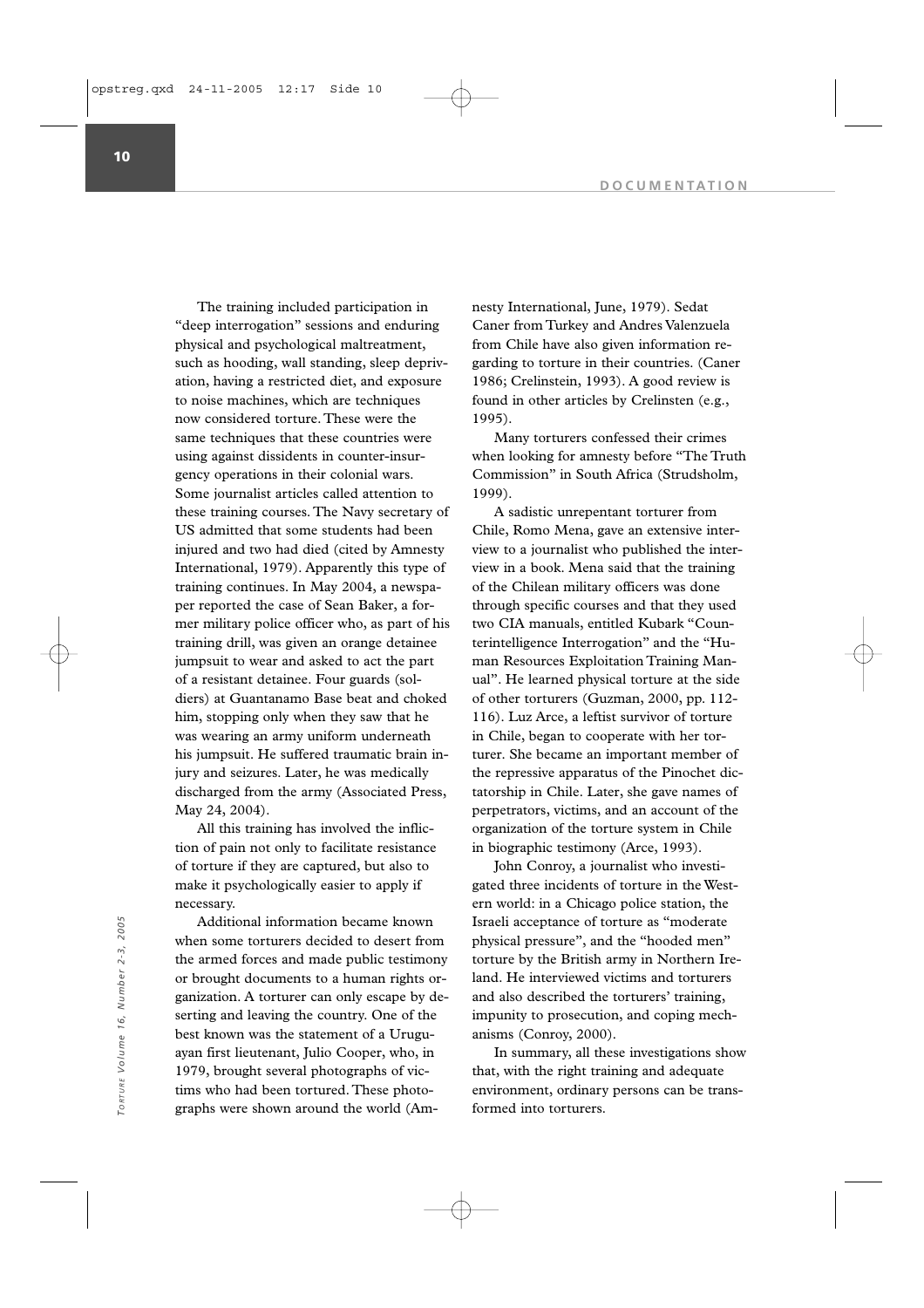### **5. Physical sequelae**

Only recently has it been recognized that the most important physical sequelae in torture survivors involve pain. Pain is experienced in multiple sites, is long-lasting, and chronic. In a preliminary investigation, Amris found that in a sample of 48 torture survivors from Middle East countries, the most frequent pains, categorized by body region, were in the head, neck, shoulder girdle, lower back, lower extremities, and in multiple locations (Roche, 1992; Amris, 2000a; Williams, 2003; Amris, 2004). See Table 1.

Pain in torture victims could be nociceptive, visceral, or neurogenic (Thomsen, 1997; Amris, 2000b):

- Nociceptive pain is a condition caused by tissue damage where the pain has been elicited by nociceptors. The pain resolves after tissue healing.
- Neurogenic pain is a condition caused by a lesion or dysfunction of the nervous system, secondary to trauma or other causes, such as vascular, infectious, toxic, metabolic, or degenerative conditions.
- Psychological mechanisms should be considered after other causes have been ruled out.

Scientific knowledge of chronic pain is limited, as well as the knowledge and training of general physicians in the diagnosis and treatment of pain. Torture survivors with chronic pain are under-diagnosed and under-treated. Physicians taking care of torture survivors must learn to ask about pain symptoms systematically by regions. Pain is an expression of distress and it has a personal meaning, and is part of the biography and trauma history that needs to be investigated. Questions regarding pain in each region should probe for localization, intensity, radiation, frequency, factors that trigger or control the

pain, and change over time. A very important question to ask whether the pain began before or after torture trauma. Chronic pain in torture survivors is a complex clinical problem that needs a multidisciplinary approach. In addition to the primary care physician, other personnel that should be involved include psychologists, psychiatrists, pain specialists in persistent cases of pain, neurologists in severe non-tension headaches and/or pain in the spine, and maybe even anthropologists to interpret certain cultural expressions of pain (Roche, 1992; Kleinman, 1992; Thomsen, 1997; Amris, 2000a; Amris and Roche, 2002; Jacobsen, 2003).

Bennett describes the development and validation of a new pain scale for identifying patients for whom neuropathic mechanisms dominate their pain experience.

The "LANSS Pain Scale", or Leeds Assessment of Neuropathic Symptoms and Signs, is based on analysis of sensory descriptions at a bedside examination of sensory dysfunction and provides immediate information in clinical settings. The study demonstrates that the LANSS scale can distinguish patients with neuropathic pain from those with nociceptive pain (Bennet, 2001).

Because most torture victims do not volunteer their trauma history when they request medical care, unexplained neuralgia and musculo-skeletal pain may help to identify torture victims.

| <b>Body region</b>       | Percentage |
|--------------------------|------------|
| Headaches                | 93         |
| Neck and shoulder girdle | 93         |
| Upper extremity          | 54         |
| Thorax including spine   | 38         |
| Lower back               | 87         |
| Lower extremity          | 71         |
| Feet                     | 53         |
| 3 or more regions        | 63         |

**Table 1.** *Chronic pain in torture victims by body region. 48 survivors of torture from the Middle East (Amris, 2004).*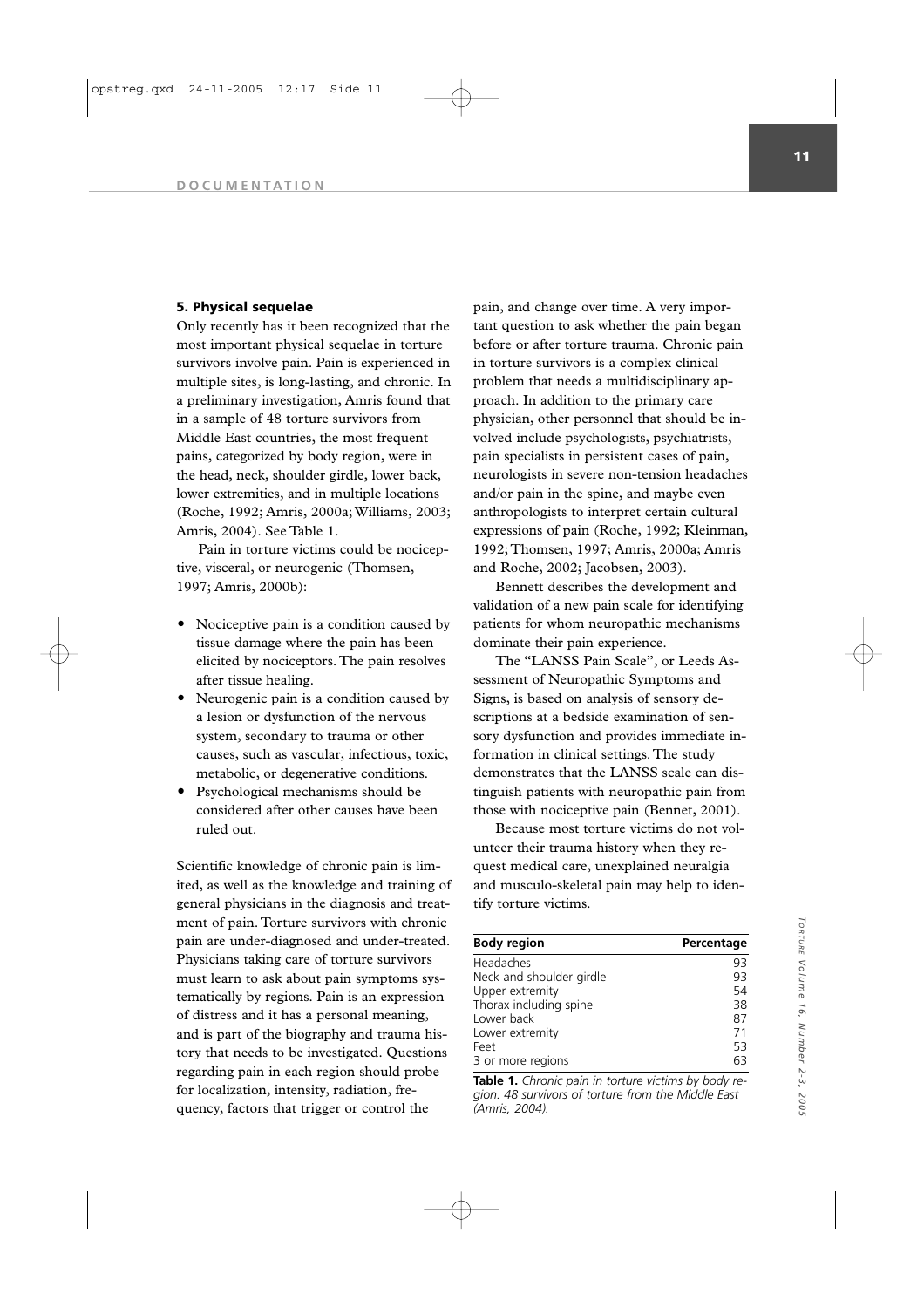Torture survivors present a variety of other symptoms in different body systems that have been reviewed in several publications (Cathcart et al., 1979; Rasmussen, 1980; Petersen et al., 1985; Allodi et al., 1985; Goldfeld et al., 1988; Rasmussen, 1990; Skylv 1992; Cunningham and Cunningham, 1997). Most of these papers have a listing of symptoms and signs, but few diagnostic categories.

Only a few of the physical sequelae of torture have been clearly identified and well documented. Falanga, the beating of the soles of the feet with a wooden or metallic baton, for example, is one of the few methods of torture that has been studied extensively. Victims complain of chronic, dull, cramping pain, which intensifies with weight-bearing and muscle activity. They also experience a burning, stinging pain that is spontaneous or that can be evoked in the soles at examination with a flat wide heel pad. A case-control study was done using magnetic resonance of the foot. The MRI shows a significant thickness in the central portion of the plantar aponeurosis (Skylv, 1995; Amris and Prip, 2001).

Rhabdomyolysis, secondary to a beating, has been well documented in India. Malik gave medical care to 34 victims of torture who presented acute renal failure secondary to rhabdomyolysis, due to severe beatings involving muscles. These victims would have died without emergency dialysis. In spite of the treatment, 5 of the 34 died, with a lethality of 15% for this group (Malik et al., 1993; Malik et al., 1995). Two other victims with a similar medical problem were diagnosed in Israel (Bloom et al., 1995).

Moreno and Grodin (2002) reviewed the neurological sequelae of torture. For example, beatings (especially blunt trauma), the most common form of physical torture, and crushing may produce intracranial and

spinal cord bleeding, intracranial edema, CSF fistulas, and seizures. Shaking may cause retinal and subdural hemorrhages, and axonal injury. Bone fractures may affect peripheral nerves, while gunshots and stab wounds may destroy a large amount of nerve tissue. The authors found that seizures after head trauma were associated with brain lesions, such as subdural and intracranial hemorrhages, and intracranial edema. Cervical spine fracture with spinal cord compression may result in quadriparexia.

Few cases have been published that relate specifically to torture. The film "Your Neighbour's Son" shows a Greek survivor of torture with a right hemiplegia as a result of brain trauma.

Shaking is a frequent method of torture. Documentation indicates that shaking produces cerebral edema, subdural hematomas, and retinal hemorrhage, similar to the findings in the "shaken baby syndrome" (Physicians for Human Rights, 1995; Moreno and Grodin, 2002).

Peripheral neuropathies in arms have been documented in prisoners who have been suspended by their arms during disciplinary punishment in jails. A winged scapula, as consequence of a brachial plexus injury, was found in a torture survivor who was suspended by the arms (Moreno and Grodin, 2002; Hargreaves, 2002). A handcuff neuropathy has been described in four US prisoners of war from Operation Desert Storm. Compression of peripheral nerves at the wrist is a recognized complication of overzealous handcuffing. This syndrome has not been described in torture survivors, but it is important to keep in mind because most torture survivors are handcuffed during detention and imprisonment (Cook, 1993). died without emergency dialysis. In spite of<br>
the treatment, 5 of the 34 died, with a le-<br>
thality of 15% for this group (Malik et al.,<br>
the wrist is a recognized complication of<br>
1993; Malik et al., 1995). Two other victi

Sinding reviewed her experience with 63 torture survivors who had been referred to

**12**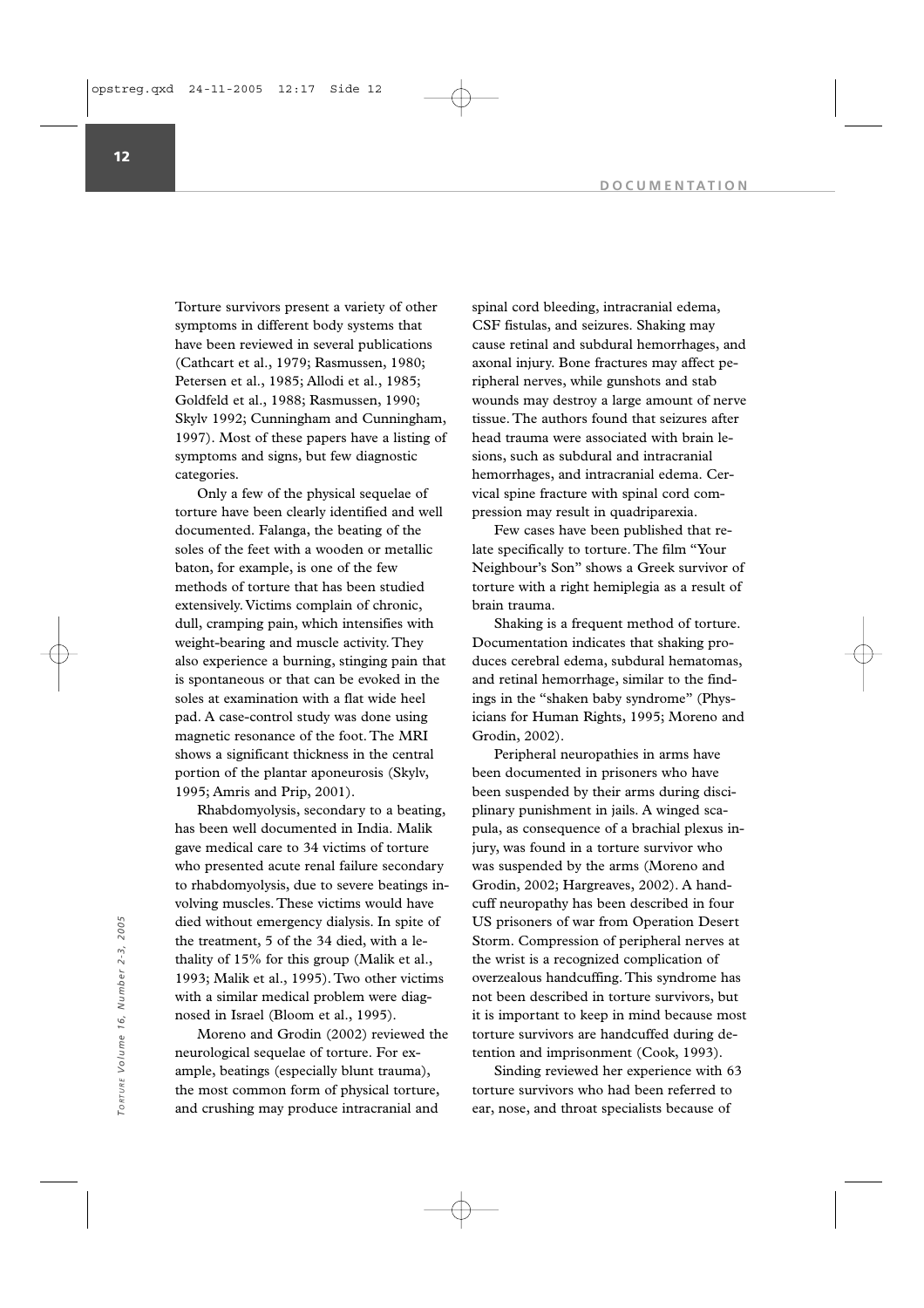their symptoms. The most common symptoms were tinnitus (75%), decreased hearing (46%), impaired air passage through the nose (41), and dizziness (40%). There was a significant association between telephone torture and tinnitus (Sinding, 2000).

In 2003 Kinzie reported an increased prevalence of hypertension (ca. 43%) and diabetes (ca. 15%) in a Cambodian refugee population (Kinzie, personal communication)

Thirty-five years after liberation, victims of the holocaust and concentration camps were dying at a higher rate than was expected. The survivors examined were more often and more seriously ill than the control groups who had not been exposed to the maltreatment of the camps. Victims of trauma are at increased risk of infectious diseases, cancer, cerebrovascular accidents, and heart problems. We do not have similar studies on survivors of torture (Goldman and Goldston, 1985; Ettinger and Strom, 1973; Eitinger, 1991).

## **6. Mental sequelae**

Historically, studies of torture and its sequelae have been conducted in refugee clinics and in other treatment settings. In recent years, the literature has included more samples of specific groups of refugees, asylees, torture victims, and other immigrants not receiving treatment. Several studies have now compared torture survivors with refugees and others who have not suffered torture.

Research and clinical judgment over many years have established that the mental health consequences of torture to the individual are usually more persistent and protracted than the physical aftereffects, although, for much torture, there is considerable overlap of the physical and psychiatric sequelae (Engdahl and Eberly, 1990). For

some types of torture, such as rape, head trauma, malnutrition, and many others, diagnosticians have difficulty determinining whether the origin of the sequelae is physical, psychological, or a combination. Due to the complexity of diagnosing and choosing the best treatment, the sequelae may be more long-lasting and the treatment less successful. This section will review the literature on psychiatric/psychological sequelae to the individual torture survivors, predominantly any new findings since completion of the first desk study (Gurr and Quiroga, 2001).

# *A. Psychological symptoms in selected populations*

The following will attempt to review the recent literature about specific groups of refugees, asylees, torture victims, and other immigrants whether they were studied in their countries of origin, in refugee camps, or in resettlement countries.

The response to systematic persecution, torture, other severe traumas of conflict, and exile is determined by many factors, from the person's genetic vulnerabilities or resilience, to personal psychology and the social environment. Many very emotionally charged processes, chiefly concerned with loss, are intimately involved with the experience of torture. Survivors of torture may have lost physical health, employment, status, family, and identity. The meaning of torture and trauma, shaped by religious, cultural, and political beliefs, partially determines the effect on an individual (Holtz, 1998).

However, there are similarities in the psychological symptoms that emerge. In studies that did not use control groups, the psychological problems most often reported were psychological symptoms (anxiety, depression, irritability/aggressiveness, emo-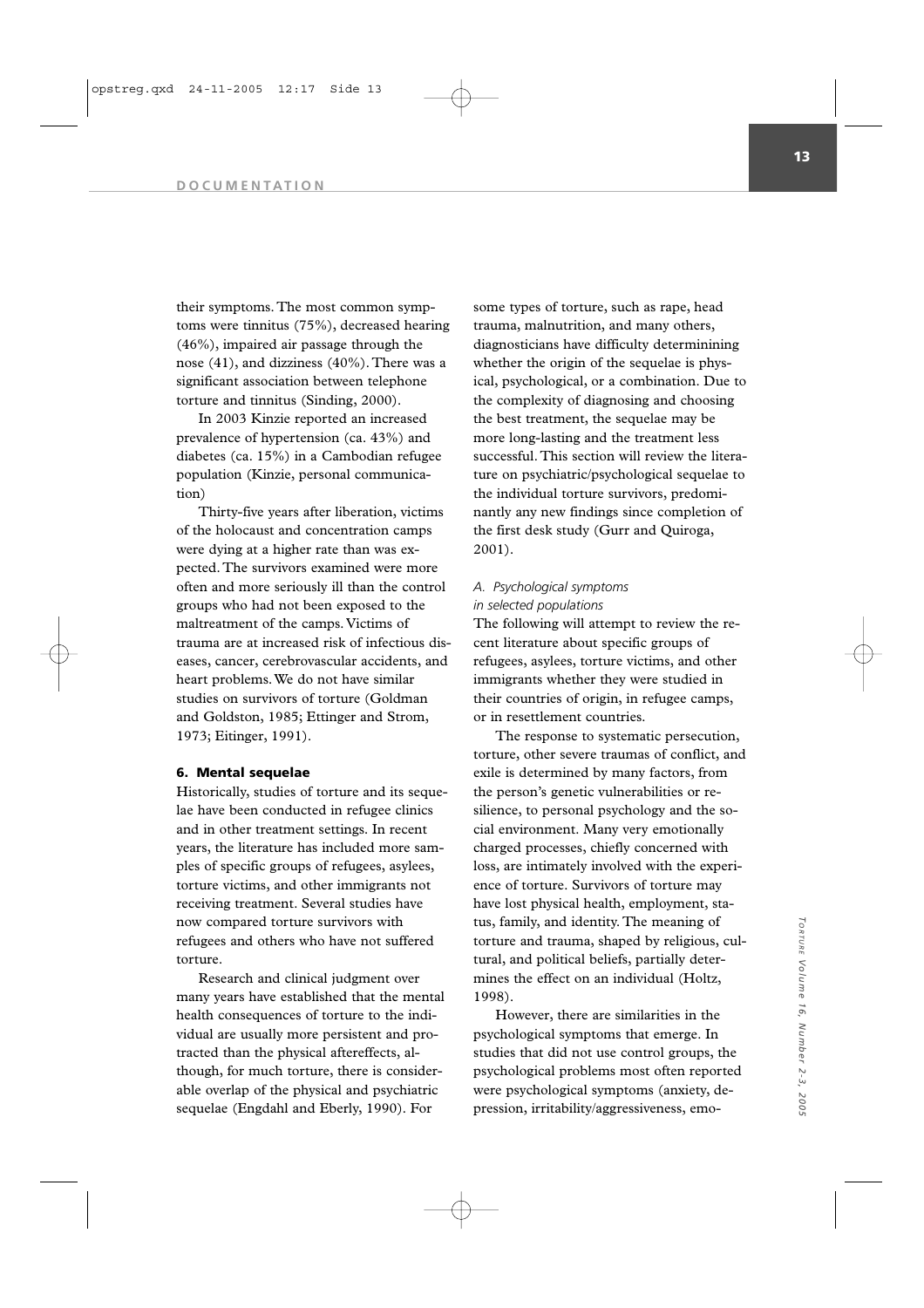tional lability, self-isolation/social withdrawal), cognitive symptoms (confusion/ disorientation, memory and concentration impairment, impaired reading ability), and neurovegetative symptoms (lack of energy, insomnia, nightmares, sexual dysfunction). These symptoms can change over time, often because dissociative reactions suppress symptoms until immediate survival or resettlement needs are met and the person is safe enough to cope with memories of the trauma. An extensive review of the controlled and uncontrolled studies can be found in Basoglu et al. (2001) and will not be repeated here.

The following groups, organized by general geographic area, have been selected based on their frequent representation in the published literature. This is not intended to be a complete review and will highlight articles published since 1998.

*Southeast Asians:* Southeast Asians are among the most frequently represented in published studies. Steel et al. (2002) studied 1,161 adult Vietnamese refugees resettled in Australia for an average of 11.2 years. Using a population-based strategy with trained bilingual workers, 7-8% of participants had psychiatric diagnoses, but trauma exposure increased this risk to 12%. Trauma experience and exposure to more than three trauma events negatively predicted mental health status. Mental illness was associated with impaired physical function and high demand for health services. Risk of mental illness fell across time. Mollica et al. (1993), in a study of 993 displaced Cambodians living in a Thai border camp, showed that the prevalence of depression was as high as 82%, while 15% of the study participants had symptoms that were consistent with criteria for PTSD. In a study of asylumseekers in Australia, Silove et al. (1997) mealth status. Mental illness was associated<br>
with impaired physical function and high de-<br>
mand for health services. Risk of mental ill-<br>
mand for health services. Risk of mental ill-<br>
a study of 993 displaced Cambodians

found 36.8% PTSD, up to 47% among those exposed to traumatic events including torture. High rates of PTSD and depression were also reported in earlier studies of Cambodian refugees (Kinzie et al., 1986; Kinzie et al., 1989).

*Asians:* Holtz (1998) compared refugee trauma with the torture trauma in Tibetan nuns and lay students tortured in Tibet but living in India (54% anxiety vs. 29% in controls). Shrestha et al. (1998) compared 526 Bhutanese refugee survivors of torture in Nepal with 526 non-tortured refugees matched by age and sex, the largest published study of tortured refugees using matched controls. The study group was selected randomly from among the Bhutanese refugee community in the UN refugee camps in eastern Nepal. Torture survivors had more PTSD symptoms, higher anxiety and depression scores, and more musculoskeletal and respiratory system complaints. The authors concluded that torture may increase the risk for mental health problems among refugees displaced within the developing world, and that PTSD symptoms appear to be part of a universal reaction to torture. They also pointed to the need for an increase in services for tortured refugees. Other studies by the same group of researchers describe the treatment and prevention methods of CVICT, the Center for the Victims of Torture, Nepal (Sharma and van Ommeren, 1998). Van Ommeren et al. (2001) compared 418 tortured and 392 non-tortured Bhutanese refugees for ICD-10 disorders, finding that those tortured reported more PTSD symptoms, somatoform pain disorder, and dissociative disorders in the preceding year, more lifetime PTSD, somatoform pain, affective, generalized anxiety, and dissociative disorders. Although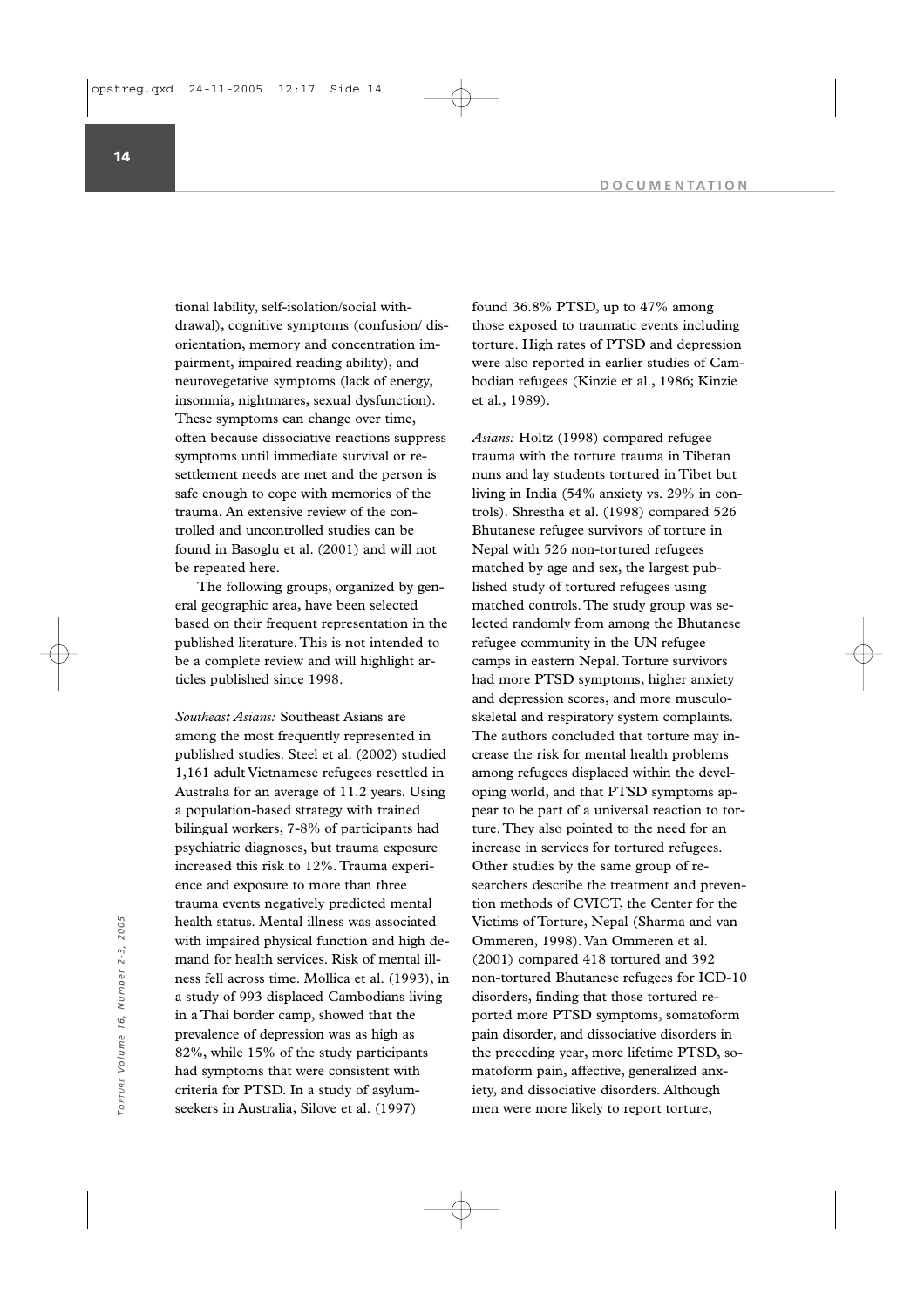women who were tortured reported more lifetime anxiety, somatoform pain, affective, and dissociative disorders. Van Ommeren et al. (2002) studied whether their previously documented relationship between PTSD and somatic complaints resulted from shared co-morbidity with anxiety and depression. Using the sample described in Shresta (1998) above, they found that PTSD symptoms, independently of depression and anxiety, were correlated with high numbers of somatic complaints and high number of organ systems involving these somatic complaints. Agrawal and Srikar (2000), from the Shubhodaya Center for Rehabilitation of Victims of Torture and Violence (SCRVTV), studied 230 Burmese refugees in the western part of India. Of those tortured, 89% felt they had suffered mentally or physically, 81% had probable psychiatric disorders according to the Goldberg Health Questionnaire, and 36% had PTSD according to the Harvard Trauma Questionnaire.

Steel, Silove, and others have studied Tamil refugees, immigrants, and asylum seekers in Australia. Steel et al. (1999) mailed a questionnaire completed by 62 asylum-seekers, 30 refugees, and 104 immigrants. Using path analysis, premigration trauma accounted for 20% and postmigration stress 14% of posttraumatic stress symptoms. Silove et al. (2002) examined predictors of PTSD in a sample of 107 Tamils, finding that, controlling for overall trauma exposure, those tortured had higher PTSD scores compared with other war trauma survivors.

*Middle Easterners:* Laban (2005, in press) compared two groups of Iraqi asylum-seekers in the based upon length of time in the Netherlands (<6 months, N=143, and >2 years, N=151). Thirty per cent of the sample had been tortured. Overall prevalence of

psychiatric disorders was 42% in the recently arrived group and 66.2% in those staying more than two years. Women and elderly were at particular risk for psychiatric disorder. PTSD was diagnosed by the Composite International Diagnostic Interview (CIDI) in 36.7% and did not differ significantly between groups, while depression was found in 34.7% of the total sample, higher in the group staying longer. A lengthy asylum process was an important risk factor for psychiatric disorder, showing a higher odds ratio than those from life events in Iraq. In another epidemiological study, conducted in 2002 (unpublished) by the Gaza Community Mental Health Program (GCMHP), prevalence of mental symptoms, such as anxiety and depression, was 73% for patients seeking medical treatment at the primary health care centers. Only 11% of these cases were detected by the general practitioners at the primary health care centers. This demonstrates the pressing need to train health professionals, especially physicians to better detect cases of mental health nature that seek medical services.

Hondius et al. (2000) conducted two studies of Latin American or Middle Eastern (N=480) and Turkish and Iranian (N=156) refugees resettled in the Netherlands. Turkish refugees comprised 41% (Study 1) and 55% (Study 2) of participants. High frequencies were reported for torture events, but PTSD was diagnosed infrequently (6- 11%) primarily because Criterion C (avoidance) was not met. While 40% attributed their worries to postmigration stressors, only 29% attributed their somatic and psychological complaints to their experiences of torture. Priebe and Esmali (1997) examined 34 Iranian torture victims living in Germany and diagnosed depression, anxiety, and somatoform disorders (frequently co-morbid with the most common diagnosis, PTSD).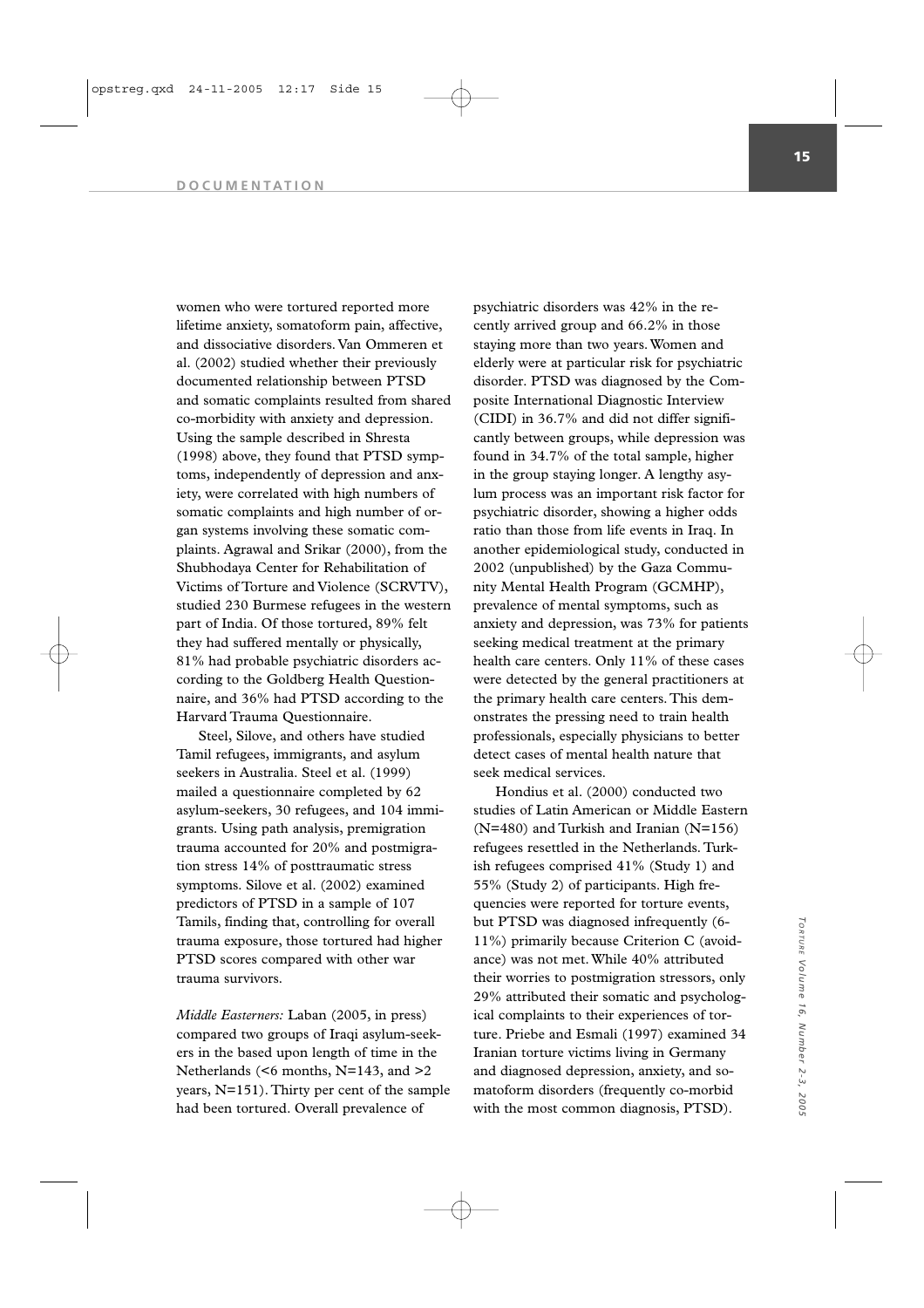The level of pathology was higher in the treatment group. Gorst-Unsworth and Goldenberg (1998) interviewed 84 male Iraqi refugees at the Medical Foundation in London, finding a total of 45 of the 84 diagnosed as cases of major depression or PTSD. In a controlled study, Paker et al., (1992) studied 246 inmates of a prison in Turkey, 208 of whom were tortured for nonpolitical reasons. Some homogeneity of nontorture stressors was present. Multiple regression analyses controlled for some of the confounding variables. Using DSM-III-R criteria for PTSD, torture survivors had significantly more PTSD and higher scores on measures of general psychopathology than did the non-tortured prisoners. However, the length of time since the last torture was not however taken into account and non-torture stressors during imprisonment and other stressful life events were not controlled for. Basoglu et al. (1994a) used semi-structured interviews based on DSM-IIIR and other standardized assessor- and self-rated instruments in comparing 55 tortured political activists in Turkey with 55 non-tortured political activists and 55 non-tortured individuals who had no history of political activity or involvement. All groups were closely matched for age, sex, marital and socio-cultural status. The first two groups were also matched for political ideology (left-wing), and extent of political involvement. The study involved non-refugee survivors of torture, thereby avoiding confounding by refugee status. The torture survivors had significantly more lifetime and current PTSD than did the controls (33% vs.11% and 18% vs. 4%, respectively) and had higher anxiety and depression (but the scores in both groups were within normal range). Among the factors related to long-term psychological status were secondary impact of captivity/torture on family, family history of psychiatric illnon-refugee survivors of torture, thereby<br>
a the refugees were at greatest risk. At initial as-<br>
torture survivors had significantly more life-<br>
in and current PTSD than did the con-<br>
TSD and 15 (44%) on follow up, with<br>
t

ness, and post-captivity psychosocial stressors (Basoglu et al., 1994b). Age at trauma, sex, and marital and socio-economic status did not predict post-torture psychological functioning.

*Former Yugoslavians:* Suli and Como (2002) assessed the prevalence of PTSD in a sample of 840 refugees from Kosovo in an Albanian village. More than 50% reported physical torture, and, in addition, 79% had property destroyed, 19% were robbed, 17% were imprisoned, while 49% experienced the killing of a loved one and 33% the disappearance of a family member. PTSD prevalence was 59%, higher in women and with increasing age. Grzeta et al. (2001) compared traumatized refugees in Croatia with experiences of combat, imprisonment, and torture (N=50), refugees with combat experience only (N=29), and 30 local persons with no trauma experience. All examinees (N=79) had PTSD, and torture survivors showed significantly more clinical depression than either the combat experience refugees or the control group. Arcel (1998) has edited an extensive volume on the sequelae and treatment approaches based upon research and clinicians' experiences in the former Yugoslavia. The problems of children and caregivers in war receive special emphasis in this work. Weine et al. (1998) assessed PTSD symptoms in 34 Bosnian refugees in the US at resettlement and one year later. Older refugees were at greatest risk. At initial assessment 25 (74%) were diagnosed with PTSD and 15 (44%) on follow up, with severity of posttraumatic symptoms decreasing over time. Kivling-Boden and Sundbom (2001) assessed 27 traumatized refugees from the former Yuglslavia seen in psychiatric treatment initially and three years later. On follow-up the authors found no signifi-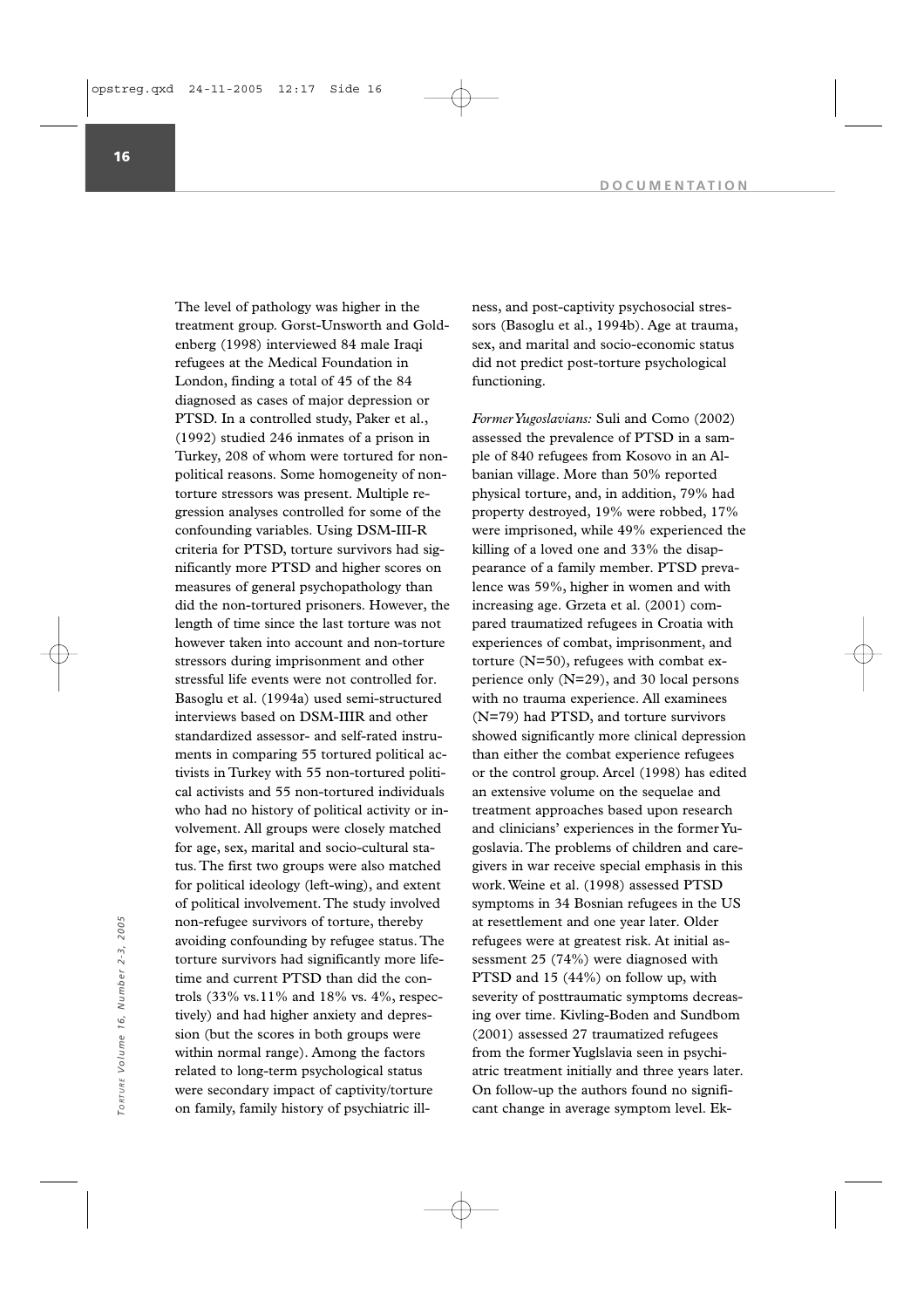blad et al. (2002) completed a three month follow-up of 131 adult Kosovars mass-displaced to Sweden and found that torture was associated with poor coping, while PTSD was associated with depression, anxiety, and aggression. Women had more psychiatric symptoms and demonstrated poor coping. Porter and Haslam (2001) conducted a meta-analysis comparing knowledge about differences in mental health of former Yugoslavian refugees and nonrefugees. The authors found that refugees had more mental health impairment. Iacopino et al. (2001) studied 1,180 ethnic Albanians from Kosovo who had taken refuge in camps in Macedonia and Albania. Most (68%) were forcibly expelled by Serbian forces. The findings of multiple human rights abuses provided support for a systematic and brutal campaign by Serb forces. Cardozo et al. (2000) conducted as crosssectional cluster sample survey among 1,358 Kosovar Albanians age 15 or older in 558 randomly selected households in Kosovo. Seventeen per cent met criteria for PTSD. The high prevalence of traumatic events was related to decreased mental health status and social function. Those 65 years or older, internally displaced, or with prior psychiatric illness or chronic health problems, had the most psychiatric morbidity. Those living in rural areas, unemployed, or with chronic illness had poorer social function. Approximately 90% had strong feelings of hatred toward Serbs. Mollica et al. (1999), in a cross-sectional survey of 534 Bosnian adults living in a Croatian camp, found 39% depression, 26% PTSD, and 21% co-morbidity for both. In follow-up (Mollica et al., 2001a), 78% of the original sample were reinterviewed and 45% continued to have depression, PTSD, or both, while another 16% who were originally asymptomatic had developed one or both disorders.

*Africans:*Youngmann et al. (1999) studied emotional distress of Ethiopian immigrants in Israel and found that emotional distress was primarily expressed through somatic symptoms (especially head, heart, and stomach) and that external factors such as "supernatural powers" and acculturation stress were identified as the causes. Depression symptoms were the most frequently identified sequelae of emotional distress. Peltzer (1997) studied the psychological effects of torture in 120 political detainees and 60 non-political prisoners in Malawi. Despite the similarity of torture methods across cultures, specific forms of torture differed between the two groups. Unpredictable and uncontrollable torture resulted in greater perception of distress, female and single status predicted greater vulnerability, and emotion-focused coping and social support were related to increased pathology. Tang and Fox (2001) studied Senegalese refugees in refugee camps in Gambia, finding high prevalence rates of anxiety, depression, and PTSD, as well as a large number of traumatic experiences (11.28 of 16 possible). Musisi et al. (2000) reviewed 310 patient records at a torture treatment center in Kampala, Uganda, finding prevalence rates of 75% PTSD, 28% depression, 17% anxiety, 32% somatoform, and 83% chronic pain. The army accounted for 86% of the perpetrators who most commonly used kicking and beating (80%) and forcing victims to witness the torture of others (48%).

*Latin Americans:* Eisenman et al. (2003) studied 638 Latino patients in three primary care settings in the US, finding that 8% reported torture experiences while 54% reported experiences of political violence. Of the latter, 36% had depressive symptoms and 18% posttraumatic stress symptoms compared with 20% and 8% of those with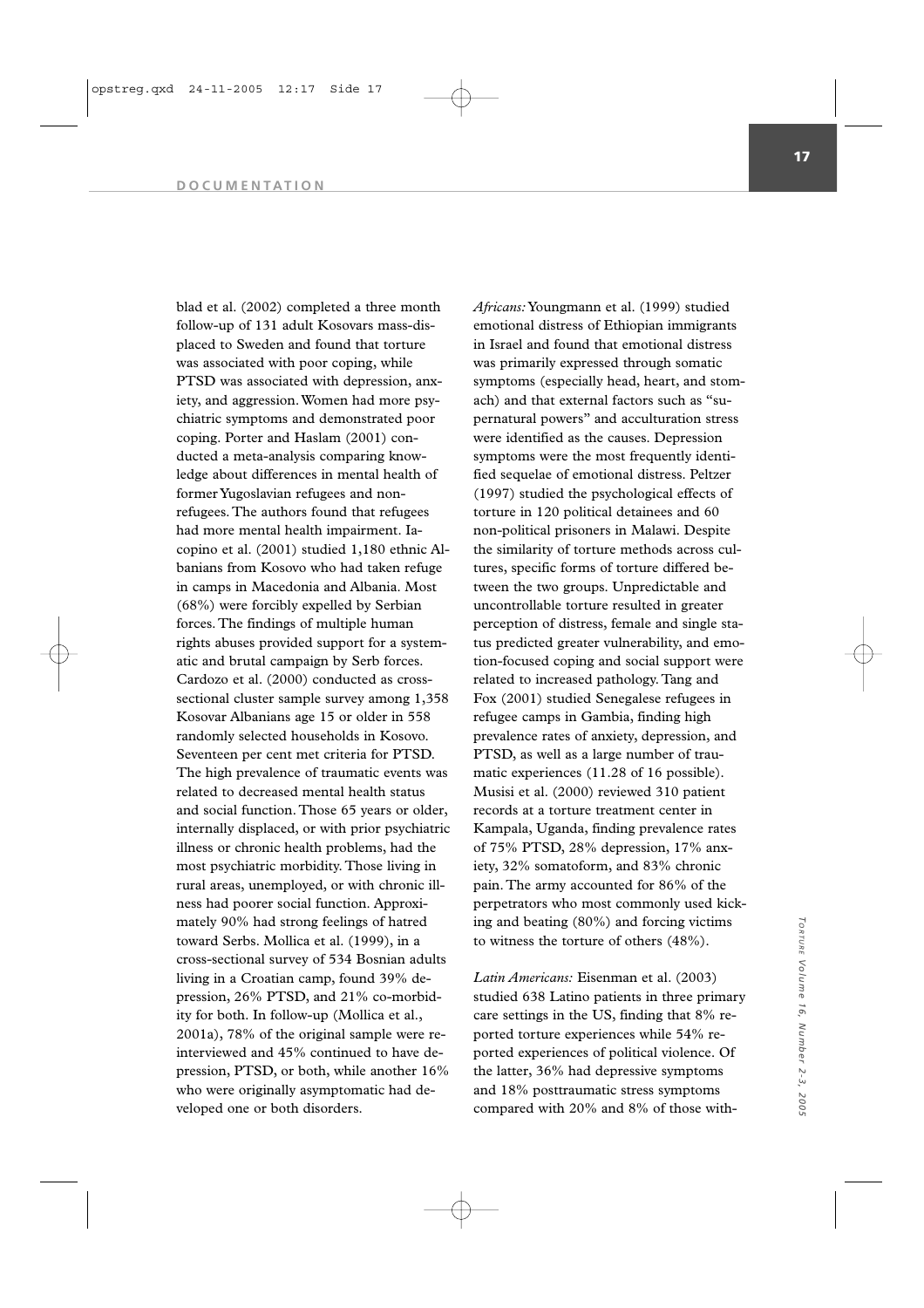out political violence history. Those who had experienced political violence more frequently had PTSD, depressive and panic disorder symptoms, chronic pain, physical disability, and lower perceptions of their general health.

# Methodological Issues

Reviews (Somnier et al., 1992; Goldfeld et al., 1988; Basoglu et al., 2001) have drawn attention to the methodological problems in studies of torture survivors. These include insufficient description of the interview procedures, assessment instruments, diagnostic criteria, and medical diagnoses; inadequate reporting of neurological and neuropsychological findings to rule out the possible etiological role of head trauma; failure to report the length of time between torture and assessment, relationship between the symptoms and the diagnosis of PTSD, or how factors such as gender, age, education, cultural traits, and personality factors relate to post-torture symptoms.

# *B. Psychiatric diagnoses and symptom constellations*

Data from studies in treated and untreated populations, in resettlement countries, refugee camps, and countries of origin, indicate that PTSD and depression are the most common diagnoses. Neuropsychiatric symptoms are often difficult to diagnose correctly because the multiplicity of symptoms is great and co-morbidity occurs frequently. Most studies focus on PTSD, which will consequently receive the most attention in this review. However, this emphasis may have obscured the finding that depression is the most common psychiatric disorder diagnosed in torture survivors, according to Mollica (2004).

*Sleep disturbances:* Insomnia and nightmares are among the most common and distressing sequelae reported by torture survivors (White, 2001). Astrom et al. (1989) reported abnormal sleep patterns compared with controls in seven young, previously healthy, torture survivors in Denmark examined by polysomnography. These included disturbance of REM (dream) sleep, absence of the deepest (Stage 4) sleep, reduced sleep, and poor sleep efficiency. In a review of sleep disturbances after a traumatic event, Lavie (2001) found that trauma-related anxiety dreams are the most consistent sleep problem reported by PTSD patients. PTSD patients, who suffer from hyperarousal, paradoxically have deep sleep and lower rate of dream recall than normals, even when awakened from REM sleep. Lavie also found that immediate sleep problems after the traumatic event predict future symptoms, both physical and psychiatric. Koren et al. (2002) also found that insomnia and daytime sleepiness in motor vehicle accident survivors predicted PTSD a year later.

*Neurocognitive:* Traumatic brain injury (TBI) has long been suggested as a factor associated with psychiatric co-morbidity in survivors of mass violence and torture. Head trauma is frequent during beatings in torture. Mollica (1993) has stated that, in his sample of Cambodians, most torture has involved beatings to the head. The traumatic stress literature from other populations (Gerrity et al., 2001) and head injury literature (McFarlane, 1995) can assist our understanding of these effects.

Basoglu et al. (2001) have reviewed earlier findings, beginning with the studies of Holocaust survivors in 1954, showing abnormal neurologic exams and EEGs, but questionable cerebral atrophy using computerized tomography and other techniques. Some recent studies have suggested an assocause the multiplicity of symptoms is great (Gerrity et al., 2001) and head injury litera-<br>and co-morbidity occurs frequently. Most ture (McFarlane, 1995) can assist our un-<br>studies focus on PTSD, which will conse-<br>derstan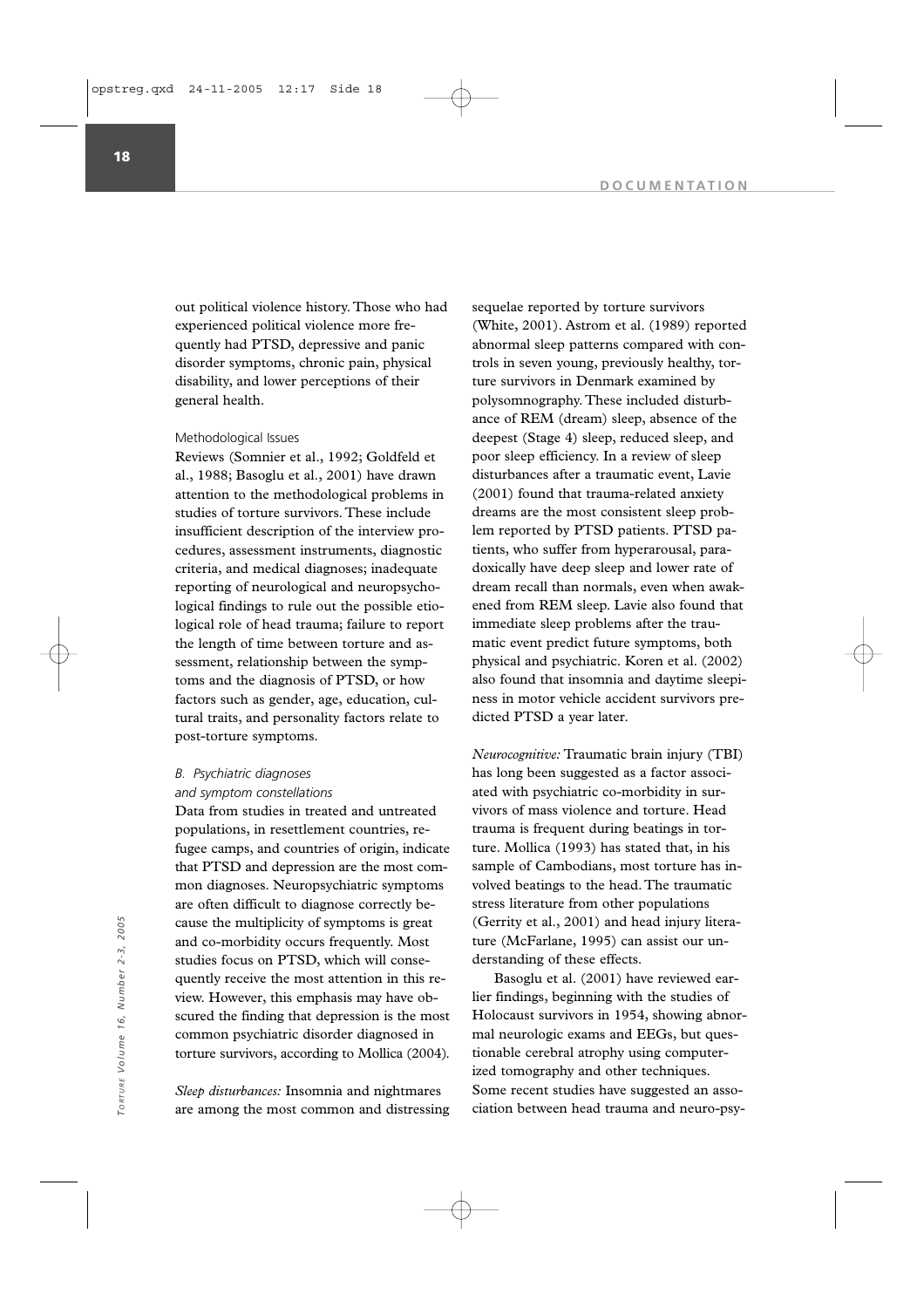chiatric symptoms, such as cognitive deficits, and a lifetime risk of PTSD and depression (Williams et al., 2002; Holsinger et al., 2002; Robinson and Jorge, 2002). Holsinger et al. (2002) studied lifetime rates of depression 50 years after closed head injury in a sample of 1,422 head injured World War II veterans using a chart review methodology. Veterans with head injury had more major depression, unexplained by potential confounders of heart disease, stroke, or alcoholism. The lifetime risk of depression increased with the severity of the head injury and remained elevated for decades following the injury. Joseph and Masterson (1999) studied PTSD and traumatic brain injury to determine whether they were mutually exclusive. These authors reviewed research studies and concluded that PTSD does occur rarely among the TBI population, but that the true prevalence remains unknown. Williams et al. (2002) studied the relationship between PTSD symptom reporting by 66 survivors of TBI in a community sample, measuring injury severity, memory, insight, and index-event attributions. Reporting of PTSD symptoms was only related to insight, and severity of PTSD symptoms was associated with external attribution of causality for the event.

Strong (2003) reported that 10% of US soldiers with a traumatic brain injury and PTSD had more psychiatric co-morbidity and disability. Bryant and Harvey (1998) reported a high frequency of PTSD following mild traumatic brain injury after a motor vehicle accident. Gurvits et al. (1993) reported significantly more neurological soft signs in outpatient Vietnam veterans with PTSD than in a control group. Vasterling et al. (2000) studied 171 male combat veterans and found that head injury was associated with severe depression but not PTSD.

Moreno and Grodin (2002) noted that

techniques which prevent breathing can cause cerebral anoxia, causing long-lasting memory or cognitive impairment. A study by Fann et al. (1995) showed that more than half of the outpatients in a brain injury clinic had major depression, either at the time of exam or first onset after the injury had resolved, and reported severe post-concussion symptoms. Depression and anxiety were frequently found in the more disabled and those who perceived their injuries and cognitive impairments as severe.

*Depression and suicide:* Depression and PTSD are widely acknowledged as the most common psychiatric diagnoses in refugees and torture survivors. Suicide is more closely correlated with major depression than with any other psychiatric diagnosis, but reports of suicide are rare in the torture rehabilitation literature. Suicidal ideation and attempts have been reported significantly higher among women who have been victims of assault (Koss and Kilpatrick, 2001). Rates of attempted suicide for those with PTSD have been reported as high as 19% (Davidson et al., 1991; Davidson, 2001). Ferrada-Noli et al. (1998) studied 65 refugees with PTSD and suicidal behavior, finding that the choice of method was related to the main stressors. Blunt force to the head and body was associated with jumping, water torture with drowning, sharp force torture with self-inflicted stabbing or cutting.

*Substance abuse:* PTSD and substance abuse are very common in soldiers and veterans of combat, but relatively uncommon in torture survivors who are refugees. Among refugees, Asians tend to have lower rates of alcoholism, but substance abuse is fairly common among Central American refugee males (Farias, 1991). This co-morbidity appears to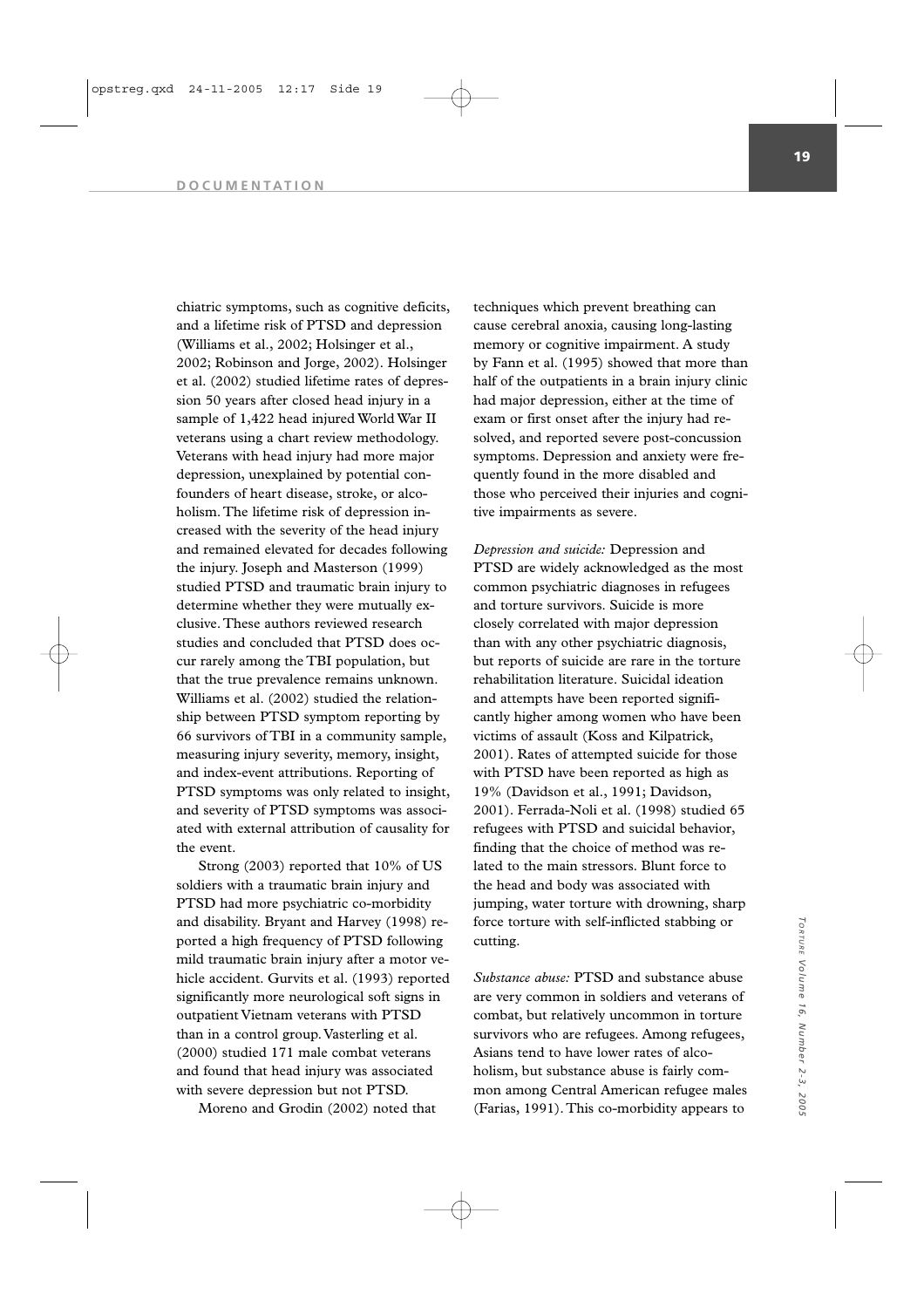be gender-related, more often seen in men than women (Kastrup and Arcel, 2004).

*C. Posttraumatic stress disorder (PTSD)* 

PTSD was first introduced in the Western diagnostic manuals in 1980. Torture certainly qualifies as one of the most, if not the most, extreme traumatic stressors meeting diagnostic criteria for PTSD. PTSD is classified as a subcategory of anxiety disorders in the DSM-IV (309.81) (American Psychiatric Association, 1994) and ICD-10 (F43.1) (World Health Organization, 1992). The DSM-IV now includes for the stressor (Criterion A) not only those who have experienced torture and other extreme trauma, but those who have witnessed or been confronted with actual death or serious injury, threatened death or serious injury, either to themselves or to someone else. Other criteria include symptom clusters of re-experiencing the traumatic event (Criterion B), avoidance (Criterion C), increased arousal (Criterion D), as well as duration greater than one month (Criterion E) and significant distress or impairment (Criterion F). Specifiers may be used to identify onset and duration of the symptoms: Acute-duration of symptoms is less than 3 months; Chronic-symptoms last 3 months or more; With Delayed Onset-at least 6 months have passed between the trauma and the symptom onset. The DSM-IV only includes one related diagnosis in response to an extremely traumatic stress, Acute Stress Disorder (308.3), which occurs within a month after exposure. Disorders of Extreme Stress Not Otherwise Specified (DESNOS) was considered for inclusion in the manual but not accepted for DSM-IV. It is under discussion again for DSM-V.

In ICD-10, PTSD arises as a delayed and protracted response to a stressful event or situation (either short- or long-lasting) of an exceptionally threatening or catastrophic

nature, which is likely to cause pervasive distress in almost anyone; predisposing factors such as personality traits or previous history of neurotic illness may lower the threshold for the development of the syndrome or aggravate its course, but they are neither necessary nor sufficient to explain its occurrence. PTSD should not generally be diagnosed unless there is evidence that it arose within 6 months of the trauma. Probable diagnosis might be possible if the delay between the event and the onset was longer than 6 months if the clinical picture is typical and no alternative disorders are plausible. In addition to evidence of trauma of exceptional severity, there must be repetitive, intrusive recollection or re-enactment of the event in memories, daytime imagery, or dreams. Conspicuous emotional detachment, numbing of feeling, and avoidance of stimuli that might arouse recollection of the trauma are often present, but are not essential for the diagnosis. The autonomic disturbances, mood disorder, and behavioral abnormalities all contribute to the diagnosis but are not of prime importance. The chronic sequelae of devasting stress manifesting decades after the trauma, should be classified elsewhere. Under F62.0 ICD-10 has to some extent partially solved the problem of changes occurring outside of the diagnosis of PTSD by adding the diagnostic category of "enduring personality change after catastropic experience".

These two major diagnostic systems differ in many ways. The ICD is integrated with somatic diagnostic codes used in clinical practice in many countries, is the official WHO instrument, contains some categories such as postconcussional syndrome for sequelae, and has open categories for PTSD in the clinical version manual. The DSM is supported by abundant research data, is sponse to an extremely traumatic stress,<br>
Acute Stress Disorder (308.3), which occurs<br>
These two major diagnostic systems dif-<br>
within a month after exposure. Disorders of<br>
Extreme Stress Not Otherwise Specified<br>
Extreme S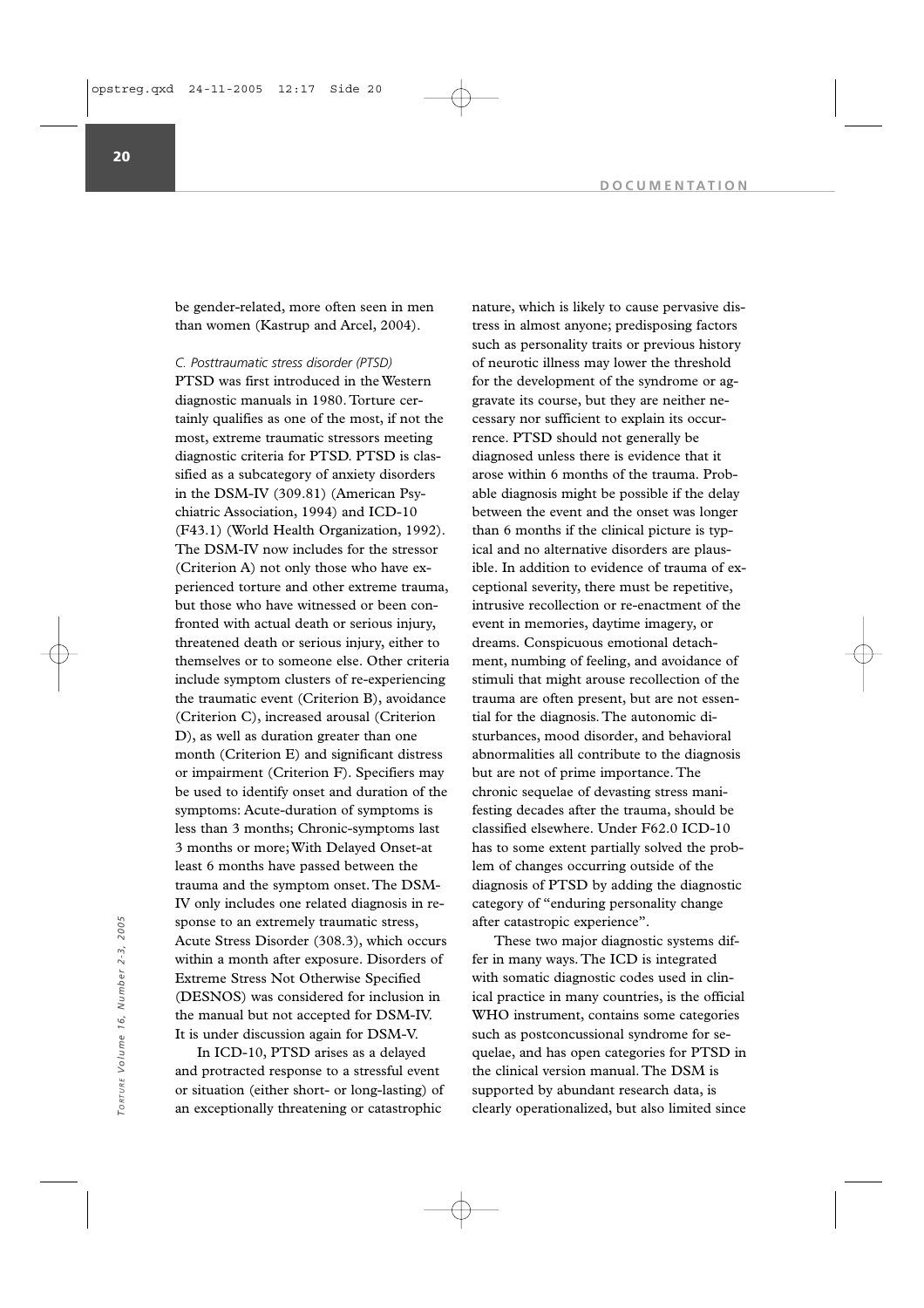criteria intended for research might be too restrictive for clinical work. Many research and diagnostic instruments in multiple languages have been based on the DSM.

These system differences may affect how PTSD is diagnosed by DSM-IV and ICD-10. When symptoms were mapped to both diagnostic criteria using the computerized CIDI in a major epidemiological survey, the groups were not identical (Andrews et al., 1994).

There has been a continuing narrowing of the diagnosis for medico-legal purposes, at least in the United States. The concept of "partial PTSD" or a cluster of posttraumatic stress symptoms has been proposed since many trauma survivors have posttraumatic stress symptoms, but do not fulfill the criteria for diagnosis. Even though the term "posttraumatic" implies that the torture was a single isolated trauma, most survivors of torture have a history of cumulative traumas.

# Validity of the PTSD construct

Kinzie and Goetz (1996) reviewed clinical antecedents as early as the 1860s leading to the development of the PTSD criteria in DSM-IV. The authors state that the role of trauma in PTSD was accepted only after WWII and the controversy over the validity of the PTSD diagnosis continues today. Opponents of the PTSD formulation have stated that torture survivors are experiencing a normal reaction to an abnormal stressor or societal pathology (Reeler, 1994). Labelling torture symptoms as a mental disorder, implying personal pathology and the stigma of mental illness, can be viewed as medicalizing a socio-political problem (Lira, 1998). Especially in countries where torture is routinely practiced, PTSD is often viewed as a Western ethnocentric (Chakraborty, 1991) and very limited diagnostic category which fails to capture the magnitude of torture as a trauma.

Survivors have suffered from a lifethreatening event and are often concerned about being labeled with diagnoses such as PTSD. Allodi (1991) defines two categories of torture treatment settings geographically, the "North" and the "South". Countries of final resettlement, such as the industrialized nations in the continents of Europe, North America, and Australia, fall into the former category, while totalitarian "Third World" countries where torture is practiced, as well as countries of initial refuge, comprise the latter. The North has developed diagnostic systems, i.e., DSM-IV and ICD-10, based upon the medical model or syndrome approach to diagnosis. Clinicians in the South more frequently question this approach and the applicability of PTSD to survivors of torture and extreme trauma.

Re-definition of PTSD as a need for assistance rather than a pathology is one solution to this dilemma. On the other hand, the PTSD construct can be defended as important in identifying syndromes for medical research and treatment. There is also an increasing body of evidence concerning the biological correlates of PTSD, and many symptoms of posttraumatic stress have a biological basis. This makes a compelling argument for the existence of the disorder, but not necessarily classified precisely according to the Western diagnostic systems (Friedman and Jaranson, 1994). In Basoglu's controlled study (1994a) of non-refugee survivors, 33% had lifetime PTSD while 18% had current PTSD after an average of five years, suggesting a chronic course of illness. These figures suggest that PTSD, although not extremely common after torture, occurs in a substantial proportion of cases. Such chronic and disabling psychological responses cannot be regarded as a normal response to trauma. In an earlier study (1992), Basoglu and Minetka found that PTSD and depression,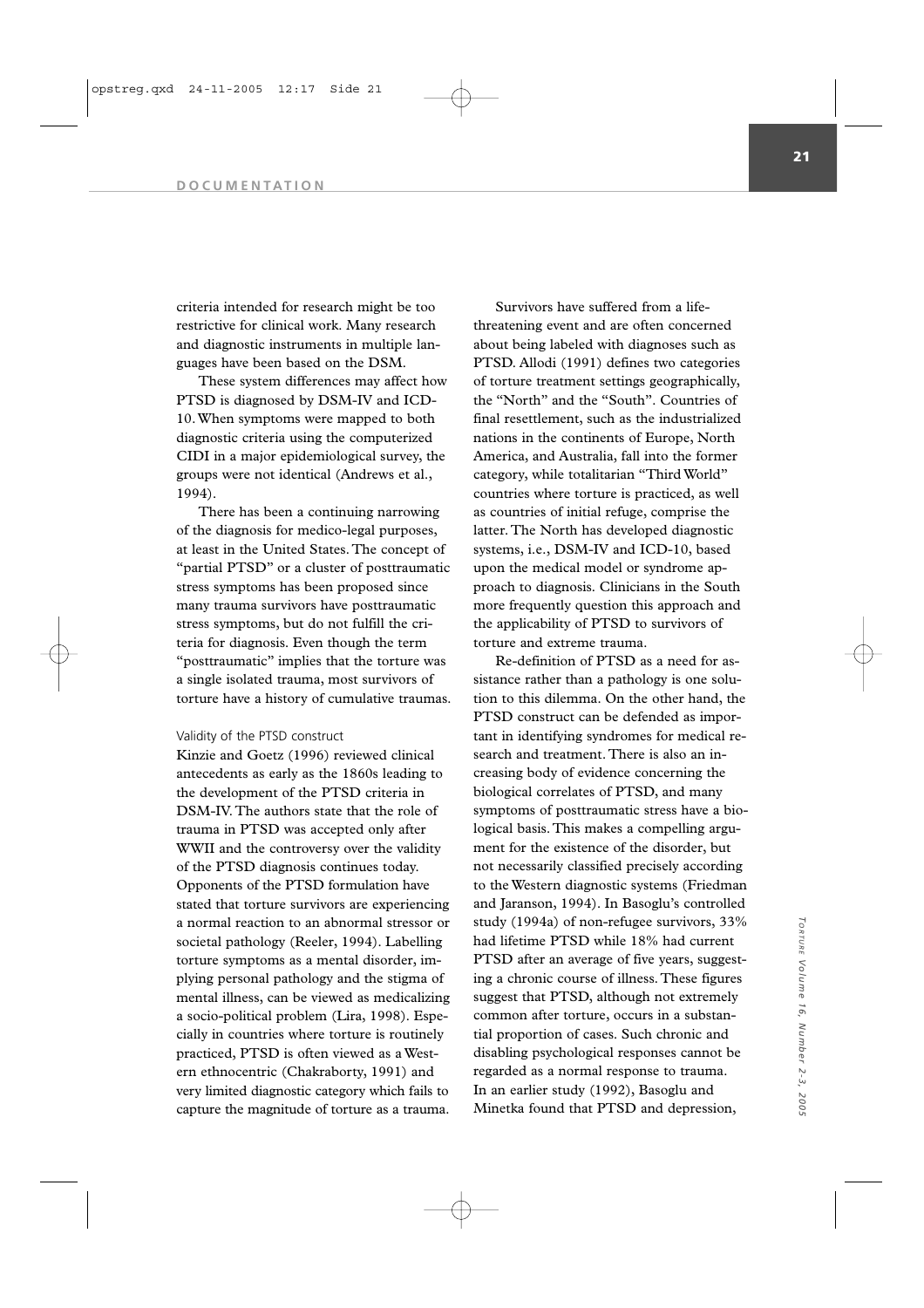which are often overlapping features in trauma survivors, were independent in his study group, another finding supporting the validity of PTSD as a diagnostic entity. Smith Fawzi et al. (1997), studying 74 Vietnamese in Boston, found support for the symptom clusters of PTSD but found two separate dimensions of avoidance, attributing this to the confounding effect of depression as a consequence of trauma. The argument that PTSD is prevalent, and therefore normal, can also be refuted (Jaranson, 1998) by a public health analogy. The fact that posttraumatic stress may be statistically frequent in traumatic situations does not exclude it as a disorder or illness. Posttraumatic stress can be considered a pathogen not unlike, for example, the cholera bacterium, which causes illness in many of those exposed to a contaminated water supply. Like cholera, PTSD causes illness in many (but not usually most) of those exposed, but this does not make PTSD either normal or untreatable (Jaranson, 1998).

### Complex PTSD

There is no doubt that simply to label survivors as having PTSD is inadequate to describe the magnitude and complexity of torture's effects. However, PTSD was never intended to encompass the entire range of sequelae following torture, which is always severe, and usually repeated (Friedman and Jaranson, 1994). The socio-political aspects, as well as cultural considerations, cannot be ignored. Based upon clinical experience, torture appears to be such an extreme stressor that it reduces many of the cultural differences. The symptoms of posttraumatic stress appear in individuals from many different countries fairly consistently (Jaranson, 1995). This does not mean, of course, that cultural factors are unimportant. In fact, cultural differences have been identified as Jaranson, 1994). The socio-political aspects, (1997, 1998) cites distinguishing features of an explored. Based upon clinical experience, tor-<br>  $\frac{1}{2}$   $\frac{1}{2}$   $\frac{1}{2}$   $\frac{1}{2}$  and  $\frac{1}{2}$  that it reduces many of

important factors in PTSD (Marsella et al., 1994). When cultural differences occur, they are predominantly in the way that the symptoms are expressed and in the ways the individual either interprets what has happened or views the world (Friedman and Jaranson, 1994; Jaranson et al., 2001).

Other concepts have been proposed to classify the longer term effects in personality and world view, including Complex PTSD (Herman, 1992, 1993), Continuous Traumatic Stress Response (Dowdall, 1992), Disorders of Extreme Stress Not Otherwise Specified (DESNOS), or Enduring Personality Change after Catastrophic Experience (ICD-10). Especially when torture is prolonged over many years or when the survivor is young when tortured, many other changes may occur. Long-term sequelae often include somatization, multiplicity of symptoms, dissociation, lability of affect, difficulty with relationships, inability to trust, changes in the way one looks at oneself or the world, and repetition of harm. Once again, however, most studies have not been controlled for the potential confounding factor of refugee trauma.

#### Torture syndrome

A number of practitioners have proposed a torture syndrome, broader than PTSD but including most of the PTSD symptoms (e.g., Genefke and Vesti, 1998). Elsass (1997, 1998) cites distinguishing features of torture compared with other forms of severe trauma. Since torture is both mental and physical and "has an explicit political aim in a specific sociopolitical context" (1998, p. 35), i.e., torture intends harm to individuals and groups in a political context. Therefore, A) Torture differs from the Holocaust, which was impersonal genocide; B) Certain posttraumatic symptoms may be associated only

**22**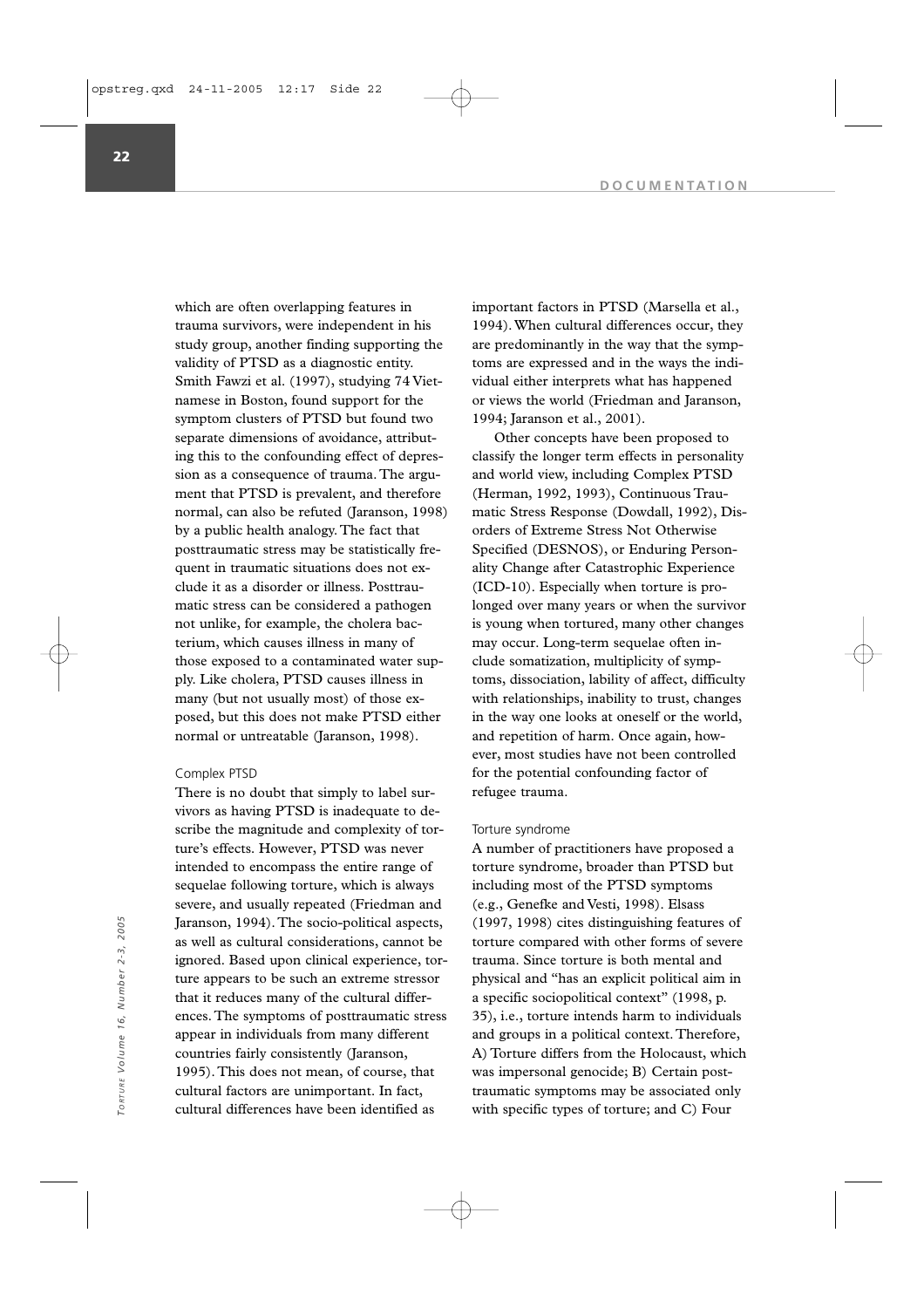themes have been considered unique to torture survivors: "1) incomplete emotional processing, 2) depressive reactions, 3) somatoform reactions, and 4) existential dilemmas" (1998, p. 36). More recently, Wenzel et al. (2000) argued for continuing to look for a broader conceptualization for the traumatic aftereffects of torture, including feelings such as shame and guilt, and existential rumination. Peel et al. (2001) continue to suggest that torture victims probably have different distress patterns from those traumatized in other ways. Much of the research on torture survivors, using control or comparison groups, has not provided support for the separate existence of a torture syndrome (Basoglu et al., 1994b; Westermeyer and Williams, 1998). Evidence for a torture-specific syndrome would require a) evidence of a causal connection between the torture and subsequent symptoms, b) a meaningful grouping of symptoms, validated across samples and cultures, and c) comparison of symptoms with established diagnoses such as PTSD (Basoglu, 1997). The torture syndrome has not yet been validated with qualitative empirical studies, but clinical descriptions have generated the hypothetical syndrome. It remains to be seen whether future research will provide that validation.

### PTSD prevalence

Although the knowledge about PTSD has increased, the prevalence still remains unknown. PTSD prevalence was considered to be low (1.3%) in the general population (Davidson et al., 1991) until the National Co-morbidity Survey in the USA (Kessler et al., 1995) estimated a lifetime prevalence of PTSD of 7.8%. Women are four times as likely to develop PTSD as men exposed to the same trauma, and lifetime prevalence rates of PTSD after civilian trauma are

higher for women (10.4%) than for men (5%) (Breslau et al., 1998). In veterans of the Vietnam war, prevalence has been reported as 30-38% (Reeler, 1994).

PTSD occurs in a minority of those exposed to mass conflict, with prevalence rates varying between 4% and 20% (Silove, 1999; Silove et al., 2000) or between 9% and 37% (Modvig and Jaranson, 2004). Only a few large studies (N>500) examining PTSD rates have been reported. From national samples, de Jong et al. (2001) studied postconflict populations in Algeria, Cambodia, Gaza, and Ethiopia, finding rates of posttraumatic stress disorder (PTSD) ranging from 16% to 37%. Symptom levels tend to be higher in refugee camps than in resettlement populations (e.g., Modvig et al., 2000). Mollica et al. (1993,1998) studying 993 Cambodians in a Thai refugee camp, found that a third had posttraumatic stress. Comparing 526 Bhutanese torture survivors in a Nepalese refugee camp with matched controls, Shrestha et al. (1998) found higher posttraumatic stress and anxiety. Van Ommeren et al. (2001) subsequently randomly sampled 810 (418 tortured and 392 nontortured Bhutanese refugees) from the same frame, finding that torture survivors had more PTSD symptoms (43% vs. 4%). In Western resettlement populations, Jaranson et al. (2004) found that, among a community sample of 1,134 Somalis and Ethiopians (Oromo) in Minnesota, 25% of the torture survivors had suspected PTSD compared with only 4% of those not tortured. Maercker and Schutzwohl (1997), investigating the long-term effects of political imprisonment in the former German Democratic Republic, compared 146 former political prisoners with 75 controls matched for age and sex. Assessment of psychological status was carried out using a semi-structured diagnostic interview based on DSM-III-R. In com-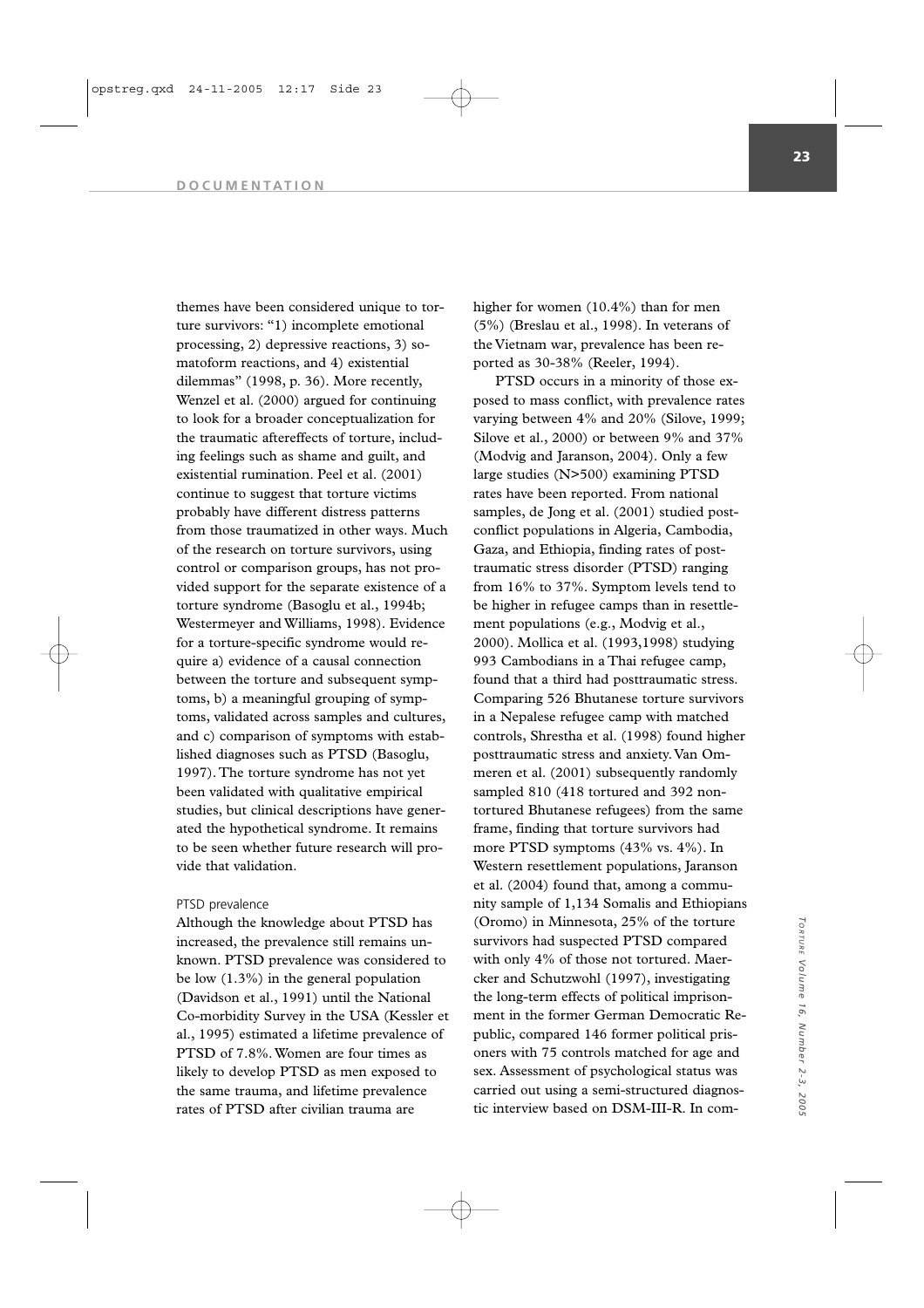parison with controls, the former political prisoners had significantly higher rates of lifetime (59.6%) and current PTSD (30.1%).

Table 2 shows, by descending order of sample size, the percentages of traumatized persons having posttraumatic stress diagnosis or significant symptoms in populationbased surveys and case-control studies with samples larger than 200.

*Co-morbidity:* Many studies have found a high level of co-morbidity (e.g. Cunningham and Cunningham, 1997; Somnier et al., 1992), especially between depression and

PTSD. Basoglu et al. (1994a) have found PTSD the most common diagnosis among torture survivors, while depression, anxiety, and substance abuse were less common. Comorbidity seems to be gender-related, with men more likely to have PTSD associated with substance abuse and women to have a history of depression or anxiety (Kastrup and Arcel, 2004). However, co-morbidity in refugees may be the result of refugee trauma rather than torture trauma.

*Dose-effect relationships:* Rundell et al. (1989) reviewed the literature about psychiatric re-

|                         |                                                 |                       |                |                            | Prevalence, percentage |                   |                         |
|-------------------------|-------------------------------------------------|-----------------------|----------------|----------------------------|------------------------|-------------------|-------------------------|
| Primary<br>author       | <b>Population</b><br>sample                     | <b>Trauma</b><br>type | Sample<br>size | Country of<br>origin/study | <b>Total sample</b>    | Non-tortured      | <b>Tortured</b>         |
| De Jong                 | Postconflict                                    | Torture<br>& war      | 1.200          | Ethiopia/<br>Ethiopia/     | 16                     | Lower             | LT higher<br>(p<.001)   |
| Steel                   | Resettled<br>refugees                           | Torture<br>& war      | 1.161          | Vietnam/<br>Australia      | 7-8 with<br>psych dx   |                   |                         |
| Jaranson                | Resettled<br>refugees                           | Torture<br>& war      | 1.134          | Somalia &<br>Ethiopia/US   | 13                     | $\overline{4}$    | 25                      |
| Shrestha                | Refugees<br>in camp*                            | Torture<br>& War      | 1.052          | Bhutan/Nepal               | 9                      | $\overline{4}$    | 14                      |
| Mollica                 | Refugees<br>in camp                             | Torture<br>& war      | 993            | Cambodia/<br>Thailand      | 33                     | N/A               | N/A                     |
| Van<br>Ommeren in camp* | Refugees                                        | Torture<br>& war      | 810            | Bhutan/Nepal               | N/A                    | 4(C)<br>$15$ (LT) | 43 $(C)$<br>74 (LT)     |
| De Jong                 | Postconflict                                    | Torture<br>& war      | 653            | Algeria/Algeria            | 37                     | Lower             | LT Higher<br>$(p=.003)$ |
| De Jong                 | Postconflict                                    | Torture<br>& war      | 610            | Cambodia/<br>Cambodia      | 28                     | Lower             | LT Higher<br>(p<.001)   |
| De Jong                 | Postconflict                                    | Torture<br>& war      | 585            | Gaza/Gaza                  | 18                     | Lower             | LT Higher<br>(p<.001)   |
| Mollica                 | Refugees<br>in camp                             | Torture<br>& war      | 534            | Bosnia/Croatia             | 26                     | N/A               | N/A                     |
| Paker                   | Prisoners                                       | Torture<br>& prison   | 246            | Turkey/Turkey              | 33                     | $\Omega$          | 39                      |
| Maercker                | Former politi-Torture<br>cal prisoners & prison |                       | 221            | <b>GDR</b>                 |                        |                   | 60 (LT)<br>30 $(C)$     |

LT = Lifetime

 $* =$  Case-control study

**Table 2.** *Traumatized samples with posttraumatic symptoms (Ns>200)*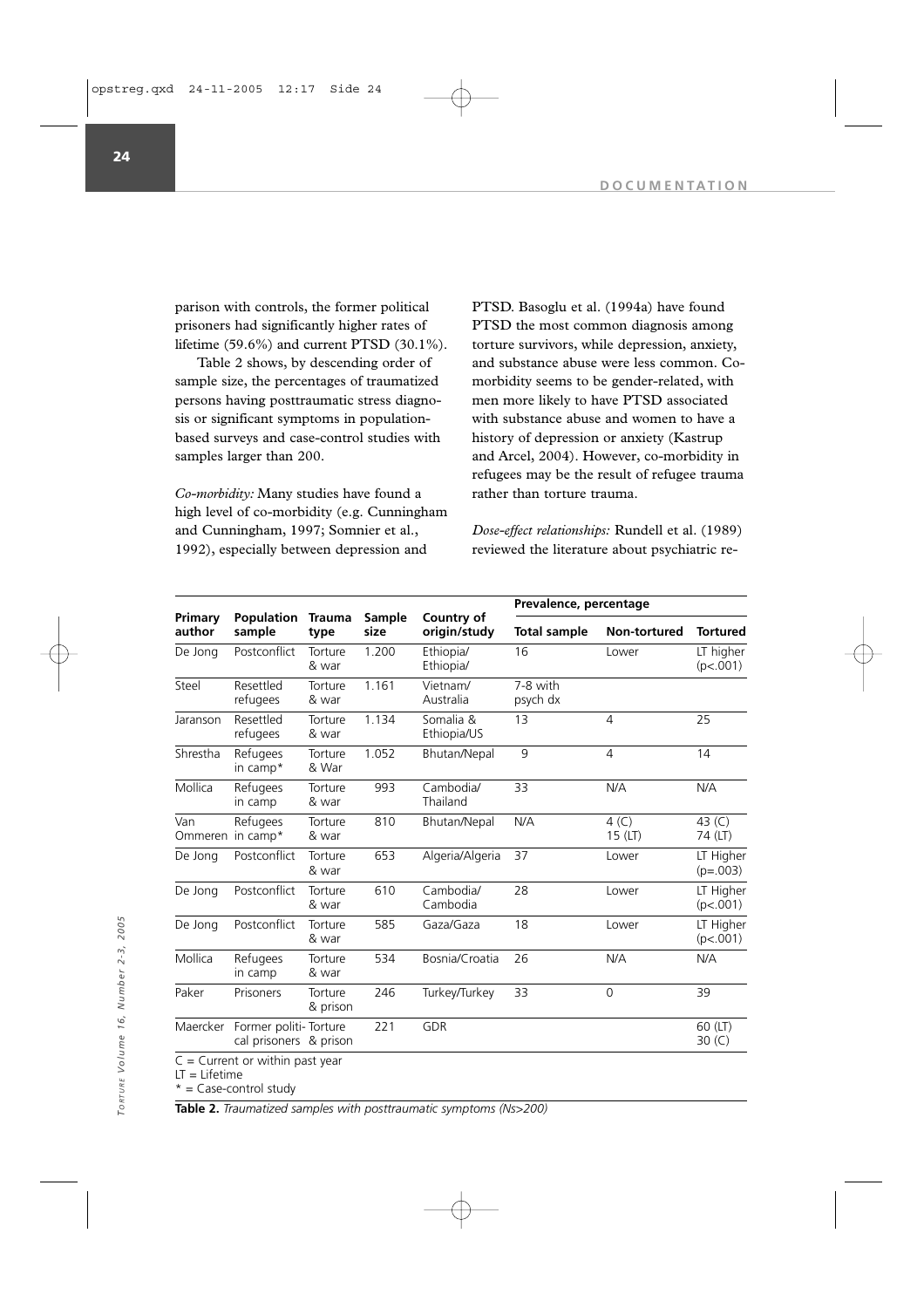sponses to trauma and found a positive dose-response correlation between PTSD symptom severity and the amount of trauma in four studies of Vietnam veterans and one of disaster victims. PTSD showed the greatest additive effect of torture in the study of East Africans resettled in the United States by Jaranson et al. (2004). Silove et al. (2002) previously found an additive effect of PTSD in Tamil torture survivors in Australia after accounting for other traumatic events. Mollica et al. (1998), who studied Vietnamese ex-political prisoners in the United States, found a positive association between cumulative torture experience and symptoms, especially the increased arousal symptoms of PTSD. On the other hand, Basoglu and Paker (1995), in studying torture survivors, found that the frequency of experiencing torture did not predict posttraumatic stress responses, suggesting that repeated torture did not have an additional impact beyond a certain threshold. Although the published literature is contradictory, these findings support a possible dose-response relationship between torture and PTSD.

# *D. Traumatized refugees*

*compared with torture survivors* Usually the torture survivor has suffered from many traumatic episodes and the trauma can be ongoing in exile, including countries of final resettlement. However, most studies of torture survivors use an uncontrolled design and do not control for the additional effects of refugee trauma, while studies of non-refugee survivors have failed to control for other non-torture, potentially traumatic, life events. Torture is only one of the many traumatic stressors in an environment characterized by political repression and such stressors are associated with increased psychiatric morbidity.

Den Velde (2000), comparing Dutch sur-

vivors of WWIIs in the Netherlands with Dutch who immigrated to Australia, provided support for the concept that severe stress rather than migration was a major factor in PTSD. Lie (2002) found that preflight and post-flight trauma (in both Norway and in the home country) correlated significantly with symptoms. Lie found that PTSD symptoms increased during a threeyear resettlement period in Norway for 240 refugees. Roth and Ekblad (2002) found that PTSD rates increased from 45% to 78% at 18-month follow-up in Kosovars resettled in Sweden. These findings suggest that additional stressors such as refugee trauma, which involves deprivation of social support networks, may contribute to traumatic stress responses. However, Bhui et al. (2003) found that anxiety and depression were increasingly prevalent with each premigration stressor for Somali refugee in the UK. A study by Jaranson et al. (2004) found that social problems of East African refugees in Minnesota were no greater for torture survivors than for refugees traumatized in other ways. PTSD was found in 25% of those tortured but only 4% of those refugees otherwise traumatized, and this increase for torture survivors was found when controlling for total trauma events in the sample population. Silove et al. (1997) studied association with pre-migration and post-migration stressors of 40 asylum-seekers attending a center in Australia. Of the 37% who met full criteria for PTSD, associations were found with exposure to pre-migration trauma, delays in processing applications, problems with immigration officials, employment obstacles, racial discrimination, as well as loneliness and boredom.

In earlier work, Somnier et al. (1992) reported that the rates of psychological problems in studies of refugee survivors of torture appeared to be higher than those found

*Volume 16, Number 2-3, 2005*

2005

Torrure Volume 16, Number 2-3,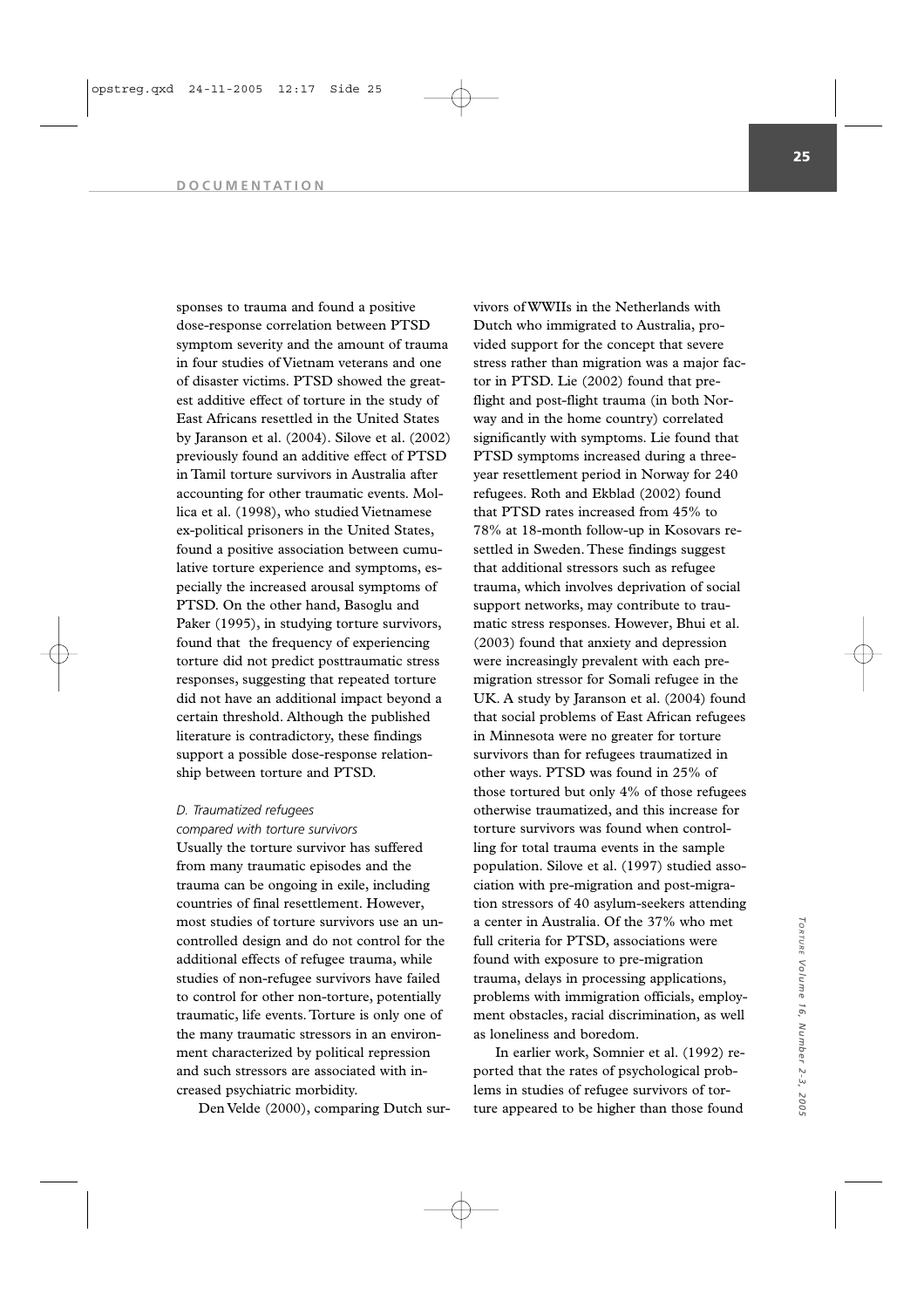in studies of non-refugee torture survivors, perhaps a result of additional trauma from stressors in the refugee experience. At least two lines of evidence support this. First, Basoglu et al. (1994b) found that post-torture psychosocial stressors contributed independently to traumatic stress reactions, supporting the notion of "sequential" traumatization. Secondly, post-captivity lack of social support predicted depression. Basoglu and Mineka (1992) have reported the multiplicity of psychological problems associated with torture and refugee trauma. They found that perceived severity of torture related to PTSD but not to depression, while lack of social support was associated with depression but not with PTSD. They concluded that the connection between torture and PTSD symptoms such as re-experiencing, increased physiological arousal, and avoidance of reminders of trauma may reflect conditioning effects of torture. Lack of social support, on the other hand, may lead to depression by reducing sense of control over subsequent stressors and precipitating helplessness and hopelessness. Basoglu and Paker (1995) found a differential relationship between stressors and symptoms: perceived severity of torture predicted PTSD but not depression, while lack of social support after captivity related to depression but not to PTSD. Post-captivity non-torture stressors, however, related to both PTSD and anxiety/depression. These findings suggest that both torture and post-torture psychosocial stressors are associated with traumatic stress symptoms in torture survivors.

#### *E. Predictors and coping*

Relatively little is known about the factors that determine psychological response to torture in studies of non-refugee survivors of torture. Furthermore, prediction studies require the use of special statistical techniques

(e.g. multiple regression analysis) to examine the unique or independent effects, and few studies have employed such analytic methods.

Brune et al. (2002) studied the role of belief systems in the outcome of 141 traumatized refugees in Hamburg, Germany, using chart review methodology, and found that a strong belief systems predicted better therapy outcome. Emmelkamp et al. (2002) found that, in 315 Bhutanese refugees from a database set, findings were verified in a second sample of 57 Nepalese torture survivors seeking help. In both samples negative coping, compared with positive coping, was related to increased symptoms on all outcome measures. Received social support was more strongly related to these symptoms than was perceived social support. Kanninen et al. (2002) examined 103 male former political prisoners primarily from refugee camps and urban areas in the Gaza Strip in Palestine. The goal was to examine the mediating effects of trauma-specific appraisals and coping efforts. High levels of posttraumatic symptoms were associated with acuteness of trauma, negative appraisal of the prison experience, and use of both emotionfocused and problem-focused coping. Torture and ill-treatment were directly associated with intrusive symptoms. Recent release from prison was associated with PTSD avoidance symptoms. Lower levels of posttraumatic symptoms were associated with emotion-focused coping in the long run and problem-focused coping in the short run.

Basoglu has published extensive earlier work on predictors and coping. Basoglu et al. (1994a), comparing tortured political activists with non-tortured political activists in Turkey, pointed to the possible protective role of a strong belief system, commitment to a cause, prior knowledge and expectations of torture, and prior immunization of transfer to a cause, prior knowledge and expectation<br>
to the use of special stressors are associated with trau-<br>
tors of the stress symptoms in torture survivors.<br>
The sace of the stre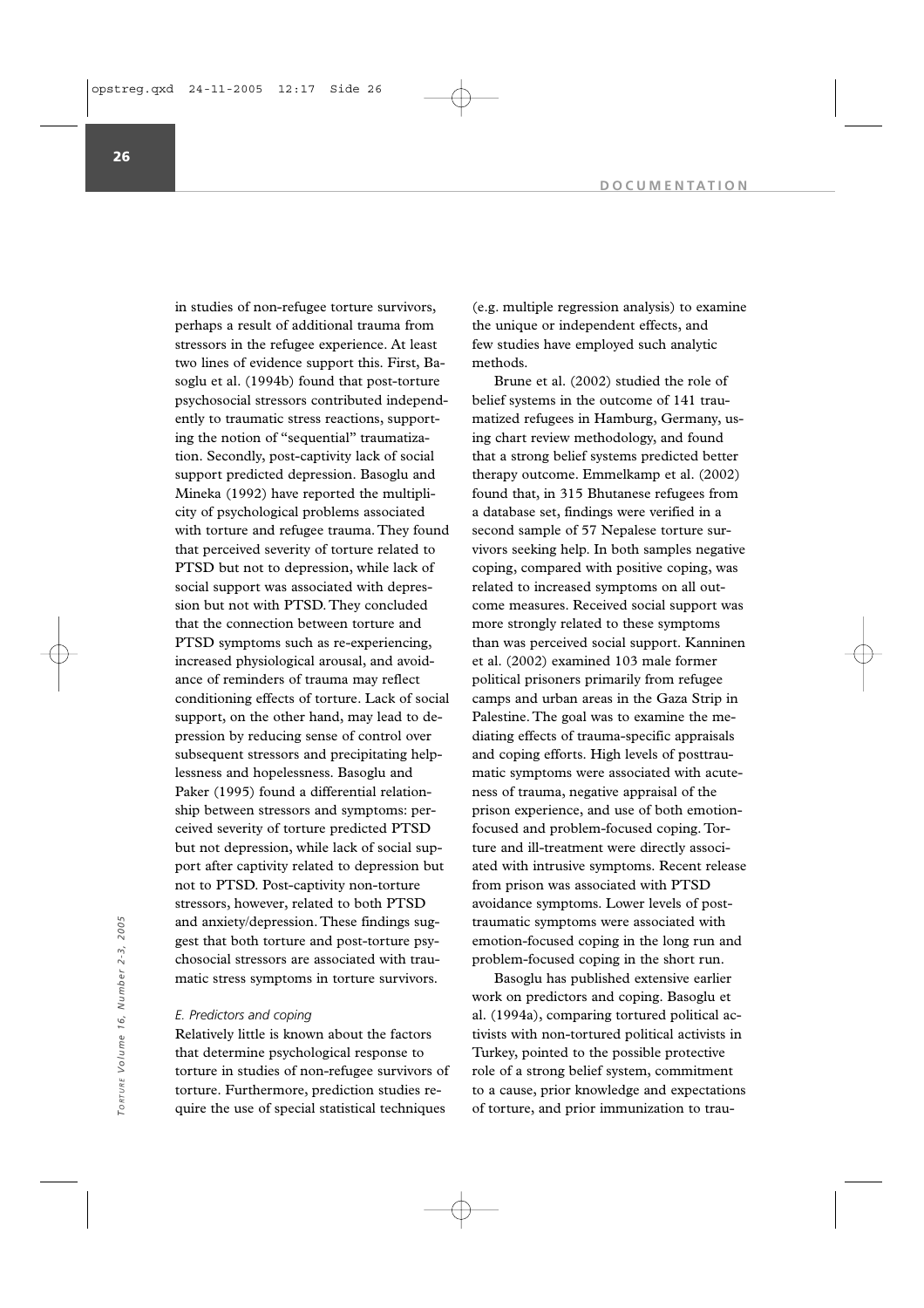matic stress. In this study, the majority of the torture survivors were highly committed political activists with prior expectations of torture and psychological preparedness for it. Later, Basoglu et al. (1997) compared 34 "psychologically prepared" torture survivors who had no history of political activity, commitment to a political cause, or expectations of arrest and torture with the 55 tortured political activists.

Less psychological preparedness for trauma was by far the strongest predictor of greater perceived distress during torture and more severe psychological problems afterwards. These findings supported both the role of prior immunization in reducing the effects of traumatic stress and the role of unpredictability and uncontrollability of stressors in exacerbating the effect.

Many survivors reported using elaborate coping strategies in order to avoid total loss of control during torture, a factor that may play a role in the development of traumatic stress symptoms (Basoglu and Mineka, 1992). Basoglu et al. (1996) also examined some of the cognitive factors that may have protected the survivors against the traumatic effects of torture. Three groups were compared in their appraisal of self, others, and state authority. No remarkable differences between tortured and non-tortured political activists were found, and both groups differed from non-activist controls in having a more negative appraisal of state authority. The study concluded that pre-trauma lack of beliefs concerning a benevolent state may have protected the survivors from the traumatic effects of torture.

# **7. Social, familial, and societal sequelae**

*A. Social and economic consequences of torture on the survivor and the family* The social and economic consequences of torture have rarely been systematically

studied. This is important for the less industrialized countries as well as for host countries providing asylum to large numbers of tortured refugees.

Even though torture is intended to damage the person's self-esteem and personality and to destroy trust in fellow humans (Genefke, 1994), there is also the loss of normal life development due to lost time in prison or waiting for final resettlement. Delays may occur in education, marriage, or accumulation of wealth. Torture, therefore, must be seen not only as a very important life event, but also as the cause of many others (Turner and Gorst-Unsworth, 1993). Several factors may account for the social and economic consequences of torture and associated life events. Loss of social/occupational status or educational opportunities as a result of prolonged imprisonment and difficulty finding employment after release may contribute to social and economic disability. The physical and psychological effects of torture may compound the latter. Physical disability may arise from permanent bodily injury (Skylv, 1992) or head trauma leading to cognitive impairment.

Psychological problems, including PTSD and depression, may cause significant social disability and undermine the chances of finding employment. Irritability and rage reactions may impair interpersonal relationships. Memory and concentration difficulties may reduce the capacity for learning and impair work performance. Symptoms of impulsivity and irritability may lead to problems with the law (Jaranson et al., 2001). Silove (1999) proposed an integrated psychosocial framework suggesting that torture challenges five core adaptive systems: safety, attachment, justice, identity-role, and existentialmeaning. This framework was elaborated with respect to PTSD by Ekblad and Jaranson (2004).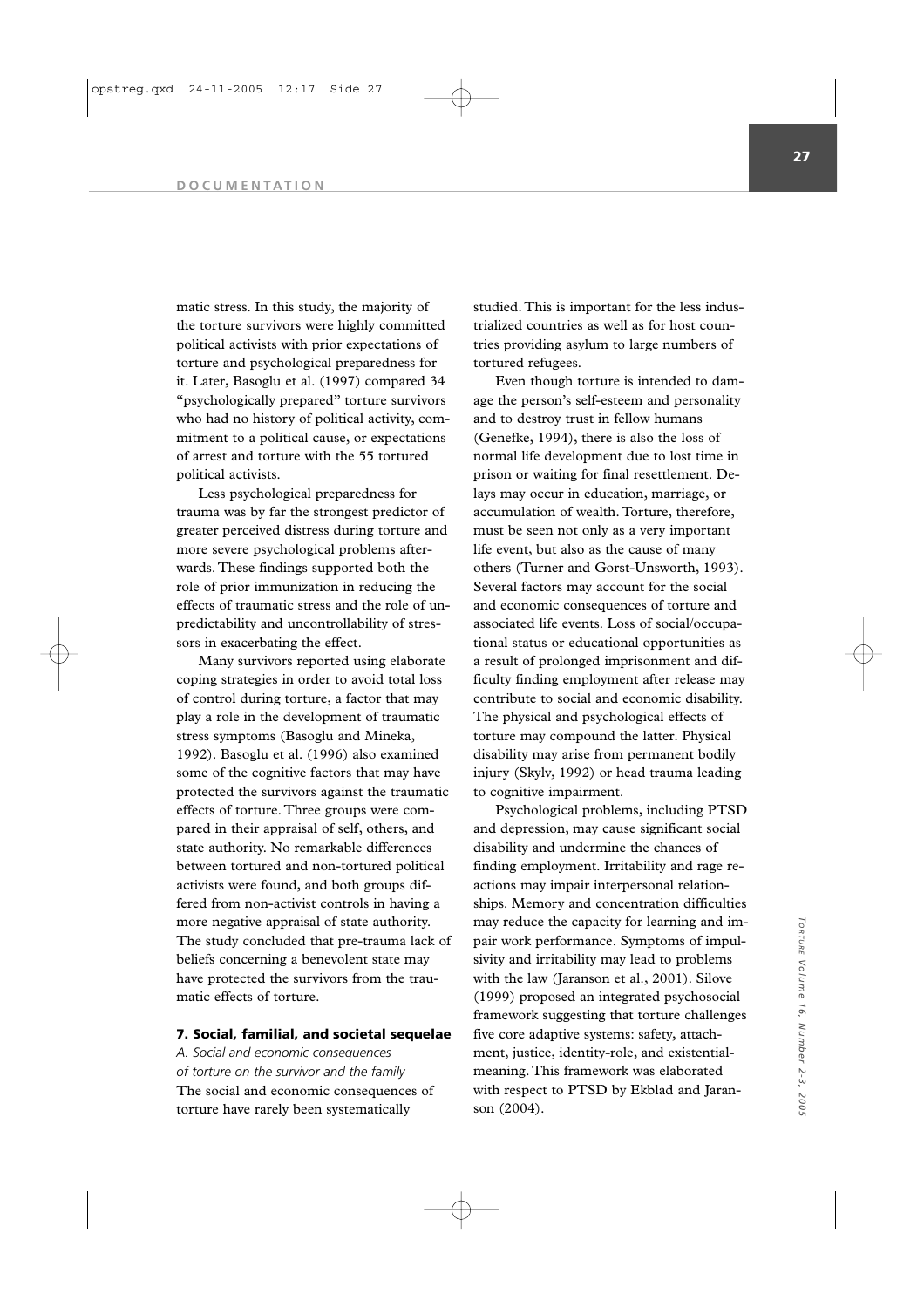Steel et al. (2002) found that mental illness in a large sample of Vietnamese refugees resettled in Australia was associated with impaired physical function and high demand for health services. Kivling-Boden and Sundbom (2001) assessed 27 traumatized refugees from the former Yuglslavia seen in psychiatric treatment initially and on followup three years later. On follow-up, social welfare dependence was high and unemployment at 32% was sixfold the mainstream Swedish labor force. Positive factors were housing and a reasonable knowledge of the Swedish language. Mollica et al. (1999) found that a sample of Bosnian refugees with psychiatric co-morbidity for depression and PTSD were five times more likely to report disability, independent of age, trauma, and health. In a follow-up study three years later (Mollica et al., 2001), the Bosnian refugees who remained living in the Croatian camp region still showed psychiatric disorder and disability. Many of the healthier and educated refugees had emigrated. Mollica et al. (1987) found that Cambodian widows, who had experienced at least two of three trauma experiences (rape, loss of spouse, or loss of children), had very high levels of depressive symptoms. They perceived themselves as socially isolated and living in a hostile social world, even among their own cultural group. Gorst-Unsworth and Goldenberg (1998) interviewed 84 male Iraqi refugees at the Medical Foundation in London, finding that good social support ameliorated the severity of both depressive and posttraumatic symptoms. Poor social support more strongly predicted depressive than traumatic morbidity.

Another common psychological problem influencing economic costs of torture is the development of somatic symptoms and preoccupation with bodily complaints (Somnier et al., 1992; Mollica et al., 1987). Torture

survivors with a tendency to somatize symptoms often seek costly medical investigations and treatments that are not always necessary and in their own best interest.

Evidence suggests that avoidance of trauma reminders in PTSD needs special attention in understanding the causes of social and economic disability in torture survivors. Anxiety disorders research shows that avoidance of feared situations is the primary cause of disability in work, social, and family functioning (Basoglu et al., 1994) and that global clinical improvement is most closely associated with improvement in avoidance of feared situations (Basoglu et al., 1994b). Basoglu et al. (1994a) found that 33% of tortured political activists had significant avoidance of trauma reminders, despite their resilience to torture. This symptom occurred even more commonly (53%) among nonactivist survivors of torture (Basoglu et al., 1997). Furthermore, some case studies (Basoglu and Aker, 1996) suggest that interventions aimed at reducing avoidance behavior lead to a significant improvement in social disability.

The family is intimately involved and may need assistance for indirect trauma and for dealing with the survivor. There have been relatively few systematic studies of the effects of torture on family. Separation from family, loss of social and occupational status, deprivation of social support networks and physical needs, uncertainty about the future (Witterholt and Jaranson, 1998), problems in settlement in a new country and adaptation to a new culture, and housing and economic problems are among the many problems faced by refugee survivors of torture. Basoglu et al. (1994b) showed that the presence of additional stressors for the family was a more significant predictor of PTSD than the actual trauma of torture itself. Iraqi refugees at the Medical Foundation in<br>
London, finding that good social support (Witterholt and Jaranson, 1998), problem<br>
ameliorated the severity of both depressive in settlement in a new country and adapt<br>
and post

**28**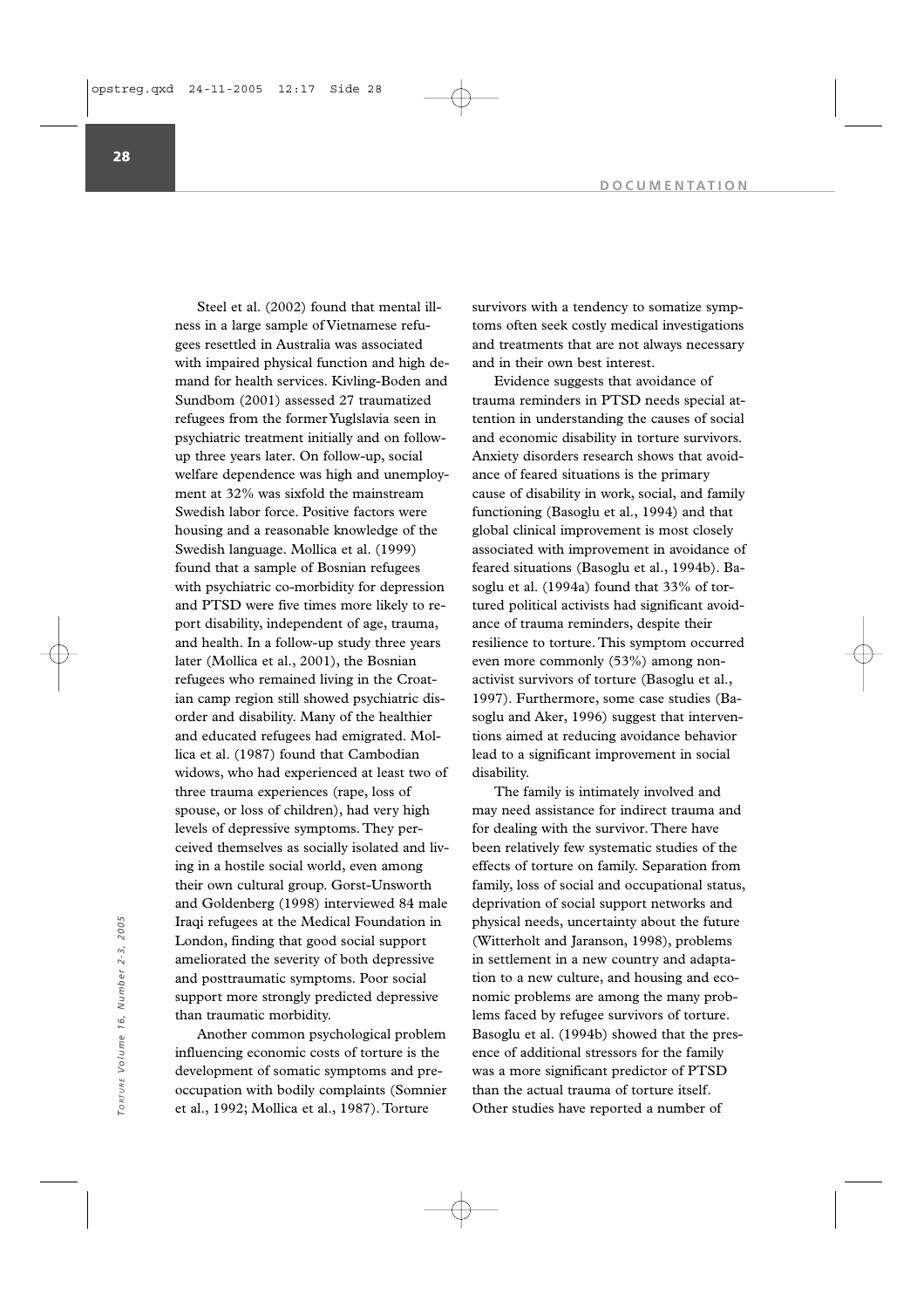factors that may disrupt family functioning. The survivor's family may come under further strain by additional stressors such as unemployment, poverty, and various social stigmata (e.g., being labelled as terrorist) as a result of involvement in dissident political activity. Effects on the immediate families of torture survivors include increased irritability and domestic violence, frequently with destruction of the intimacy of marriage and the sexual relationship. Where "disappearances" have occurred, there can be tragic effects on the surviving relatives, who do not know whether their loved one is dead, tortured, or kept alive in secret. These relatives cannot work through their feelings of grief unless they know the reality (Turner and Gorst-Unsworth, 1993). Kordon et al. (1998) supported this in their review of the consequences of political repression and impunity in Argentina.

Flight into exile, asylum-seeking, and settlement in a new country are additional events that aggravate the social and economic consequences of political persecution and torture. Mollica (2004) estimates that 60% of asylum-seekers in the US have been tortured. Adjustment to a new country and unclear legal status have been shown to increase symptoms (Steel and Silove, 1997).

In addition, there appears to be a rising anti-immigrant bias and increasing racism in much of the Western world, initially documented by Baker (1992), even for those who have already been granted permanent residency in a host country. Those who have escaped to a host country without proper documents may face the risk of being summarily deported back to their home country or placed in detention. These problems persist and, in some countries, have become even worse. This has implications for treatment, since granting of asylum usually provides security, permission to work, family re-

unification, and recognition of the trauma history.

# *B. Intergenerational trauma*

Danieli (1998) has compiled an extensive handbook of 38 contributed papers providing support for the effects of intergenerational trauma including but not limited to the violence of holocausts, genocide, war, political change, and repressive regimes. Danieli concludes that at least three components explain the psychological effect of parents' trauma on their children: 1) the trauma itself; 2) the conspiracy of silence surrounding this trauma; and 3) the adaptation of the parents following the trauma.Yehuda et al. (1998) found that children of Holocaust survivors may be biologically vulnerable to stress. The issue is complex and multidimensional, with physiological, social, political, cultural, and even economic dimensions.

Among the specific examples are discussions of the effects on second and third generation Armenians persecuted by the Turks during the 1915-23 genocide. An older cohort of the third generation had the highest psychopathology scores, contrary to the authors' expectations. The denial of the Turks and disinformation about the history of the genocide continues this historic persecution (Kupelian et al., 1998). Kinzie et al. (1998) found that Cambodian children during the Pol Pot repression had higher rates if a parent had PTSD, even higher if both parents had PTSD. Although systematic effects are difficult to determine, parents' PTSD significantly impairs their parenting ability. Edelman et al. (1998) describe the effects of terror in Argentina during the military dictatorship from 1976-83, when many children were born in captivity or abducted while young and adopted by families of repressors who did not reveal their true identity. Identity problems have persisted for more than

*TORTURE*

*Volume 16, Number 2-3, 2005*

Torrure Volume 16, Number 2-3, 200: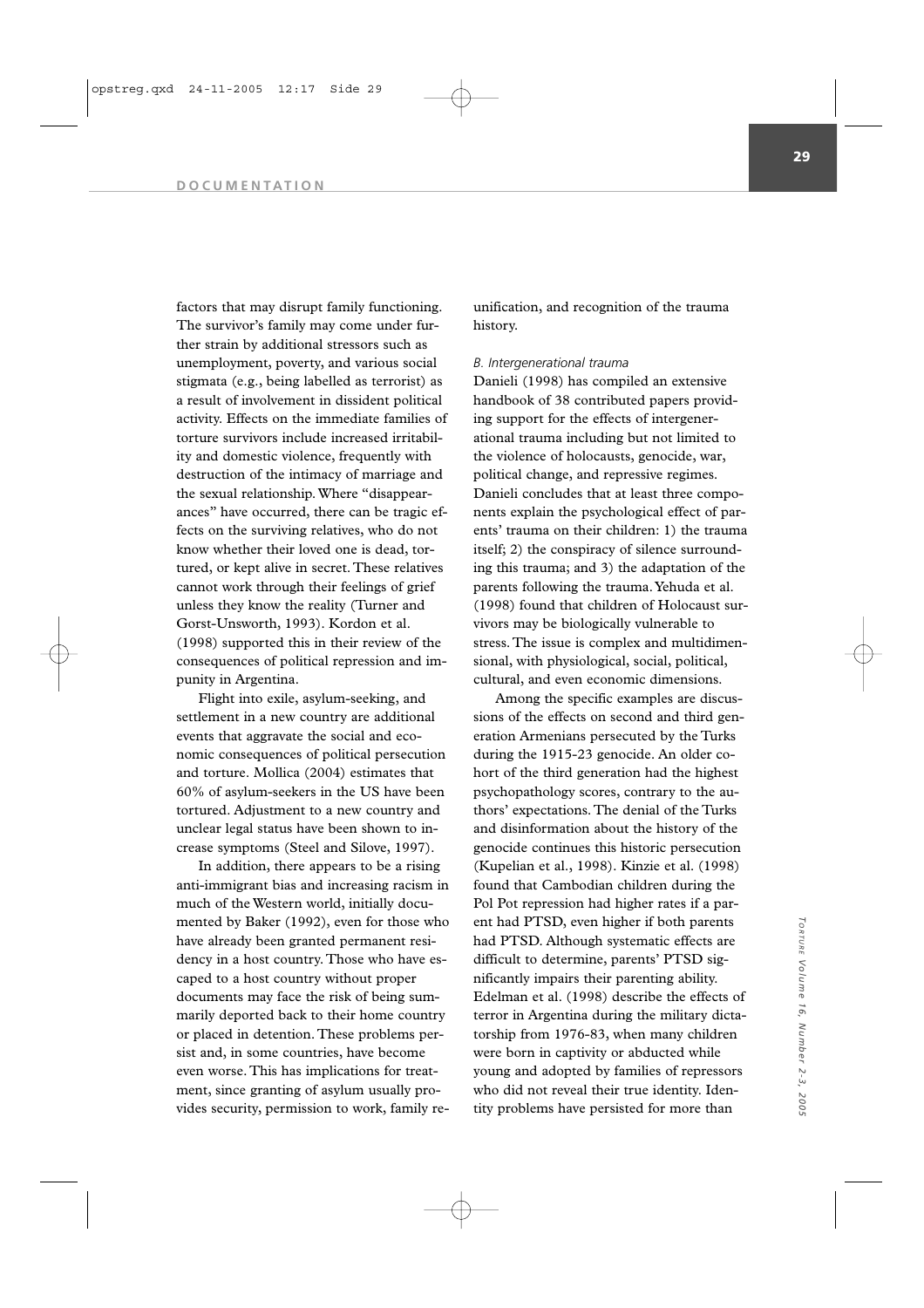20 years since the dictatorship. In another Latin American study published outside of Danieli's book, Locke et al. (1996) found that the mothers' PTSD adversely predicted their children's mental health in Central American refugees.

Contrary to the findings of intergenerational transmission described above, Bilanakis et al. (1998) studied 254 Albanians ages 8 through 22 studying in Greek schools. By comparing the mental health of these students who came from families victimized by political suppression and torture with a control group without such experiences, the authors found no difference in the mental health status of the groups.

# *C. The effect of torture on societies*

Torture is intended to terrorize the population represented by the individual (Genefke,1994) and, in countries subjected to repression and torture on a very large scale, whole communities may be affected. Torture may have a dramatic effect on the social and political life of a country or region. The political action of the opposition is paralyzed and the price of being a political activist is very high, with harassment, arbitrary detention, torture, and possibly death. Societies may remain highly polarized, suspicious, and angry, which requires a process of reconciliation for national healing. Social reparation needs several sequential steps: truth, justice, and pardon. Social reconciliation requires that society acknowledges what has happened. Truth is the mechanism, because it is the end of the social denial and silence. Truth commissions have been created in several countries to investigate the atrocities of past regimes, such as in Argentina, Chile, Uruguay, Brazil, and South Africa. Social reparation also needs compensation to the victims of the organized violence, and this subject will be expanded later in this report.

Justice is the logical next step after the truth is known. Pardon comes after justice, if society accepts it (Jaranson et al., 2001).

# **8. Assessment**

# *A. Istanbul Protocol*

The right to be free from torture is clearly stated under international law and domestic law in most countries of the world. Despite this, legally prohibited torture is practiced by 75% of the countries of the world (Amnesty International, 2000). An important element in the prevention of torture and fight against impunity is the effective investigation of torture and other cruel, inhuman, or degrading treatment. Amnesty International adopted a set of principles in January, 1996, as part of the Amnesty International worldwide campaign for a more effective role for health professionals in the exposure and investigation of torture.

All persons who allege to be victims of torture, regardless of the length of time since torture, should undergo a medical and psychological assessment.

States under international law are required to investigate reported incidents of torture and other cruel, inhuman, or degrading treatment, promptly and impartially.

Amnesty International calls on governments to ensure that all allegations of torture are investigated and that medical investigations of torture are carried out in conformity with the principles set out below:

- 1. *Access:* A detainee should have prompt access to a doctor.
- 2.*Independence:* The examining doctor should be independent of authorities.
- 3. *Confidentiality of medical exam:* The examination should take place in a private room.
- 4. *Consent:* The subject should give consent to the examination.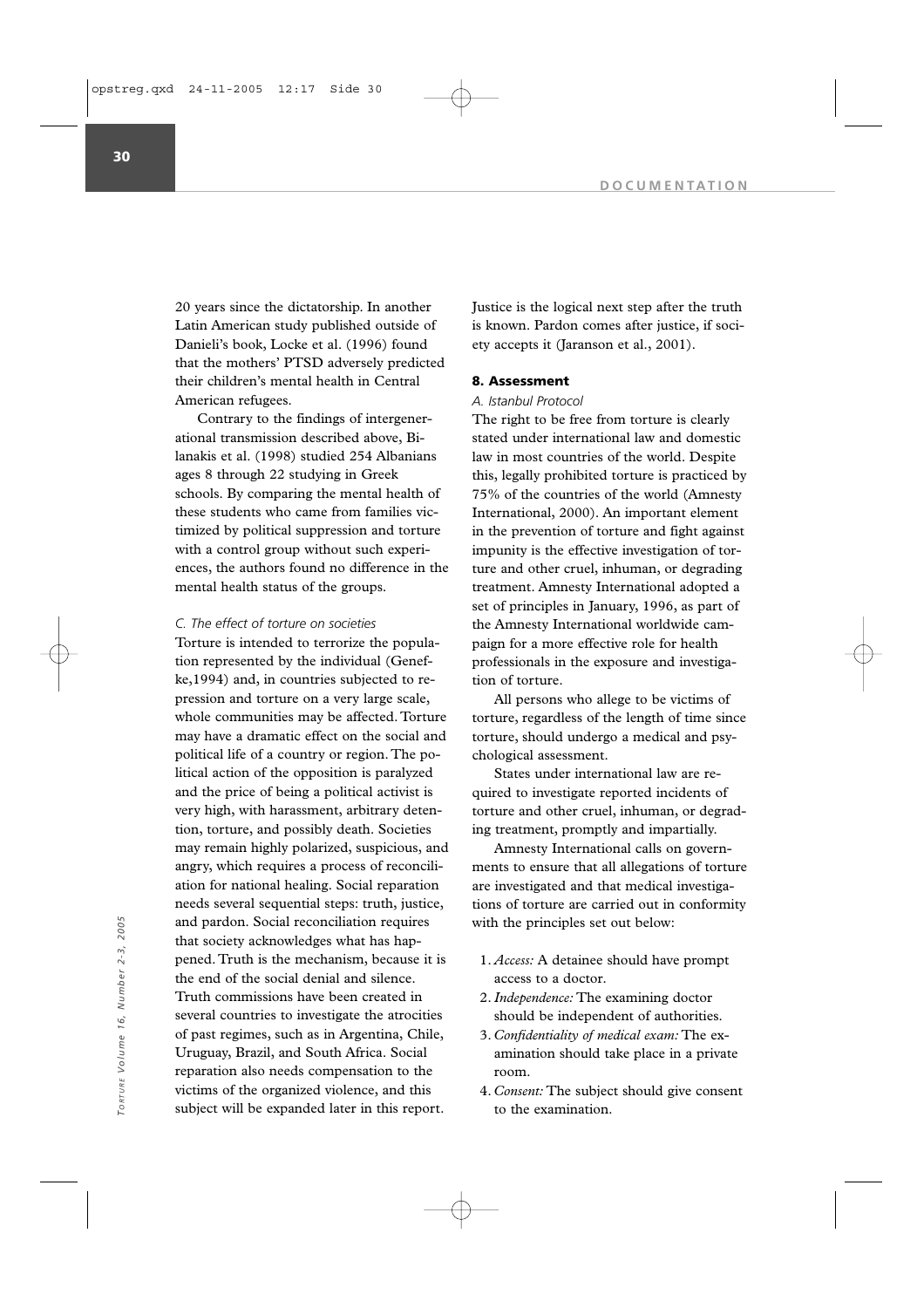- 5. *Access to medical records:* The doctor should have access to previous medical records.
- 6. *Full examination:* The doctor should do a full medical examination.
- 7. *Report:* The doctor should promptly prepare an accurate written report.
- 8. *Confidentiality of the report:* The report should not be made available except with the consent of the victim.
- 9. *Second examination* by an independent physician should be permitted if requested.
- 10. *Ethical duties:* The primary duty of a physician is to promote the well-being of a patient.

Gifford, from the University of Essex, published a handbook in 2000 that was oriented to helping NGOs working at a national and community level to become more involved in torture reporting. The handbook not only assisted NGOs in the production of higher quality information both on individuals and at the community level, but allowed them to uncover local patterns of torture and report this to the most appropriate international body (Gifford, 2000).

The United Nations has been very active in the development of international standards for the effective prevention of human rights abuses. The General Assembly adopted resolution 35/172 in December, 1980, on arbitrary or summary executions. Ten years later they adopted the "Manual on the effective prevention and investigation of extra-legal, arbitrary and summary executions". This manual (the Minnesota Protocol) contains a model of necropsy protocol and guidelines for cases of deaths in the hands of authorities. Examples of such abuses are political assassinations, deaths resulting from torture or ill-treatment in prison or in detention, deaths resulting from

enforced "disappearances", deaths resulting from the excessive use of force by law enforcement personnel, executions without due process, and acts of genocide (United Nations, 1991).

Following a similar pattern, the UN Commission on Human Rights in April, 2000, and the General Assembly on December, 2000, adopted resolution 55/89, the "Principles on the effective investigation and documentation of torture and other cruel, inhuman or degrading treatment or punishment" (the Istanbul Protocol). This document was written to provide international guidelines for the assessment of victims who alleged torture and ill-treatment and describes the fundamental principles of any viable investigation into incidents of torture. The investigation must be competent, impartial, independent, prompt and thorough. The manual was the result of three years of work of more than 75 experts in law, health and human rights, representing 40 organizations or institutions from 15 countries. This manual was not written as a fixed protocol, but represents the minimum standards to be used by governments and human rights organizations. This manual is a summary of the accumulated experience on the evaluation of torture survivors and should be implemented in the training of health professionals involved in the care of torture survivors (OHCHR, 2001). The Istanbul Protocol includes extensive information on relevant international legal standards, ethical codes for lawyers and health professionals, and legal investigation principles and standards. The manual has also extensive description of physical and psychological evidence of torture and guidelines for the health professionals on the assessment and reporting of an examination of a torture survivor.

The final objectives of an effective inves-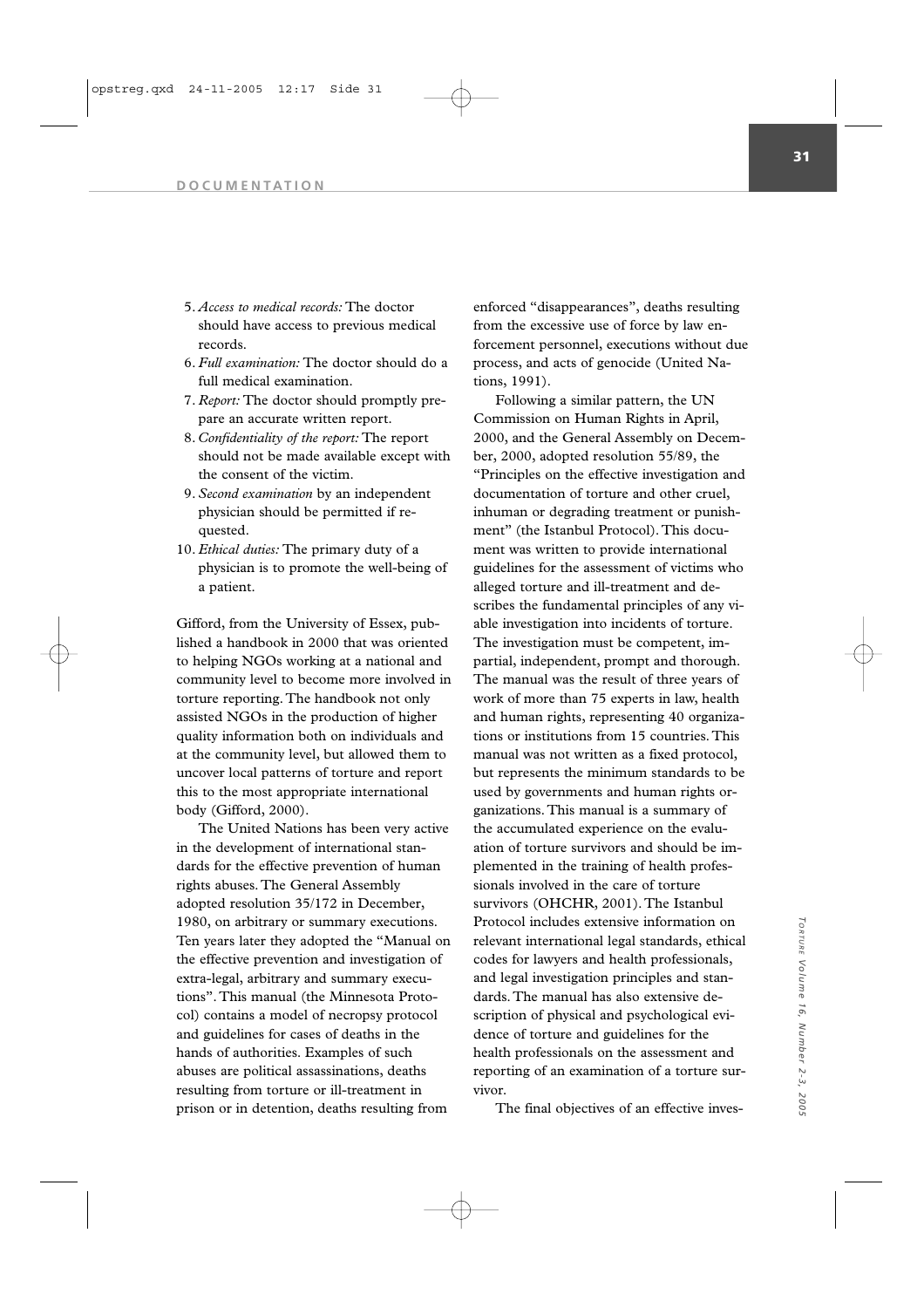tigation and documentation of torture or illtreatment are: to establish the facts of the alleged cases of torture, to identify who is responsible, and to facilitate their prosecution. Medical and psychological experts involved in the investigation should behave with the highest ethical standards. The fundamental principles of any investigation into incidents of torture are competence, impartiality, independence, promptness, and thoroughness.

The experts should prepare an accurate written report. This report should include at least the following:

- a. The name of the subject and those present in the examination, exact date and time, location and address of the institution, and the circumstances at the time of the examination specially if has been done in a detention center.
- b. Qualifications and experience of the medical and psychological experts in documenting evidence of torture, with attached curriculum vitae.
- c. A detailed history of the trauma and methods of torture and all physical and psychological symptoms.
- d. A record (drawing, measure, and photographs) of all the physical evidence of torture and a psychological assessment including appropriate tests if necessary.
- e. Diagnosis and interpretation of findings and statements on the probable relationship of the physical and psychological findings to torture methods applied to the survivor.
- f. Conclusions and recommendations.
- g. Statement of truthfulness.
- h. Names and signatures of the experts who carry out the examination with date and place conducted.

The report should be confidential and sent to the legal representative of the survivor of torture. A complete detailed guideline for the medical evaluation report is included in the Annex 1V of the Istanbul Protocol (United Nations, 2001).

The physician and psychologist, in formulating their clinical impressions, should be able to answer six important questions of legal interest:

- 1. Are the physical and psychological findings consistent with the alleged report of torture?
- 2. What physical conditions contribute to the clinical picture?
- 3. Are the psychological findings expected or typical reactions to extreme stress within the cultural and social context of the individual?
- 4. Given the fluctuating course of traumarelated mental disorder over time, what is the time frame in relation to the torture event? Where in the course of recovery is the individual?
- 5. What other stressful factors are affecting the individual (e.g., ongoing persecution, forced migration, exile, loss of family and social role, etc.)? What impact do these have on the victim?
- 6. Does the clinical picture suggest a false allegation of torture?

The US organization, Physicians for Human Rights (PHR) wrote a manual for health professionals on the medical and psychological evaluation of torture survivors seeking political asylum in the US. The manual is based on the Istanbul Protocol with an emphasis on US asylum law, expanding the medical and psychological evaluations of asylum seekers (Physicians for Human Rights, 2001). whip of the physical and psychological<br>
findings to torture methods applied to<br>
the survivor.<br>
the survivor.<br>  $\frac{1}{2}$ <br>  $\frac{2}{3}$ <br>
f. Conclusions and recommendations.<br>
g. Statement of truthfulness.<br>
h. Names and signature

The International Rehabilitation Council for Torture Victims (IRCT), in partnership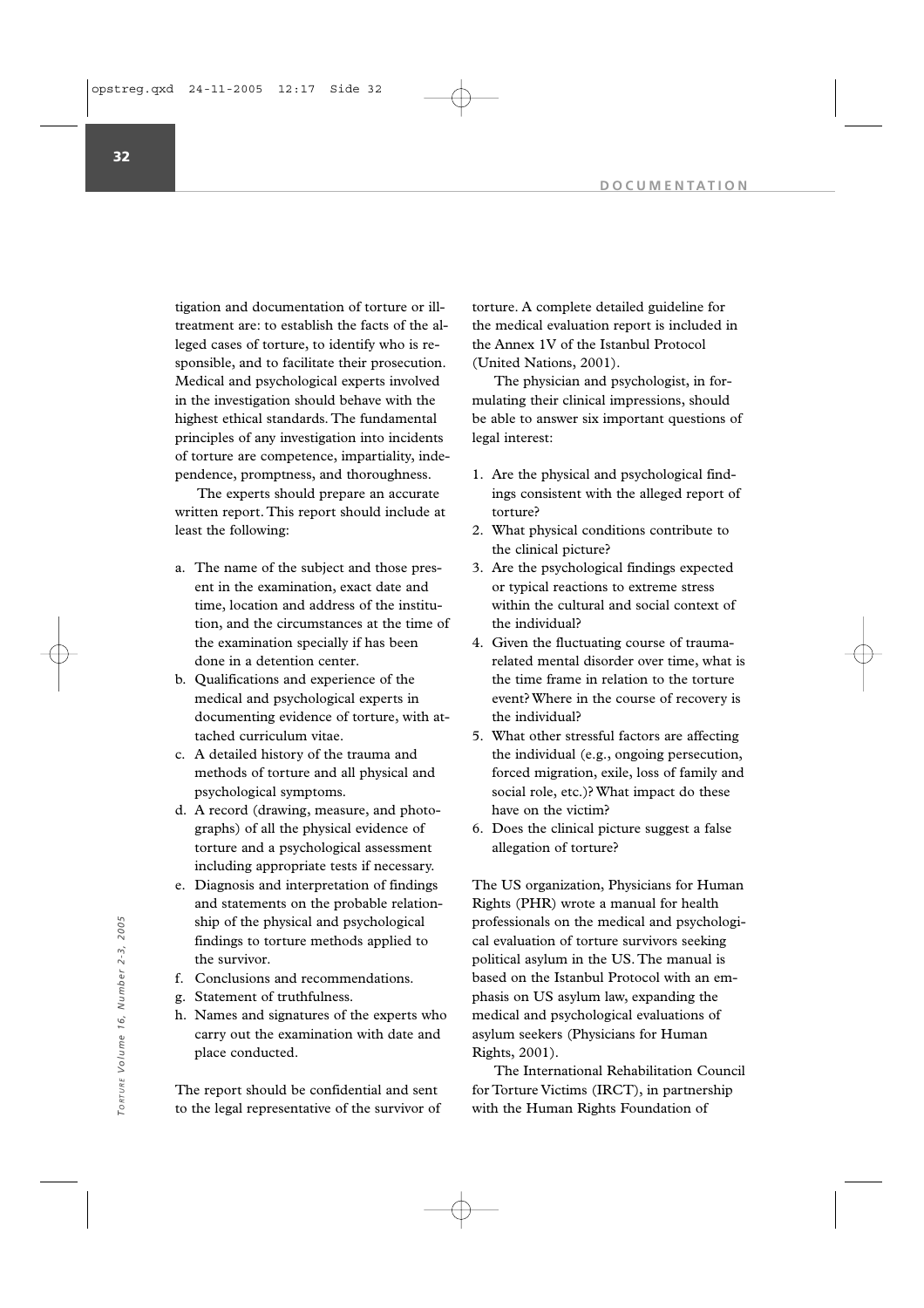Turkey (HRFT), World Medical Association (WMA), Physicians for Human Rights (PHR, USA), with the legal support of redress and economic support from the European Commission has embarked upon a project for the global implementation of the Istanbul Protocol. The Istanbul Protocol Implementation Project (IPIP) aims to increase awareness, national endorsement, and tangible implementation in five countries representing five different regions of the world. Training manuals, medical, psychological, legal, and audiovisual materials have been prepared in English, French, and Spanish. Five target countries were identified: Morocco, Uganda, Georgia, Sri Lanka, and Mexico. A training seminar oriented to train future trainers has been conducted in each of these countries. Mexico has had two previous seminars.

#### *B. Medical assessment*

Interviewing in general medical settings Many survivors initially seek help from a general medical clinic, whether in the home country, in the refugee camp, or in countries of resettlement. Often, however, the doctor may recognize the depression in a patient, yet not recognize the patient as a survivor of torture. The primary care practitioner needs to know whether the patient belongs to a population at risk for torture or extreme trauma, e.g., refugees, asylum seekers, or those involved in radical political activity in their own countries. Presumably innocuous situations, such as a visit to the doctor, may precipitate re-experiencing symptoms in a torture survivor. Survivors may be reluctant to talk about their lives. Sometimes they have physical evidence of trauma or, more likely, may have somatic symptoms with no known physical cause. Many times torture survivors are fearful of being touched or examined. Merely sitting in a waiting room

might remind the torture survivor of periods of enforced waiting. A doctor wearing a white coat may have been responsible for assisting torturers. Dental work may trigger recollections of dental extractions during torture. Reasons to refer to more specialized services, if they are available, include a need for expertise in physical and psychological trauma, sensitivity to cross-cultural issues, special knowledge of the multiplicity of needs of refugees or other survivors, and the availability of interpreters who can bridge the language barriers.

# Physical assessment

Torture survivors need a comprehensive medical assessment to investigate all these potential problems. The assessment should include:

- Trauma history
- Medical history
- Family history
- Review of systems
- Review of the vaccination history
- Nutritional assessment

With the exception of trauma history and nutritional assessment, these areas are part of a comprehensive medical evaluation conducted during routine medical care. Trauma history is a new problem for primary practitioners but is a central issue in the care of refugees. Sometimes the trauma history has to wait until a trusting relationship has been established (Mollica, 2001b). In some torture rehabilitation programs the trauma history is taken by the physician and psychologist together in order to avoid repetition. Physical exam should include:

- Complete physical examination
- Vision and hearing screening if indicated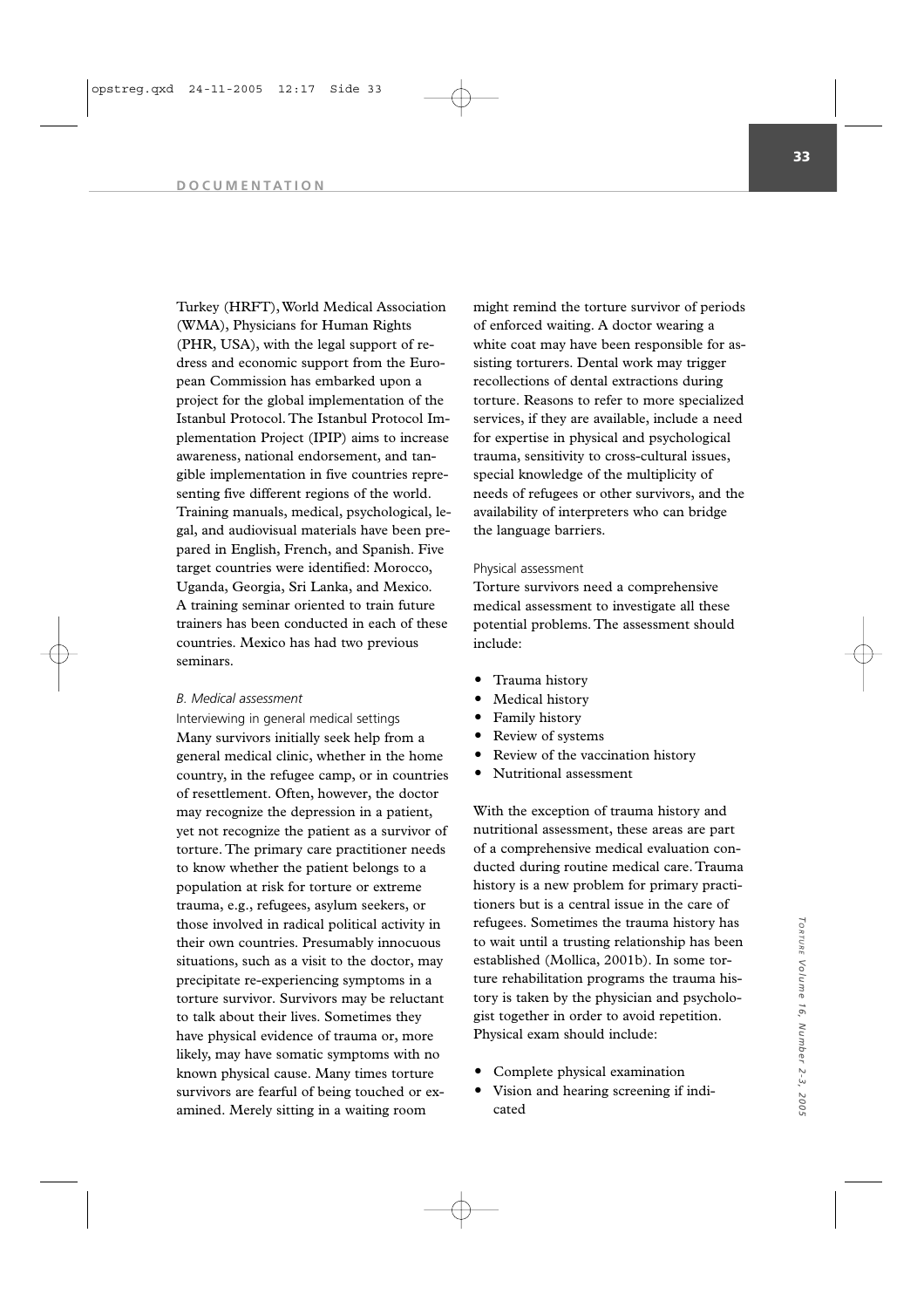- PPD in all and chest x-rays if the test is positive
- Vaccination as needed
- Stool ova/parasite if client has gastrointestinal symptoms
- HIV, RPR, Hepatitis B antigen, and a gynecological examination, preferably with a female physician in all cases where women have been raped
- Forensic evaluation if the torture survivor presents torture sequelae
- Treatment of all medical conditions, acute or chronic, related or not related to torture and referring the client to other medical facilities if the program cannot provide the necessary medical care

The laboratory tests most frequently requested for the care of torture survivors and refugees are:

- Urinalysis, chemical and microscopic
- CBC
- Chem. 12
- Liver function test
- Lipid profile
- Pregnancy test
- HIV
- RPR
- Hepatitis panel
- H. pylori
- Stool ova/parasite
- Stool occult blood
- PSA for men over 50 years old
- All other tests or procedures if they are indicated

At the end of the medical work up the medical problems can be separated into those related to torture and those not related to the trauma. From the medical point of view, all medical problems need to be detected and treated from a humanitarian perspective.

# *C. Psychiatric/psychologial assessment*

Assessment approaches and techniques can be used in research studies, in screening of high risk populations such as refugees for possible referral by public health, immigration, or education personnel, or as the first part of the intervention strategy in treatment. However, many survivors live in countries where health professionals and specialized services may be in short supply or where access to the health care system is limited. Friends, family, teachers, lawyers, community or religious leaders, and traditional healers may be their only perceived source of help (Jaranson et al., 2001).

Interviewing by mental health professionals The most problematic aspect of diagnosis is the interview process itself, which can stimulate memory of traumatic events and reactivate posttraumatic stress symptoms to the point where, for the first time, the survivor exhibits the full spectrum of PTSD. Consequently, in the interview process, the survivor should be allowed to tell his or her story at a pace that is comfortable. Interviewers who are too aggressive may cause retraumatization or re-experiencing of the symptoms. The interview should be interactive in the manner in which the interviewer supports probes and questions the patient. The interviewer needs to monitor the patient's non-verbal communication and expressed language, observing whether the questions are too sensitive or painful and whether the patient wants to explain or clarify. When survivors are reticent to tell their stories or seem less upset than expected following horrible torture experiences, interviewers might become cynical or disbelieve the survivor's story (Jaranson, 1995). Mainstream professional staff often do not know how to ask the difficult questions or wish to know the answers. The bond that develops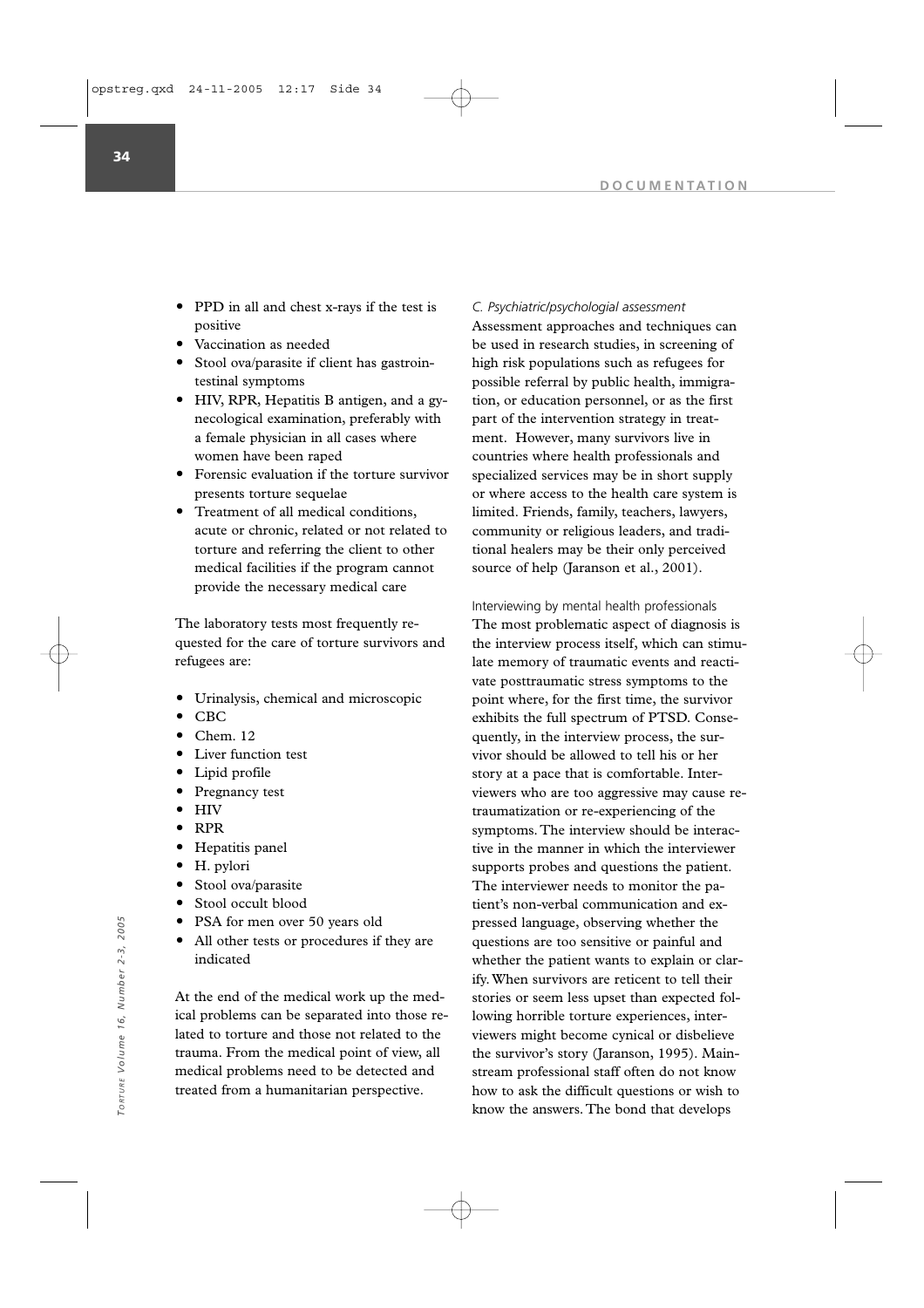between the therapist and the patient begins during the initial interview and therapy can begin at that time with a good explanation of the reason and/origin of the symptoms. Certain aspects of the evaluation process must be emphasized when assisting survivors of extreme interpersonal trauma. Professionals must be well-acquainted with key elements of the survivor's world, since lack of this knowledge will almost certainly lead to significant errors in assessment and evaluation. The establishment of rapport between the specialist and the survivor is crucial, based partly on the fact that the survivor is an active participant. Assessment and diagnosis, as well as any subsequent intervention, must cultivate the trust of the survivor, who must feel safe. If these conditions are not met, the survivor is unlikely to continue with intervention or may terminate intervention prematurely (Jaranson et al., 2001).

Assessment challenges for the professional From the professional's perspective, the task of assessing patients who have been victims of severe interpersonal trauma is extremely complicated. At least partly because of difficulties at the initial assessment, it has been shown that systematic reevaluation of established patients may increase case findings (Kinzie et al., 1990). Jaranson et al. (2001) have identified the following difficulties even in trauma sensitive programs: 1) Survivors may have multiple concurrent psychiatric disorders or longer term personality changes; 2) Symptoms of PTSD, particularly the intrusive symptoms, wax and wane over time and may not be present at the time of the interview; 3) Symptoms of avoidance, numbing, and amnesia may prevent the patient from remembering information about the trauma and other symptoms; 4) The information may be so disturbing that the interviewer reacts, preventing objective data

gathering; 5) The interviewer may correctly feel that the patient is decompensating and that the clinical situation precludes pursuing relevant information (Kinzie and Jaranson, 2001); 6) Survivors may expect rapid improvement in symptoms and leave treatment early unless this happens.

# Assessment principles

In the most well equipped settings, the best assessment is done as part of a treatment program and by professionals who can treat the patient both biologically and psychologically immediately after the evaluation. The assessment should include a thorough mental status examination, physical examination, and laboratory tests, in addition to details the survivor is willing to share about the trauma experience. In addition, historical data preceding and following the trauma needs to be gathered. Not only the survivor's symptoms but also the level of function before and after the trauma experience is important. Pre-existing psychiatric and physical conditions, personality maladjustment, and prior trauma experience (as victim or perpetrator) need to be assessed. Active psychiatric disorders or other more mundane psycho-social trauma increase vulnerability (Kinzie et al., 1990). Also of importance is the history of head trauma, with or without loss of consciousness, at any time in the survivor's past. In particular for refugees and asylum-seekers, post-migration factors need to be explored. Treatment plans, accompanied by responsibility for carrying out these plans over time, must be formulated at the initial interview (Jaranson et al., 2001).

# Cultural issues in assessment

Cultural differences are found in the willingness and need for detail recall and recollection of the torture experience. Indochinese tend to minimize the problems and are re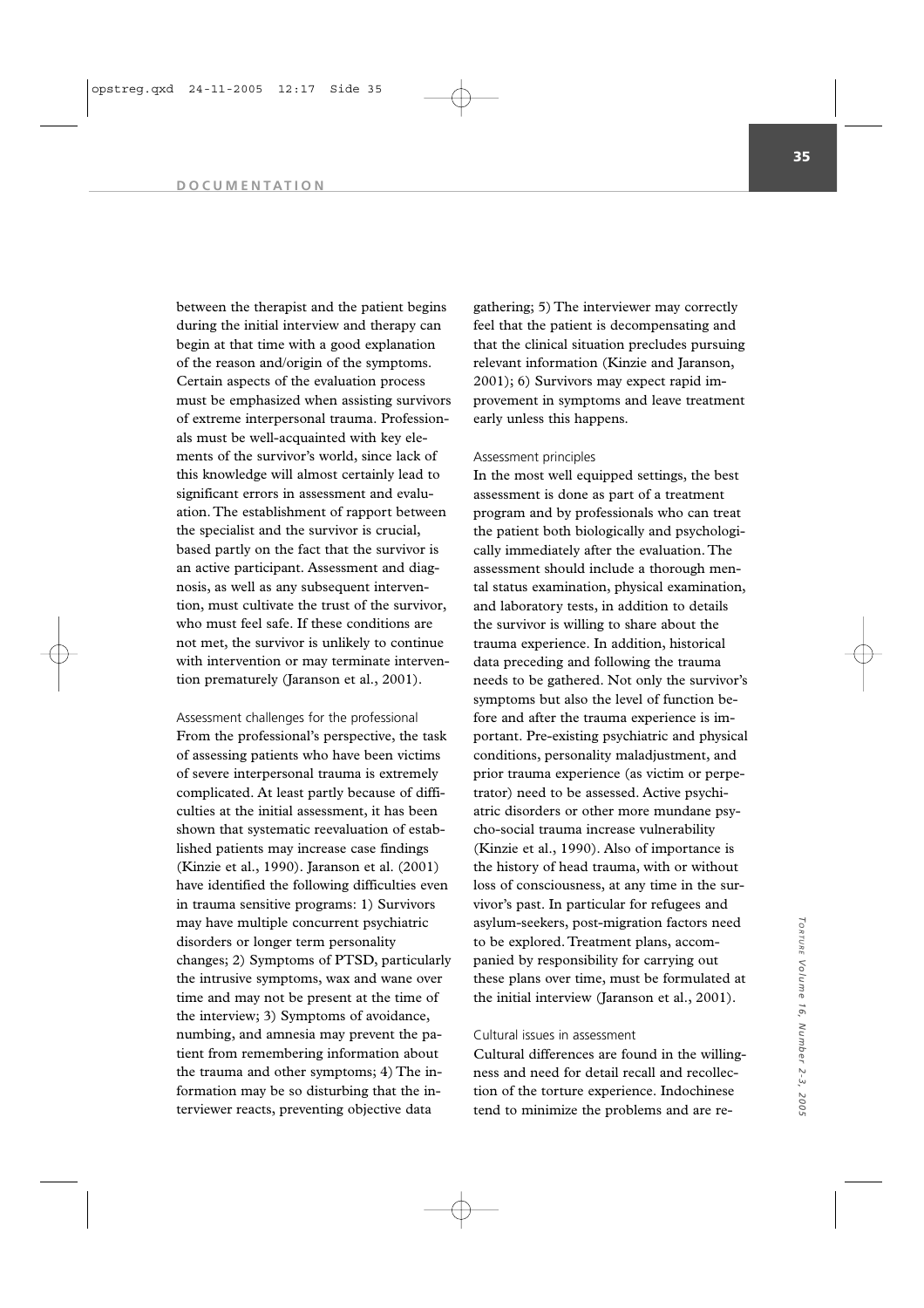luctant to talk about the events. South American refugees seem to be more eager and perhaps even helped by the experience of going through the trauma in detail (Morris and Silove, 1992; Jaranson et al., 2001).

Cultural understanding is essential in choosing the methodology of the assessment. A standard Western psychiatric interview can be toxic (Mollica and Son, 1989). An assessment of the individual's larger life experiences, personal values, current life situation, family situation, and external social support are of equal importance to the medical assessments.

### Questionnaires and rating scales

Use of structured interviews and diagnostic instruments as part of the assessment process can have several advantages, such as systematically recording symptoms in a way that elicits more than would be spontaneously volunteered by survivors. Some can be self-administered or administered by even briefly trained non-professionals, to give reasonably accurate diagnoses, and to provide information for research purposes. Many of these are now in versions that have been translated and validated for increasing numbers of cultural groups and new measures are being developed specifically for assessing refugees and torture survivors. These tools are also useful for repeat assessments for comparison purposes. A complete review of these is beyond the scope of this paper. Selected instruments which could be used in initial assessment are listed in Appendix VI, B.

#### Accuracy of memory recall

Accurate recall of the experience of torture is critically important in documenting support for asylum claims, as well as in assessment and rehabilitation. A review of these issues is beyond the scope of this desk study, but will be briefly discussed here. The

strength of the traumatic memory relates to the degree to which particular neuromodulatory systems are activated. Some of the acute neurobiological responses to trauma may facilitate the encoding of traumatic memories. The memories of traumatic experiences remain indelible for many decades and are easily reawakened by all sorts of stimuli and stressors (Charney, 1993). These traumatic experiences are encoded by the brain in the amygdala, which connects and integrates information of the five senses, the cortical sensory systems, and the emotional reactions from the thalamus and hypothalamus (Southwick, 1994; Charney, 1993).

Issues of memory recall are important for accurate assessment, diagnosis, treatment, and research of torture survivors. Traumatic stress may cause amnesia for events or distortion of the memories. Later, a survivor may remember details initially repressed, either through psychotherapy or under other circumstances. For example, some survivors of childhood sexual assault only retrieve and deal with the memories once they have developed a stronger ego and a stable support system. Herlihy et al. (2002) investigated the consistency of autobiographical memory of 27 Kosovan and 12 Bosnian asylum-seekers in England, finding that discrepancies were common but that the inconsistencies did not necessarily indicate poor credibility.

In recent years, concern about the validity of memories of childhood trauma has led to considerable discussion which has relevance for torture survivors. The debate centers around whether it is common for adults to forget, then later remember traumatic experiences which happened to them in childhood. According to Roth and Friedman (1997), evidence suggests that these memories can be "recovered" after periods in The recent years, concern<br>
lected instruments which could be used in<br>
initial assessment are listed in Appendix VI, B.<br>  $\frac{5}{10}$ <br>
Accuracy of memory recall<br>
Accuracy of memory recall<br>
Accuracy of memory recall<br>
Accurace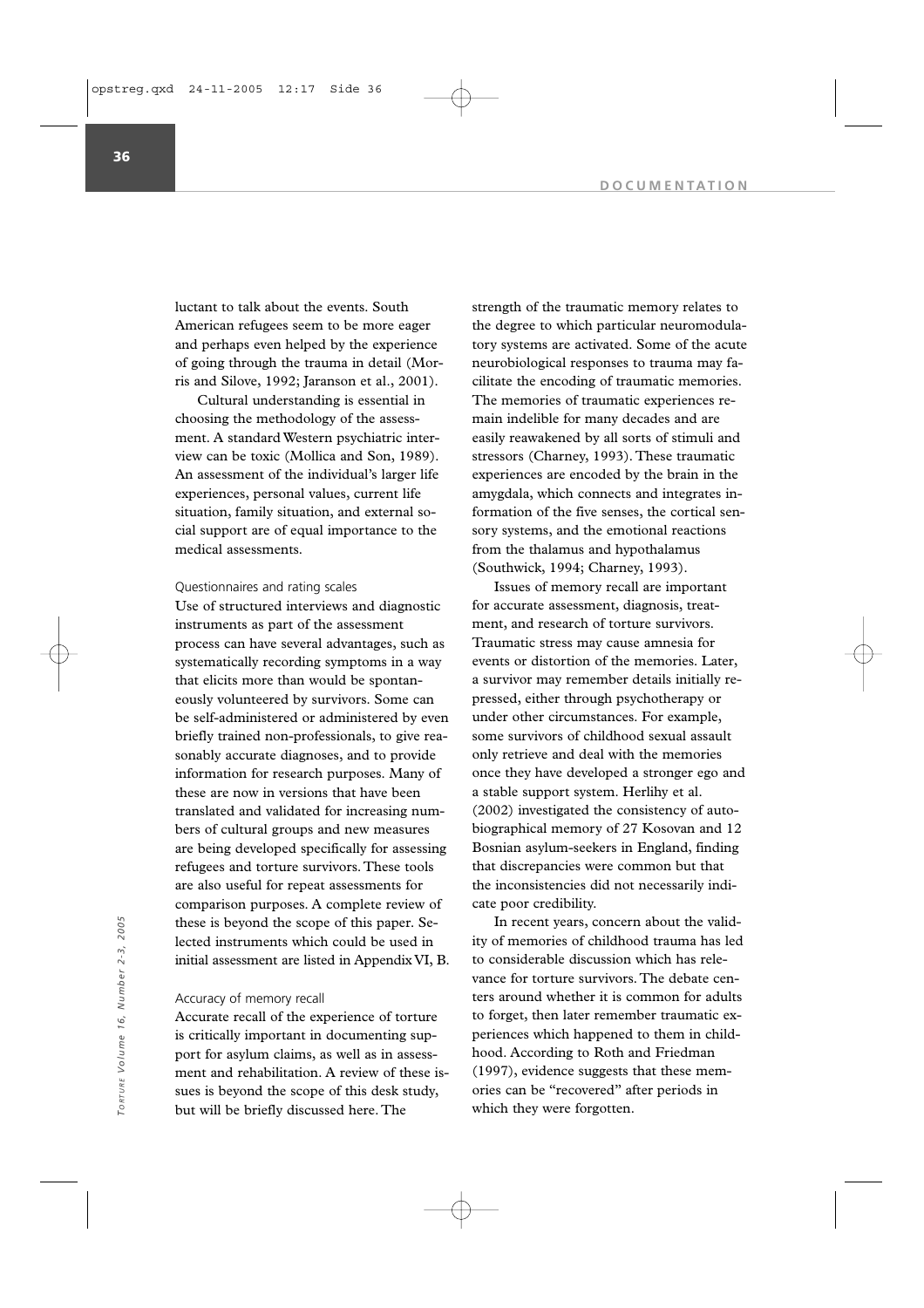On the other hand, evidence has also shown that inaccurate memories can be "strongly believed and convincingly described" (Roth and Friedman, 1997, p. 8). In laboratory research, subjects can be persuaded to believe that they experienced events which they did not. Findings suggest that situation and personality characteristics may increase suggestibility and, consequently, some people may report false or inaccurate memories of trauma.

Layton and Krikorian (2002) have proposed a new theory of the neurobiology which mediates memory in PTSD. The comprehensive model argues that the amygdala is where consolidation of the traumatic experience occurs, but that the amygdala also inhibits the hippocampus at high levels of emotional arousal, causing a reduction in conscious memory for events surrounding the trauma. Southwick et al. (2002) have suggested that enhanced memory for arousing events is associated with an increase in norepinephrine when memory is consolidated.

### Forensic evaluations

Several authors have written articles communicating their experiences on medical, psychological, or forensic assessment of torture survivors requesting medical or psychological care or an evaluation for political asylum (Oemichen, 1999; Pounder, 1999; Thomsen, 2000; Jacobs et al., 2001, Part 1; Jacobs et al., 2001, Part II).

Physical evidence is often more readily accepted by the legal systems in many countries than is psychological evidence. The dual role of documentation and treatment becomes potentially problematic because the goal of acquiring safe legal status may be a more powerful motive than receiving other necessary treatment services. A conflict may exist between provision of treatment and

providing support for social security disability, asylum, or workers compensation applications. On the other hand, since there are relatively few skilled professionals available, these roles are difficult to separate.

These dilemmas are discussed in depth in recent issues of the Torture Journal and further elaborated below.

Jacobs (2000) argues for the central role that psychological evidence must have in documenting torture, since many sequelae of torture cannot be directly addressed by physical evidence. Jacobs conceptualizes resistance to properly recognizing psychological evidence as a psycho-political constriction of psychic space for both examiners and survivors. Certain basic assumptions, psycho-political in nature, may negatively affect evaluators' attempts to effectively document torture, including the overvaluation of physical evidence, acceptance of the burden of proof, the medicalization of mental health into symptoms, syndromes, and diagnoses, and the perpetuation of mind-body dualism. Although the mainly subjective nature of psychological evidence cannot claim the objective validity of physical evidence, psychological evidence can nonetheless claim legitimacy. Even when physical evidence is primary, the survivor's psychological impairment can interfere with accurate narrative, and assessment can clarify these impairments for the legal system and, hopefully, for benefit of the survivor.

Jacobs et al. (2001, part I) discusses the effective principles of documenting psychological evidence for immigration courts. This is a difficult task, requiring special treatment beyond the usual clinical, psychological, or psychiatric evaluation. The contradiction of the evaluator as an advocate or as independent examiner needs resolution. While the evaluator needs to render an independent expert opinion based predominantly on ob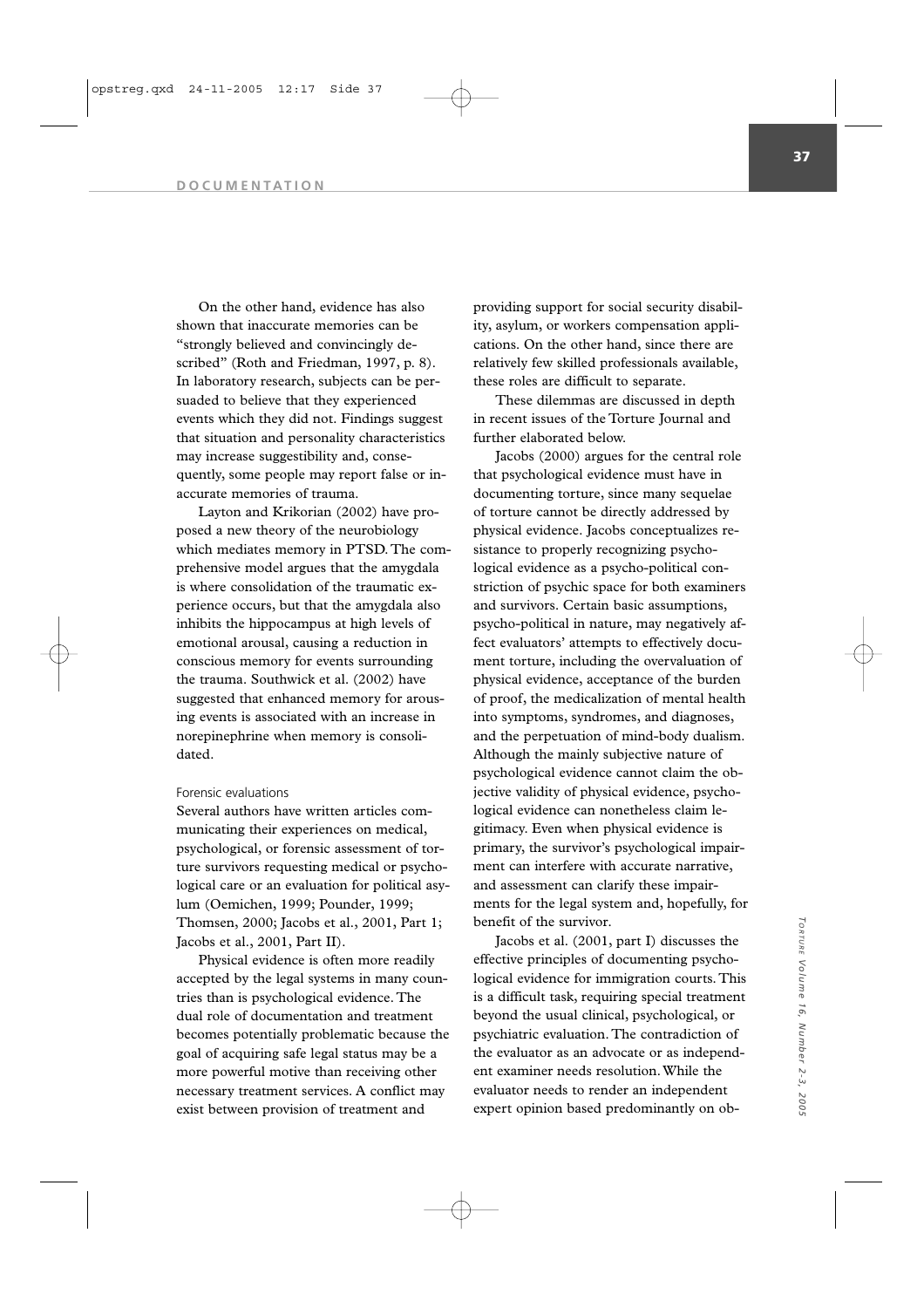jective findings, clinicians generally view themselves as survivor advocates. When clinicians are examiners, they must establish rapport with the survivor without judging and also probe for inconsistencies in the survivor's story. This is often the case if clinicians in torture treatment centers write affidavits for their patients. This can have negative consequences when medico-legal evaluations do not occur outside the treatment context. Ideally the examiner should not be the treating clinician, but the clinician's input is important in a larger, more independent and comprehensive evaluation which includes third party sources of information. Nonetheless, the specific role of the examiner needs to be explained to the survivor.

Although objectivity, independence, and neutrality are required in forensic work, excessive removal and critical approaches by the evaluator can compromise the vulnerability of torture survivors. Jacobs cites Haenel's (2001, part II, p. 41) description of the ideal as "the greatest possible empathy combined with the greatest possible distance". As an evaluator, the job is to focus on the facts rather than on the psychic reality of the survivor, while the reverse is often true in therapy. The evaluator must offer an opinion about the probability of whether torture occurred and might occur again. The court wants the expert to provide evidence to corroborate the claim based on detailed history, to assess the claimant's credibility, to describe the psychological problems, and to discuss the "nexus" issue, or whether torture rather than other factors caused the problems. Specifics about the structure of taking the forensic history incorporates many of the sensitive approaches discussed elsewhere in interviewing torture survivors, but highlights include using a non-adversarial approach, establishing a sense of safety, and underto corroborate the claim based on detailed<br>
The Beck have high face validity. For greater<br>
history, to assess the claimant's credibility, to<br>
describe the psychological problems, and to<br>
describe the psychological problems

standing the reluctance to disclose sensitive, but crucial, information. Often the interview begins with psychosocial and family history predating the trauma and persecution history, explaining this approach to the survivor before beginning the interview. The assessment of possible malingering and deception depends upon the assessment described above. Credibility is subject to the consistency of the history, the consistency of symptoms, behavioral observations, and validity indicators in psychological assessment procedures. If an application is not granted, it is important to find out the reason for denying the claim.

Jacobs et al. (2001, part II) continues in the second section to discuss data gathering from behavioral observations, mental status exams, structured interviews and questionnaires, and psychological test results. The observations should not be limited to psychological distress but to the way in which the narrative is told. When selecting questions for the evaluation of the mental status, education level of the survivor and linguistic barriers must be considered. Questionnaires and interviews are limited by cross-cultural factors, and must be used with caution. Selecting those available in the survivor's language, including those widely translated such as the HTQ and HSCL 25. PTSD scales, mood and anxiety disorders modules of the SCID, and depression scales such as the Beck have high face validity. For greater in-depth testing, Jacobs recommends the MMPI-2 which is widely used, translated, and validated, and the TSI, which is shorter and includes validity scales (See Appendix VI).

In conclusion, the examiner must determine whether the history was detailed and consistent, that the findings suggested trauma, and that there was no evidence of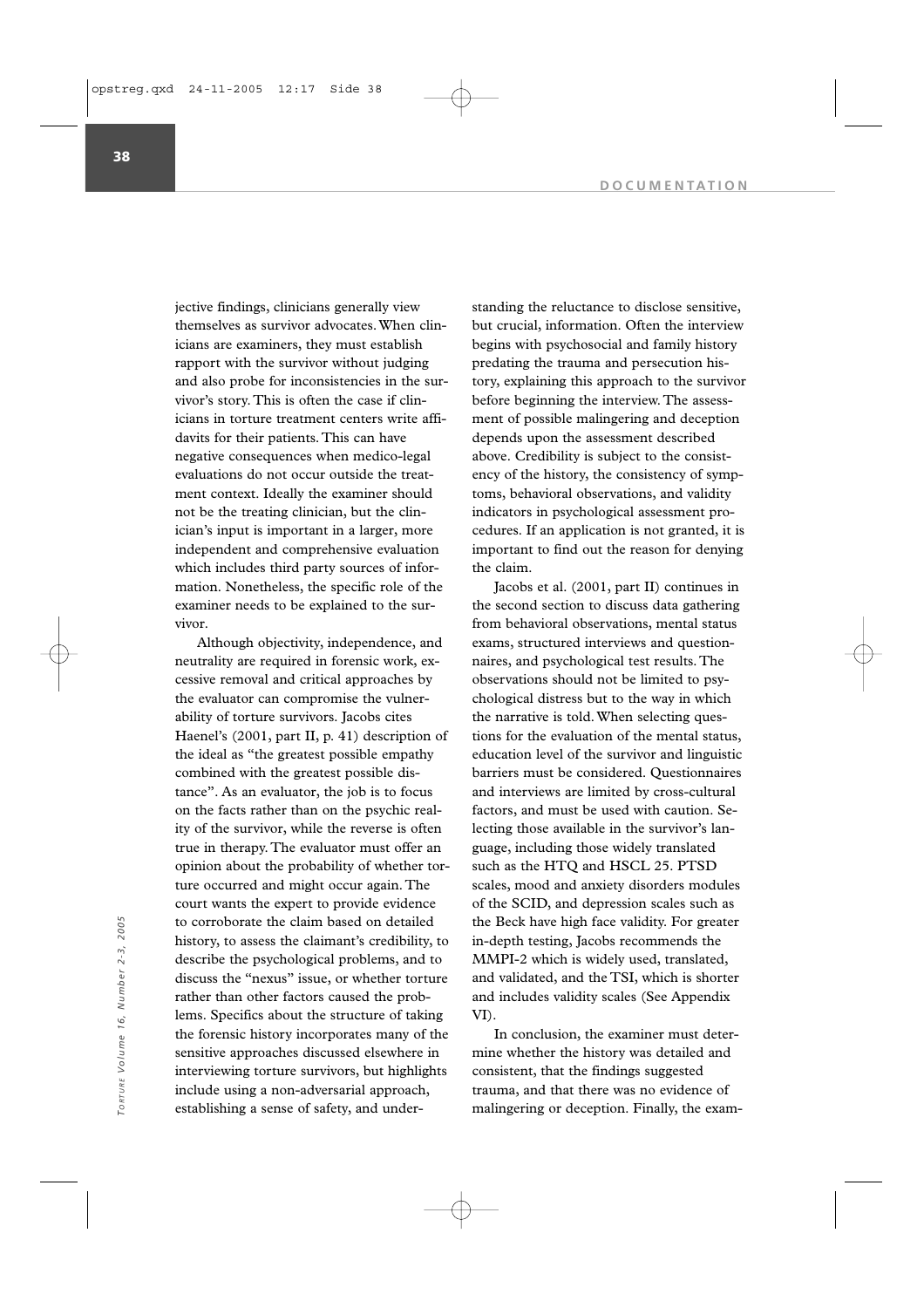iner must answer where and where not causes other than torture could have caused the psychological symptoms. Since torture survivors usually suffer additional trauma and distress, the examiner should identify these events as contributors in order to assure the courts of the completeness and independence of the examination. If properly explained, this will support torture as the primary cause.

Herlihy, Scragg, and Turner (2002) investigated the consistency of autobiographical memory of refugees in the United Kingdom. All participants in the study had been granted political asylum under the United High Commission for Refugee program to avoid the secondary gain factor in people seeking political asylum. Discrepancies between the two accounts were found for all participants. Discrepancies increased with length of time between interviews and in refugees showing symptoms of PTSD. More discrepancies occurred in details peripheral to the account than in details that were central to the account. (Herlihy, Scragg, and Turner, 2002)

Haenel (2001, I and II) uses case examples to elaborate the principles and procedures described by Jacobs and colleagues. Examples of programs which include forensic evaluations are recently described at the Medical Foundation of London (Peel et al., 2001; Peel et al., 2000) and at the Human Rights Clinic in the Bronx, New York, by Shenson and Silver (1997). Heisler et al. (2003) have surveyed forensic physicians in Mexico, finding not only that torture and illtreatment of detainees is problematic, but that additional training, protocols, and procedures are required to improve the documentation.

## **9. Rehabilitation**

*A. Service programs worldwide* 

Medical and psychological service programs working with victims of political or other forms of organized violence have continued to expand in the last 5 years. The precise number is unknown, because some programs are new, small, and without international connections.

The Secretariat of the International Rehabilitation Council for Torture Victims (IRCT) has identified 235 centers and programs whose existence was known through activities such as the 26 of June campaign. IRCT publishes periodically the most complete Global Directory of Centers and Programs. The 2003-2004 Directory provides detailed information of 177 rehabilitation centers and programs in 75 countries worldwide. Ninety-four of these centers and programs have been accredited by IRCT, the largest international umbrella organization of centers and programs world wide (IRCT 2003 b).

The United Nations Voluntary Fund for Victims of Torture received application for grants amounting to approximately US\$ 13 millions for considerations by the Board of Trustess at its 23rd session in October 2004. The Board approved grants for 172 centers and programs in 61 countries for a total of 6.7 millions for 2004.

# *B. Physical rehabilitation: Health needs of torture victims*

# General needs

Torture survivors living as displaced persons in the country of origin or as a migrant in a host country have multiple medical, psychological and social needs. The mixes of these needs are different in each individual or each family. For some people, all of their needs are equally important, while other people have needs with higher priorities.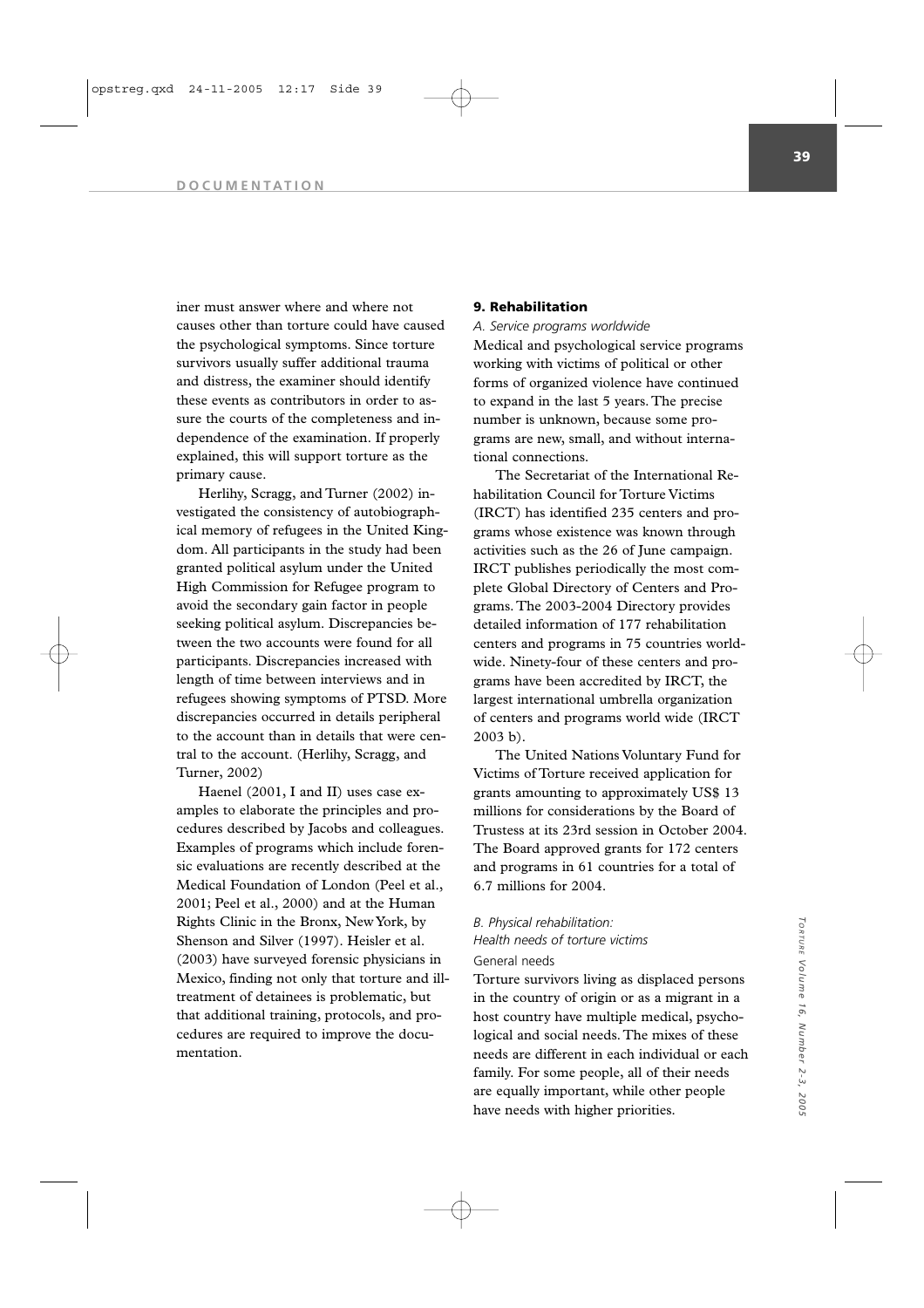The most urgent needs of torture survivors and refugees are:

- Shelter or house
- Food support
- Income support
- Employment
- Medical care for individual and/or family
- Mental health care for individual and/or family
- Advice on legal or migration matters
- Child care
- Schooling for children
- Local language classes
- Social support

Some torture rehabilitation centers have programs to fulfill some of these needs, such as medical care, or they may refer the clients to migrant resource centers, community health clinics, hospitals, or other facilities that can cover these services.

### Medical needs

When torture survivors request medical care, most of them do not volunteer their history of trauma. As mentioned previously, Eisenman and Keller (2000) have found a 6.6% prevalence of survivors of torture and Eisenman et al. (2003) of 8% in adult ambulatory care clinics.

The medical problems of torture survivors and refugees are complex because psychological symptoms and multiple social problems compound them (Silove, 1994; Kennedy et al., 1999; Piwowarczyk et al., 2000; Harris et al., 2001; Burnett and Peel, 2001). Asylum seekers living in immersed communities in a host country have restricted access to work, education, housing, welfare, and basic health care. In addition, the post-migration stress facing asylum seekers increases the risk of PTSD and other psychiatric symptoms (Silove, 2000). The lack of psychological symptoms and multiple social<br>
problems compound them (Silove, 1994; medical component.<br>
Kennedy et al., 1999; Piwowarczyk et al., The principal reason for this deficit is<br>
2000; Harris et al., 2001; Burnett a

medical and preventive care in refugee and torture survivor populations results in hospitalizations for conditions that would have been treatable on an outpatient basis in earlier stages of disease, consequently increasing the cost of care (Harris et al., 2001).

Some refugee populations have shown a higher prevalence of certain diseases compared with the host population. Nelson et al. (1997) studied a population of 99 recent Vietnamese immigrants and found that 51% had positive ova parasite in their stools, 70% were PPD positive, 83% were exposed to Hepatitis B, and 14% of them were chronic Hepatitis B carriers. Walker and Jaranson found that 5% of Korean and 15% of Cambodian refugees were positive for the Hepatitis B surface antigen (Walker and Jaranson, 1999).

All active or high risk medical problems are going to influence a person's emotional life.

Some survivors of torture have very urgent medical problems and psychotherapy is not possible until the medical problems are under control. Mental health care may be needed for an individual and/or the family.

The final aim of a rehabilitation program is to enable torture survivors to become productive community members. To reach this objective, good physical health is as important as mental health. Most of the rehabilitation programs have a very strong mental health programs but a weak or non-existent medical component.

The principal reason for this deficit is the high cost of the medical care in all countries of the world. If the country has universal medical care, the local torture survivors or refugee will be covered, as is the case in the United Kingdom and Australia. The problem in those countries is to educate the physicians of the local national health service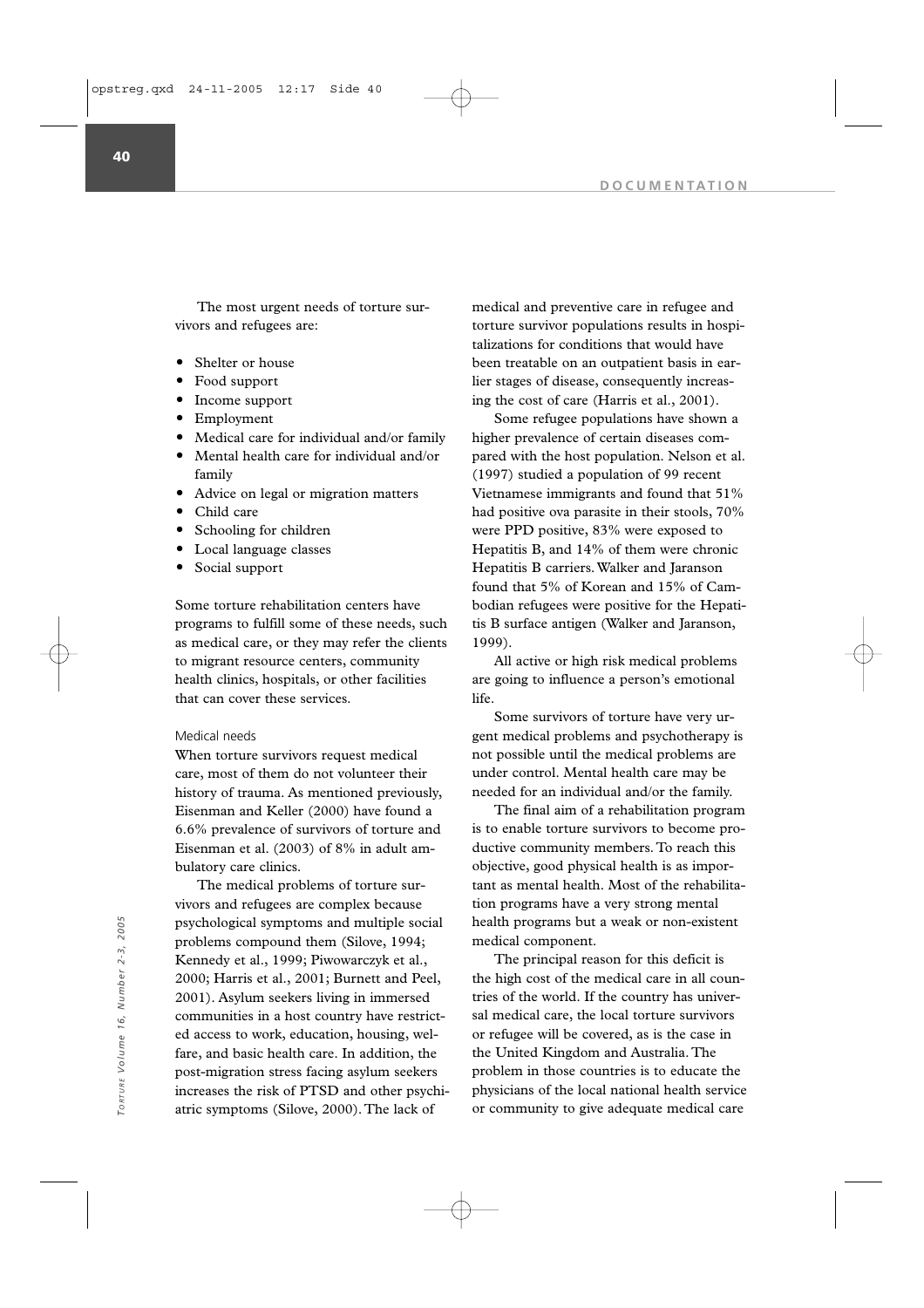#### **DOCUMENTATION**

to these special populations, which have additional needs.

To provide medical care to torture victims and refugees, additional training is needed for physicians, medical students, and other medical personnel to help avoid the frustration that many physicians experience when treating immigrant populations (Kamath, 2003).

Most populations are no longer homogeneous and include a wide array of races, ethnicities, nationalities, religions, and languages. In most countries, physicians are challenged to understand the health needs of culturally diverse clients and the practitioners and health services are not prepared for this diversity. Culture has a major influence on how we understand, express, and resolve mental distress and medical symptoms. To resolve these problems we need to develop "culturally competent" health care system and providers (Kinzie et al., 1980; Slomka, 1998; Pumariega, 2001; Diaz et al., 2000).

The Royal Australian College of General Practitioners, the Victoria Foundation for the Survivors of Torture (VFTS), the NSW Refugee Health Services in Australia, the British Medical Association, and the National Health Service in the United Kingdom have been very active in educating their members. They have developed several manuals to educate the general practitioner (New South Wales Refugee Health Service, 2000; National Health Service, 2001; British Medical Association, 2002; VFTS, 2002).

### Guidelines for general practitioners

The New South Wales Health Service of Sydney, Australia, developed guidelines for general practitioners (GPs) for care in managing the trauma of survivors. The aims of the training and management are to emphasize some basic guidelines that are relevant for the care of survivors of torture:

*Guideline 1:* GP is able to identify patients who may have experienced torture and/or a traumatic experience.

Patients who have experienced trauma and torture are frequently reluctant to tell their trauma history. The physician should suspect that the client is a torture survivor if the patient is:

- A refugee, in a refugee-like situation, or a political asylee from a country that has experienced war, invasion, civil war, military dictatorship, oppressive government, or political unrest for any other reason.
- A member of a minority that has been discriminated or persecuted for political or religious reasons, or because of sexual orientation.

Present at the medical examination:

- Chronic, multiple sites, pain difficult to treat
- Multiple psychosomatic problems
- Evidence of multiple physical scars on physical examination
- Complex injuries

*Guideline 2:* GP understands the context in which torture and refugee trauma may have occurred, and the impact on the individual, family, and community.

The physician would find it useful to learn about the political and social history, causes of conflict, ethnic and cross-cultural issues and consequences of trauma in individual, family, and society of the region or country from which the patient originates.

*Guideline 3:* GP is able to assess the physical and mental health problems of torture and refugee trauma survivors.

The physician should be aware of the most common medical and psychological symptoms in survivors of torture and be able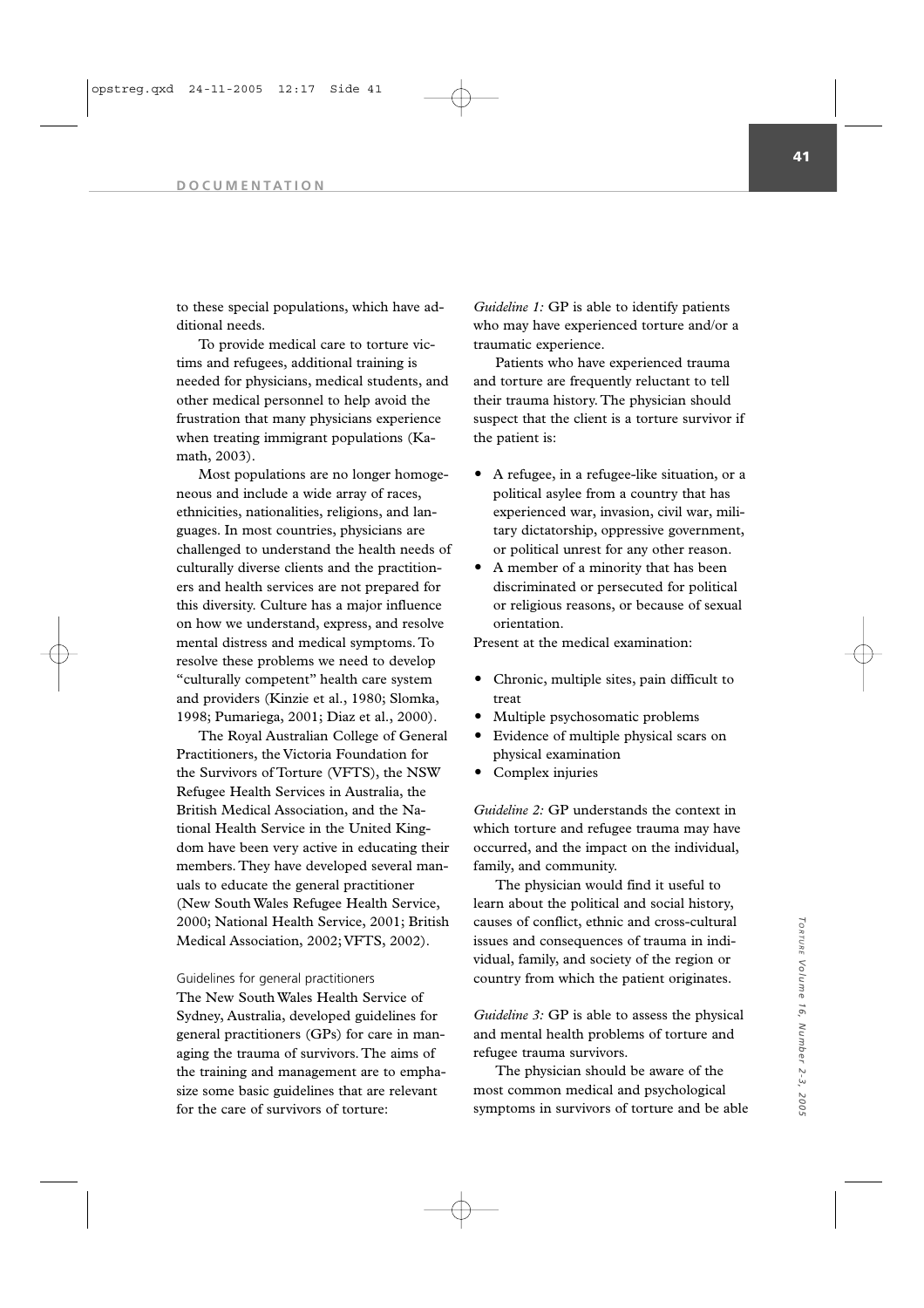to do a comprehensive medical evaluation that includes a physical examination, an assessment of psychological symptoms, and, if necessary, a forensic evaluation as described previously in this desk study.

*Guideline 4:* GP is able to work with the patient to develop a management plan.

The physician should develop jointly with the survivor a treatment plan. The physician has the responsibility to explain the medical components of the treatment and answer the questions of the patient. The patient should have control of the prevention and management of the health problems, including the implementation of the pharmacological and non-pharmacological or alternative treatments.

*Guideline 5:* GP is aware of and confident in referring patients to appropriate services.

Torture survivors frequently need assessment and treatment from a specialist not available in a community clinic. The most frequent needs have been described earlier in the chapter on physical rehabilitation: health needs of torture survivors. The physician should identify those services locally and refer the survivors to those clinics. The referral is most effective when the service provider can provide a culturally appropriate service, and the survivor has the choice of a female or male practitioner. Information about the patient problems should be given to the referral service.

*Guideline 6:* GP is aware of the impact of these issues on the GP's personality.

Treating survivors of torture may have an impact on the health care provider when not emotionally prepared to listen to this type of trauma experience, as has been described in the vicarious traumatization section.

The guidelines were published in Torture

magazine in 1998. The last edition can be found in the Internet at: (http://www.swsahs. nsw.gov.au/areaser/refugeehs/resources\_guide s.asp) (New South Wales Refugee Health Services, 1998; New South Wales Refugee Health Services, 2000).

### Physical therapy

Chronic pain, musculo-skeletal symptoms, and physical functional limitations are the most significant medical complaints from torture survivors. Physical therapy, conducted by a specially trained physiotherapist, can help patients with these symptoms. RCT has developed a Manual for Physiotherapy with the purpose of securing a standard physical assessment and treatment (Amris, 2000, Amris, 2001).

The survivor's physical capacity is evaluated at the beginning, during, and at the end of the treatment. The physical assessment is done using self-report scales and objective measurements such as:

- Disability rating index (DRI)
- Disability rating by physiotherapist
- Balance test
- Ergometric bicycle test
- Walking distance on a treadmill

Individual treatment may include one or more of the following modalities: manual therapy, including soft tissue treatment and mobilization of joints; neuromuscular training; resource-oriented therapy; relaxation; or apparatus treatment. Individual treatment is offered once or twice a week for 2 or 3 months. Later the client continues in a group treatment once a week for an additional 16 sessions.

Physiotherapists using sensitive physical techniques can relieve chronic severe pain, improve physical fitness, posture and body balance (Prip and Tived, 1995), and relieve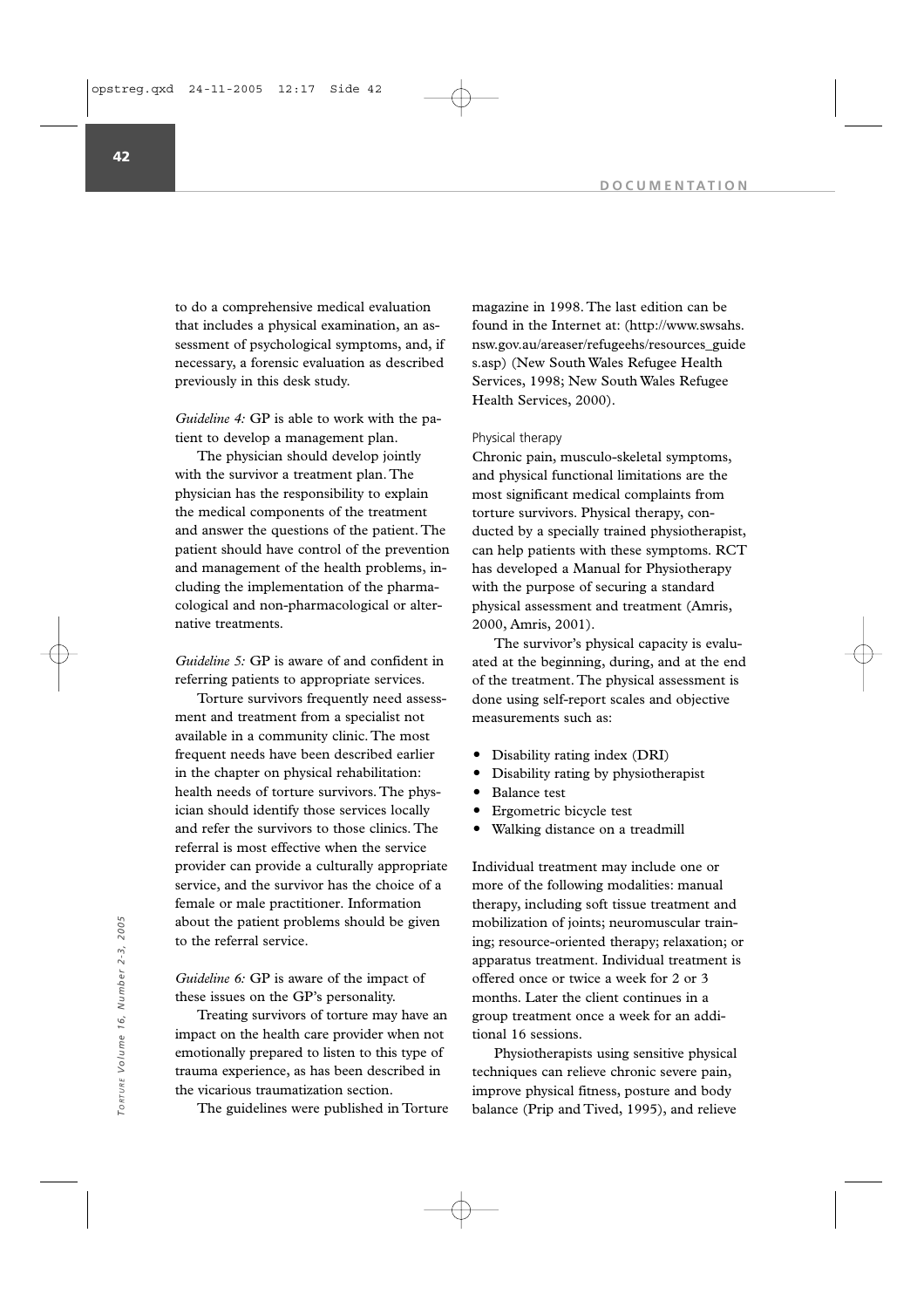#### **DOCUMENTATION**

stress. Physiotherapy can form a vital link in rebuilding the personality of the survivor because trust can be fostered in the context of physical contact (Hough, 1992). There are no systematic studies, nor controlled studies, addressing the effects of physiotherapy provided to torture victims.

## *C. Psychiatric rehabilitation: General principles in therapy*

There are good arguments for a bio-psychosocial approach to caring for torture survivors and for a comprehensive treatment and rehabilitative approach that provides long-term flexible involvement to cope with relapses. Systems thinking and hierarchies of care are needed for torture survivors (Gurr and Quiroga, 2001). Since treatment programs often include clients from many cultures of both developed and developing countries, needs include resources, flexibility in psychotherapeutic approach, and a differentiated approach to problem-solving interventions. It is unethical not to provide treatment, and this is mandated under international conventions.

Torture and subsequent refugee trauma may have differential psychological effects and important implications for treatment. For example, rehabilitation programs with a focus on providing social support for refugees may be helpful in preventing or alleviating depression but not effective in reducing PTSD symptoms. Indeed, over 80% of the non-refugee torture survivors studied by Basoglu and his associates (1994) had strong social and psychological support from their community but nevertheless many of them had chronic PTSD symptoms. Rehabilitation programs may therefore need to add specific psychological interventions to effectively reduce PTSD symptoms.

Long-standing alteration of the neurobiological response could explain the extended

duration of the symptoms of PTSD, and why current treatments are only partially effective. Torture treatment programs should include prolonged follow-up, and an open door for care during periods of reactivation of symptoms. Spontaneous recovery is not likely.

The context in which survivors of torture and extreme trauma have suffered, and then in which they receive help, partially determines both their perceptions of the experience and the treatment intervention. Treatment of torture survivors occurs in their countries of origin, and well as in countries both of initial and final resettlement.

A medical-psychological treatment approach empowers the individual by validating his or her experiences, facilitating effective reprocessing of the experience, and encouraging active engagement in living. Empowerment of the larger society or community has more explicit goals of reintegrating the individual into the political process as evidence of healing (van der Veer, 2002). Equally important goals are documenting torture and extreme trauma in order to record the truth, provide the survivors with validation of their own experiences, and expose the perpetrators. Returning the survivor to more effective participation in society becomes a priority in therapy whether the survivor remains in the country of origin, is returning from exile, or has escaped to a country of first or of final resettlement.

The stressors of seeking asylum have implications for treatment of tortured refugees in countries of final resettlement. Birck (1999) discusses the content of psychotherapy with asylum-seekers, stating that, in a content analysis of 20 psychotherapy records at BZFO in Berlin, problems in seeking asylum were more frequently discussed in therapy than the original torture. Frequently the asylum issues aggravated symptoms and re-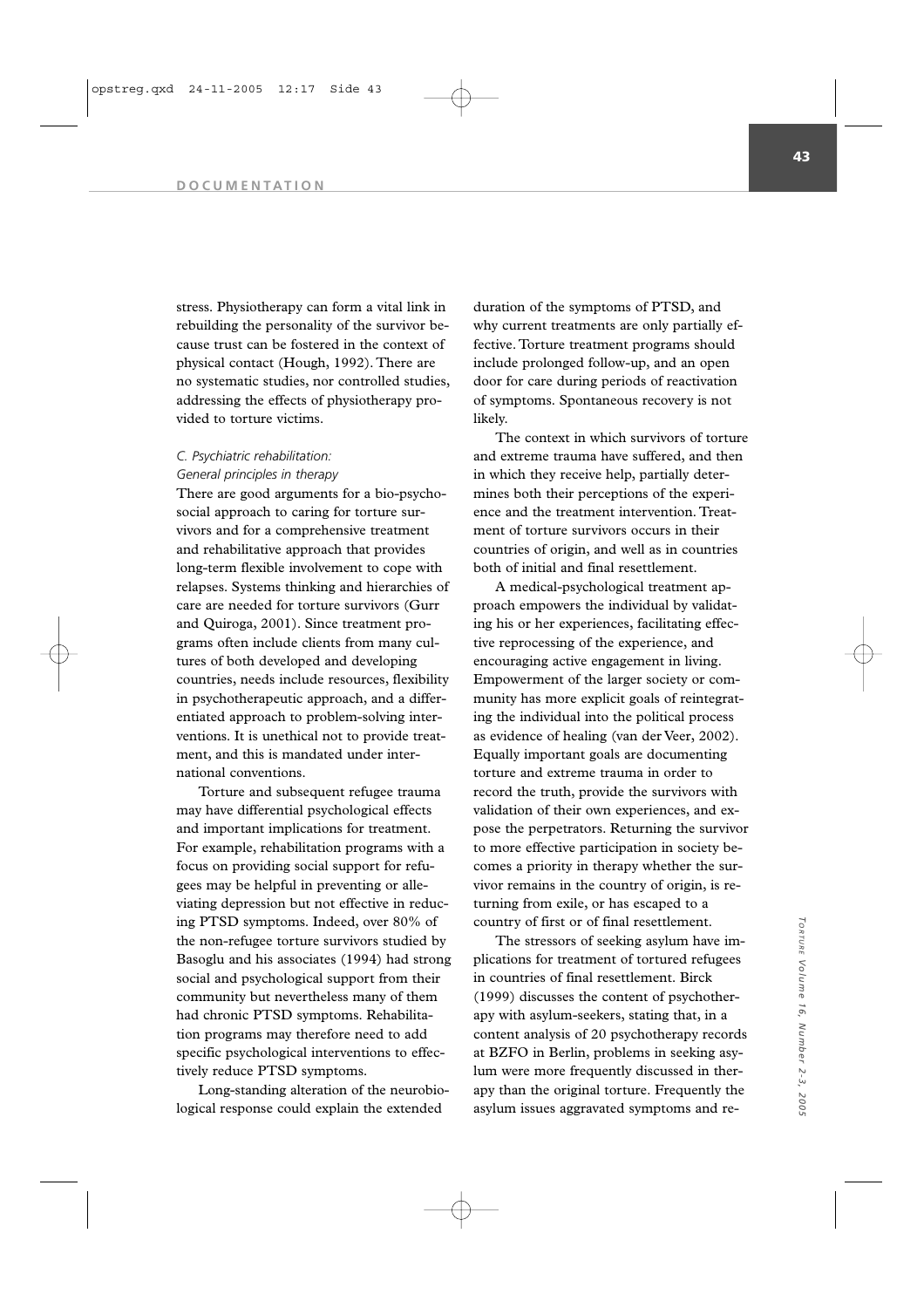traumatized the survivors. She observed that torture was prominent in the first phase of therapy, while later the insecurity of waiting for the asylum decision subsequently interfered with re-framing the torture experience. Van der Veer (1999), from Pharos in the Netherlands, discusses how the adverse effects of the poor social position of refugees and asylum seekers become a major source of their psychological problems.

In the early stages of treatment, torture survivors need safety, since symptoms are often suppressed for months or longer until immediate needs are met and the survivor feels safe. If loss of control is a critical factor in the development of traumatic stress symptoms, then effective treatment would need to involve strategies that focus on helping the torture survivor regain sense of control. Survivors need to find work and secure their legal status. Trust must be regained, physical illnesses stabilized, and symptoms reduced. Medications often reduce symptoms to the point where psychotherapy can progress. Often victims are initially much more ready to talk about their physical symptoms and their social needs than about their psychological symptoms. Psychotherapy may proceed with difficulty unless the survivor's basic need for safety is met. That may be particularly so in countries in transition, such as South Africa, where, despite disappearance of the initial threat of torture and extreme trauma, high crime and ineffective criminal justice continue to threaten safety.

In the later stages, as survivors begin a new life and can help family members still in the country of origin, they may have a different set of social needs. They need to accept physical limitations that may have occurred as a result of the torture and, psychologically, they need to reframe or put the torture experience into perspective so that they can go on with their lives. They need to learn

about sequelae from their torture, mourn their losses, and integrate with their families once again.

Marotta (2003) more recently summarizes this as sequenced models of trauma treatment for tortured refugees, including the stages of safety, reconstruction, and reconnection, not necessarily in a linear fashion.

For survivors to receive help from clinicians who have experience treating other torture survivors reassures them that they are understood. While treatment issues are relatively consistent across groups of torture survivors, obviously there are cultural and linguistic differences. Treatment plans need to focus on the individual survivor of torture rather than assuming that members of a particular group all share the same trauma experiences.

Responses to various types of trauma vary but certain standard treatments may help trauma survivors. Foa et al. (2000), from the International Society for Traumatic Stress Studies, have developed practice guidelines for PTSD. Treatment approaches often reflect relatively more the individual clinician's experiences with survivors, and professional or societal biases. Most professionals have used the knowledge and experience acquired from the treatment of survivors traumatized in a non-political context and then adapted these treatment modalities for the special needs of the survivors they help. Accurate identification and diagnosis of these sequelae dictates the appropriate care for torture survivors, whatever their demographic background and personal experiences. Treatment for torture survivors ideally requires a multidisciplinary approach, since the sequelae of torture are acute and chronic, and may include physical, psychological, cognitive, and socio-political problems. Treatment also requires a long-term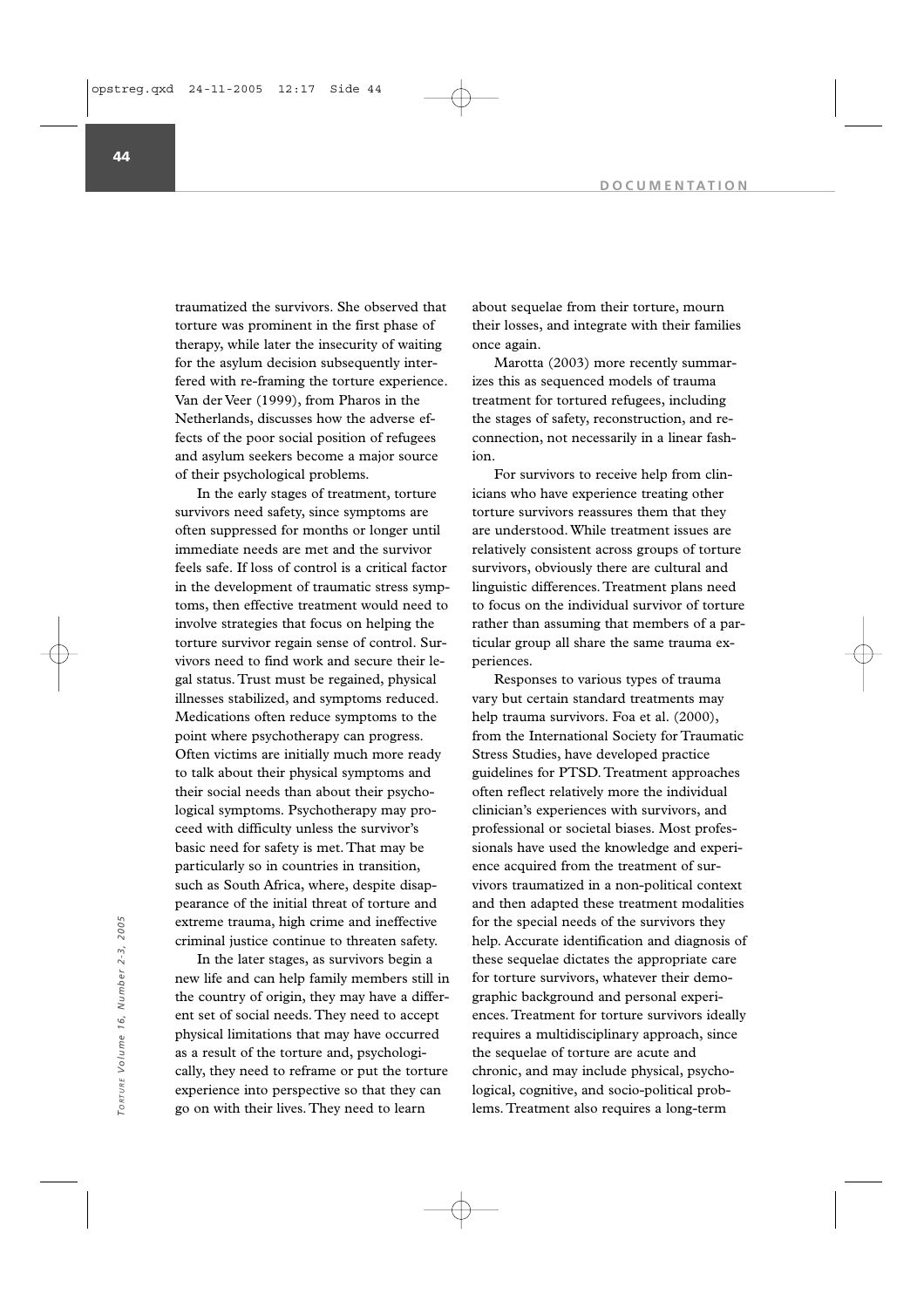approach. The approaches are many, little consensus exists, and treatment effectiveness has not been scientifically validated by treatment outcome studies.

Jaranson et al. (2001) propose the following general principles in the treatment of severely traumatized patients: 1) Do no harm. A) Aggressive treatment and evaluation can exacerbate patients' symptoms; B) Surveys of trauma patients can increase the patients' utilization of health care services; C) Pressing for catharsis and ventilation instead of allowing formulation of the story at a rate comfortable for the survivor may be harmful. 2) Focus treatment on the individual treatment needs, whether this means reducing symptoms, limiting disability, increasing understanding of PTSD, or encouraging personal freedom; 3) Have a single professional act as case manager, taking responsibility over time for the patient and integrating a variety of treatment and services; 4) Aggressively treat pharmacologically the intrusive symptoms of impaired sleep, nightmares, hyperarousal, startle reaction, and irritability; 5) Provide supportive therapy using consistent and predictable meetings in which there is continuity, warmth, and modeling of positive and negative emotions; 6) Support the physical, social, and medical needs of patients; 7) Do not refocus on the trauma until after intrusive symptoms are decreased and the survivor is ready; 8) Do not encourage or discourage political activities or public activism until the survivor, if ever, is willing and ready; 9) Use groups for socializing and supportive activities to reestablish a sense of family and cultural values for refugees; 10) Support the traditional religious beliefs, which may provide an explanation or an acceptance of life. The search for existential meaning after severe trauma may be a therapy goal, including recognition that life has been changed

after severe trauma; 11) Do not prevent patients from returning to treatment after termination. Severe PTSD requires long-term support rather than a cure.

*D. Psychiatric rehabilitation: Psychotherapies* Many authors have discussed the applicability of particular therapy modalities for survivors of torture. Therapy modalities have been reviewed previously (Gurr and Quiroga, 2001; Jaranson et al., 2001; Jaranson and Popkin, 1998) and will not be repeated here. This review will discuss some complexities and overlap among psychotherapies, and cite references to the psychotherapies which have received the most attention in the recent literature.

General cultural issues in psychotherapies have been discussed by Gurr and Quiroga (2001). Barhoum (1998) provides such an example of an Arabic case using alternative methods of behavior therapy when the concept of torture could not be discussed openly because of cultural constraints. Mercer et al. (2004) describe integration of traditional beliefs and practice with Western approaches in a sample of twenty Tibetan leaders and torture survivors exiled to North India, as well as staff of the psychosocial care project. The subjects considered mental health to be important, felt that the project was necessary and improved the mental health in the community, and that it effectively accomplished the goal of combining Western and traditional approaches. However, the leaders felt that mental health issues were not the top priority and that traditional or local health services were adequate to deal with mental health problems.

In the literature, psychosocial treatment has varying definitions. Ekblad and Jaranson (2004), in their review of psychosocial rehabilitation, state, "Reviews of the scientific lit-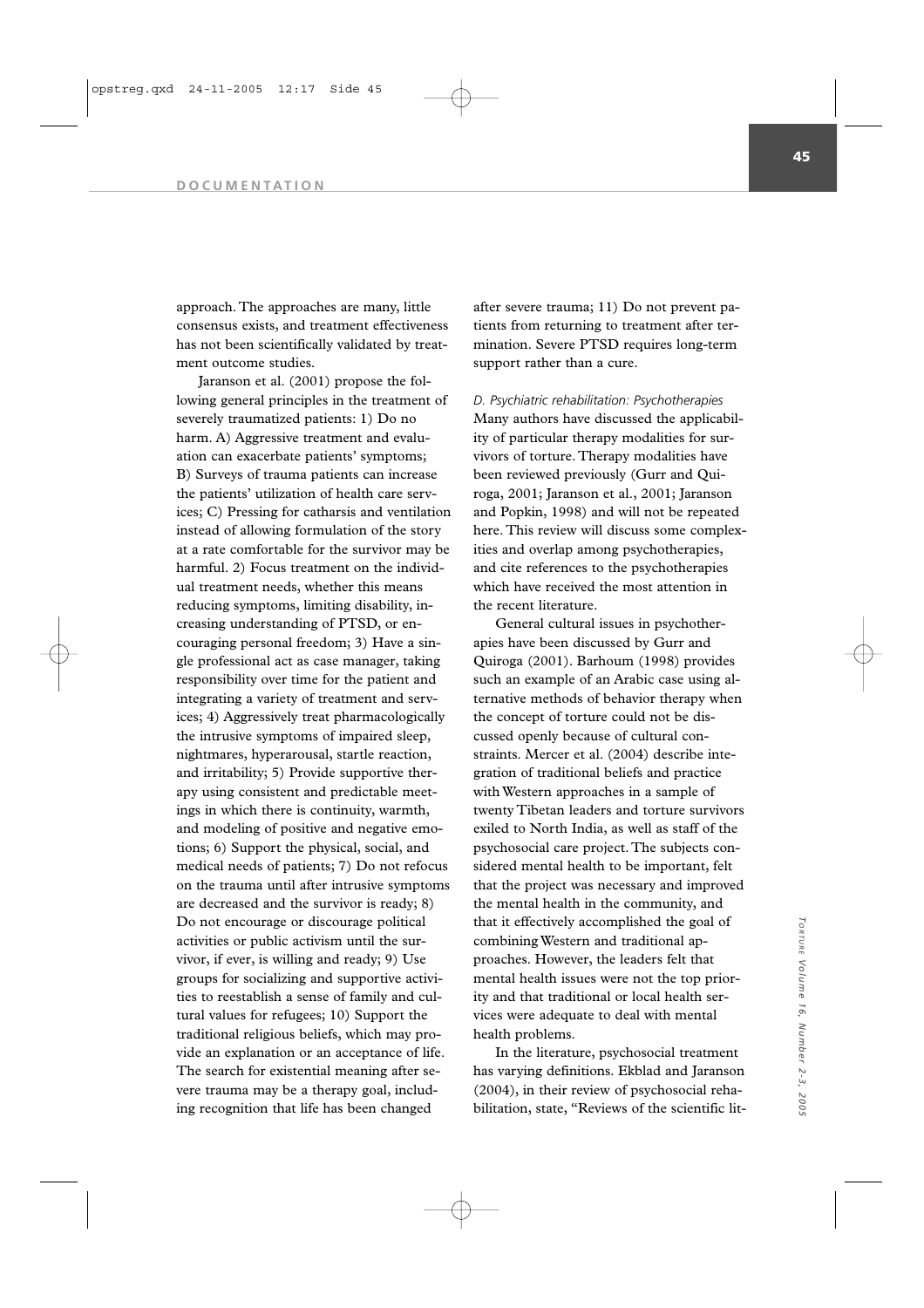erature tend to be limited in scope, focusing on particular techniques that have been validated as effective for individuals. The content of these reviews seldom includes the broader social context in which these techniques are used ..." p. 611). For example, Hembree (2002) states that the psychosocial treatment with empirical support for PTSD is cognitive-behaviorial, such as exposure and cognitive therapies, stress-inoculation training, and Eye Movement Desensitization and Reprocessing (EMDR). In this current review, psychosocial interventions will be considered those which are communitybased rather than individually-based. Cognitive behavioral therapies are reviewed in this section on psychotherapies, while a separate section includes psychosocial and community interventions.

Therapists bring to the task whatever school of psychotherapy they have learned (Jaranson, 1995). However, there is evidence in the general psychiatry literature that a person well trained in a therapy framework gets better results than general counseling with no framework. There are many transference and counter-transference issues to be dealt with in the very emotive area of torture, and even if traditional forms of psychodynamic therapy are not used, some knowledge of psychodynamic principles and practice is useful, both for therapists and especially for those supervising therapy staff (Kristal-Andersson, 1997). Psychotherapies can be brief, prolonged or intermittent, based on the perceived need, the goal of therapy, the therapist's habit, and the time available. If cathartic methods with subsequent reconstruction and reintegration are chosen, more than 20 sessions are usually required (Herman, 1992). Other members of the family may also require counselling or psychotherapy (including play therapy) for direct and indirect trauma, or for issues due

to the changed behaviour of the survivor, but there are no papers mentioning the number of sessions required.

Most psychotherapy approaches are not based on a consistent theory. Treatment outcome evaluation is crucial in determining the efficacy of an approach, as discussed in greater depth elsewhere in this review. "Multidisciplinary" rehabilitation approaches contain many interventions on different levels and no analytical outcome evaluation has been carried out to identify the effective (and redundant) components of these rehabilitation programs. Certain common elements can be found amongst the various modalities of treatment, but controlled studies are needed to identify the therapeutic ingredients in various treatment approaches. Although retelling the trauma story for reframing and reworking has been a central tenet in treatment, recovering memories of the torture must be done in a safe setting, with the appropriate timing, and with acknowledgment of cultural variations in the expression and interpretation of these memories. If done within a therapeutic setting, this can lead to anxiety reduction and cognitive change. Especially if catharsis and abreaction are involved in recovering a torture survivor's memories, many clinicians fear the task can be risky, but this risk has not been validated by controlled studies. Testimony, albeit important, is only the first step in the process of treatment, but longterm therapy, which begins with telling the story, can eventually lead to anxiety reduction and cognitive change. In some therapies the torture story is transformed into a testimony, to transform the survivor's story of shame and humiliation into a public story about dignity and courage, returning meaning to life. This method seems to have worked best with Chilean survivors of tor-The process of treatment, but long-<br>
Context (Cienfuegos and be brief, prolonged or intermittent,<br>
term therapy, which begins with telling the<br>
based on the perceived need, the goal of<br>
term therapy, which begins with tell

**46**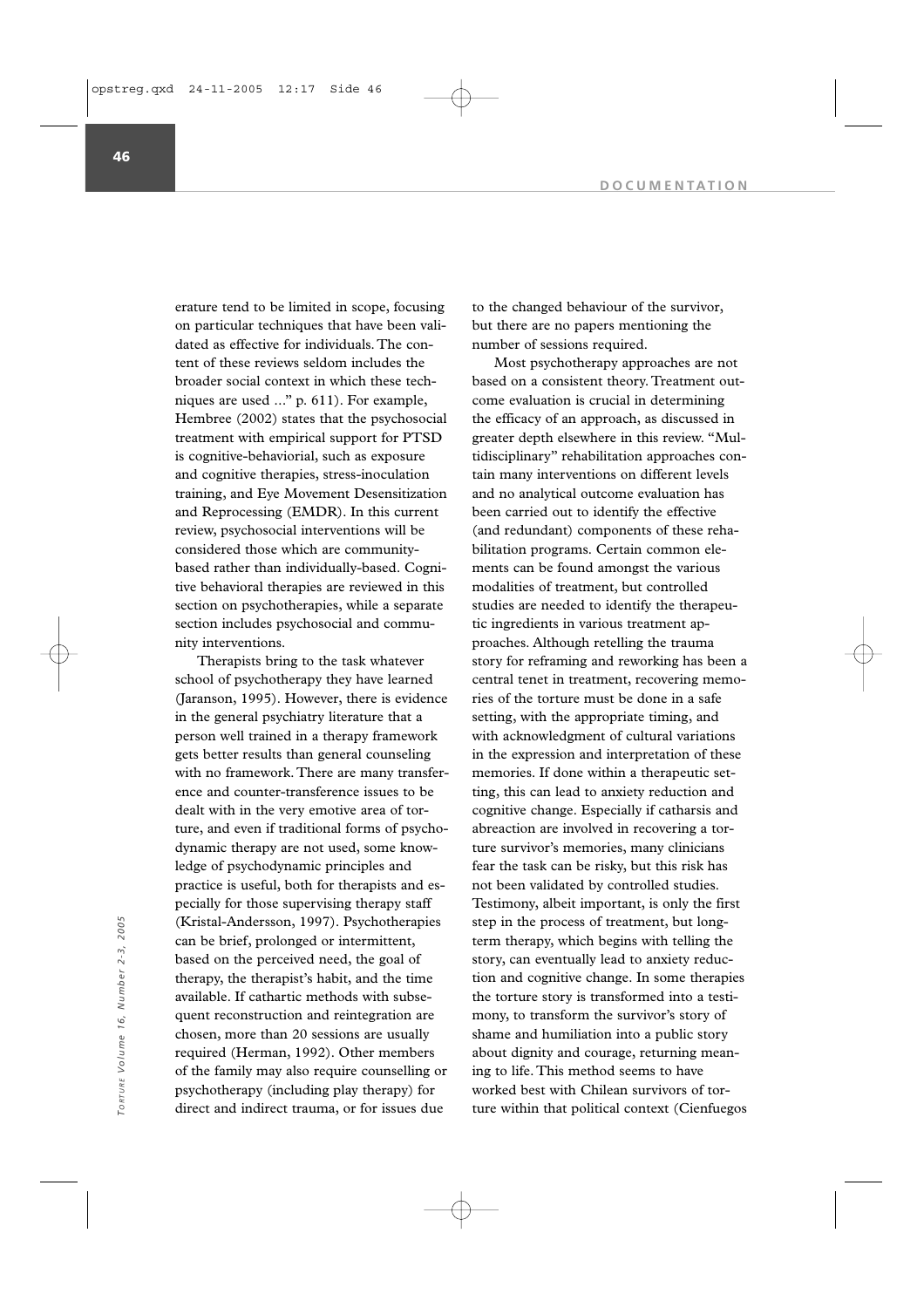#### **DOCUMENTATION**

and Monelli, 1983), and less well with survivors of indirect violence, such as disappearances. It is argued in the literature that both insight psychotherapies and the testimony method are in fact using a form of imaginal exposure to the trauma (Basoglu, 1998). It is possible that exposure is the key element in improving positive symptoms of PTSD. However, if there is no follow-up intervention, most clinicians believe that testimony alone will likely cause rather than address problems for many survivors.

Jefferson (2000), at RCT in Copenhagen, discusses the narrative psychotherapeutic approach, involving the role of memory and narrative in constructing new identities for torture survivors. Memory and the processes of remembering are central to this therapy, suggesting the benefits of this restorative approach within the context of a positive mutual therapeutic relationship. The term "re-story-ing" is used to emphasize the re-formation of the remembered stories.

In the Truth and Reconciliation Council in South Africa, where great care has been taken to protect and support those victims giving testimony, there is a fine balance between the difficulties inherent in media exposure, publicly validating the survivors' experiences, and following through with their care once Pandora's box has been opened.

Basoglu et al. (1994b) have shown that severity of torture predicts PTSD but not depression, whereas lack of social support relates to depression but not to PTSD. This implies that social support measures may help with depression but may not have an effect on PTSD. The symptoms and other effects of torture and severe trauma are modulated by bio-psycho-social factors related to the individual. There is evidence of a chronic fluctuating course in PTSD, which can last a lifetime if untreated. There are fluctuations in the revelation of, and reaction

to, the trauma experiences, as the survivor's level of psychological security fluctuates with life events and life stages. Besides symptom reduction, goals for therapy include functionality to achieve personal goals.

PTSD is a chronic condition and psychotherapy is a crucial component of treatment. A meta-analysis of controlled clinical trials of behavioral, cognitive, and psychodynamic treatment of combat veterans, crime victims, and severely bereaved showed that psychotherapy reduces PTSD symptoms, with the effects persisting after termination of treatment (Sherman, 1998). Rabois et al. (2002) have reviewed the biological findings in PTSD in an attempt to link effective psychological treatment for specific biological parameters dysregulated in PTSD. For example, since immediate physiological arousal to trauma may predict development of PTSD, those affected may respond to exposure therapy, while non-reactors may be better suited for cognitive or interpersonal treatment. For those with an elevation of catecholamines, exposure therapy, relaxation training, and stress management groups may help decrease hypervigilence and hyperarousal. For those with smaller hippocampal volume, affecting information processing and attention, strategies from cognitive rehabilitation therapy integrating verbal and visual memory in context may help.

Rabois et al. (2002) also review empirically validated psychological treatments for PTSD (exposure therapy, anxiety management training, combined treatment approaches) and innovative treatment approaches (acceptance and commitment therapy (ACT), interpersonal psychotherapy (IPT), and early intervention). These authors propose the concept of subtypes of PTSD, which may respond differentially to treatment.

Rabois et al. make the following com-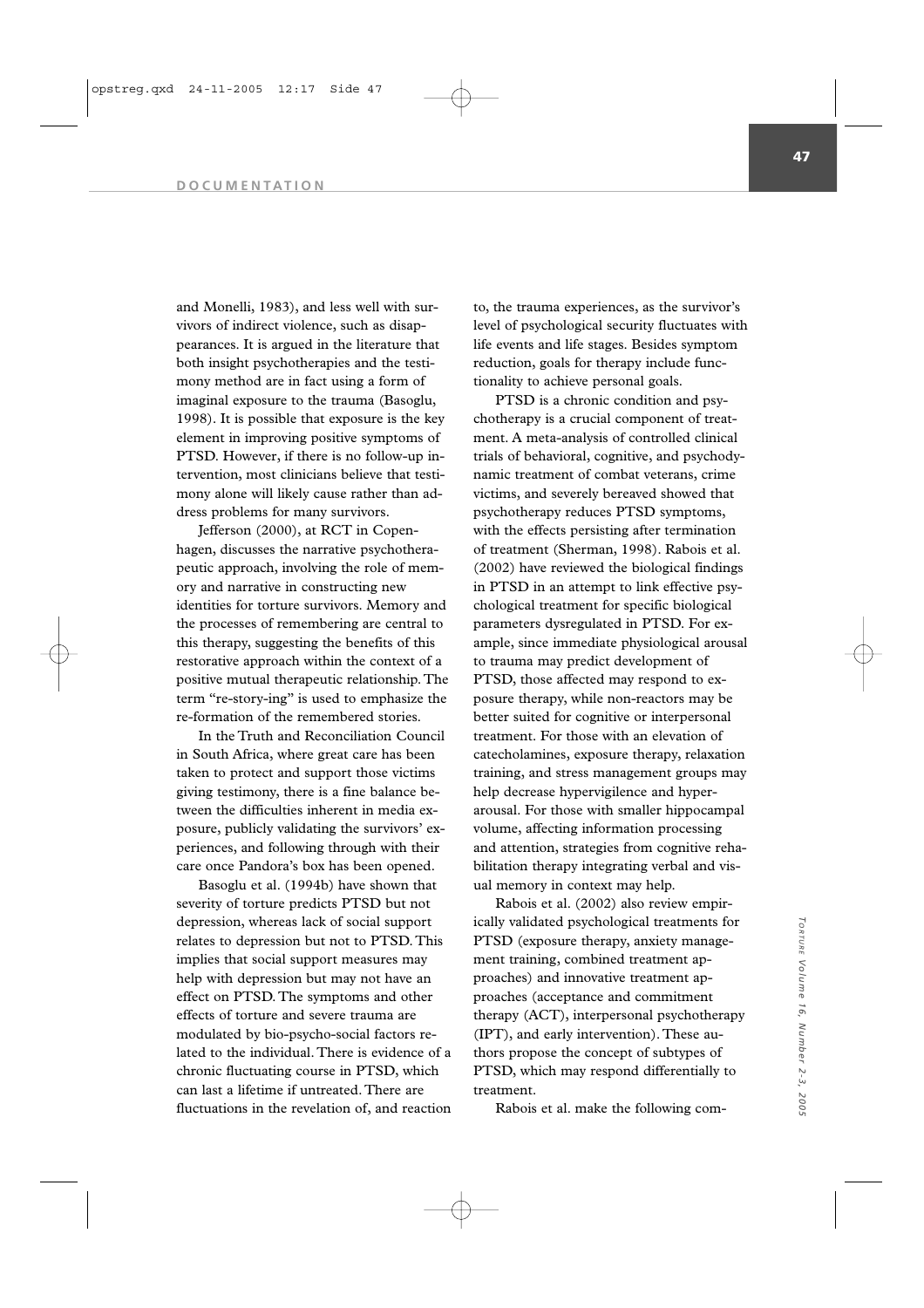ments about psychotherapies for PTSD. However, there has been little documentation about use with torture survivors:

- Exposure therapy: In vivo or imaginal exposure has been used effectively with combat veterans and rape victims, but not all patients respond positively.
- Anxiety management training (AMT): This approach has been shown to reduce PTSD symptoms and improve psychosocial adjustment.
- Combined treatment approaches: Combining components of exposure therapy, cognitive therapy, and AMT has the potential of addressing multiple problems.
- Cognitive processing therapy (CPT): Combining exposure therapy, AMT, and cognitive restructuring, has provided superior treatment for rape victims.
- EMDR: Combines components of exposure and cognitive therapies with repeated sets of lateral eye movements.
- Acceptance and commitment therapy (ACT): ACT is a behavior therapy approach helpful in treating the core PTSD symptoms of avoidance and re-experiencing.
- Interpersonal psychotherapy (IPT): Initially developed to treat depression and conceptualized within psychoanalysis, this approach may improve the difficulties PTSD patients often have with their interpersonal relationships. It is more helpful for individuals who experience shame and guilt than re-experiencing and fear.

Cognitive and Behavioral Therapy (CBT) Although many of the psychological treatments described above by Rabois et al. are cognitive or behavioral, some additional details of CBT will be described below.

Implosive therapy involves an imaginal

reconstruction of traumatic events in an emotionally supportive therapy context (Basoglu, 1998). The survivor is asked to imagine the traumatic situation and retain the trauma-related imagery in mind until anxiety diminishes. The therapist helps sustain the state of mental arousal by stimulating the imagery related to the form of torture used, the physical and psychological pain experienced, and other aspects such as sounds, sights, smells, and tactile sensations. The therapist also focuses on the conditioned stimuli relating to the individual's cognitive and emotional responses to torture, such as fear, guilt, self-blame, humiliation, shame, and loss of control. Graded in vivo exposure to situations avoided by a survivor can be useful, with a high level of therapist involvement initially, followed by homework and self-directed activity.

Some case studies suggest that EMDR, which Rabois et al. described above, may be effective with torture survivors, but controlled treatment studies are needed to confirm this. However, severely traumatized individuals require longer-term treatment than the relatively short-term approach of EMDR. Pitman et al. (1996), for example, found that EMDR was as efficacious as flooding but could find no evidence that eye movements themselves play any role in traumatic information processing.

These therapies may have beneficial effects on the PTSD positive symptoms of intrusive memories, nightmares, re-experiencing of the trauma, sleep disturbance, irritability, and startle responses, but less effect on the negative symptoms of emotional numbing and estrangement. A stress management approach that includes relaxation training, cognitive restructuring, and problem-solving skills may be needed to improve the residual symptoms (Basoglu, 1998). Their interpersonal relationships. It is<br>
their interpersonal relationships. It is<br>
theoretic control control control common common control control control common common control control contribuility, and startle responses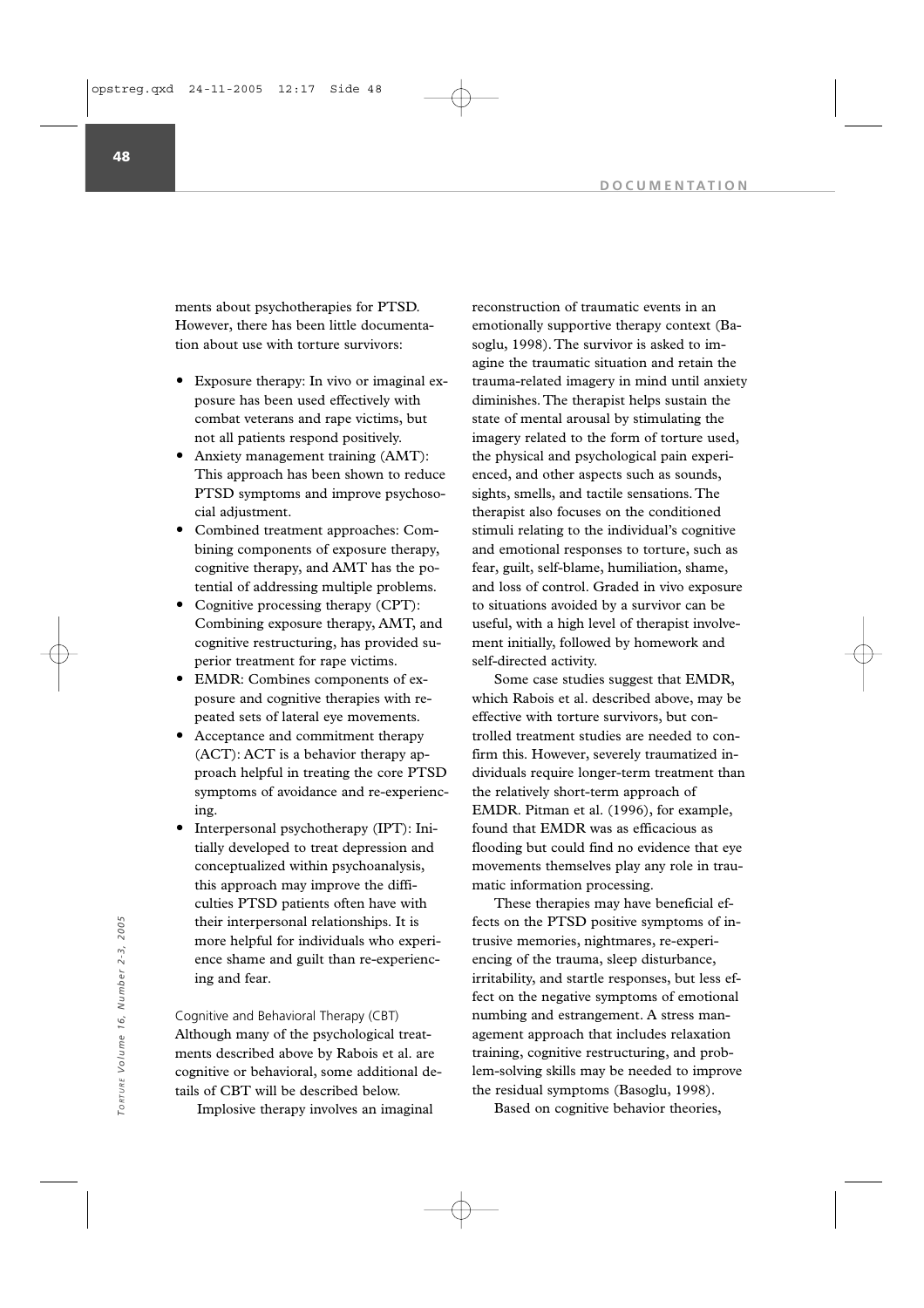#### **DOCUMENTATION**

cognitive intervention involves encouraging survivors to think that their behavior under torture was a normal human response necessary for survival; that torture is designed to induce total loss of control and helplessness, which might explain why they behaved the way they did. Behavior regarded as mistakes is identified, and self-assessment associating blame with one's character is replaced by self-statements that attribute mistakes to one's behavior. Other statements useful in shifting blame back to the torturers are used. The survivor also needs to re-establish old values and assumptions about human beings and the world, or to adopt new values and assumptions that enable the development of trust and meaning in life (Basoglu, 1998). Some of these developments can occur indirectly through physical therapy and the supportive environment.

Although the vast majority of the recent literature involves variants of cognitive behavioral therapy, these techniques may not effectively address the multiple traumas often experienced by torture survivors. A comprehensive approach that includes community and social interventions may be necessary.

## Group therapy

Although group therapy is discussed and practiced, relatively little is written about group therapy in the recent literature. Psychosocial education groups can involve the whole family, or groups of families, in teaching about the effects of torture, the meaning of symptoms, ways of helping each other, when professional assistance is required, and how to access it. Therapies are explained and basic problem-solving skills may also be included. Support groups usually include individuals but may also include families and are a useful integrative tool. For survivors whose cultures are reticent to discuss the

trauma and personal problems, indirect groups provide opportunities to develop trust and build networks of social support, with the occasional direct exchange of experiences and the opportunity for cognitive therapy (Gurr and Quiroga, 2001). More classically-defined treatment group therapy often incorporates education and support.

Nicholson and Kay (1999) describe a culturally-appropriate group therapy approach for Cambodian women, co-led by a Cambodian and an American social worker. Discussion and activities address skills, health, or self-expression. Sehwail and Rasras (2002) of Palestine conducted a cognitive behavior group primarily of survivors of torture in Israeli prisons or otherwise traumatized by Israelis. A psychotherapist and co-therapist conducted the group.

The authors comment that their patients were more likely to accept education or counseling than to focus on the trauma, but many members disclosed their traumatic histories. Of the twelve group members, eight reported benefit and four were partially improved.

## Brief and short-term therapy

Rose and Bisson (1998) reviewed the literature on brief, early psychological interventions following trauma and found six randomized controlled trials, none of them including groups. The results were mixed, and the authors urge additional study.

Reeler (1998) describes a brief form of psychotherapy piloted for 15 adult torture survivors in Zimbabwe, 12 of whom completed treatment, suggesting that all patients improved after a single counselling session and follow-up interviews quarterly for a year. Munczek (1998) describes her shortterm treatment of a Honduran torture survivor, 12 sessions during 11 weeks, lasting from 45 to 150 minutes. This detailed ac-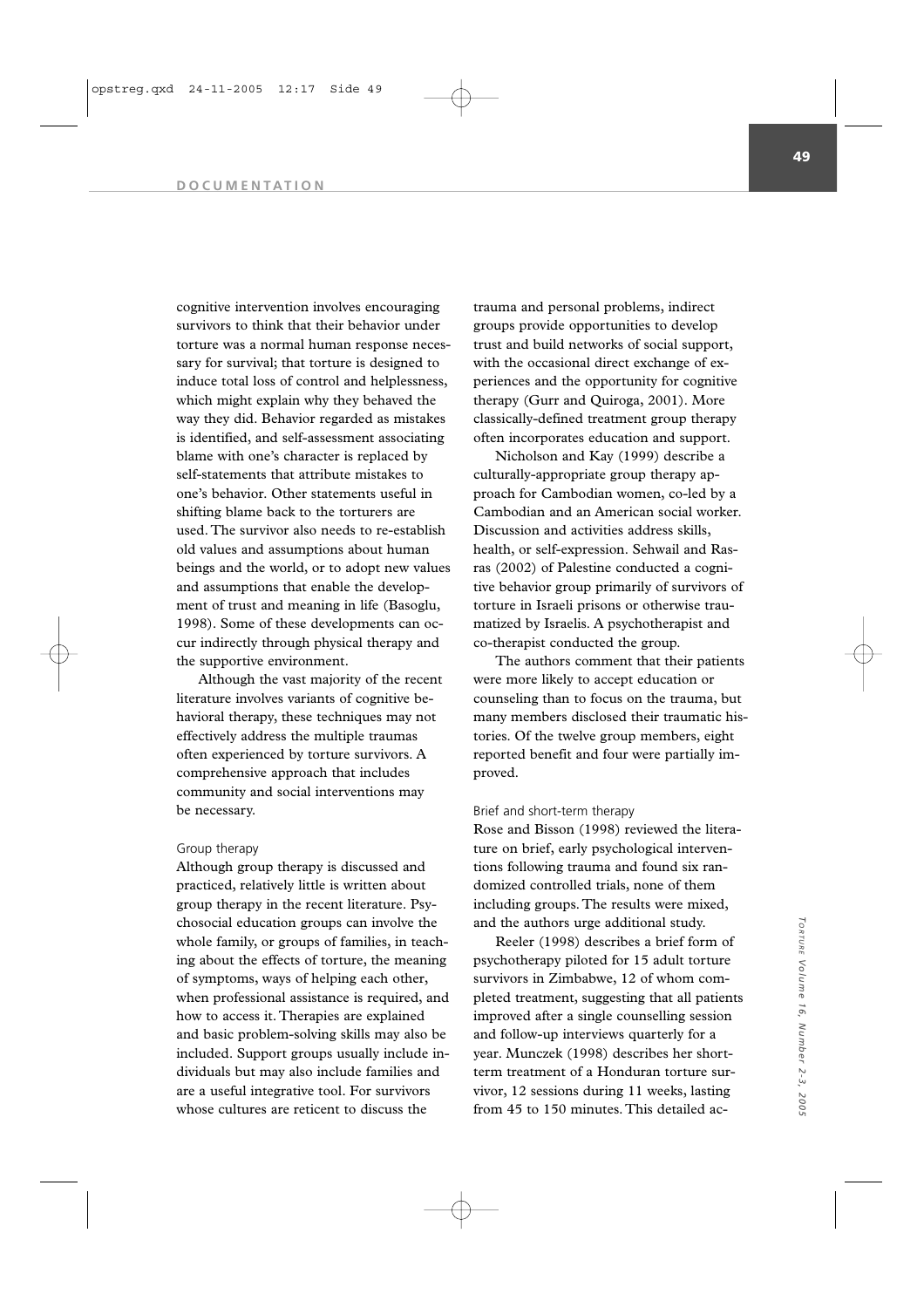count discusses the challenges of time-limited treatment with a challenging survivor.

*E. Psychiatric rehabilitation: Pharmacotherapy*  Psychotropic agents from virtually all of the major categories have been used to treat survivors of extreme trauma who suffer from psychiatric disorders or chronic pain. Psychotropic medication may facilitate psychotherapy, may be necessary to reduce distress from symptoms, and in some cases is the only treatment available. It is possible that some medications given acutely may prevent the evolution of a normal posttraumatic reaction into PTSD. Medication can be used in any treatment setting, despite cultural and ethnic differences in the populations, assuming the choice of medication is appropriate and the medication is available. The clinician must be aware of possible concurrent use of traditional medications, over the counter medications, or abusable substances which may alter the effect of prescribed medications. Alternatives (Hiegel, 1994) or supplements to medication, such as acupuncture, hypnosis, relaxation, massage, or medicinal teas have also been used, but scientific support for the efficacy of these treatments remains minimal.

Despite the demonstrated effectiveness of Western medications, the literature has shown that relapse is common upon discontinuation of medication for treatment of anxiety disorders such as PTSD in torture survivors. However, since long term follow up studies have not been conducted, conclusions about medications having a lasting effect cannot be drawn. On the other hand, in one of the largest studies of 255 English language reports, random clinical trials involved only eleven studies (Solomon et al., 1992) but indicated that medications showed a modest but clinically meaningful effect. Nonetheless, strong interactive effects belety disorders such as PTSD in torture sur-<br>
vivors. However, since long term follow up<br>
studies have not been conducted, conclu-<br>
since  $\frac{1}{2}$ <br>  $\frac{1}{2}$ <br>  $\frac{1}{2}$ <br>  $\frac{1}{2}$ <br>  $\frac{1}{2}$ <br>  $\frac{1}{2}$ <br>  $\frac{1}{2}$ <br>  $\frac{1}{2}$ 

tween psychotherapy and pharmacotherapy in PTSD may exist, and psychological and social variables complicate the picture.

The conceptual basis for pharmacotherapy and the literature supporting treatment of torture survivors with psychotherapeutic agents is reviewed by authors including Smith et al. (1998) and Jaranson et al. (2001). In a comprehensive review, Lin et al. (1993; 1995) have discussed the psychobiological basis for ethnicity and its implications for pharmacotherapy. Jaranson (1991), in a concise review of pharmacotherapy for refugees, stressed the importance of starting medication for highly symptomatic patients even if the initial evaluation and assessment is still in process. The findings, both from research and from clinical experience, indicate that prescribing smaller doses of psychotropic medications than recommended for Caucasians can effectively treat survivors who belong to non-Caucasian groups (Jaranson, 1991; Lin et al., 1993, 1995). Both pharmacokinetic (metabolic, affecting the required doses and the side effect profile) and pharmacodynamic (brain receptor, or differential clinical response) influences have been demonstrated (Lin, 1993). Both nature (genetics) and nurture (environmental, cultural) are superimposed on the wide individual differences within any given population group.

Aside from biological response differences, cultural factors also affect medication compliance (Jaranson, 1991). This has considerable relevance for traumatized refugees and torture victims, who come from diverse ethnocultural backgrounds. A number of cultural factors influence the effectiveness of psychopharmacologic therapy for torture survivors. For example, medication compliance in Southeast Asian refugees has been poor, based upon antidepressant blood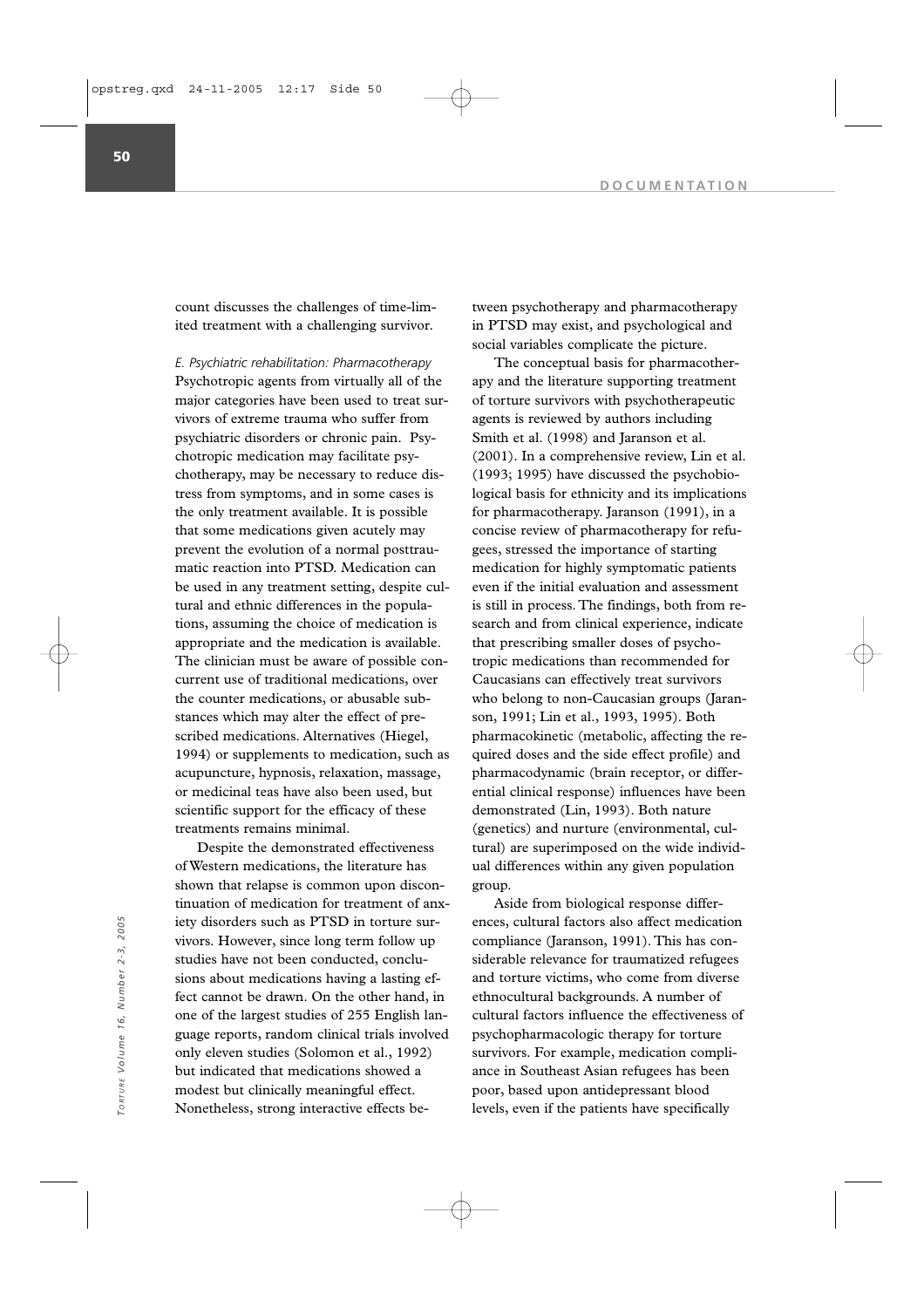#### **DOCUMENTATION**

stated they were taking the medication as prescribed (Kroll et al.,1989). Kinzie (1987) has demonstrated that this poor compliance can be improved with patient education including how it works, how long it will need to be taken, what can be expected, and what side effects are possible. Many cultural attitudes towards medication affect compliance. For example, torture survivors may take medication only until symptoms begin to remit, rather than continuing for the full course of treatment, and may not benefit from the maximum therapeutic effect. On the other hand, psychotropic medications that show benefits may be shared with family members or friends who suffer from similar symptoms (Jaranson, 1991).

Most drugs tested in PTSD were developed as antidepressants and later shown effective against panic and other anxiety disorders. This seems to make sense with high co-morbidity rates of PTSD and the symptomatic overlap between PTSD, major depression, panic disorder, and generalized anxiety disorder (Stout et al., 1995). On the other hand, PTSD is more complex than affective or other anxiety disorders and its underlying pathophysiology appears to be qualitatively different. For example, abnormalities in the HPA system are markedly different than those present in major depressive disorder despite similarities in clinical phenomenology.

The results from randomized controlled trials show a moderate, but clinically meaningful effect at post treatment. Most of the earlier randomized trials were published between 1987-1991, focusing on tricyclic antidepressants (TCAs) and monoamine oxidase inhibitors (MAOIs). Results were too inconsistent and modest to stimulate further research until selective serotonin re-uptake inhibitors (SSRIs) became available.

TCAs, SSRIs, and clonidine have all

been found useful for the intrusive and hyperarousal symptoms of PTSD (e.g., Kinzie and Leung, 1989). TCAs are the most studied psychopharmacologic agents, but have been replaced by SSRIs as first-line drugs in PTSD treatment because TCAs are relatively less potent, have more side effects, and fail to reduce the avoidant or numbing symptoms of PTSD.

MAOIs, such as phenelzine, produced excellent reduction of PTSD symptoms during an eight week randomized clinical trial, in two open trials, and in several case reports. Southwick et al. (1994) reviewed all published findings (randomized trials, open trials, and case reports) concerning MAOI (phenelzine) treatment for PTSD. Most published reports show that MAOIs effectively reduce PTSD symptoms. However, many clinicians appear reluctant to prescribe these agents because of concerns about the risk of administrating these drugs to patients who may ingest alcohol or certain illicit drugs or who may not adhere to the dietary restrictions.

SSRIs have revolutionized pharmacotherapy and are beginning to emerge as the first choice of clinicians treating PTSD patients. The SSRIs generally have fewer side effects and are less lethal if the suicidal patient takes an overdose. SSRIs reduce the numbing symptoms of PTSD. In the first published randomized clinical trial of an SSRI in PTSD, fluoxetine (Prozak) produced a marked reduction in overall PTSD symptoms, especially with respect to numbing and arousal symptoms (van der Kolk et al., 1994). Connor et al. (1999) studied 53 civilians with PTSD treated for twelve weeks with fluoxetine or placebo and found fluoxetine more effective on measures of PTSD severity, disability, stress vulnerability, and high end-state function. Martenyi et al. (2002) completed a double-blind, random-

*TORTURE*

Torrure Volume

*Volume 16, Number 2-3, 2005*

16, Number 2-3,

, 2005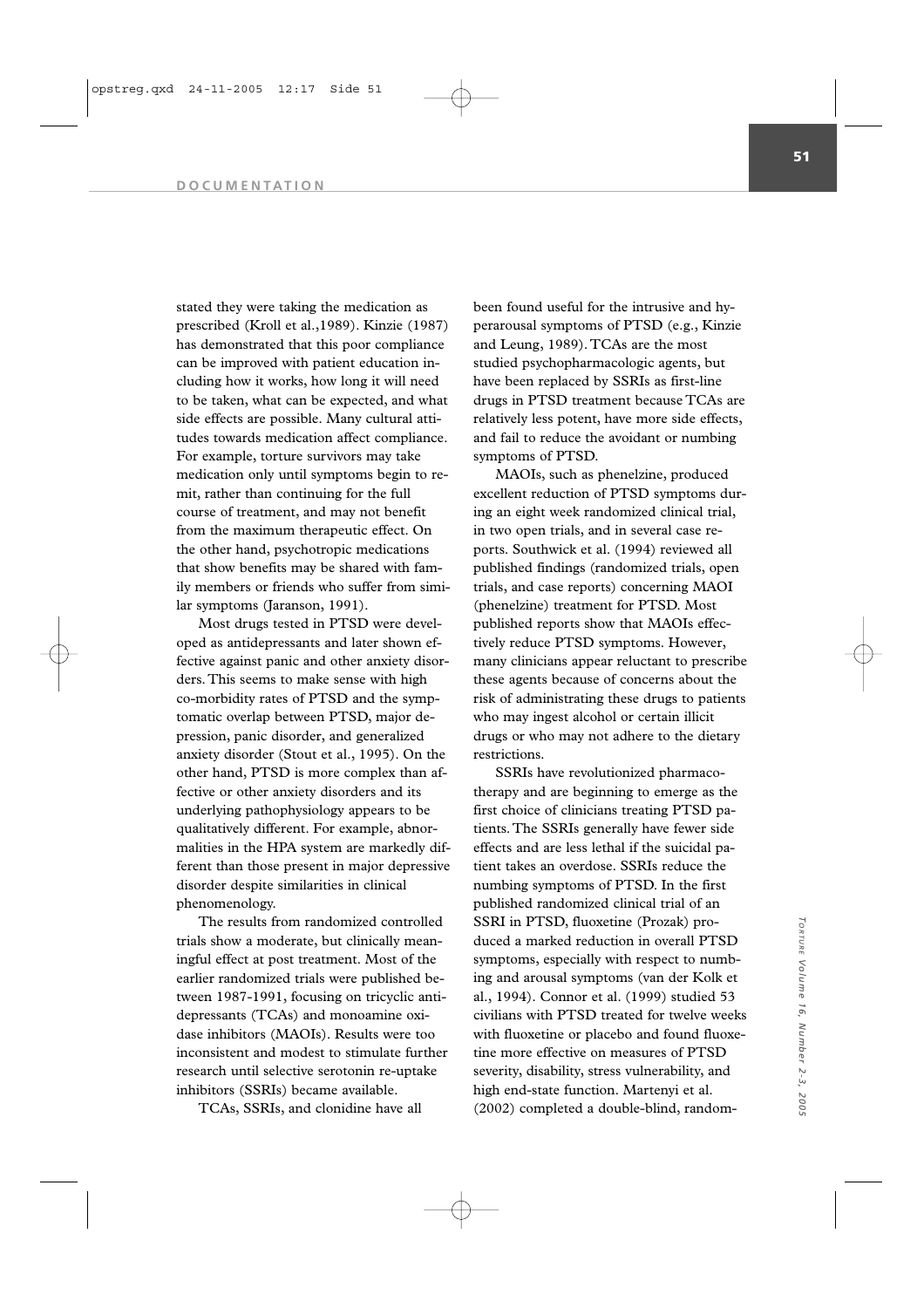ized, placebo-controlled study of fluoxetine responders who continued in a 24-week relapse prevention phase and found the treated group (N=69) significantly less likely to relapse. Brady et al. (2000) found that sertraline (Zoloft) was significantly better than placebo on three of the four outcome measures and on the PTSD symptom clusters of avoidance/numbing and hyperarousal, but not re-experiencing. Davidson et al. (2001a) completed a large multicenter study of sertraline in PTSD and found improvement on all outcome measures compared with placebo. Marshall et al. (2001) found that paroxetine (Paxil), in a large (N=551) multicenter placebo-controlled study, was effective in treating all PTSD symptom clusters.

Trazadone and nefazadone (Serzone), serotonergic antidepressants with both SSRI and 5-HT2 blockade properties, also exert alpha-adrenergic blockade and strong sedative effects. Trazadone has capacity to reverse the insomnia caused by SSRI agents such as fluoxetine and sertraline. An open trial (Hertzberg et al., 1996) indicated that trazadone may be an effective drug in its own right. Nefazadone is closely related to trazadone with respect to mechanism of action but appears to have greater potency. Multi-site trials with nefazadone are currently in progress. Clark et al. (1998) retrospectively reviewed charts of VA patients meeting the criteria for PTSD, compliant with treatment, and with no substance abuse during the previous three months. Of the 27 male combat veterans who met the criteria, six dropped out of treatment, 10 of the remaining 21 responded to treatment with Nefazadone even though 19 of the 21 had failed prior treatment with either TCAs or SSRIs.

It is well established that adrenergic dysregulation is associated with chronic PTSD (Yehuda and McFarlane, 1997; Friedman et al., 1995) and positive findings with both propranolol and clonidine drugs were reported as early as 1984 (Kolb et al., 1984). Kinzie et al. (1994) found that clonodine may decrease nightmares and improve sleep, while Kinzie and Leung (1989) found benefits to positive symptoms, particularly when clonidine was combined with a TCA.

Benzodiazapines have been prescribed widely for PTSD patients in some clinical settings, but the use of benzodiazepines in PTSD has questionable efficacy and poses problems of addiction. In a randomized clinical trial (Post et al., 1995) and two open label studies, alprazolam and clonazepam showed modest reductions in anxiety but no improvement over placebo in reducing core PTSD symptoms.

Friedman and Southwick (1995) proposed that, following exposure to traumatic events, limbic nuclei become kindled or sensitized, then show excessive responsiveness to less intense trauma-related stimuli. The anticonvulsant/antikindling agent carbamazepine (Tegretol) produced reductions in re-experiencing and arousal symptoms, while valproate (Depakote) has produced reductions in avoidant/numbing and arousal symptoms, but not in the re-experiencing symptom cluster (Glover, 1993).

With the hypothesis that emotional numbing in PTSD might result from excessive endogenous opioid activity, Friedman (1991) conducted an open trial of the narcotic antagonist, nalmefene, with Vietnam veterans who had PTSD. Some exhibited reduced numbing, while the others showed no improvement or worsening of anxiety, panic, and hyperarousal.

Prior to the empirical and conceptual advances of the past two decades, PTSD patients were often considered to have psychotic disorders, based upon symptoms of intense agitation, hypervigilance resembling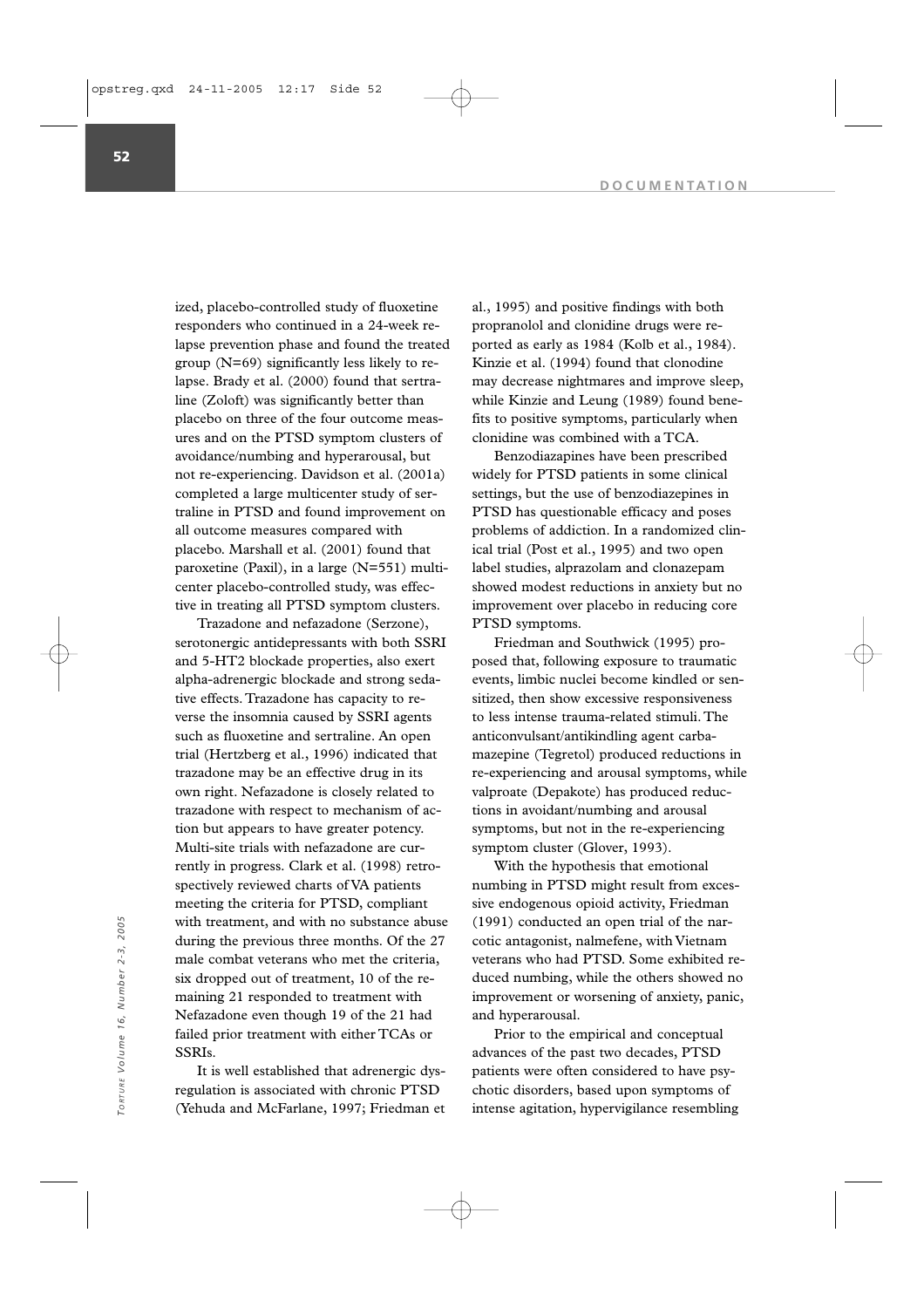#### **DOCUMENTATION**

paranoid delusions, impulsivity, and dissociation. Most of these symptoms respond to anti-adrenergic or antidepressant drugs, so antipsychotic medications should only be prescribed for the rare PTSD patient exhibiting severe paranoid behavior, overwhelming anger, aggressivity, psychotic symptoms, fragmented ego boundaries, self-destructive behavior, and frequent flashback experiences marked by auditory or visual hallucinations of traumatic episodes (Friedman and Yehuda, 1995). However, posttraumatic stress disorder with co-morbid psychotic features (PTSD-PS) may be emerging as a separate entity according to unpublished research in the Netherlands (Braakman, 2004). PTSD-PS, which may be a separate, cross-culturally valid nosological entity, can be differentiated from schizophrenia and from the dissociative symptoms of PTSD.

Smith et al. (1998), in their review of medication to treat torture survivors, have also found that lithium showed evidence of improvement in positive PTSD symptoms while buspirone (Buspar) showed improvement in depressed mood, anxiety, flashbacks, and insomnia.

# *F. Psychosocial rehabilitation*

# *and community-based interventions*

Although the concept of community has been used for more than one hundred years, the elusive concept is waiting for an acceptable definition. Hillery found more than 90 definitions when he wrote his paper in 1955 (Hillery, 1955).

Brink provides a good operational definition of community as "aggregates of people who share common activities and/or beliefs and who are bound together principally by relations of affect, loyalty, common values, and/or personal concern (i.e., interest in the personalities and life events of one another)" (Brint, 2001).

Considering the basic context of the interaction, Brint identifies two basic subgroups: 1) those communities bound together by "geographical" reasons because they live close together or 2) those that are bound because of "choice", independent of the geographical proximity. At the same time these two groups can be subdivided as "activity-based" and "belief-based". Using this definition it is possible to differentiate several distinct subgroups.

Some of these refugees are escaping from regions or countries where genocide, local and international war, military dictatorship, or gross violations of human rights have occurred.

The violence previously described is not only a suffering of individuals, but also a form of social trauma that targets individuals, their interpersonal relations, and the socio-cultural order in a community. Rehabilitation of torture victims should be understood as rehabilitation in their medium as well as healing into a society. This is a valid concept whether the victim of violence is living in the country of conflict or living in exile in a refugee community.

Several studies in the US and others host countries have shown a high proportion of survivors of organized violence and torture living in those communities. Some of them are more functional than others but most of them have psychological suffering.

Most of the programs for rehabilitation of torture survivors have focused on the treatment of individuals who approach the program looking for help. A few are only community-oriented programs or a mix of approaches.

Community interventions for victims of organized violence and torture in host countries are relatively new. Many programs in countries of origin and in countries of refugee resettlement want to work with com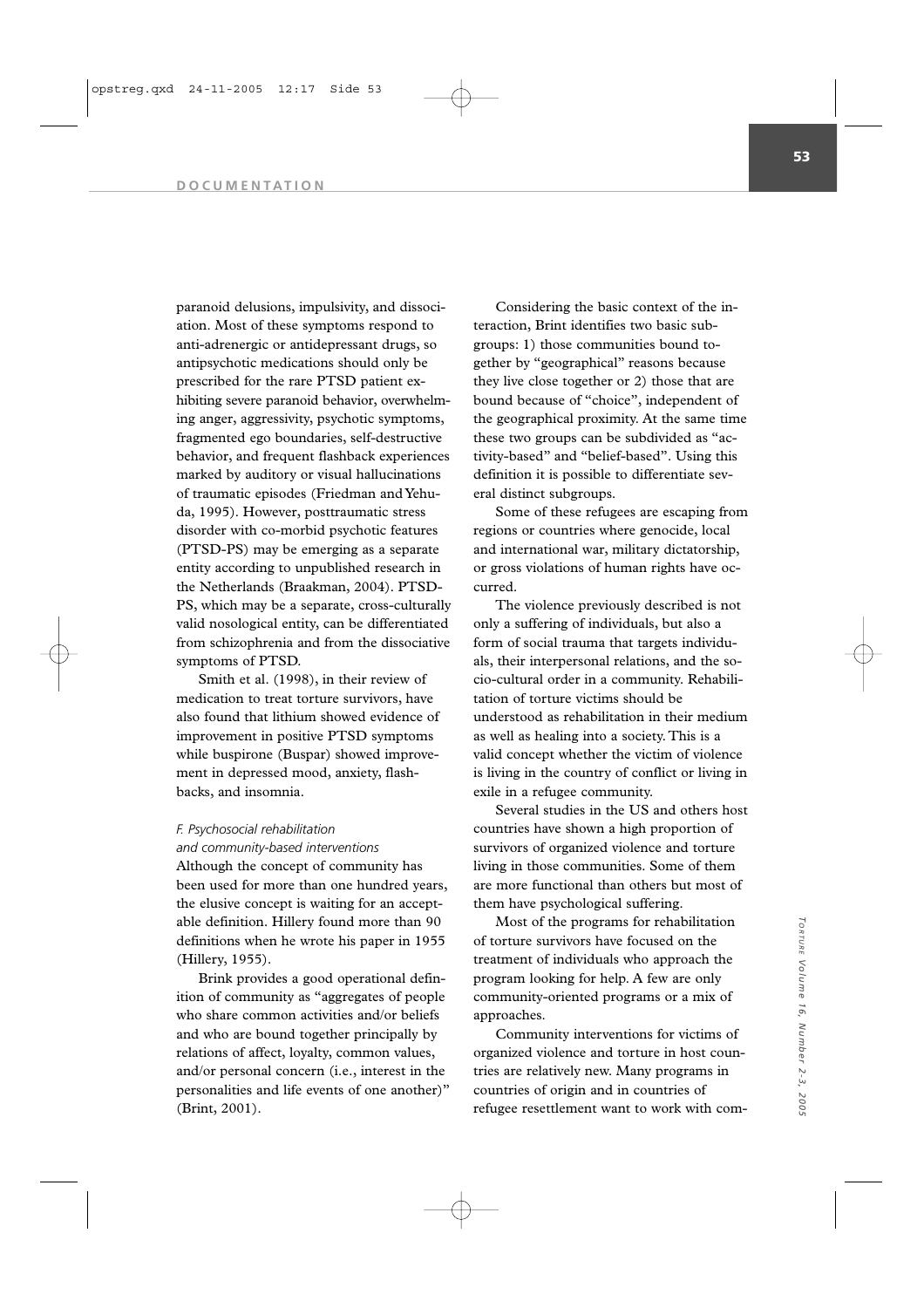munities. This work will be in addition to innovative approaches to treatment based on a needs assessment of the refugee communities and traumatized survivors.

Some anthropologists, social psychologists, and physicians interested or working in human rights and torture have presented convincing arguments that rehabilitation of torture victims must have not only an individual and family approach, but a psychosocial component linked to the community. The community approach extends the benefits of healing to a complete community (Pederson, 2003; Ekblad and Jaranson, 2004).

Ekblad and Jaranson (2004) explain that cultural differences may result in delayed psychosocial rehabilitation, non-compliance with psychiatric treatments, and premature termination of treatment which can result in more severe illness.

Community-based interventions

should have the following:

*Goals*

*Individual:* Foster psychological and social health through personal, group and environmental change.

*Community healing and empowerment:* Restore a sense of security, create a sense of belonging, and of a self-generating community.

*Community development:* Permit increased employment and economic activity of individuals and the group to improve standard of living and welfare of the community.

Most community programs actually "take a development approach which empowers refugees and enables them to rebuild a self-generating community" (Bakewell, 2003). viduals and the group to improve standard<br>
of living and welfare of the community.<br>
Most community programs actually<br>
to determine the best use of limited re-<br>
take a development approach which em-<br>
powers refugees and ena

### *Approach*

Planning and implementation of a community program should be based on active participation by members of the community. The interventions should be based on an analysis of the community needs and structures.

### Stages

A program should have four stages:

- 1. Identification of the communities
- 2. Psychosocial, cultural assessment of the refugee communities (needs assessment)
- 3. Development of strategies, methods, and material for community-based interventions
- 4. Implementation of psychosocial community-based interventions

### *1. Identification of the communities*

Identifying a community in a post-conflict society or in a refugee community in a host country with a large number of traumatized people is the most difficult task.

*2. Psychosocial, cultural assessment of the refugee communities (needs assessment)* There are many reasons for conducting needs assessments, even when a program is already in place. Some of them have been identified (Soriano, 1995; Weiss, 1972).

- Assessing the needs of specific, underserved subpopulations
- Identifying torture victims within the refugee population
- Allocating resources and decision making to determine the best use of limited resources
- Justifying funding

Several methods have been used to identify the unmet needs of the community. The most frequently used include: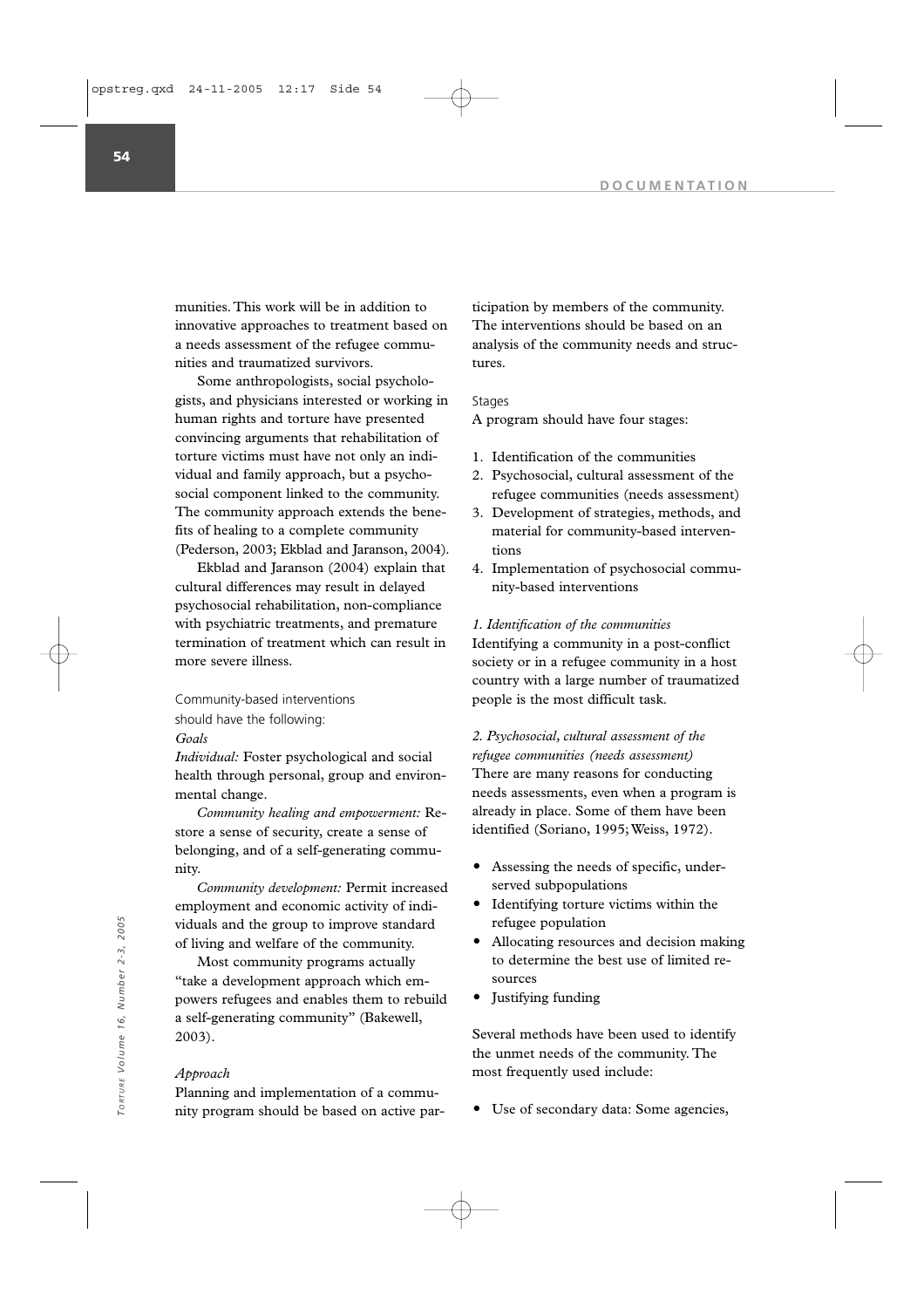governments, or NGOs have already collected aspects of the information useful for the needs assessment.

- Key informants: Interviews with members of a group who have information about the target community, such as community leaders.
- Interviews: Collection of information from face to face or telephone interviews with members of the community.
- Small groups or focus groups: Meeting with a small group of participants and a moderator to talk about the needs of the community.
- Survey methods: There are several techniques to collect information from the total or a sample of the target community.

The decision to use one of these methods will depend on the information needed, resources available, time, and the level of cooperation from the target population. One method does not exclude the use of another. The ideal is to use all available sources of information to evaluate the needs of the community. The investigator must have a clear idea of the key areas to be researched and develop the proper questions for each area to be included in the research instrument.

## *3. Development of strategies, methods, and material for community-based interventions*

- Treatment groups
- Socio-educational group
- Social action groups
- Administrative groups training members of the community as group leaders
- Self-help groups to support members of the community

## *4. Implementation of psychosocial*

## *community-based interventions*

The literature on the use of psychosocial ap-

proaches in post-conflict societies is limited and descriptive. In populations traumatized by local or international conflicts, there is no information discussing torture survivors as a separate group.

Several protective factors for refugees and displaced populations have been identified, including:

- Extended family
- Employment
- Cultural and religious practices
- Support from human rights organizations
- Integration in host or local community
- Safe legal status in host country
- Self-help groups
- Empowerment

Most of the psychosocial techniques are oriented to enhance the protective factors but the approaches practiced are different among programs, regions, and countries (Blackwell, 1993; Perkins and Zimmerman, 1995; Montgomery, 2000; Mollica et al., 2002; Ekblad and Jaranson, 2004; Quiroga, in press).

### Examples of psychosocial,

## community-based intervention

*Central America:* Beristain worked in several Central American countries during the civil war of the 1980s. He trained leaders of the community and community health promoters to organize support groups through a process of group discussion. The objectives of the political repression and the situation of stress and fear in the community were discussed. The group discussed later the individual and community consequences of the political repression. Finally, they planned how to organize themselves (self-help groups) to promote the individual and collective healing and social reconstruction of their community. Beristain has published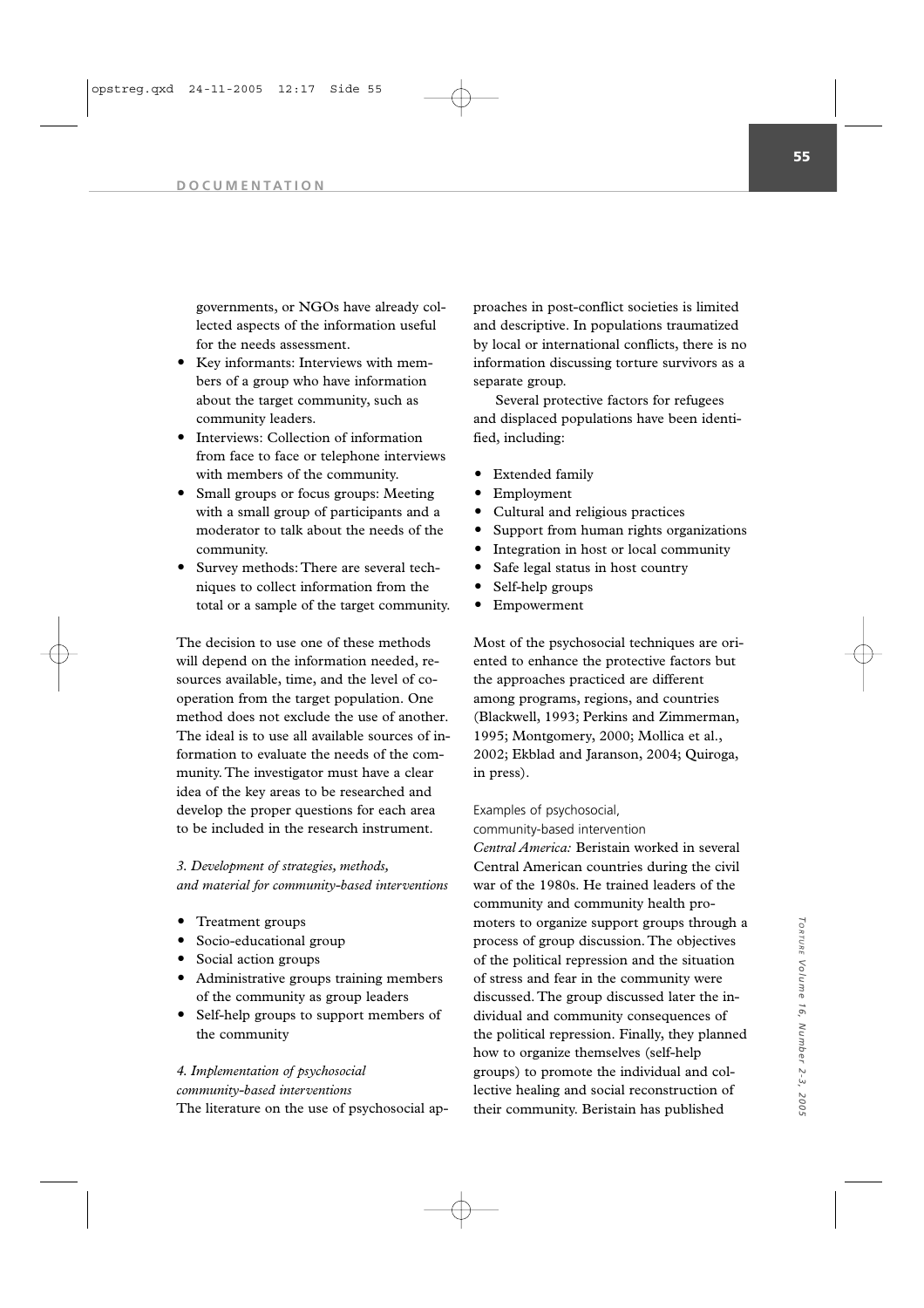this methodology (Beristain and Riera, 1992).

*Guatemala:* Guatemala has a long history of violent social conflicts, ethnic discrimination, unequal distribution of income (with a poverty rate of 90% among the indigenous population), military dictatorships and civil war. The Catholic Church in Guatemala has the highest capacity, legitimacy and acceptability among the rural population. The Human Rights Office of the Archbishop of Guatemala (ODHAG) and the Rehabilitation and Research Centre for Torture Victims (RCT), with funding from the Danish International Development Assistance (DANIDA), have organized a communitybased program for survivors of organized violence, including torture, massacres, disappearances, displacements, and violent repression. The program focuses on healing, empowerment, and community development in a post-conflict society. The entry strategy in the community is health-related interventions to increase the overall functioning capacity and community healing. The basic community intervention strategy is the "community reflection group" that is a large group of 60-70 persons from a community. The aim of the group is to analyze national, local and intra community conflicts affecting individuals as well as the community, followed by search of possible solutions. Another intervention is the formation of "selfhelp groups" to assist groups of 10-15 persons with common problems, facilitated by a volunteer community promoter. The "individual attention" is another strategy reserved to support members of the community who can not participate in groups because of severe traumatic experiences. The groups develop knowledge, build a social support system, and develop skills useful in the healing process. The healing process empowers the members and the total community to advance to the next stage of community development and self-sufficiency (Anckerman et al., in press).

*Former Yugoslavia:* Several NGOs grouped in the "Medical Network for Social Reconstruction in the Former Yugoslavia" implemented psychosocial techniques to heal individuals and society as a contribution to the social reconstruction in a post-conflict setting. Gutlove and Thompson describe the most useful approaches used in Former Yugoslavia in three categories: community integration, volunteer action, and training and training of trainers (Gutlove and Thompson, 2005). Community Integration is a process to integrate vulnerable or marginalized individuals or groups into a community, strengthening the social fabric of that community. The resources needed are in the local community. The integration is achieved through local level psychosocial projects. Some of these projects have focused on women and children, two vulnerable groups among refugees and displaced populations. The approaches include:

- Finding a safe place, such as a room where survivors can meet and interact in an open non-judgmental dialogue. The location is also used to practice creative means of expression such as visual art, music, literature, and theater.
- Identifying people's strengths and help to develop those artistic, athletic, academic or other talents. Helping to identify medical and dental care for those who are uninsured. Helping to legalize their status if they are asylum seekers. Helping to collaborate with other institutions to develop or improve languages skills and employment (Miorner-Wagner, 2003).
- Encouraging volunteer action. During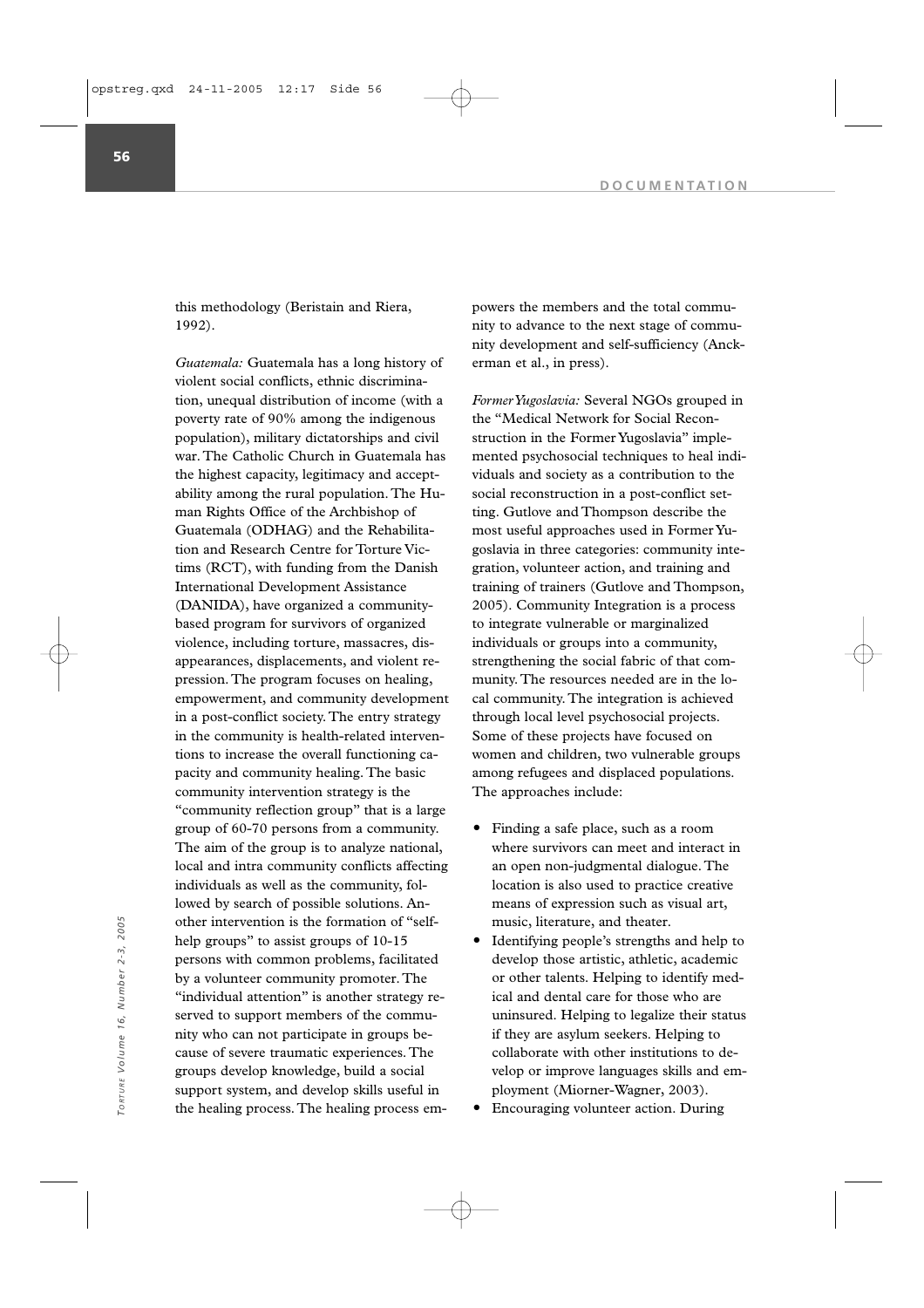conflict and tragedies ordinary citizens can demonstrate solidarity. Volunteers collaborate with health professionals to reassure survivors that their cause has not been forgotten. Volunteers can provide psychosocial assistance, education and practical aid (Mikus, 2003).

 Training and training trainers. In postconflict societies there are not enough professionals to respond to the needs of survivors of trauma. The traditional medical/clinical approach of individual therapy in this situation was not sufficient. A psychosocial approach was the most appropriate to heal post-conflict societal trauma. The criteria for training of care providers were never met and, when the trained persons put their knowledge into practice, new training needs appeared (Ajdukovic, 2003).

*Colombia:* For the last fifty years, Colombia has experienced a cycle of violence that has escalated to a complex mix of belligerent forces with vastly different orientations: the government, military forces, para-military forces trained by the army, two leftist revolutionary groups, and the narcotic trafficking forces. The conflict has been characterized by constant attacks on the civilian population by all armed participants, creating fear and distrust in the civilian population. Political killing, torture, and forced displacement of a significant segment of the population are the most immediate consequences. The forced displacement has significantly deteriorated the quality of life of individuals and families. The structure and roles in the family have broken apart and the community social support has disappeared. The social, medical, and mental health needs of these populations are overwhelming. AVRE is a Colombian NGO founded with the objective to facilitate the full recovery of individual

and communities who have been victims of sociopolitical violence. AVRE has been able to take advantage of their institutional and other Latin American experiences and decided that the most important and productive task in Colombia is to give psychosocial support to the displaced populations and the populations at risk of displacement by political violence (Salazar, 2003; de Arco, 2003). AVRE uses a crisis intervention approach for individuals or groups and also contributes to the satisfaction of basic needs such as food, shelter, and the reconstruction of family and social networks. AVRE has designed and is implementing a training model called

"Training Process for Grassroots Therapists and Multipliers in Psychosocial Actions" oriented to training grassroots organizations and individuals working with victims of sociopolitical violence. They are trained in the understanding of the causes of violence and human rights violations, promotion and support of peace building and self-help (Cardinal, 2003; Puerta, 2004; Salazar, 2003).

Guidelines and core curriculum for training Since psychosocial intervention is a developing field, the International Society for Traumatic Stress Studies organized a task force to develop consensus-based guidelines for training in mental health and psychosocial interventions for trauma-exposed populations (Weine, 2003). The task force developed some guidelines for this training:

- 1. Training must address cultural dimensions.
- 2. Training initiatives must identify ways to appropriately enter complex environments in conditions that may be insecure.
- 3. Training must help recipients face both short- and long-term challenges.
- 4. Curriculum must be designed to best fit the realities of the local situations.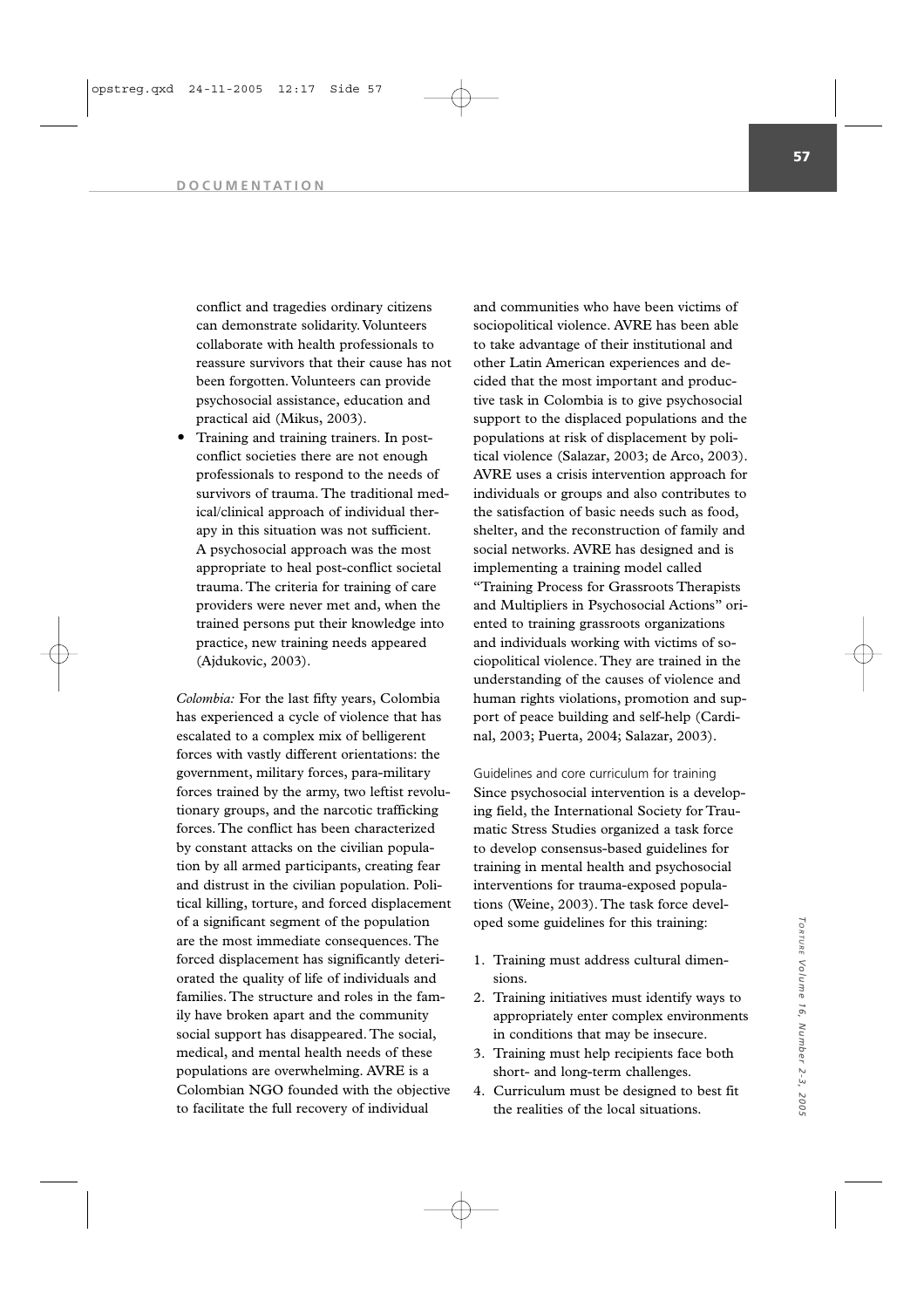The task force identified a core curriculum for this training:

- Training includes competence in listening and other communications skills.
- Training covers assessment of psychosocial and mental health problems.
- Training includes teaching established interventions to diminish stress. A wide range of specific social, psychosocial, and biological interventions exist in the literature.
- Full understanding of the local context determines the appropriateness and feasibility of specific interventions.
- Training provides strategies for resolving stress induced symptoms and reducing problems situations at the individual, family, and community level.
- Training includes the treatment of medically unexplained somatic complains.
- Training includes learning to collaborate with existing local human resources and change agents.
- Training ensures the establishment of an ongoing supervision structure.

#### *G. Vicarious traumatization*

The sensitivity healers need to help torture survivors can be very stressful. Previous concepts include burnout and countertransference. Burnout occurs when goals are too high and do not change when feedback is given. Symptoms of burnout include depression, cynicism, boredom, loss of compassion, and discouragement (Freudenberger and Robbins, 1979). McCann and Pearlman (1990) coined the term "vicarious traumatization" (VT), or the psychological effects on therapists or others who work with traumatized persons. These reactions can occur short-term after working with a particular client or longer-term as an alteration in the "therapist's cognitive schemas, or beliefs, expectations, and assumptions about self and others" (p. 132). Therapists may experience PTSD symptoms and must be able to work through these experiences within a supportive environment. Otherwise, the helper may become numb or distant emotionally and unable to help the survivor of torture.

Lansen (1993) constructed a questionnaire sent to 99 addresses from an IRCT list of treatment centers and others. Twenty-five completed questionnaires represented 310 workers, 161 non-professional volunteers, and more than 4,600 traumatized patients. Less than 3% of therapists left their centers because the work was too difficult emotionally, but 17% suffered emotional burnout and fatigue. Strict PTSD symptoms were found in 11% of therapists and depression in about 8%. Lansen recommended, among other suggestions, working in a team with supervision. Jenkins and Baird (2002) also discuss secondary traumatic stress (STS) or compassion fatigue. They describe the TSI Belief Scale (TSI-BSL) to measure VT and the Compassion Fatigue Self-Test (CFST) to measure STS. Concurrent validity between these two scales was shown for 99 sexual assault and domestic violence counselors. Those with interpersonal trauma history scored higher on the CFST but not the TSI- BSL, consistent with the former's emphasis on symptoms of trauma.

Therapists, especially those who have themselves been traumatized, need skilled supervision to help them deal with their own issues, as they arise in trying to help others (Becker et al., 1990; Kristal-Andersson, 1997). Holtz et al. (2002) surveyed 70 expatriate and Kosovar Albanian staff who were collecting human rights data in Kosovo. Anxiety (17%), depression (9%), and PTSD (7%) were found, indicating that the sample of human rights workers was at risk. Franciskovic et al. (1998) found that, among 65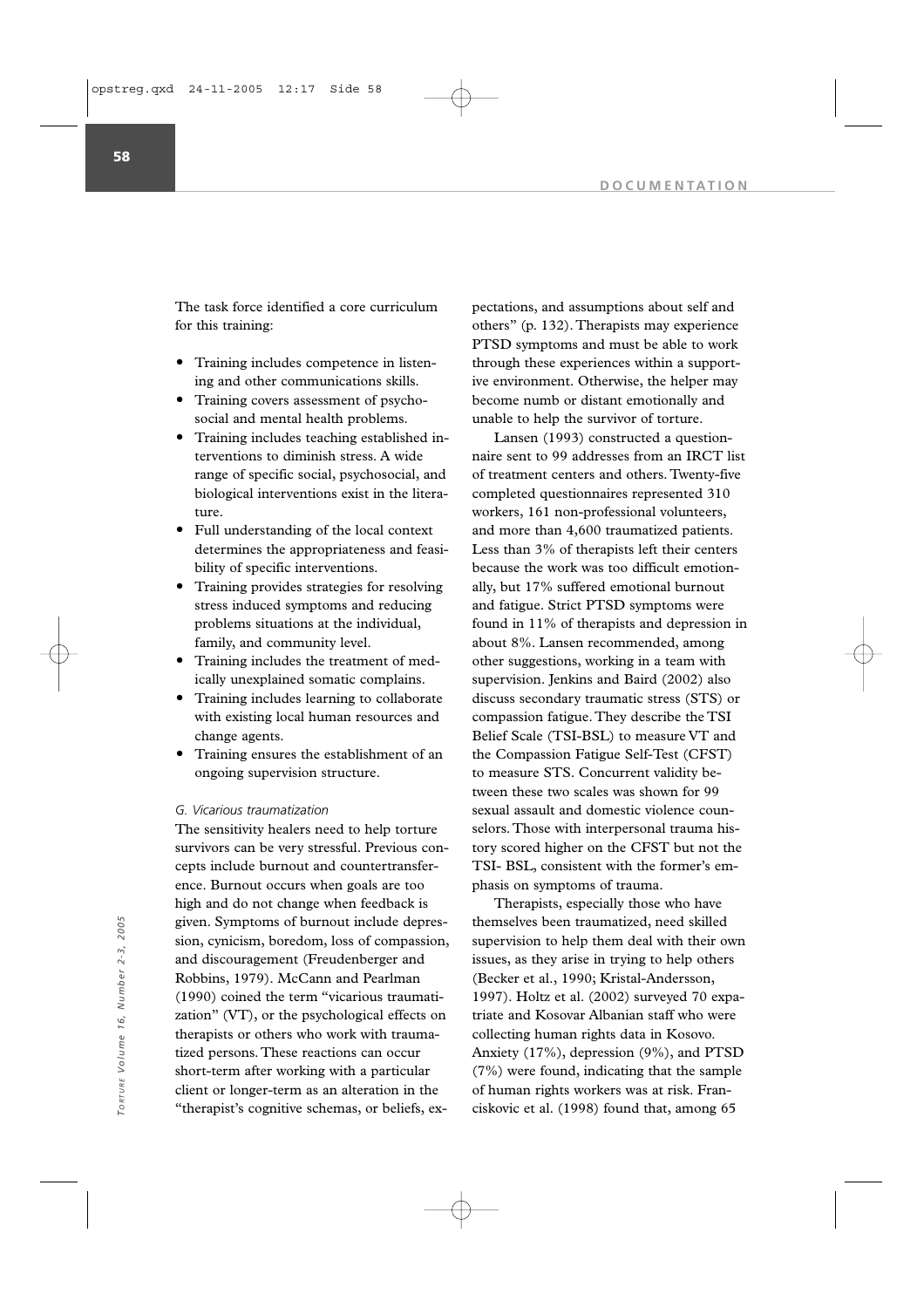volunteers providing support to refugees from Croatia and Bosnia, techniques of motivation, education, and alteration of work factors provided little help to ameliorate "burn-out" in a setting subjected to the continuous threat of war.

### **10. Special populations**

Women, children, and the elderly are at special risk for torture. The following sections will discuss these three special groups.

### *A. Elderly*

Literature on the elderly torture victim is limited and most relevant information concerns the general category of refugees rather than the specific plight of torture survivors. Averaging 8.5%, up to 30% in some UN-HCR locations, refugees older than 60 years may have compromised ability to meet their basic needs because of physical disability, mental impairment, loss of social support, or malnutrition (Burton, 2002). Medications for chronic diseases may be unavailable or access to health services difficult for those with limited mobility. Losses after displacement may be more profound and readjustment may be challenging with the availability of fewer future opportunities to rebuild their lives.

Carlin (1990) identifies as number of problem areas for the elderly refugee or immigrant, including 1) separation from or loss of family members as well as disapproval by younger family members who are better able to acculturate; 2) isolation from friends and problems making new friends; 3) compromised independence due to language difficulties and illness; 4) loss of job status and productivity with few future opportunities left for them.

Interventions should take advantage of the respected position that the elderly have in many societies and cultures, such as in

conflict resolution and as heads of extended families. Training for new vocations and skills should not be restricted to the younger members of society because the elderly have much to offer (Burton, 2002).

# *B. Children and adolescents*

# Neurobiology

Although clinicians working with survivors who were tortured as children or adolescents have generally believed in the serious interruption of the normal developmental process for these survivors, Heim et al. (2003) have reviewed the recent neurobiological evidence to support this clinical impression. Evidence from both clinical and preclinical studies indicates that psychological trauma permanently shapes the brain circuitry regulating stress and emotion. These biological alterations lead to increased behavioral and physiological responsiveness to environmental stressors, increasing the chances of adulthood psychopathology, especially PTSD. Variability by trauma severity and by elapsed time between trauma and assessment affect the rates of PTSD in children. PTSD may persist into adulthood and be aggravated by other traumatic events. Early trauma not only increases the risk of experiencing later trauma (and PTSD) but also the risk of developing PTSD after adulthood trauma. Early trauma is also associated with many other disorders which are frequently co-morbid with PTSD.

## Sequelae

Although the prevalence is not known, considerable evidence has established that many children and adolescents have been physically or mentally tortured, or suffered secondary torture by witnessing beatings, torture or the killing of relatives, and other severe events.Younger children, in particular, are vulnerable to imposed separation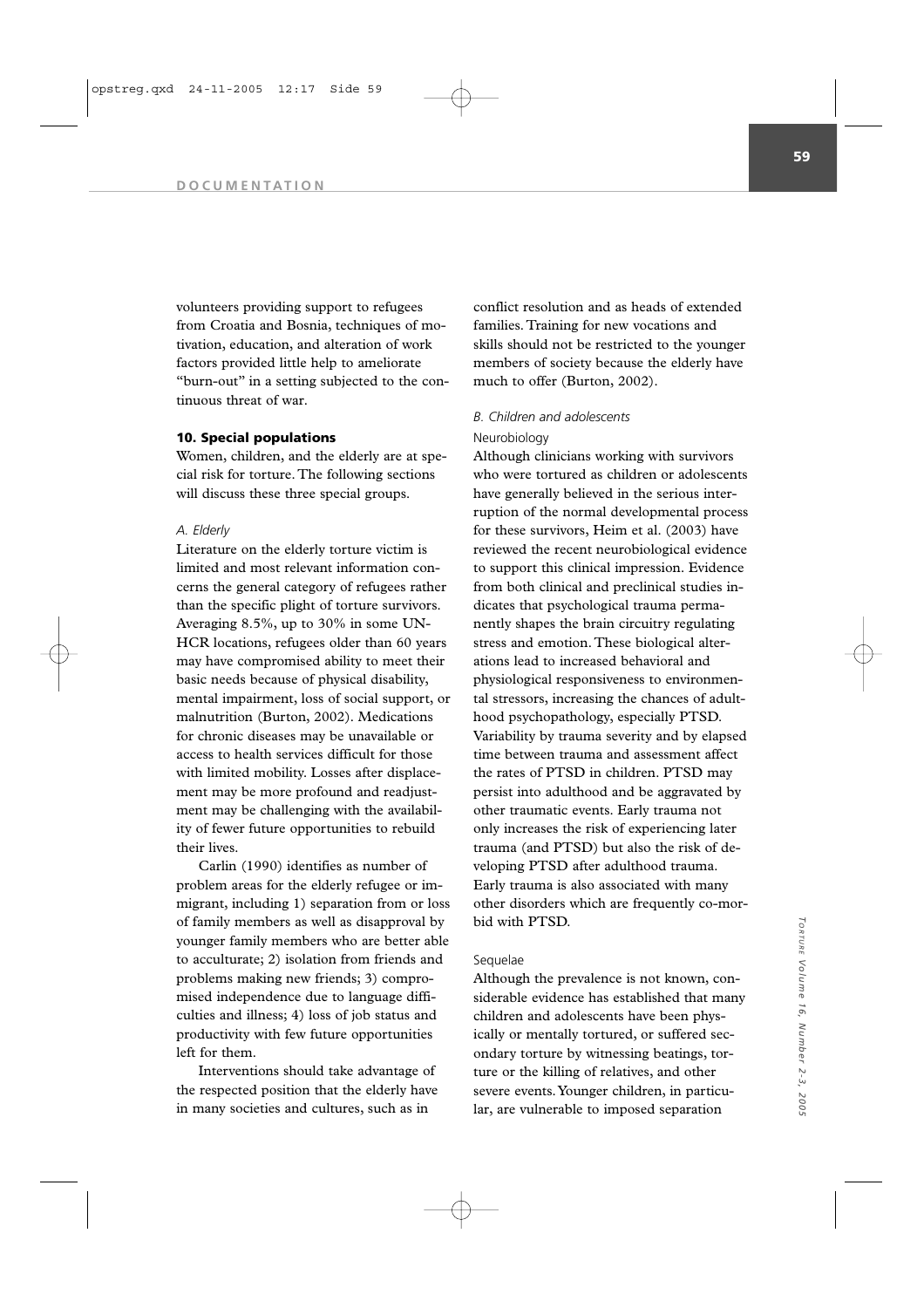from family, abduction, and the death or disappearance of parents or other caregivers (Ekblad, 2002). Children may be orphaned in countries with no family to care for them, or they may escape as refugees, become separated from family, or be resettled without any relatives. Each violent traumatic event has secondary stressors influencing family, housing, school, and other life conditions (Montgomery, 2000). Adaptation after torture is affected both by the initial experience and by secondary stressors, while adaptation after additional trauma later in life depends upon adaptation to the initial torture and the new secondary stressors (Montgomery, 2000). Pynoos et al. (2001) has stated that, with the vast amount of politically-motivated violence, there is a serious risk for many adolescents to become part of a "lost generation" unless adequate intervention occurs in post-disaster communities.

Young children of survivors of torture have been reported to show chronic fear, depressed mood, somatic complaints, and regression in social habits or school performance. Preschool children may show attachment disturbance and separation anxiety. School-age children may exhibit either withdrawal and inhibition on the one hand, and disruptive behavior or attentional disturbances on the other. Adolescents may show symptoms more characteristic of psychiatric disorders in adults, but also actingout behavior or reduced impulse control (Ekblad, 2002). Pynoos et al (2001) reported PTSD symptoms of persistent hypervigilence, insomnia and nightmares, and exaggerated startle responses, which were consistent across languages and cultures.

Psychological problems may arise in the children of torture survivors as a result of indirect exposure to parental torture, parental absence, or subsequent behavioral problems of parents. Having mothers who suffered

PTSD after political violence, as well as maternal avoidance and anxious responses to traumatic reminders, correlated with symptoms of posttraumatic distress in their children (Ekblad, 2002). Providing refugee children with responsibilities during their family's flight seems to protect against psychological distress (Ekblad, 2002). Other common problems in survivors' children include anxiety, withdrawal, depression, irritability, aggressiveness, generalized fear, excessive clinging and dependence, and psychosomatic problems and deterioration in school performance. Especially in adolescents, behavioral problems such as introversion, withdrawal, isolation, excessive stubbornness, and authoritarian attitudes may cause further maladjustment in the family.

Sexual torture in children has been acknowledged but the prevalence is unknown because the problem has been concealed or unnoticed until relatively recently (Blaauw, 2002). The consequences are serious for the physical, psychological, and social health of those affected. Little research has been completed, but an assumption can be made that many of the documented effects of torture in adults may occur, in addition to the specific effects of sexual torture in adults.

Montgomery (1998) studied Middle Eastern refugee families in Denmark to identify prevalence of torture survivors among asylum-seeking parents, of violent experiences among the children, and of the psychological problems of the children. In addition, risk and ameliorating factors for anxiety among the children were identified. Of the 311 children from 149 families, 44% of the fathers and 13% of the mothers had been tortured, and 51% of children had a family member who survived torture. Living in refugee camps (92%), under conditions of war (89%), and the escape with parents out behavior or reduced impulse control<br>
(Ekblad, 2002). Pynoos et al (2001) re-<br>
ported PTSD symptoms of persistent hyper-<br>
addition, risk and ameliorating factors for<br>
vigilence, insomnia and nightmares, and ex-<br>
argerat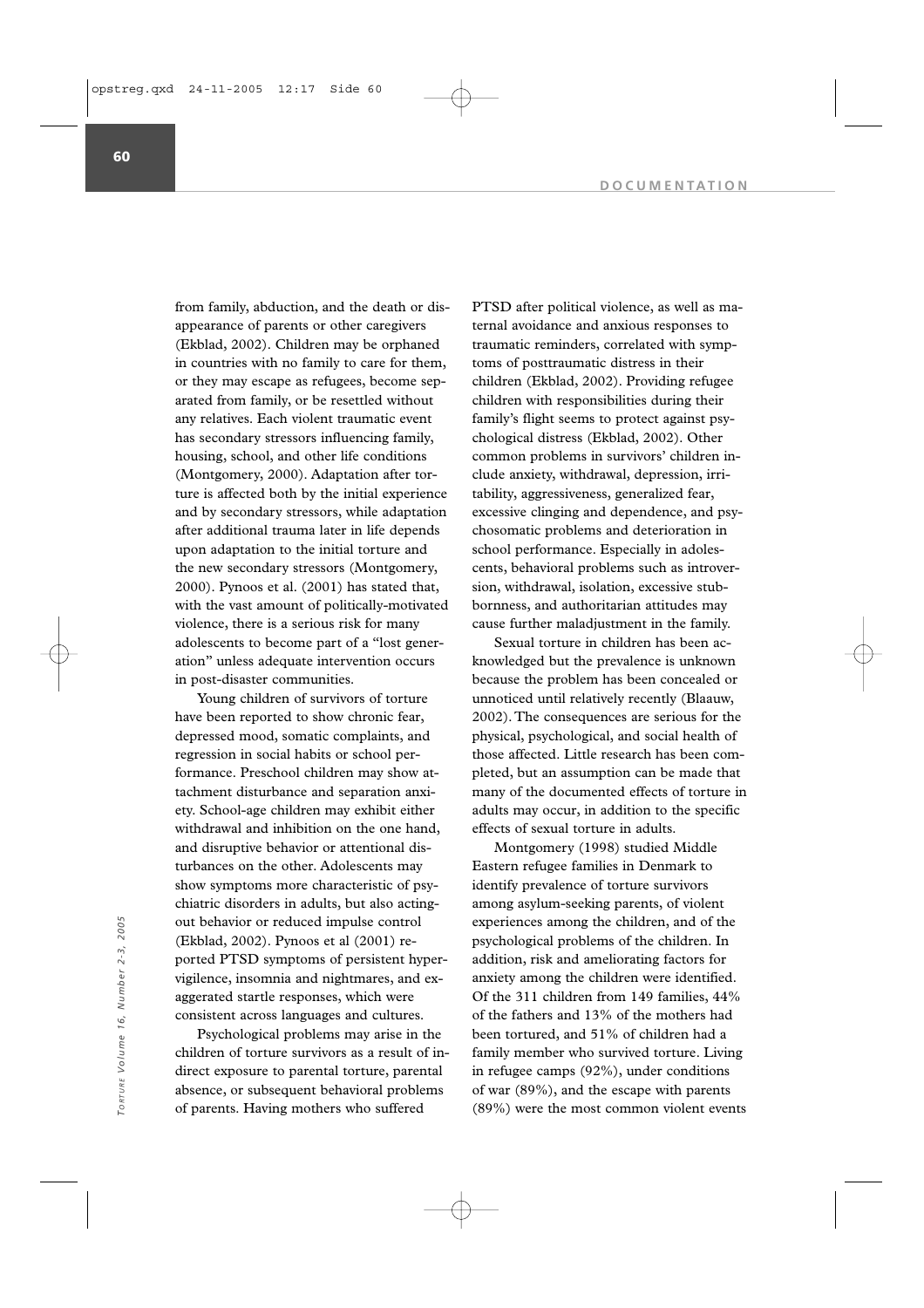#### **DOCUMENTATION**

experienced. Two-thirds of the children were clinically anxious. Living in prolonged violence preceding immigration was a greater risk factor for anxiety than events and changes after immigration. Keeping refugee families intact during the asylum process in Denmark reduced children's anxiety, while use of parental corporal punishment during resettlement increased the children's anxiety. Montgomery and Foldspang (2001) also studied sleep disturbance among these 311 children and found that a family history of violence and a stressful family situation in exile strongly predicted sleep disturbance, while immigrating to Denmark with both parents decreased sleep disturbance.

A 2004 research study (unpublished), conducted by the Gaza Community Mental Health Program (GCMHP), concluded that the majority of children living in the Gaza Strip are exposed to various degrees of traumatic experiences. The results indicated that, in areas of direct exposure, 54% of children were suffering from PTSD symptoms, while 32% of children living in remote areas were suffering from PTSD symptoms. The remaining children were not spared suffering from PTSD symptoms in one way or another. The study also found that only 1.7% of children in areas of direct exposure and only 2.5% of children in remote areas did not display symptoms of PTSD.

Halcon et al. (2004), studying 338 Somali and Oromo refugee youth aged 18-25 in the United States, found that PTSD symptoms correlated with increased traumatic events, and that physical, psychological, and social problems were strongly associated with trauma history, but varied by gender/ethnicity. Common strategies to combat sadness were praying (55%), sleeping (40%), reading (32%), and talking with friends (28%).

Berthold (1999) found in her sample of

76 Khmer high school students and their parents that half of the students survived direct violence and two thirds had witnessed violence. About a quarter of the students had PTSD symptoms, and the number of violent events predicted both PTSD and level of function. In a community sample of adolescent Cambodian refugees in Oregon during the 1980s, 50% had PTSD and depressive disorder (Kinzie et al., 1986) and, over time, PTSD persisted and remained episodic while depression diminished (Kinzie et al., 1989).

Several recent studies of former Yugoslavians have been reported. Goldstein et al. (1997) studied 364 internally displaced children living in central Bosnian collectives during the war and found exposure to large numbers of war-related experiences, not dependent upon demographic differences other than region of residence. Nearly 94% met DSM-IV criteria for PTSD and significant levels of sadness, anxiety, and other symptoms were also found. Children with the greatest number of symptoms witnessed trauma (death, injury, torture) to a nuclear family member, and were older and from an urban area. Totozani et al. (2001) studied 150 randomly selected Kosovar refugee children living in Albania. The most traumatic events were the murder of family members, risk for the child's life (69%), and destruction of the family home. Half of the children had repeatedly experienced the traumatic event and only 21% had not experienced these events. Large numbers of children had symptoms of fear when faced with the traumatic event (70%), decreased concentration at school (71%), frequent bad dreams (39%), avoidance (38%), irritability (39%), and were easily startled (39%). Despite these symptoms, 49% had not lost hope for the future. In Denmark, 1,224 Kosovar refugee children (89% of those admitted)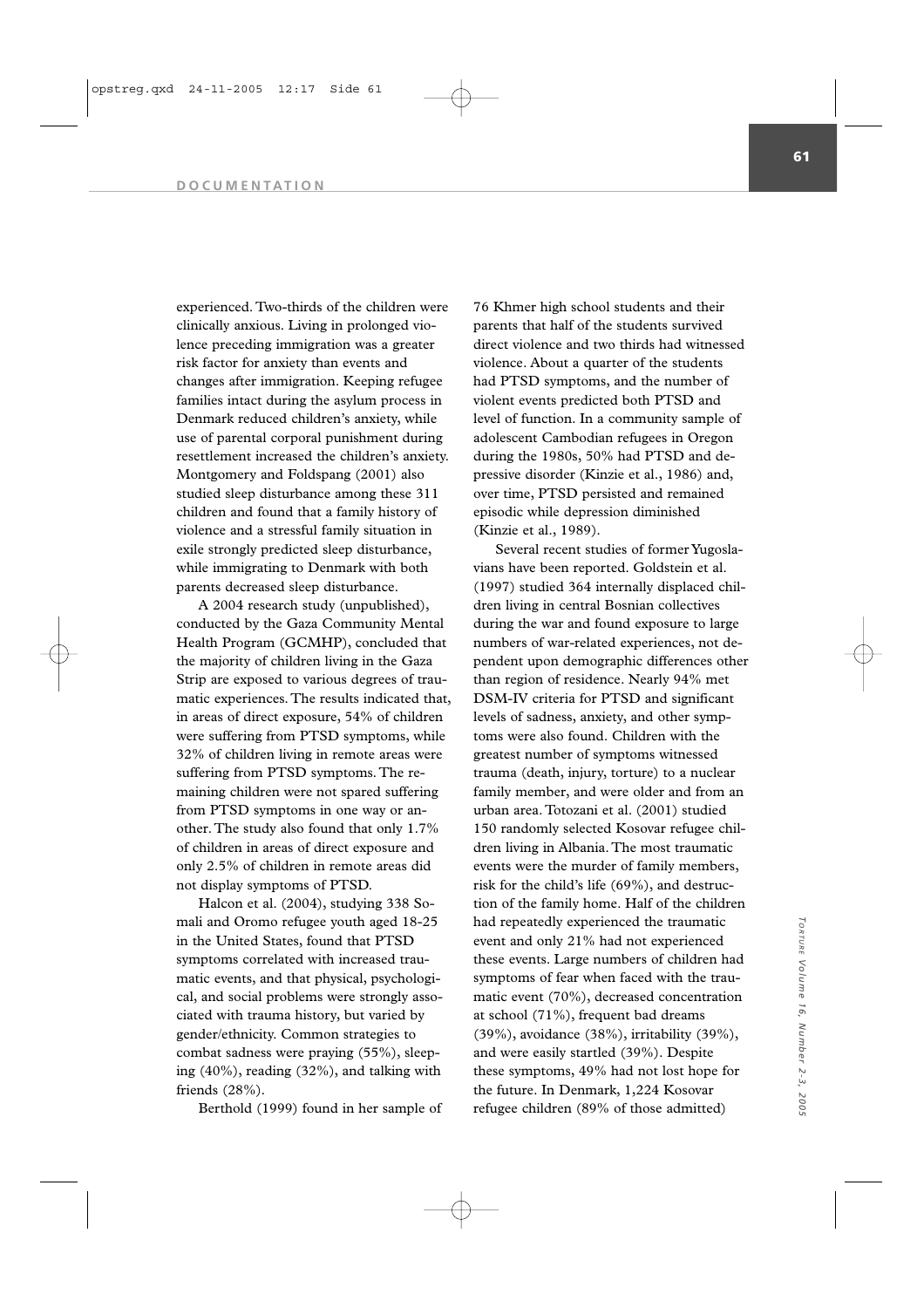were screened for emotional problems within a week after arrival (Abdalla and Elklit, 2001). Forty per cent had witnessed violence and 9% had been victims. Emotional (20%) and psychosomatic (24%) problems were found. Poverty, torture, and length of flight explained 16% of the variance of all symptoms.

## Therapy

In recent years relatively little has been published about therapy for tortured children. The Victorian Foundation for Survivors of Torture (1996) has developed a manual for professionals who work with young refugees exposed to trauma. Individual, group, and family approaches are discussed. Recovery goals include restoration of safety and control, re-establishing attachment to others, restoring meaning and dignity, and finding values. Education about trauma and solving social problems are included, as well as therapy strategies. Van der Veer (2003) discusses transcultural therapy with adolescents, including methodology. Elklit (2001) systematically reviews the relatively few studies in the field of psycho-education for refugee children. Based upon the screening results described above (Abdalla and Elklit, 2001), the Danish Red Cross developed a psychoeducational project for 490 Kosovar refugee children. Intrusive memories and hypervigilance decreased, while self-satisfaction increased significantly. Pantic (1998) discusses integrative gestalt group for Bosnian children and their families, helping them to overcome their problems, avoid long-term sequelae, and reach acceptance of their experiences in a search for meaning and identity.

Psychopharmacology is rarely discussed for children. Several of the SSRIs have been approved for use in the United States to treat PTSD (see section on Psychiatric Rehabilitation: Pharmacotherapy). Cognitivebehavioral treatment, SSRIs and clonidine have been recommended although evidence for the latter two is weak (Cohen et al. 2000). That the US Food and Drug Administration recently (Autumn, 2004) issued a "black box" warning for children and adolescents based upon data indicating an increased risk of suicide when taking SSRIs does not strengthen the case for using these medications.

# *C. Sexually tortured women*

# Background

Women are at greater risk for organized violence compared with men. Unlike men who are often politically active, most women are relatively innocent victims, poorly prepared for the risk of torture (Bot and Kooyman, 1999). Women are also at increased risk for gender-based violence (Baron et al., 2003), in particular rape, and most of this section will discuss the implications of this method of torture.

Domestic violence (Copelon, 1994), trafficking of women (and children), and female genital mutilation (Walley, 1997), although considered by some as torture and now more frequently presented as justification for granting asylum or refugee status, have not generally been accepted as methods of politically motivated torture and will not be discussed in this desk study. Rape of men is discussed in the next section.

Certainly within the international legal community, but also within much of the torture rehabilitation community, rape was not considered torture until relatively recently (Arcel, 2002). It was only during the ethnic cleansing in Bosnia and Rwanda during the 1990s that war criminals were first indicted for war-rape and sexual slavery. Gottschall (2004) reviewed four possible theories to ex-The creased significantly. Pantic (1998) discusses<br>
integrative gestalt group for Bosnian chil-<br>
dren and their families, helping them to<br>
community, but also within much of the tor-<br>
evercome their problems, avoid long-te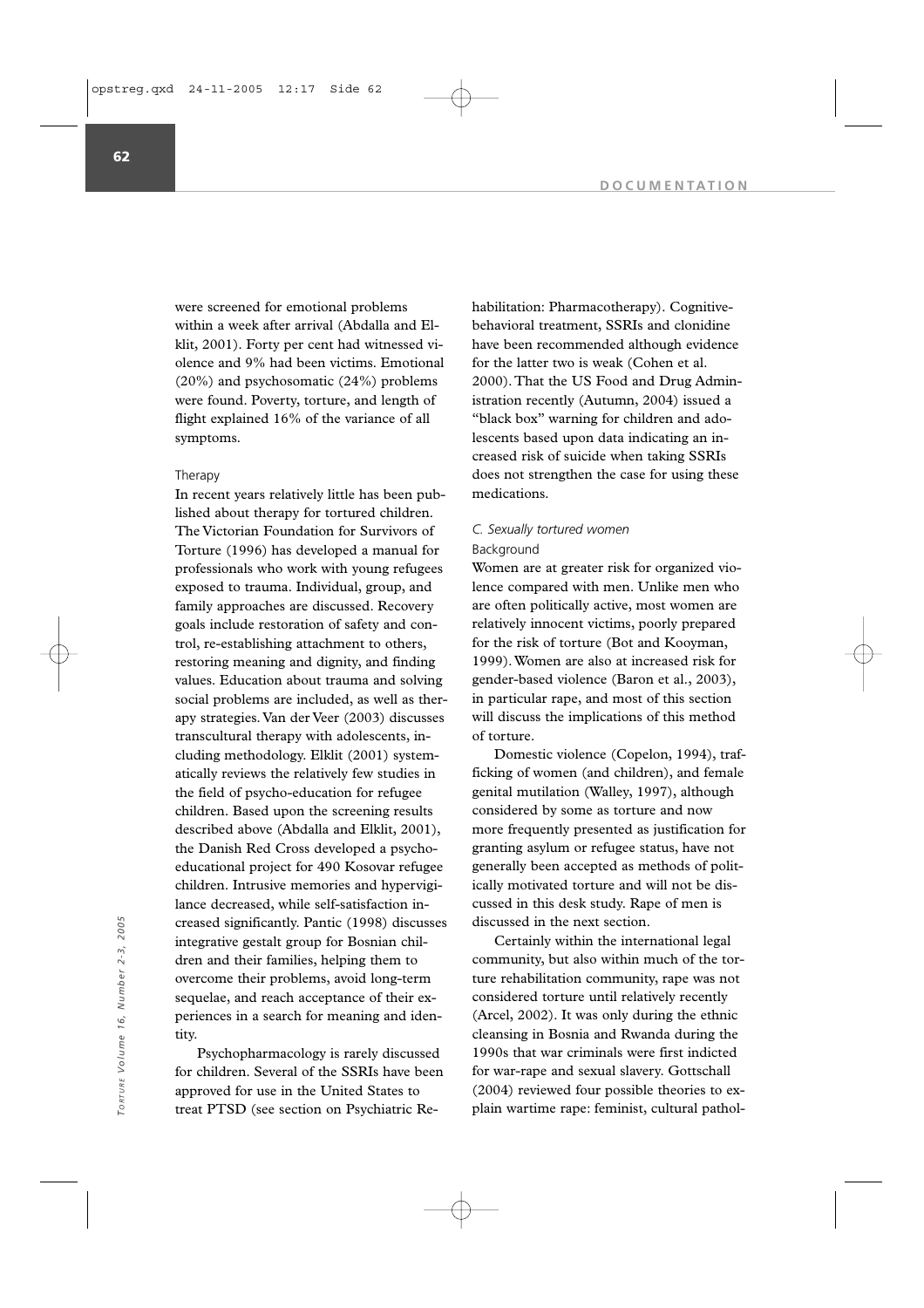ogy, strategic, and biosocial, concluding that the biosocial theory provides the best explanatory context.

Psychological (Agger, 1989), medical (Swiss et al., 1993), legal (Kelly, 1997), and philosophical (Schott, 2002) perspectives of rape as torture have been published.

Agger cites the definition of sexual torture as "the use of any form of sexual activity with the purpose of manifesting aggression and of causing physical and psychological damage" (Lira and Weinstein, 1986, p. 1). As with all torture methods, the goal is generally to destroy individual identity but specifically to disturb sexual functioning. Based on her clinical experience with refugees to Denmark, Agger (1989) proposes a psychodynamic theory of sexual torture involving moral conflict, complexity, and ambiguity. Swiss et al. (1993) provides an overview of the medical community's role in 1) documenting rape incidence and prevalence, 2) verifying the public health implications using medical data, 3) validating testimony of individuals who were raped, and 4) treating individuals traumatized by rape. The goals are to hold perpetrators accountable, to restore lawful order, to reduce future violations, and to facilitate development of recovery strategies by increasing the medical knowledge about rape.

Recognition of political rape of women as violating human rights protections and as a basis for asylum applications is relatively new. Women have historically had problems gaining asylum because a) the legal standard does not include gender as a protected category, 2) adjudicators have not acknowledged that rape is "political", and 3) a safe environment for a woman to present her case did not exist. In 1995, the UNHCR guidelines stressed that sexual violence is a method of torture and individual countries have also produced guidelines that address,

among other things, the legal standards for evaluating claims and procedural recommendations for interviewing women (Kelly, 1997).

Schott (2002) discusses war rape as an instrument of ethnic cleansing or genocide, aiming to systematically annihilate a people and their culture. Schott provides a philosophical analysis of war rape as breaking down moral codes and transforming values. She disagrees with claims that war rape can be avoided if soldiers understand the right for all persons to be secure and free from torture. Instead, she asserts that a soldier must acknowledge wrongdoing of the physical transgression, move away from a cognitive recognition of morality, and "incorporate the bodily element of judgment" (p. 52).

### Sequelae

Jaranson et al. (2004) found that, in a community sample of 1,134 East Africans in Minnesota, women were tortured as often as men.

As Arcel (2002) states, "Sexual torture harms women's bodies and minds, controls and stigmatizes them socially, impairs their sexual identities, and in the worst cases turns them into living dead" (p. 5). Physical consequences are common, including pain in the lower lumbar back pain and genitalia. Menstrual disturbances, sexual dysfunction, and many musculo-skeletal symptoms are found. Women who have been raped or otherwise sexually assaulted suffer from mental sequelae including the posttraumatic stress and depressive symptoms described in earlier sections. However, the frequency of PTSD following sexual assault is higher than for other crimes, in the range of 90%, with the strongest predictors for PTSD threats to the woman's life, actual physical injury, completion of the rape, and depression preceding the torture (Wolfe and Kimerling, 1997).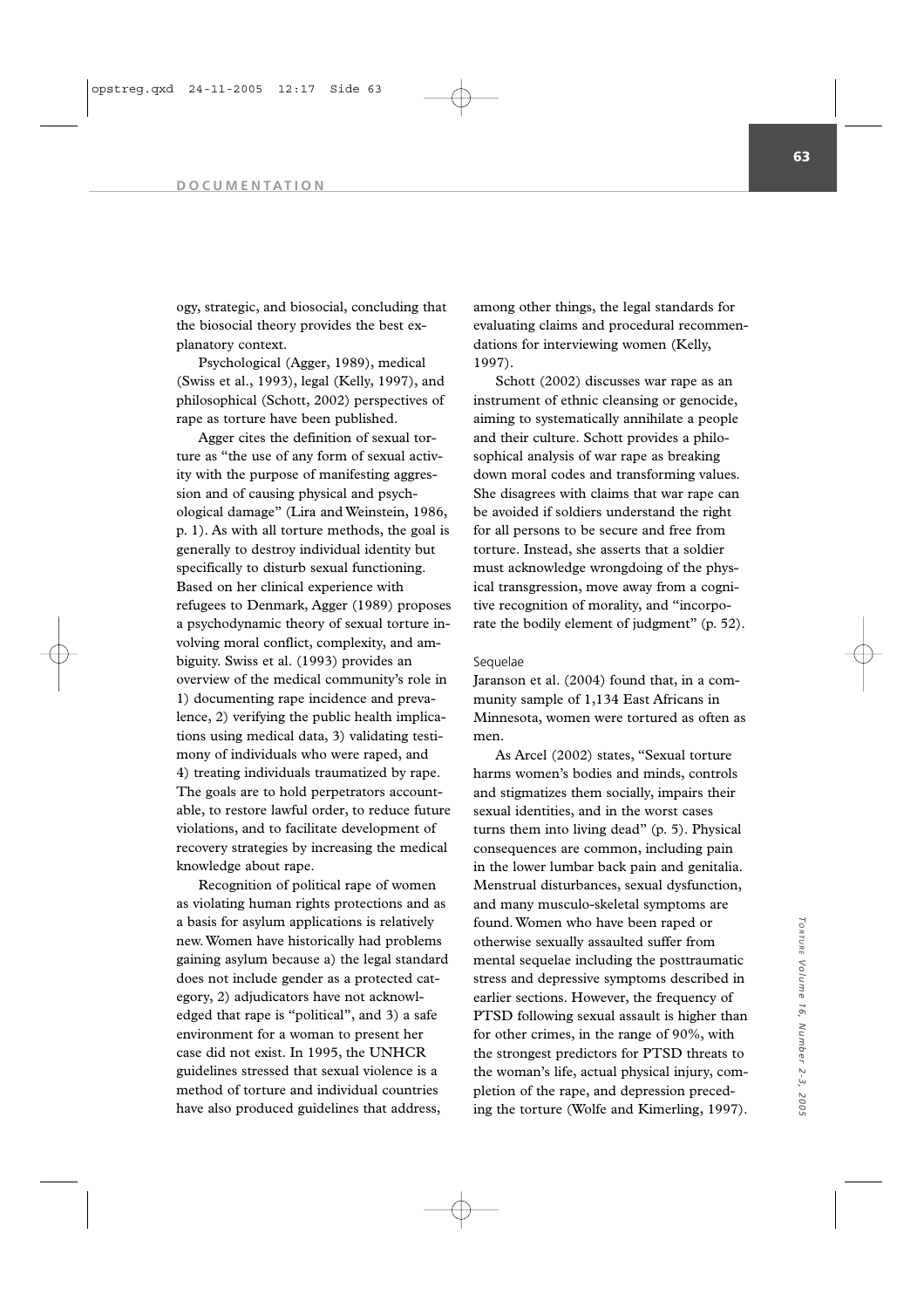Survivors have increased rates of major depression, suicidal ideation and attempts, anxiety disorders, substance abuse, as well as decreased frequency of sexual relations. Fear both of social situations and of being alone are common. Humiliation and shame persist, often for the rest of a woman's life. A natural and healthy feeling of invulnerability may be destroyed. As Arcel asserts, "prolonged and repeated sexual torture is the most traumatizing human experience of all" (p. 13).

## Assessment

Interviewing women who have been tortured requires a great deal of sensitivity and empathy on the part of the clinician who must also retain objectivity. Unless the clinician uses extreme care, the evaluation may replicate the torture interrogation and elicit feelings of powerlessness and intrusion. The woman's anxiety may increase and her willingness to disclose crucial information may decrease. A safe environment must be created. Specifically the clinician should explain the interview process and allow the woman to request breaks, to interrupt, or to leave the interview if her level of stress becomes unmanageable (Laws and Patsalides, 1997). In the medical interview, clinicians should ask directly about sexual assault since this information is unlikely to be volunteered. Frequently the presented symptoms are somatic, anxious, or depressive. In the psychological evaluation, the clinician must assess potential defense and coping strategies, including shame or survivor guilt. PTSD screening questions need to be asked. Inconsistencies in the woman's report should be considered in light of possible posttraumatic amnesia or culturally-based time differences in perceiving time (Laws and Patsalides, 1997). Helpful interview techniques include avoiding excessive detail, offering normalizmatic, anxious, or depressive. In the psycho-<br>
logical evaluation, the clinician must assess<br>
to consequently, both cognitive and<br>
potential defense and coping strategies, in-<br>
cluding shame or survivor guilt. PTSD<br>
in thi

ing statements that her experiences are not uncommon, and providing verbal support.

## Rehabilitation

The shame with which patriarchal or traditional societies view the sexually traumatized woman extends to her family and even to her community. Chester (1992) recommends the use of support groups for women who are not accustomed to divulging personal information, such as many Southeast Asians. According to Kastrup and Arcel (2004), the therapist must differentiate between the original trauma and gender discrimination as well as the social relationships exerted on the woman while she attempts to overcome her trauma. Consequently, the goal for the therapist is to empower the woman. Axelsen and Sveaass (1994) identify a number of therapeutic principles in working with women exposed to sexual violence, including working with self-esteem, giving new meaning to the trauma, seeing the trauma in a life span perspective, working with body perception and guilt, clarifying the meaning in the woman's reactions to the trauma, and strengthening self-control. Roth and Newman (1991) present a conceptual system to characterize recovery from sexual trauma. The survivor must understand both the emotional impact of her trauma in order to eliminate the preoccupation with negative feelings and the meaning of her trauma in order to achieve an adaptive resolution. Consequently, both cognitive and emotional understanding and resolution are included in this system. The system identifies affect and schema categories describing the sexual trauma experience. Affect categories include helplessness, rage, fear, loss, shame, guilt, and diffuse affect. The four fundamental schemata include perceptions of the world as benign, the world as meaningful, people as

**64**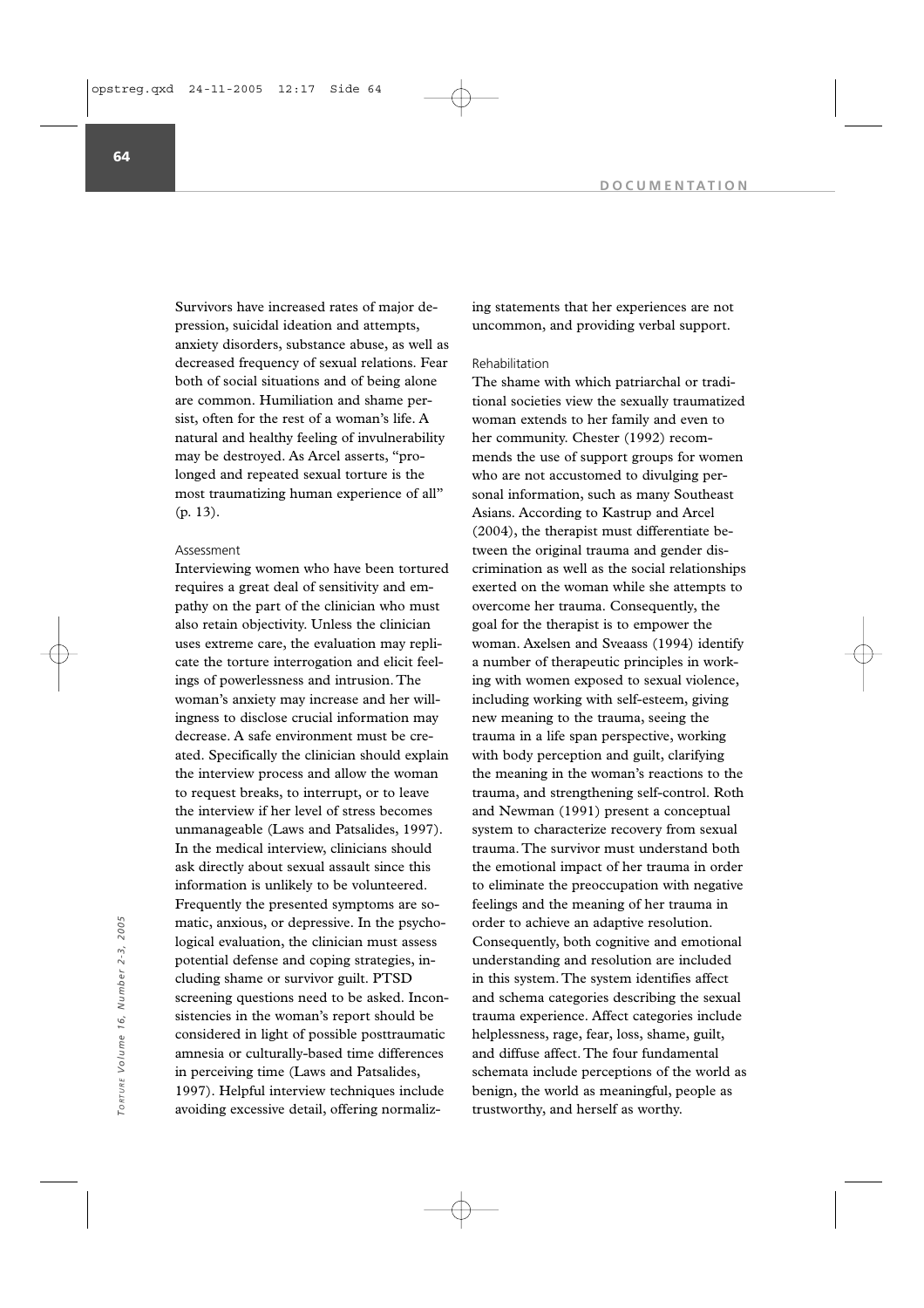### *D. Sexually tortured men*

Sexual torture in men is a subject usually ignored in the torture literature. Sexual torture in men as a political instrument in war or during political repression is frequently cited but has not been systematically studied, in spite of the apparent fact that it occurs more frequently than has usually been reported (Agger and Jensen, 1996; Hardy, 2002; Bravo-Mehmedbasic et al., 2003).

The abuse and torture of prisoners in Abu Ghraib has shown that American interrogators used sexual torture techniques as a method of humiliating and manipulating the emotions and weaknesses of prisoners. The prisoners were stripped of their clothes and remained naked for days. They were photographed while naked and were threatened by stating that their photographs would be published which, ironically, did happen. Military personnel using surgical gloves explored every body cavity (vagina and rectal area) of prisoners using security reasons as an excuse (Cittim, 2004).

A Briton released from prison alleged that prisoners were obliged to simulate oral sex, practice forced masturbation, and participated in a human pyramid of naked prisoners. Naked prostitutes were paraded before the inmates to taunt them (Dodd, 2004). The Taguba report included in its list of abuses "sodomizing a detainee with a chemical light and perhaps a broom stick" and positioning a naked detainee on a box with a sand bag on his head and attaching wires on his fingers, toe, and penis as they simulated electric torture (Taguba, 2004).

Beatings and application of electric torture in the genital area in men is frequently practiced during torture around the world. The introduction of foreign bodies, such as a stick, broomstick, or a pole in the rectal area is frequently used in sexual torture. A victim

may suffer from an anal stricture and dilatation of the colon as consequence of sodomy with a wooden stick. The incidence or prevalence of torture/rape in men is unknown, but the consequences are the same as in prison rape.

## Prison rape

Most of the research on sexual torture in men has been done on prison rape. Rape in prison is defined as sexual aggression towards a prisoner against his will by another inmate, and it should be considered torture when an official allows the rape to occur.

Prison rape represents one of the most frequent and egregious human rights violations in the jails around the world today. The victims of prison rape are generally men who are young, physically weak, gay, non-violent, and generally first time offenders.

A study in four Midwestern states in the US found that approximately one in five male inmates reported having experienced sexual incidents while they were incarcerated. One in ten males reported they had been raped (Struckman-Johnson C and Struckman-Johnson D, 2000).

A similar study, of women in three Midwestern prisons in the US, reported sexual abuse that varied among facilities from 27% to 9%. Most of the incidents involved genital touching. About one fifth of the incidents were classifiable as rape. Half of the perpetrators were female inmates (Struckman-Johnson C and Struckman-Johnson D, 2002).

Youth in detention are also extremely vulnerable to abuse. Juveniles incarcerated with adults are five times more likely to report being victims of sexual assault than youth in juvenile facilities. The suicide rate of juveniles in adult jails is 7.7 times higher than that in juvenile detention centers (Stop Prison Rape, 2004 a).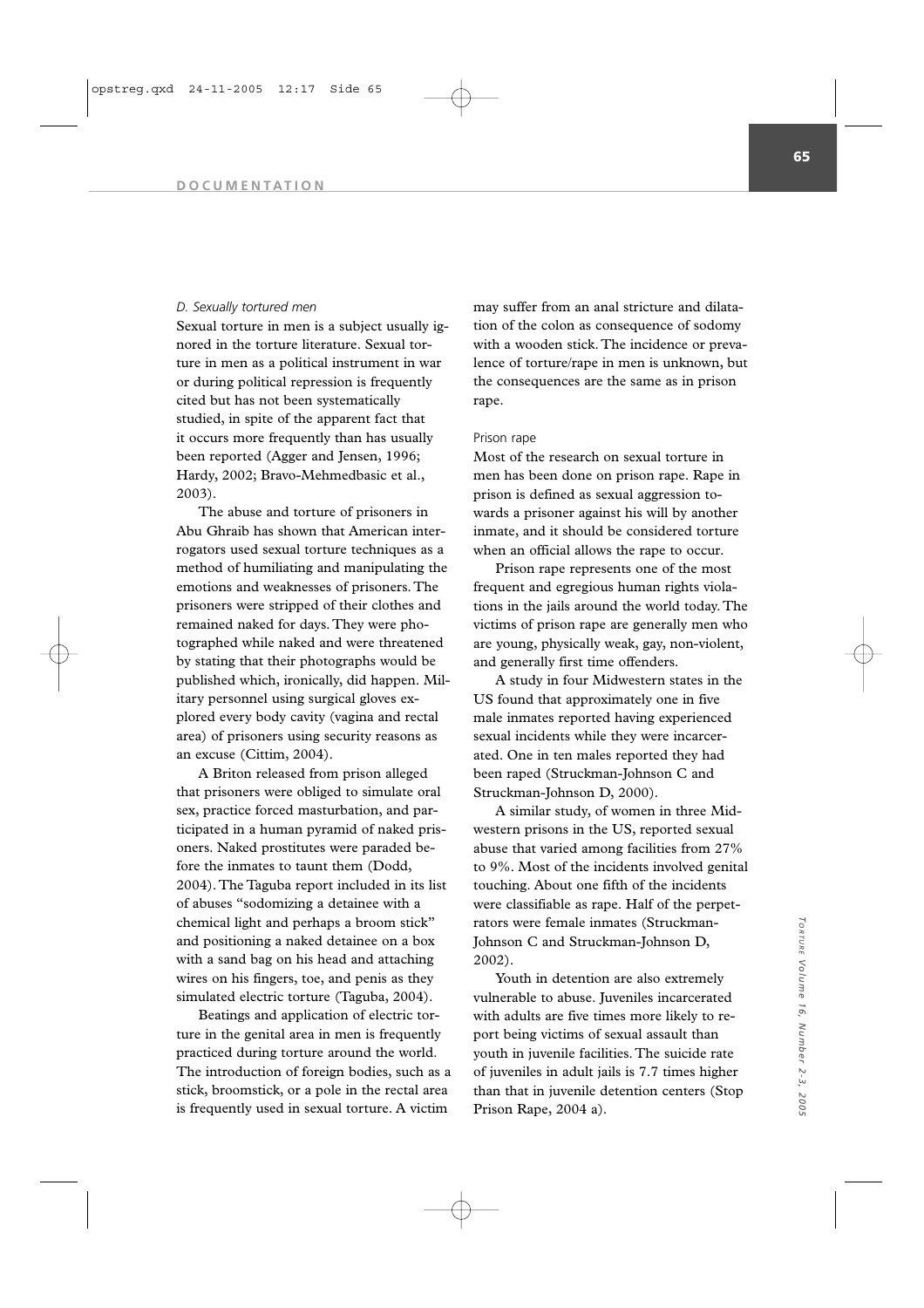The studies of victims of prison rape have shown that the prisoners experience feelings of powerlessness, loss of control, and vulnerability in relation to the aggressor. The victim feels that his gender identity has been destroyed and experiences confusion in his sexual orientation. Most of them also present symptoms of severe PTSD, major depressive disorder or suicidality.

Prisoners and ex-prisoners are a source of infectious diseases such as HIV/AIDS, syphilis, gonorrhea, chlamydia, or Hepatitis A and B. As an example, prisoners in US jails have an HIV/AIDS rate five to ten times higher than the general population. AIDS accounts for one third of all deaths in California prisons. More than 90% of the prisoners are eventually released into the community without the knowledge, skills, or access to resources to treat their condition and stop the cycle of transmission (Stop Prison Rape, 2004 b).

"Survivors" (www.survivorsuk.co.uk) is an organization founded in London to promote awareness of the prevalence of sexual abuse and rape of boys and men. "Survivors" offers support and help to male victims in England. "Stop Prisoner Rape (SPR)" (www.spr.com) was founded in Los Angeles, California with the same objectives. SPR was successful in changing government policy when the American Congress approved, and President Bush signed as law, the "Prison Rape Elimination Act" in September, 2003. The law calls for the gathering of national statistics about the problem, the development of guidelines for states about how to address prison rape, the creation of a review panel to hold annual hearings, and the provision of grants to states to combat the problem. The law is not entirely adequate, but is considered to be the beginning of real reform.

### **11. Future research recommendations**

This study and many other publications have identified areas in the field of torture rehabilitation where research is needed. Some examples by category are:

*Psychobiological mechanisms, memory* Future research needs to focus on psychobiological mechanisms of traumatization.

Issues of memory recall await additional research in both clinical and laboratory settings. Future research should include controlled clinical trials to test the efficacy of treatments which focus on sense of control.

Evaluation of the effects of recalling the trauma itself in the absence of treatment is particularly important when many individuals are being called to make public statements of the past atrocities inflicted on them. Such statements may, in fact, exacerbate the symptoms. It is possible that by breaking down avoidance and numbing, symptoms may actually get worse.

### *Assessment/diagnosis*

Studies are needed to develop standardized and validated assessment instruments for refugee and non-refugee torture survivors. There are not enough studies that have included recognized diagnostic instruments and large enough samples to provide statistical proof of the frequency of psychological symptoms, although a meta-analysis of published papers might do so.

Multiple measures (quantitative as well as qualitative) are needed to assess trauma, diagnostic categories, and variation in the properties of the measures.

Long-term studies of symptoms in torture survivors, including the persistence of PTSD symptoms, concentration and learning problems, ability to work, and health problems are needed. Many studies have shown increased vulnerability to stress with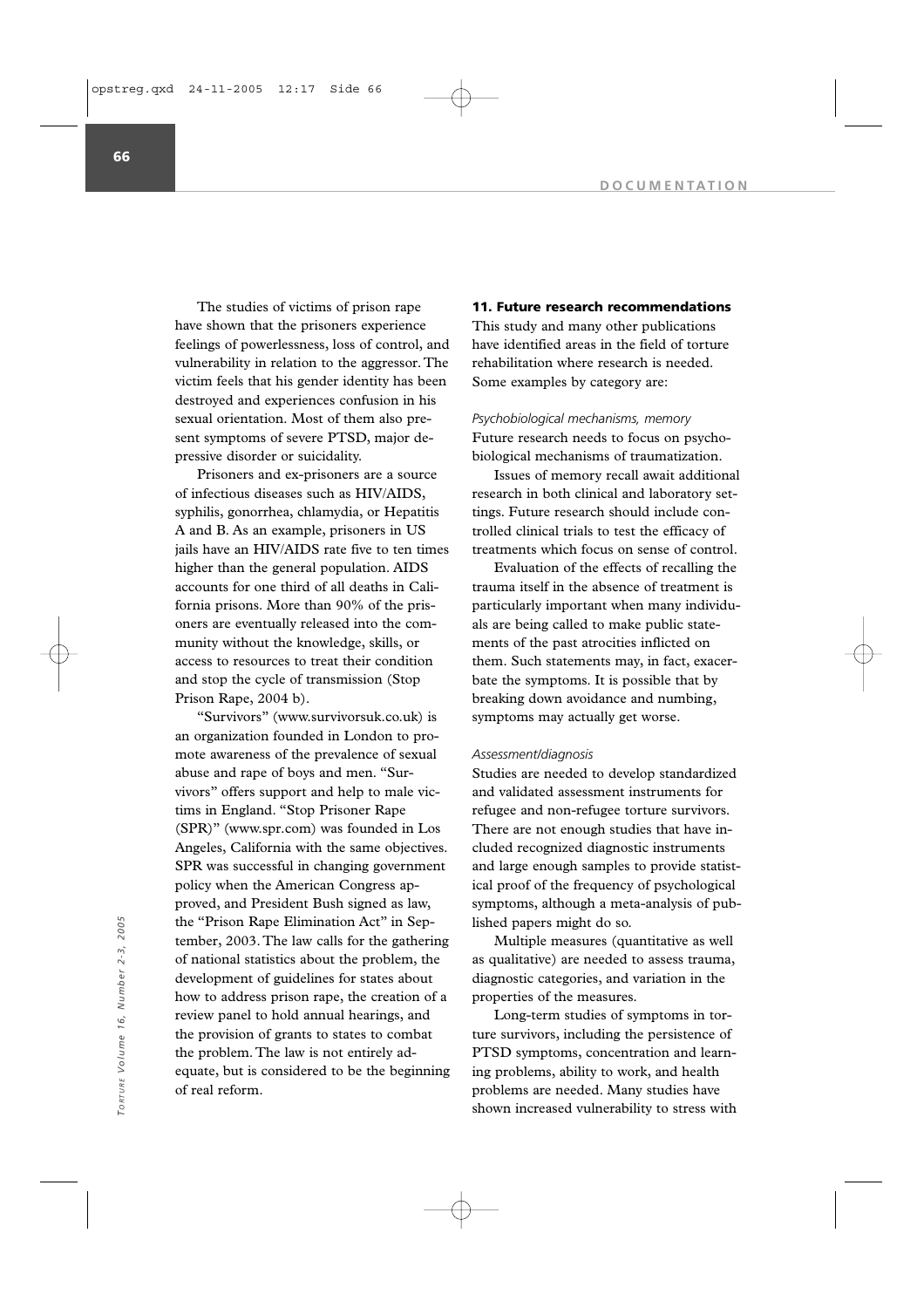reactivation of the symptoms. If such vulnerability is found universally, it would have a profound effect on treatment philosophy and disability evaluations.

Any consequences specifically associated with torture, compared with other traumatic events which refugees commonly experience, still need to be identified or the effects quantified (Silove et al., 2002; Steel et al., 1999).

Much of the US experience with veterans has concentrated on substance abuse problems. This seems to be a different experience for many refugees and this should be studied – although for some refugees, such as Afghans and Central Americans, this may be an increasing problem, which would certainly complicate treatment efforts.

### *Head injury*

The neuro-psychological effects of head injury in survivors have not been adequately researched. To clarify the relationship to torture would be a major undertaking, but this should be done for the treatment and prognosis implications.

Further studies using modern methods of neuropsychiatric and neuropsychologic investigation are required to clarify the role of head trauma in the development of posttorture symptoms.

### *Coping and resilience*

Studies on how the majority of people in different cultures, who never receive treatment, cope with their trauma are needed. Future research should have a stronger focus on resilience factors, including studies of resilience factors and an elucidation of why not all exposed to severe trauma develop long-lasting conditions. A better understanding of resilience factors could be helpful in developing more effective treatment programs for torture survivors related to longterm psychological functioning.

Many patients of all traumas cope by using active suppression, i.e., avoidance behavior, by refusing to talk about the trauma or be reminded of the event. Since this technique is so frequently used, its utility should be studied, and the benefits and problems for refugees of various cultures determined (Kinzie and Jaranson, 2001).

Controlled studies of non-refugee survivors of torture (Basoglu et al., 1994b, Basoglu 1997; Basoglu and Paker, 1995) have identified subjective severity of torture, posttorture psychosocial stressors, family history of psychiatric illness, post-captivity social support, "psychological preparedness for trauma", and education as predictors of long-term psychological status. These findings need replication in other groups of torture survivors in different cultures and in refugee torture survivors.

Future research needs to explore the possible differential mental health effects of torture and refugee trauma and examine how various traumatic stressors associated with these events interact in producing the symptoms commonly observed in tortured refugees. Of particular interest is whether the psychological impact of these stressors is additive or interactive. These issues could be best examined by controlled studies using a 2x2 design that would allow comparisons between tortured refugees, non-tortured refugees, non-refugee torture survivors, and non-refugee controls with no torture experience.

Better understanding of how various stressors such as torture, uprooting, refugee trauma, and loss of social support relate to PTSD symptoms, anxiety, depression, and other psychological problems in survivors of torture is needed. Controlled comparison studies involving refugee and non-refugee torture survivors could address this issue. Studies on the coping strategies of the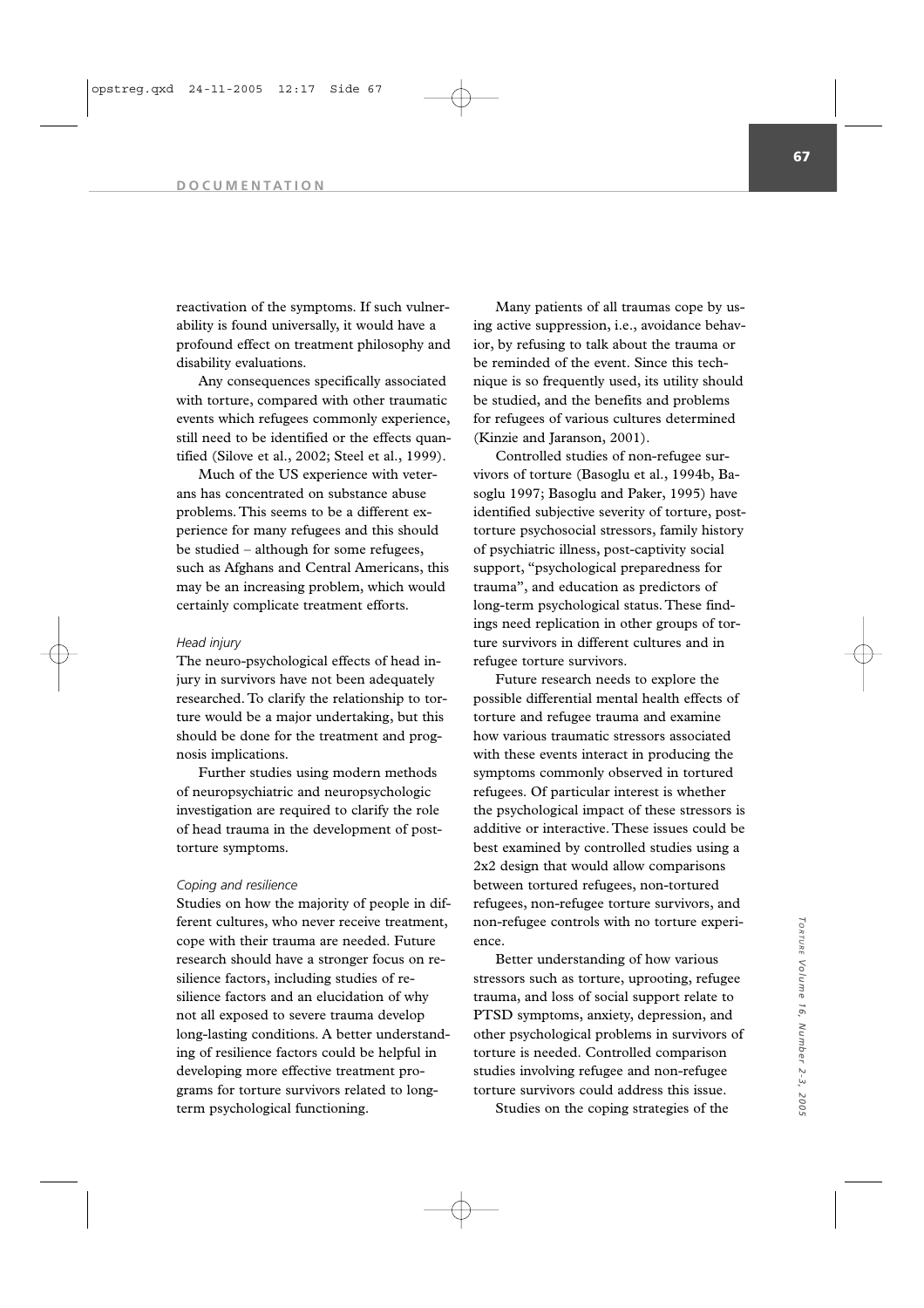second generation of torture survivors, and on integrative problems to elucidate how the impact of trauma is transmitted to the next generation are needed.

## *Culture*

Studies of the cultural influences on the response to trauma are needed.

Transcultural studies of the effects of trauma and gender on mental health promotion, health, illness, and health care gaps are needed.

The respective advantages and disadvantages of the different "Westernized" approaches would be useful to select treatments.

Valid comparison of mental illness around the world using multicenter, crossnational, cross regional studies with computerized management of data and establishing a common database across countries has been proposed by the Global Torture Victims Information System (GTIS), initiated by the IRCT, and would help to allocate resources.

Pharmacology helps certain symptoms, particularly intrusive symptoms of sleep disturbance in PTSD, and research is needed to see if this is universally true among refugees in various cultures. The effects to measure include not only PTSD symptoms, but demoralization, distress, functioning (work, education, family life, participation in psychological treatment), effect on psychotherapy, gaining control over violent impulses, reducing hyperarousal, reducing/eliminating use of other drugs/alcohol, and providing some emotional distance from the trauma to facilitate work in psychotherapy (Blank, 1995).

The effects on public expectation are important in treatment in various cultures. There is a need of many to address the atrocities. The legal and social needs are at variance with some other personal needs of patients who may be afraid or made vulnerable by such expression. Guidelines should be developed.

The value of insight therapy has been questioned. Many groups have emphasized psychodynamic insight, understanding, and reintegration for people of various cultures, where others have found this unacceptable. The differential effects of psychotherapy should be studied with particular emphasis on long-term follow-up studies, the value of groups and the value of indigenous treatments. Most of the latter have never been subjected to systematic evaluation.

## *Gender*

Among the issues needing study are gender differences in PTSD, gender and neurobiology (e.g., some literature states that women are more sensitive to painful stimuli), gender and cultural differences in response to medications (Jaranson et al., 2001), the advantages and disadvantages of providing specific mental health services for traumatized women, the outcome of gender-specific services, coping styles in different cultures, and factors that inhibit women from seeking treatment.

### *Treatment*

Studies on intervention strategies for the prevention of the onset, the reduction of the severity, or the prevention of the recurrence of mental health sequelae in torture survivors are needed.

Some case studies (Basoglu and Aker, 1996) suggest that interventions aimed at reducing avoidance behavior lead to a significant improvement in social disability. The importance of this symptom should therefore be born in mind in future studies of social and economic consequences of torture. apy, gaining control over violent impulses,<br>
reducing hyperarousal, reducing/eliminating<br>
use of other drugs/alcohol, and providing<br>
some case studies (Basoglu and Aker,<br>
the survivors of other drugs/alcohol, and providing

Pharmacological agents and psychological treatments with demonstrated effi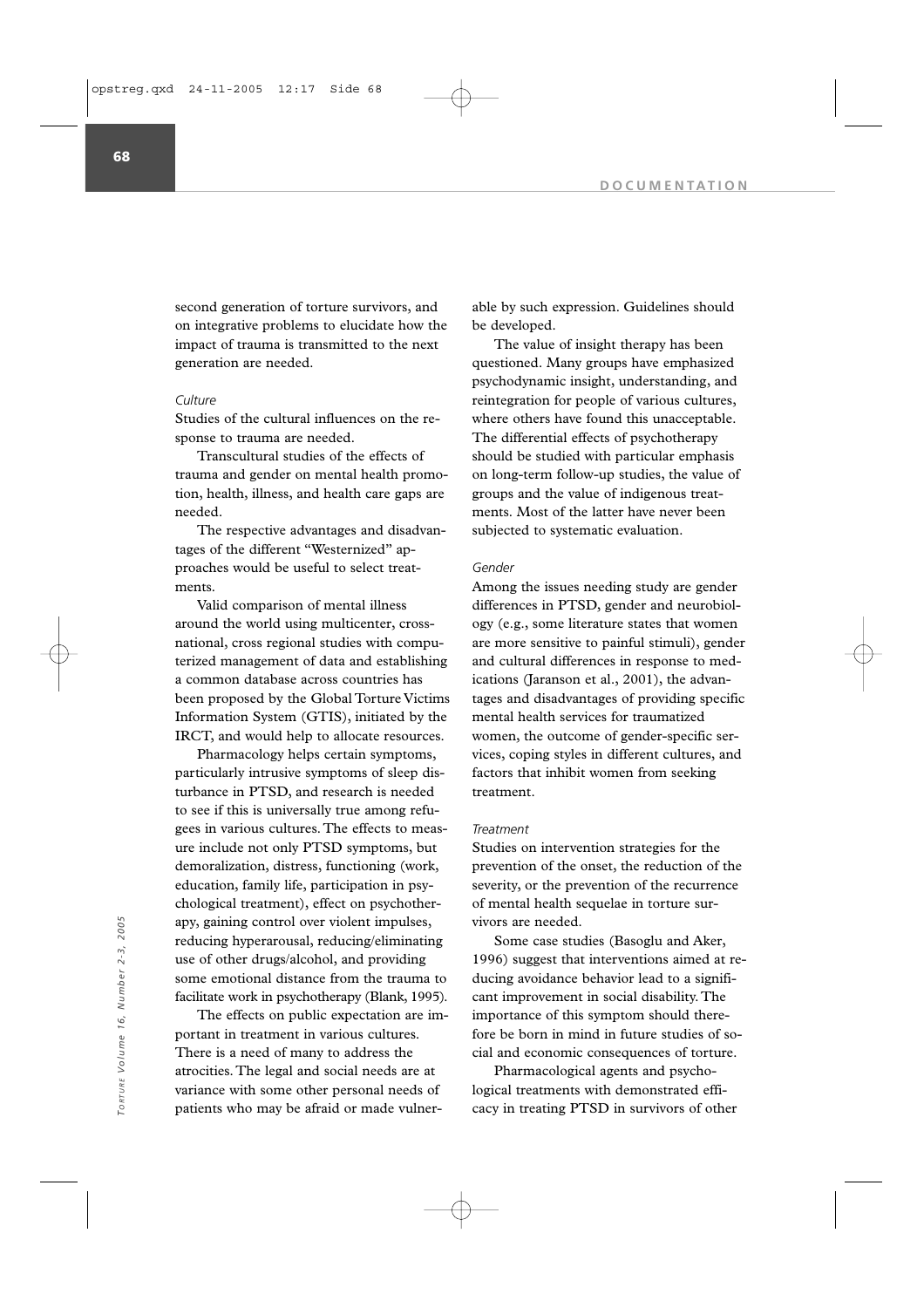types of trauma must be subjected to controlled trials to test their efficacy in both refugee and non-refugee torture survivors. Of particular interest would be the study of drug-psychotherapy interactions in reducing traumatic stress reactions.

Specific pharmacologic agents, including adrenergic alpha-2 agonists such as clonidine and guanfacine, SSRIs and other serotonergic agents, and anticonvulsants with anti-kindling/sensitization properties require further study.

Developing and testing drugs that have been developed specifically for PTSD rather than using recycled pharmacological agents developed to treat affective or other anxiety disorders (Jaranson et al., 2001) is essential. From this perspective, promising future directions might be to test drugs that antagonize the actions of corticotropin releasing factor (CRF), the substance that appears to play such a central role in the stress response (Krystal et al., 1995). Another promising direction for future research might be to design drugs that can reverse the dissociative and amnestic symptoms associated with PTSD (Krystal et al., 1995).

#### *Vicarious traumatization*

Studies of the efficacy of different methods to avoid burnout among mental health providers would be helpful.

### *Outcome*

### *Efficacy*

The efficacy of current rehabilitation models need to be evaluated and their therapeutic ingredients clarified. Outcome evaluation in rehabilitation work with torture survivors should receive greater emphasis. Controlled treatment trials with adequate follow-up are urgently needed to identify the most efficacious treatments and the mechanisms by which they exert their therapeutic effect.

Studies of the criteria for successful outcomes in treatment and the duration of achieving these outcomes is needed to accomplish the above.

## *Cost effectiveness*

Cost effectiveness of various treatment approaches must be studied given the increasingly scarce resources available for the care of torture survivors. There are no estimates of the cost of medical services utilized by torture survivors, whether in their country of origin or in a host country, and this should be investigated.

### *Impunity and compensation*

Systematic research is needed to understand how impunity for perpetrators and compensation/redress for the acts committed affect the psychological functioning of survivors of political violence and torture. Such research would be useful in clarifying the psychological effects of truth and reconciliation processes, such as in South Africa, on survivors as well as on the community. It could also provide valuable insights into the ways in which such processes should be conducted to avoid further traumatization and maximize the psychological well-being of survivors and their community. This could be useful, not only for South Africa, but also for other countries where similar attempts are being considered.

## *Research design*

Research design must give greater priority to psychological and social variables. Chronic symptoms may be slow to change, where one might expect that subjective distress would be the first to change, then functioning, then symptoms.

Studies, especially among groups with chronic PTSD, should be carried out over a longer time period. Currently, 6-12 weeks is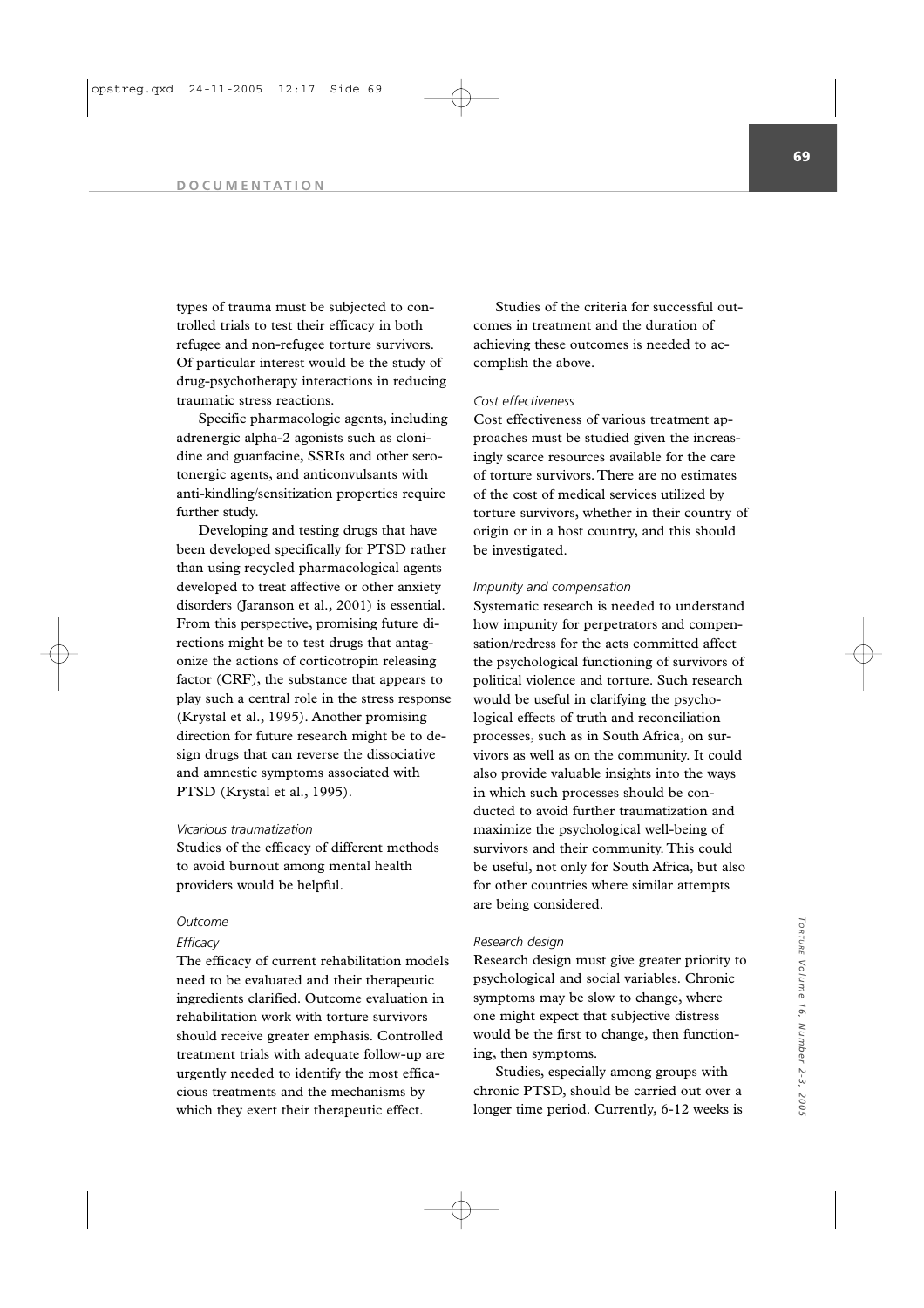a typical time frame, while 6-12 months may be more appropriate.

## *Prevalence studies*

For Western countries, which face a serious refugee problem, research priorities need to include epidemiological studies to investigate the prevalence of past torture experience among refugee populations and the prevalence and nature of medical and psychosocial problems among torture survivors.

The prevalence of torture and torture sequelae in different groups, regions, and countries needs to be identified.

## *Models of organization*

Studies of the effectiveness of the different models of the organization of torture rehabilitation services are needed.

Many countries suffering under repressive governments or war have significant numbers of survivors of torture who are in need of help for a relatively short period of time. Are the current approaches useful in this situation?

### **12. Conclusion**

This update of the desk study published in 2001 has identified some progress and confirmed the persistent and significant lack of knowledge, in critical areas, in the field of rehabilitation of torture survivors.

The torture rehabilitation movement has been in existence more than twenty years and it has now been universally accepted that a multidisciplinary approach is the best treatment for torture survivors. However, nobody has scientifically proven the efficacy of the total or any of the components of this approach to treatment. For the near future this is the most important challenge for research in torture rehabilitation.

There is not a good methodology to calculate the magnitude of the problem of torture worldwide, but the numbers of torture survivors should be several million. The majority of them cope with the help of family or community. Some of them, because of the severity of their symptoms, are not able to reintegrate into society and they need assistance. Assuming the efficacy of treatment, another important challenge is to design new, creative approaches to identify and help survivors in their communities.

The most important utopia of the health professional working with the rehabilitation of torture survivors is the abolition of torture worldwide, to live in a world free of torture and where there is no need for torture rehabilitation programs. Unfortunately, torture is practiced systematically in the majority of countries. Fortunately, this desk study has identified some progress in the legal arena with the ratification of the Optional Protocol of CAT and the ratification of the International Criminal Court, indicating acceptance of the universal jurisdiction of torture.

## **13. Appendices**

#### *I. International law*

- *II. Interrogation techniques and methods of torture*
- *III. Impunity as failure of justice*
- *IV. Reparation*
- *V. Prevention*
- *VI. Research*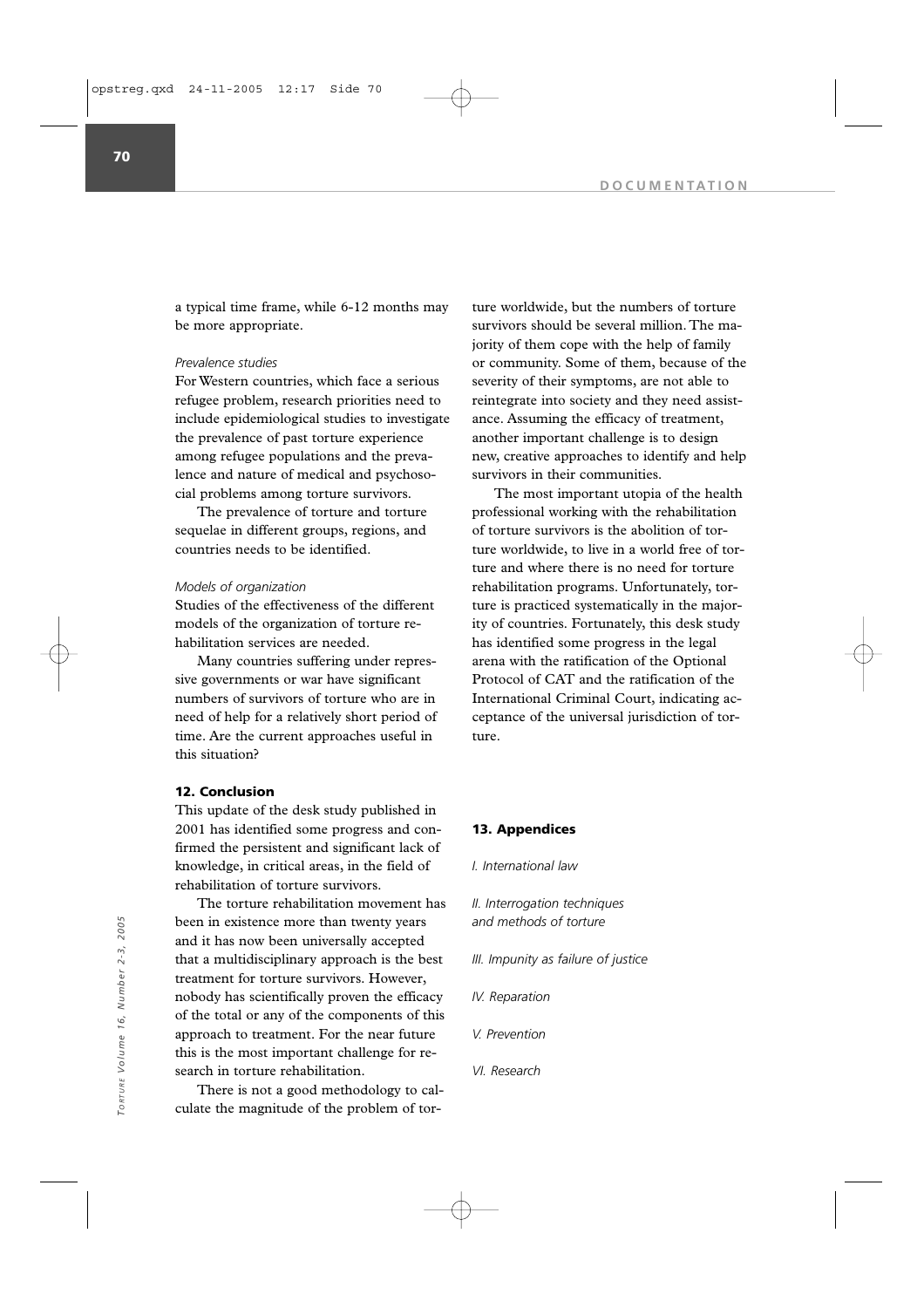## **APPENDIX I International law**

The abuse and torture of prisoners of war in the prison of Abu Ghraib in Iraq, has fueled an international discussion on the aspects of torture and international law around the world.

Since the Universal Declaration of Human Rights, torture has been universally proscribed by international laws related to human rights. Torture, in addition, is considered one of the most severe violations and is classified as a "crime against humanity" and as a "war crime".

### *A. Treaties*

The Universal Declaration of Human Rights of December 10, 1948

The Universal Declaration of Human Rights was adopted for the General Assembly of the United Nations on December 10, 1948. The initial paragraph recognizes that all members of the human family are equal and have similar rights that are the foundation of freedom, justice, and peace around the world.

Article 1 recognizes that "all human beings are born free and equal in dignity and rights. They are endowed with reason and conscience and should act towards one another in spirit of brotherhood".

Article 5 specifically relates to torture and states that "no one shall be subjected to torture or to cruel, inhuman, or degrading treatment or punishment".

# The Geneva Convention of August 12, 1949 (the Humanitarian Law)

The four Geneva conventions have in common article number three. This article is a convention in itself and states that persons not taking active part in the hostilities, including members of the armed forces who have laid down their arms and those who are *hors de combat,* will in all circumstances be

treated humanely without any adverse consequences. "To this end, the following acts are and shall remain prohibited at any time and in any place whatsoever with respect to the above mentioned persons:

- a) violence to life and person, in particular murder of all kinds, mutilation, cruel treatment and torture
- b) taking them of hostages
- c) outrages upon personal dignity, in particular humiliating and degrading treatment
- d) the passing of sentences and the carrying out of executions without a previous judgment pronounced by a regularly constituted court, affording all judicial guaranties which are recognized as indispensable by civilized peoples" (International Committee of the Red Cross, 1987).

The Covenant on Political and Civil Rights, approved in December 1966

The condemnation of the use of torture is also clearly denounced in the Article 7 of the Covenant on Political and Civil Rights, approved by the General Assembly of the UN. Article 7 states that "No one shall be subjected to torture or cruel, inhuman or degrading punishment. In particular, no one shall be subjected without his free consent to medical or scientific experimentation".

## The Convention against Torture (CAT), in force since 26 June, 1987

The most important international legal instrument against the practice of torture is the Convention against Torture and Other Cruel, Inhuman or Degrading Treatment or punishment. The General Assembly of the UN approved the Convention by consensus on December 10, 1984 and it went into force on June 26, 1987. As of April 23, 2004, 74 States are signatories and 136 are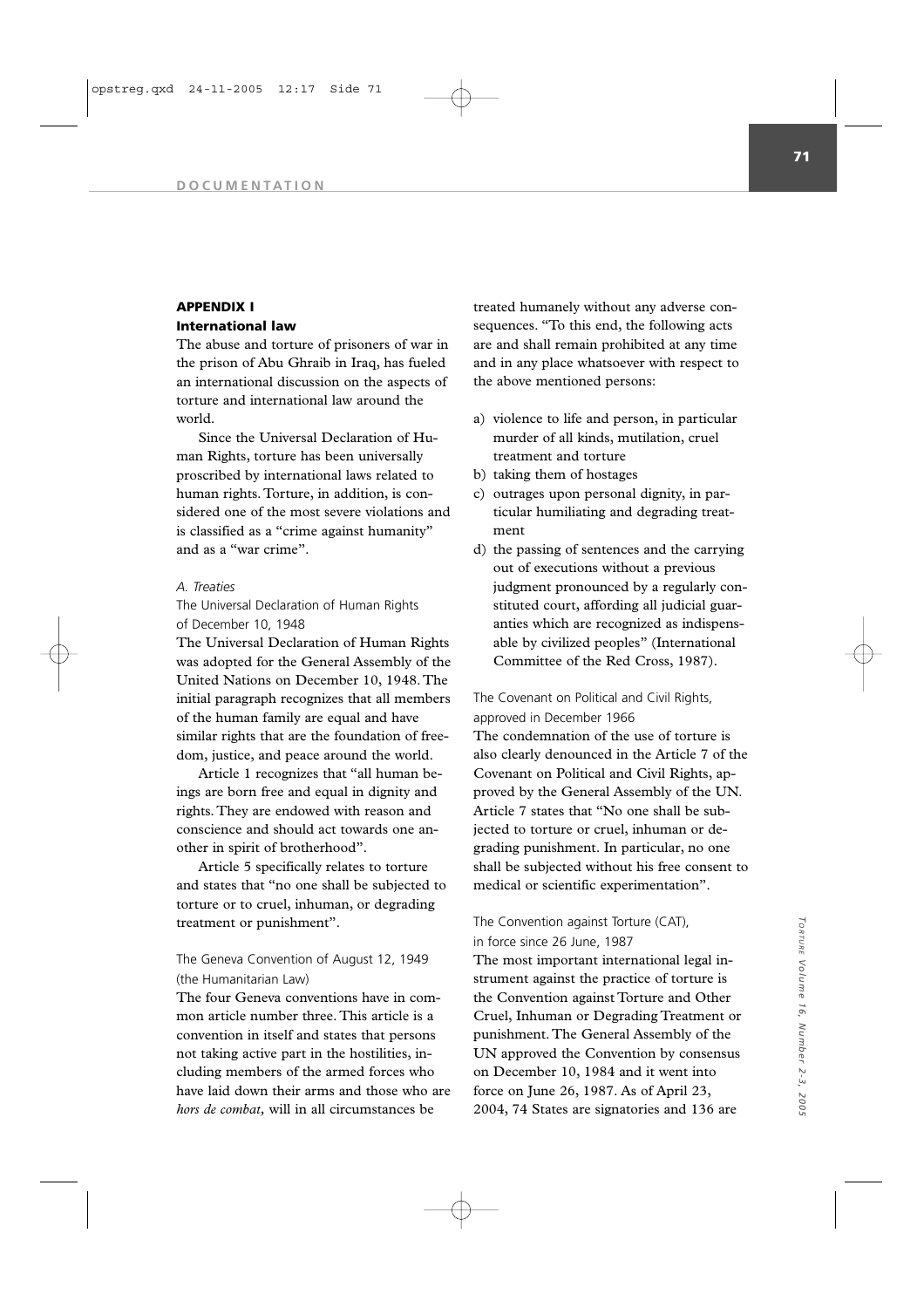parties of the Convention (United Nations, 2004).

The Convention defined torture in article number one as previously described. The Convention also obligates the signatory countries to have domestic legislation condemning torture. Also, in Article 2.2 it states that "No exceptional circumstances whatsoever, whether a state war, internal political instability or any public emergency, may be invoked as a justification for torture".

Article 10 of the CAT requires of States to educate their "law enforcement personnel, civil or military, medical personnel, public officials and others persons who may be involved in the custody, interrogation, or treatment of any individual subjected to any form of arrest, detention, or imprisonment about the prohibition against torture".

"Each State party shall keep under systematic review interrogation rules, instructions, methods, and practices, as well as arrangements for the custody and treatments of persons subjected to any form of arrest, detention or imprisonment in any territory under its jurisdiction, with a view to preventing any cases of torture" (Article 11).

Article 12 obligates States to investigate allegations of torture. The CAT also says in Article 15 that "Any statement which is established to have been made as a result of torture shall not be invoked as evidence in any proceeding, except against the person accused of torture".

The victims of torture are entitled to redress, fair and adequate compensation, and full rehabilitation (Article14). This article is especially relevant for the torture rehabilitation movement and it should be used as an argument for funding.

The Convention in Article 17 established the Committee against Torture, also called the Committee, consisting of ten experts of high moral standing and recognized competence in the field of human rights. The most important function of the Committee is to monitor the implementation of the Convention. The Committee should receive a report from each State party, every four years, on the implementation of the Convention. If the Committee also receives "reliable information which appears to it to contain wellfounded indications that torture is being systematically practiced in the territory of a State party, the Committee shall invite that State party to cooperate in the examination of the information" (Sorensen, 1998).

## The Optional Protocol,

### adopted on 18 December 2002

Article 1 of the Optional Protocol states that "The objective of this Protocol is to establish a system of regular visits undertaken by independent international and national bodies to places where people are deprived of their liberty, in order to prevent torture and other cruel, inhuman and degrading treatment or punishment".

The Protocol establishes a committee of ten members called the "Sub-Committee on Prevention" to carry out the work laid down in the Protocol. In order to enable the Sub-Committee on Prevention to fulfill its mandate, the State parties to the Optional Protocol should grant unrestricted access to all places of detention and their installations and facilities, and to allow private interviews with prisoners. The Sub-Committee should also have unrestricted access to all information related to the number of prisoners and their places of detentions.

The International Criminal Court (ICC), in force since July 1, 2002 The Rome Statute of the International

Criminal Court was adopted on July 17, 1998, at the diplomatic conference of plenipotentiaries, organized by the United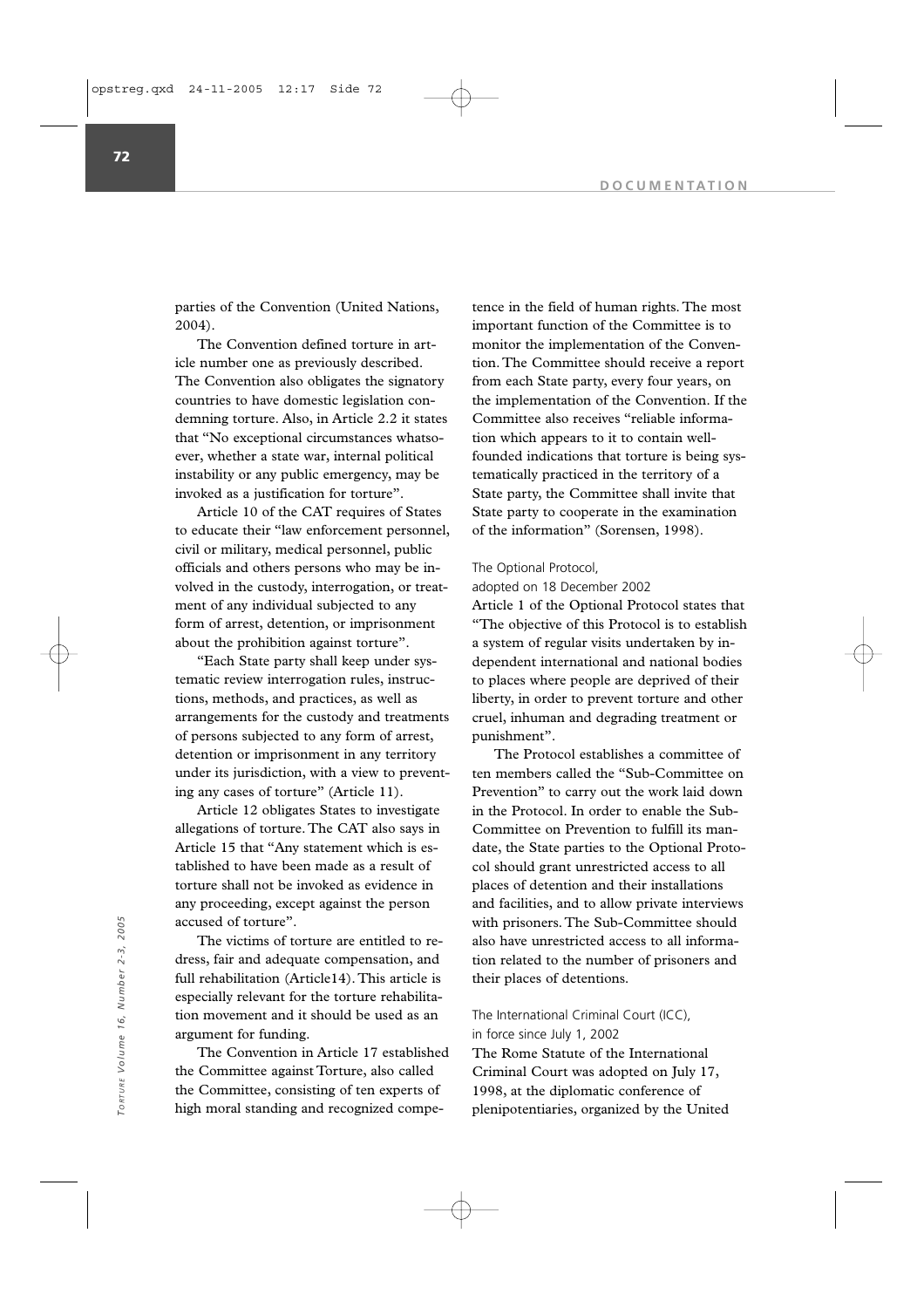Nations (159 countries participated in the conference, and 120 States approved the statute). The statute entered into force on July 1, 2002, after 60 States had ratified it. As of May 3, 2004, 94 countries are State parties to the Rome Statute of the International Criminal Court.

Part II of the Statute relates to the jurisdiction of the Court, which is restricted only to the gravest crimes affecting the entire international community, which are enumerated in Article 5 as:

- The crime of genocide
- Crimes against humanity
- War crimes
- The crimes of aggression

Article 7 names and defines 11 crimes against humanity, which include torture. Torture is defined as "intentional infliction of severe pain or suffering, whether physical or mental, upon a person in the custody or under control of the accused; except that torture shall not include pain or suffering arising only from, inherent in or incidental to, lawful sanctions".

Article 8 names and defines war crimes as violations of the Geneva Convention of August 12, 1949. "Torture or inhuman treatment" is also included in this article as a war crime.

The Court only has jurisdiction to crimes committed after July 1, 2002. State parties, the Security Council, or the ex officio prosecutor may submit cases to the Court. The prosecutor acts on the basis of information received from victims, NGOs, or other sources it considers appropriate. The Court exercises jurisdiction only if the State concerned is unable or unwilling to prosecute the perpetrator. Statutory limitations do not apply to crimes falling within the jurisdiction of the Court. The death

penalty is excluded as an enforceable penalty, and life imprisonment is the highest penalty that may be sentenced.

The Court is comprised of 18 judges, one prosecutor and one court registrar. An assembly of State parties elects the judges and the prosecutor. The Court has established a fund to compensate victims or communities affected by these crimes.

# *B. United Nations organizations related to torture*

There are four main United Nations organizations dealing with torture. The organizations are the UN Voluntary Fund for Victims of Torture and its Board of Trustees, the Committee against Torture, the Special Rapporteur on Torture, and the High Commissioner for Human Rights.

# The UN Voluntary Fund for Victims of Torture and its Board of Trustees

The Fund was established by the General Assembly resolution 36/151 on January 28, 1982, to help in the rehabilitation of torture victims around the world. The Fund is administrated, in accordance with the Financial Regulations of the United Nations, by the Secretary General, assisted by a board of trustees composed of five members with wide experience in the field that serve in a personal capacity for three years.

The Fund depends completely on voluntary donations from governments, non-governmental organizations, and individuals. The Fund receives project proposals for funding from torture rehabilitation programs. The Board holds an annual two-week session to approve the grants.

The projects subsidized by the Fund aim at providing medical, psychological, social, and/or legal assistance to victims of torture and to members of their families. Certain projects also give assistance for training sem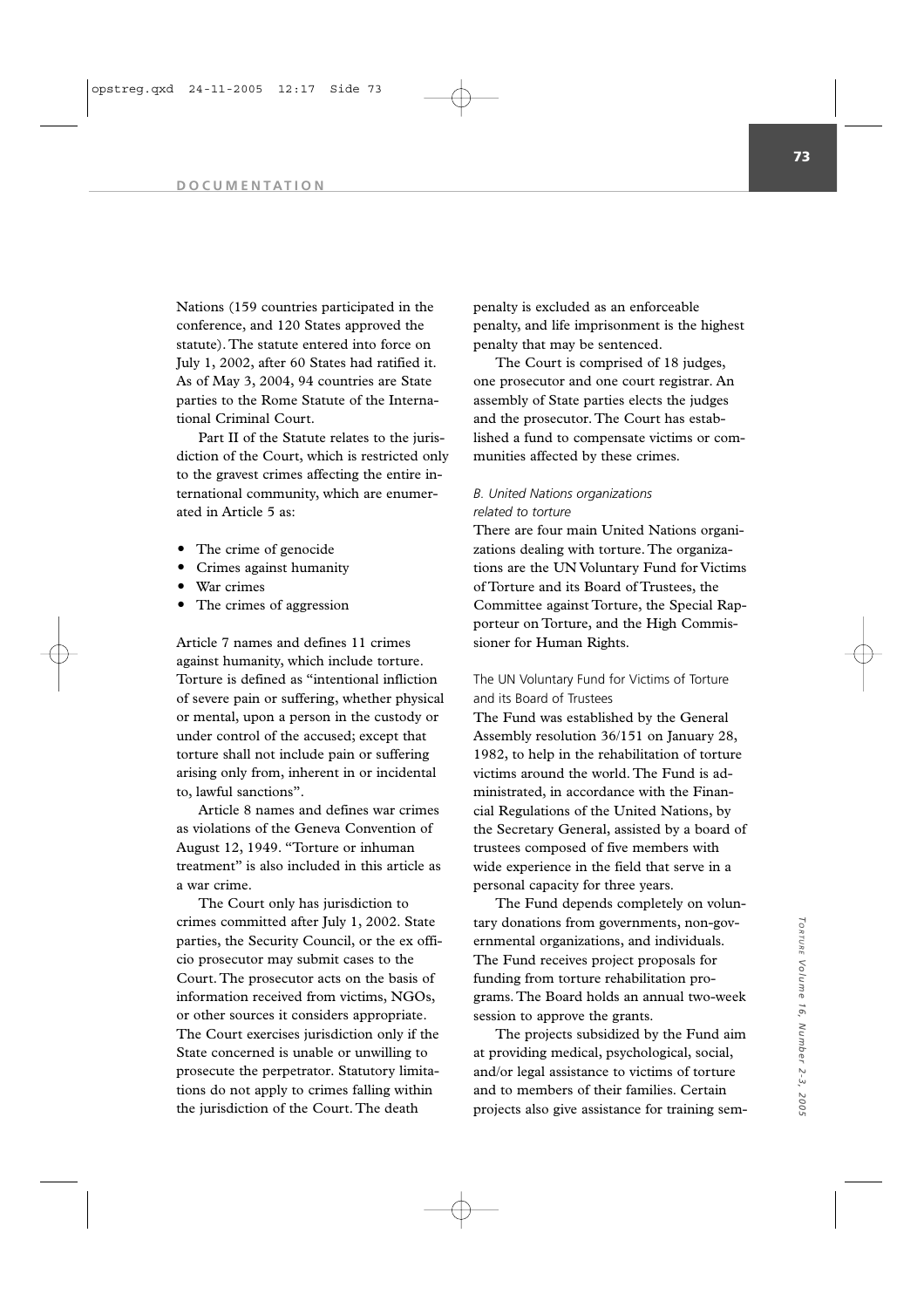inars to health professionals on the treatment of torture victims (Nagan, 2001).

Committee against torture

The Committee against Torture is the body that monitors the implementation of the Convention against torture by the State parties.

All States are obligated to submit a report to the Committee, initially one year after becoming a party to the Convention and then every four years. The Committee reviews each report and makes recommendations. The committee meets in Geneva twice a year.

The Committee, under certain circumstances, may consider individual complains or communications.

The Special Rappoteur on Torture The United Nations Commission on Human Rights, in resolution 1985/33, decided to nominate a rappoteur on torture. The mandate includes:

- a) transmitting urgent appeals to States and individuals reported to be at risk of torture as well past allegations of torture
- b) undertaking fact-finding visits to countries
- c) submitting annual reports on the mandates and methods of work to the Commission and the General Assembly

The High Commissioner for Human Rights The High Commissioner for Human Rights is the principal UN official with responsibilities for human rights and is accountable to the Secretary General. The Office of the High Commissioner (OHCHR) is based in Geneva. The High Commissioner for Human Rights<br>
The High Commissioner for Human Rights<br>
The High Commissioner for Human Rights<br>
is the principal UN official with responsibil-<br>
is the principal UN official with responsibil-<br>
is the

There are different international treaties, institutions, and agencies promoting and protecting civil, cultural, and economical

rights. The High Commissioner has the role of leading the advancement of the human rights movement and to bring a voice to the victims.

The Commissioner is involved in dialogues with a wide variety of organizations, such as governments, academic institutions, the private sector, NGOs, and victims' organizations. The Commissioner also investigates violations, promotes research, gives expert advice, and disseminates information on human rights.

## The United Nations International Day in Support of Victims of Torture

The Economical and Social Council of the United Nations was established by resolution 52/14 on December 12, 1997, and proclaimed June 26 as the UN International Day in Support of Victims of Torture. Since 1998, the four UN organizations identified above issue a joint statement in support of victims of torture each year and express their concern about the continuing reports of torture taking place in many parts of the world. This day has been used as an instrument of advocacy with the aim of creating awareness of the problem of torture, of the fight for the total eradication of torture, and of the effective functioning of CAT. The International Rehabilitation Council for Torture Victims (IRCT) has been instrumental in promoting, organizing, and disseminating information around the world on June 26. Since 2000, IRCT has promoted celebrations around the world on June 26 via the publication "Together against Torture" (International Rehabilitation Council for Torture Victims, 2003a).

# *C. International standards*

There are several international instruments that aim to establish minimum international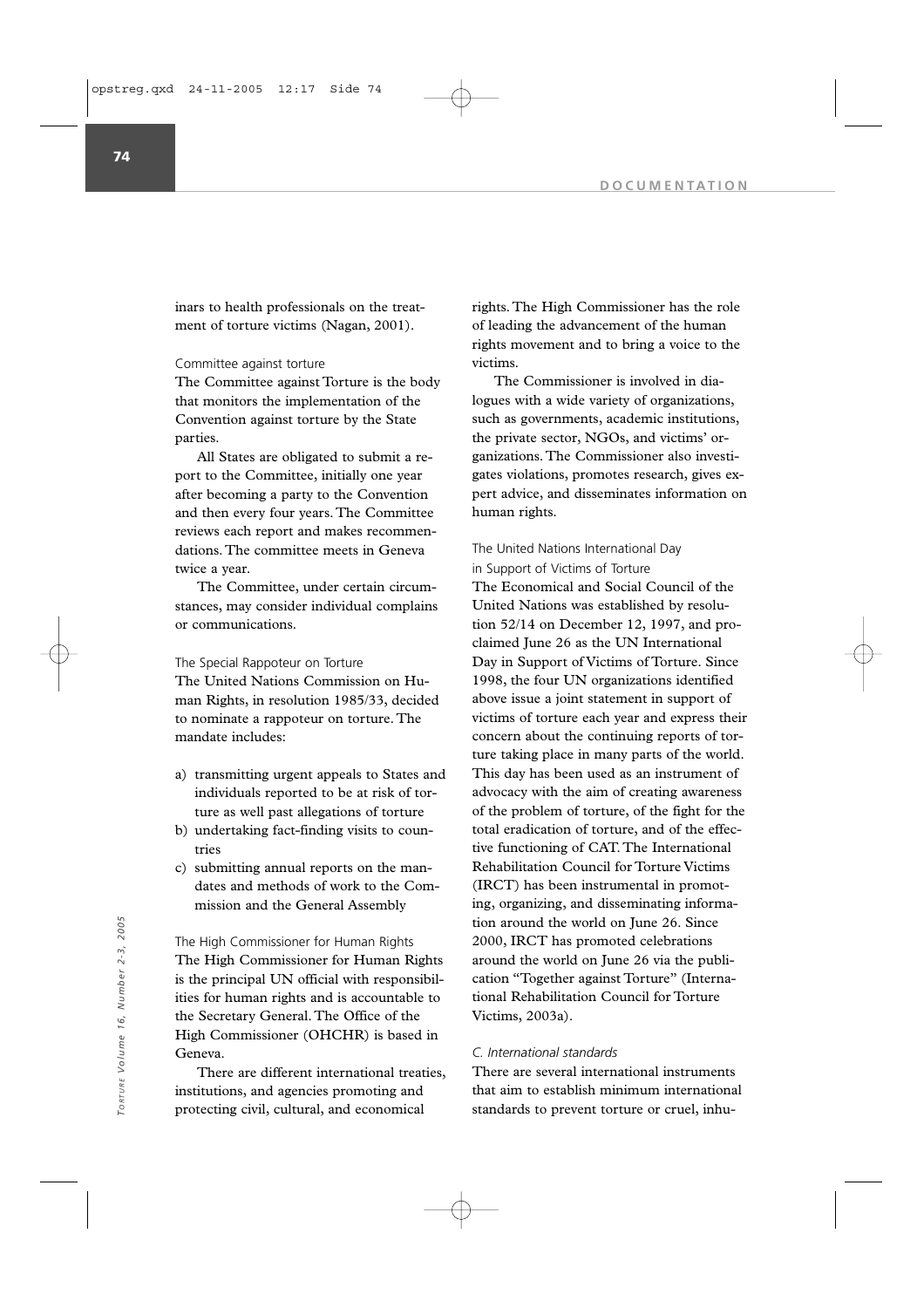man, and degrading treatment or punishment of prisoners.

These legal instruments should be a part of the training for any person who has contact with detainees or prisoners, such as law enforcement personal and health professionals.

- Standard minimum rules for the treatment of prisoners
- Basic principles for the treatment of prisoners
- Body of principles for the protection of all persons under any form of detention or imprisonment
- Principles on the effective investigation and documentation of torture and other cruel, inhuman, or degrading treatment or punishment
- Principles of medical ethics relevant to the role of health personnel, particularly physicians, in the protection of prisoners and detainees against torture and other cruel, inhuman, or degrading treatment or punishment
- Code of conduct of law enforcement officials
- Basic principles on the use of force and firearms by law enforcement officials
- United Nations rules for the protection of juveniles deprived of liberty
- United Nations standard minimum rules on the administration of juvenile justice

# **APPENDIX II Interrogation techniques and methods of torture**

*A. Background*

Until recently, information on interrogation techniques and torture methods has been provided only by the testimony of torture victims to human rights organizations and torture rehabilitation programs. Occasionally, some secret military field manuals of in-

terrogation have been released (Cohn, 1997; Haugaard, 1997). These manuals only explain the methods of psychological manipulation of the detainee and generally describe methods that are legal, in accordance with the interpretation of international law that each country has. The methods of physical torture are not written in any manual, but taught and demonstrated directly in the torture chamber by a senior torturer.

After the worldwide scandal of the maltreatment and torture of war prisoners in the Abu Ghraib prison in Iraq, the US was obligated to release several secret documents to justify that the interrogation techniques used were legal under the American interpretation of the Geneva Convention.

These documents have given new clues to the methods that the American military, and probably other countries, are actually using in the war against terrorism. The definition of each method used has very careful wording that makes the methods appear very innocent and benign.

These manuals and other documents confirm what we already know from Latin America. The interrogation techniques and torture methods used were "derived from conditioning, behavior modification, sensory deprivation, psychoanalytic elements as well as various drugs used in combinations with those techniques. The system has perfected its techniques to the point of being able to specify tailor made forms of torture and psychological manipulation for each person" (Vazquez, 1977).

A Department of Defense document reports that "These manuals state that the interrogation techniques are designed to manipulate the detainee's emotions and weakness to gain his willing cooperation. The purpose of all interviews and interrogations is to get the most information from a detainee with the least intrusive method".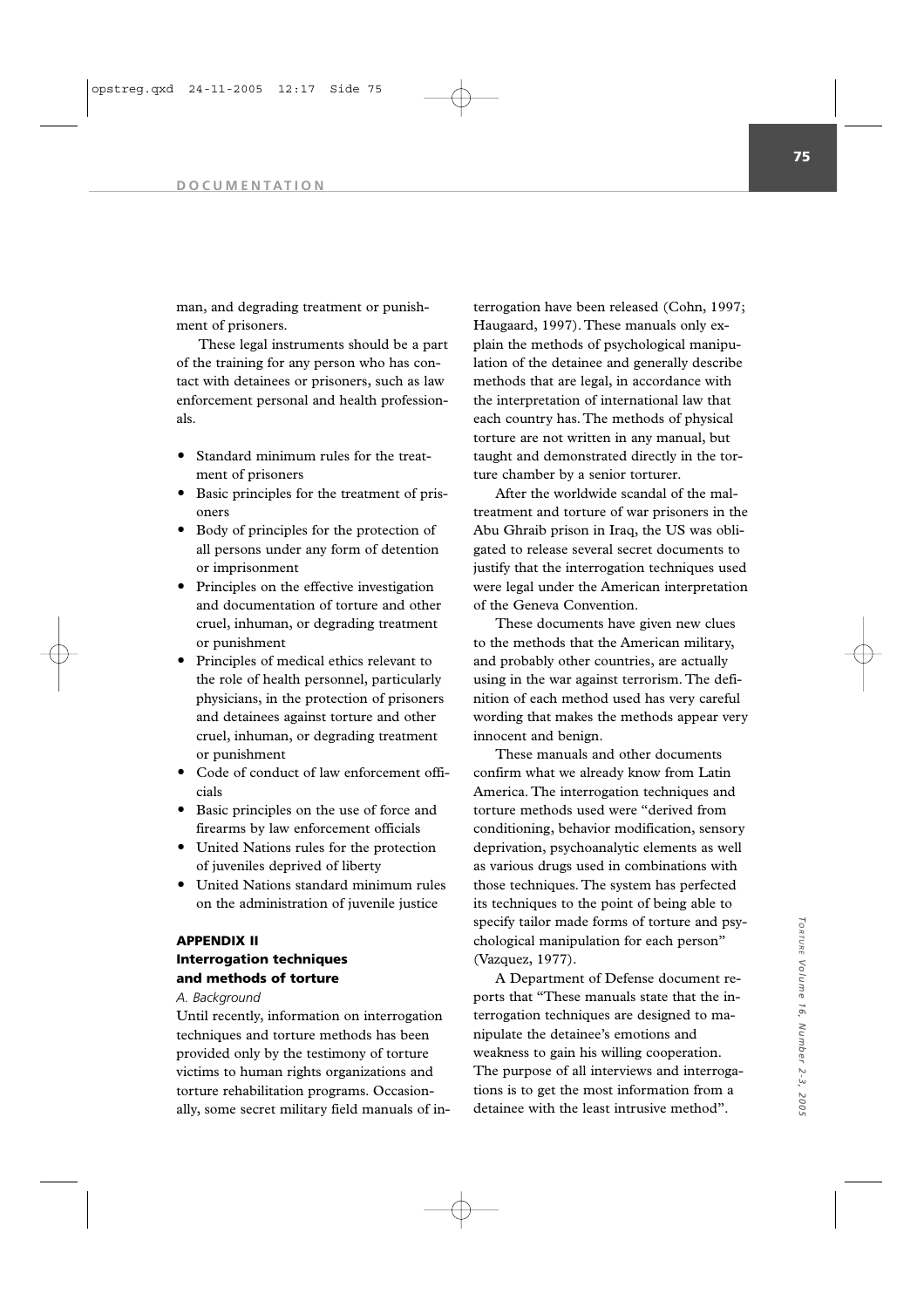(Department of Defense working group, 2003).

*B. Counter resistance techniques in the war on terrorism*

All of the following techniques have been recommended and/or approved by US officials and have been used as noted by a declaration from ex-detainees (Department of Defense Joint task force 170, 2002; Department of Defense working group, 2003).

- 1. *Direct:* asking straightforward questions
- 2. *Hooding during transportation and interrogation*
- 3.*Incentive or removal of incentive:* providing a reward or removing a privilege
- 4. *Emotional love:* playing on the love that a detainee has for an individual or a group
- 5. *Emotional hate:* playing on the hatred that a detainee has for an individual or a group
- 6. *Fear up harsh:* significantly increasing the fear level in a detainee
- 7. *Fear up mild:* moderately increasing the fear level in a detainee
- 8. *Reduced fear:* reducing the fear level in a detainee
- 9. *Pride and ego up:* boosting the ego of a detainee
- 10. *Pride and ego down:* attacking or insulting the ego of a detainee
- 11. *Futility:* invoking the feeling of futility of a detainee
- 12. *We know all:* convincing the detainee that the interrogator knows the answers to questions he asks the detainee
- 13. *Establish your identity:* convincing the detainee that the interrogator has mistaken the detainee for someone else
- 14. *Repetition approach:* continuously repeating the same questions to the detainee within interrogation periods of normal duration environment to create moderate discom-<br>
and the interrogator knows the answers to<br>
the interrogator knows the answers to<br>
the interrogator knows the answers to<br>  $\frac{1}{2}$ <br>  $\frac{1}{2}$ <br>  $\frac{1}{2}$ <br>  $\frac{1}{2}$ <br>  $\frac{1}{2}$ <br>  $\frac{1}{$
- 15. *File and dossier:* convincing the detainee that the interrogator has a damning and inaccurate file, which must be fixed
- 16. *Mutt and Jeff (good and bad cop):* a system consisting of a friendly and a harsh interrogator. The harsh interrogator might employ the Pride and Ego Down technique
- 17. *Rapid fire:* questioning in rapid succession without allowing the detainee to answer
- 18. *Silence:* staring at the detainee to encourage discomfort
- 19. *Change of scenery up:* removing the detainee from the standard interrogation setting (generally to a location more pleasant, but not worse)
- 20. *Change of scenery down:* removing the detainee from the standard interrogation setting and placing him in a setting that may be less comfortable; would not constitute a substantial change in environmental quality
- 21. *Dietary manipulation:* changing the diet of a detainee; no intended deprivation of food or water; no adverse medical or cultural effect and without intent to deprive subject of food or water
- 22. *Sleep adjustment:* adjusting the sleeping time of the detainee, e.g., reversing sleeping cycle from night to day (this technique is not sleep deprivation)
- 23. *False flag:* convincing the detainee that individuals from a country other the United States are interrogating him
- 24. *Removal of detainee clothing*
- 25. *Removal of comfort items:* including religious items
- 26. *Forced grooming:* including shaving of facial hair (beards) and head hair
- 27. *Prolonged interrogations:* for up to 20 hours
- 28. *Environmental manipulation:* altering the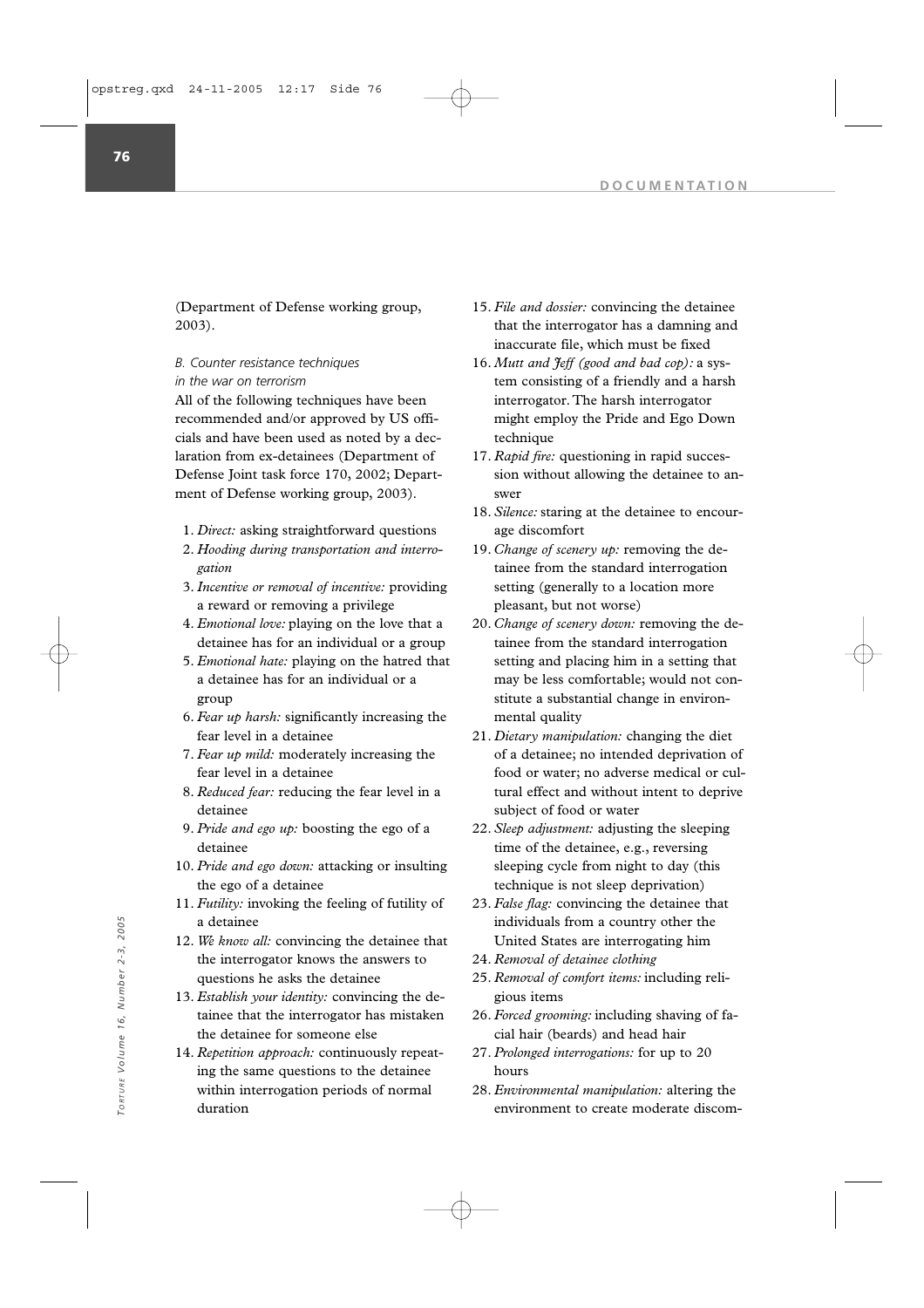fort (e.g., adjusting temperature or introducing an unpleasant smell). Conditions would not be such that they would injure the detainee. Interrogator would accompany detainees at all times.

- 29. *Exposure to cold:* cold environment or cold water with adequate medical monitoring
- 30.*Isolation for up to 30 days:* Isolating the detainee from other detainees while still complying with basic standards of treatment. Caution: the use of isolation as a interrogation technique requires detailed implementation instructions including specific guidelines regarding the length of the isolation, medical and psychological review, and approval for extension of the length of isolation by the appropriate level in the chain of command.
- 31. *Threat of imminent death to him and his/her family:* The use of scenarios designed to convince the detainee that death or severely painful consequences are imminent for him and/or his family. Authorized but note that "caution should be applied with this technique because the torture statute specifically mentions making deaths threats as an example of inflicting mental pain and suffering"
- 32. *Suffocation:* the use of a wet towel and dripping water to induce the misperception of suffocation
- 33. *Mild physical contact:* use of mild, non-injurious, physical contact such as grabbing, poking in the chest with the finger and light pushing.
- 34. *Using detainee phobias:* e.g., using dogs to induce stress
- 35. *Use of stress position:* e.g., prolonged standing, for a maximum of four hour.
- 36. *Slaps:* face slaps or stomach slaps: limited to two slaps per application and two applications per interrogation

### *C. Safeguards*

The document recommends that the application of these techniques be subjected to the following general safeguards:

- Limited to use only at strategic interrogation facilities
- When there is good basis to believe that the detainee possesses critical intelligence
- The detainee is medically and operationally evaluated as suitable (considering all techniques to be used in combinations)
- Interrogators are specifically trained for the techniques
- There is a specific interrogation plan
- There is appropriate supervision

These techniques recommended or approved have been designed to be used by military intelligence officers. These are only guidelines because the intelligence officers have a discretionary authorization to change them at the moment of interrogation. These methods are short of what is really happening in most of the interrogation/torture units. Some detainees have died in custody and during interrogation sessions, as a demonstration that these regulations are not followed in reality and that the interrogation methods are lethal.

The secret services, in most countries, have a different set of rules, unknown until now, and working in secret detention centers around the world with ghost detainees whose names and final destination are unknown (Graham and White, 2004).

### *D. Methods of torture*

Several publications describe the most frequent methods of physical torture reported by torture victims (Cathcart et al., 1979; Goldfield et al., 1988; Rasmussen and Lunde, 1980; Allodi et al., 1985. Ras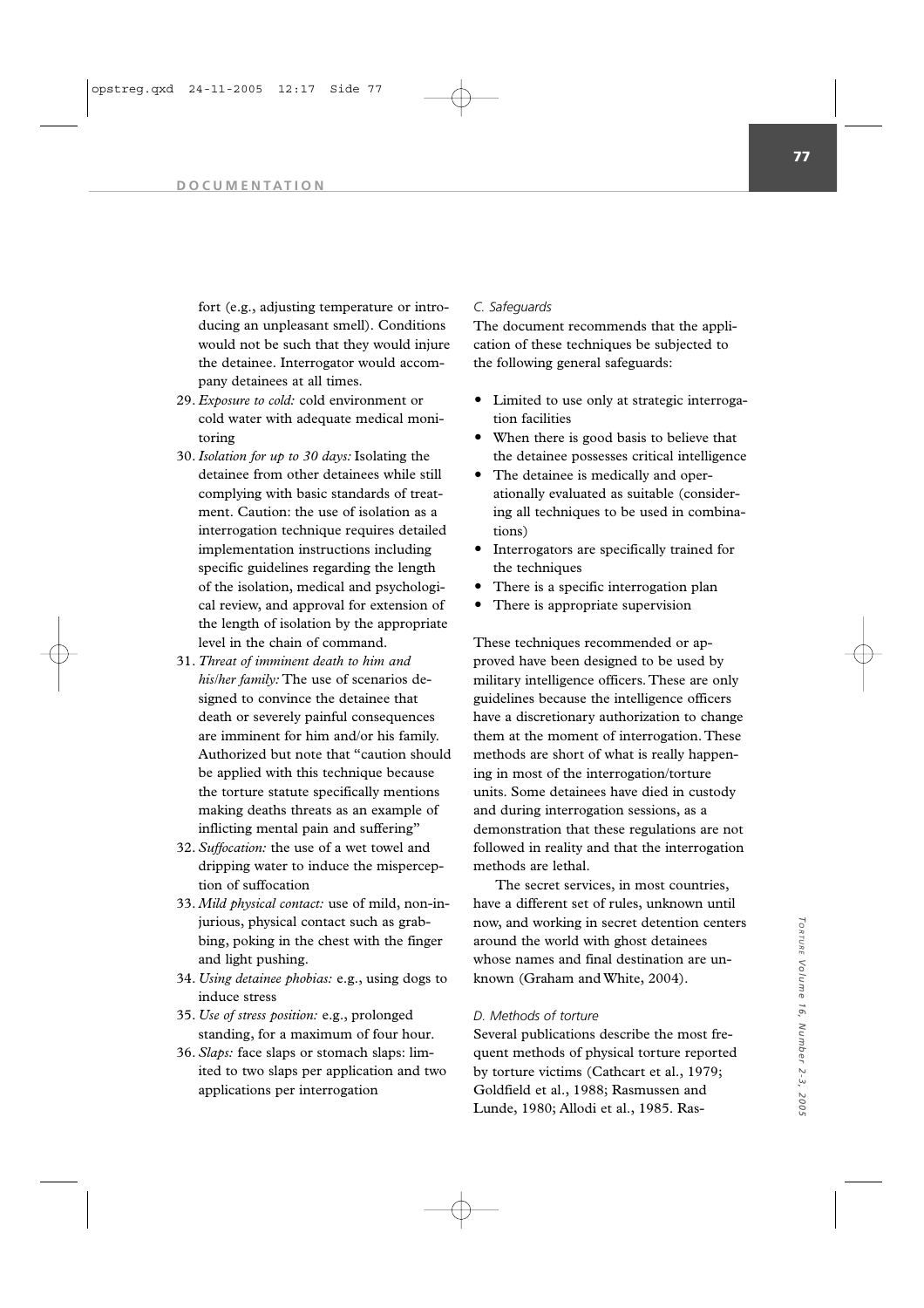**78**

| Method                                                             | Percentage |      |
|--------------------------------------------------------------------|------------|------|
|                                                                    |            |      |
|                                                                    |            | 77.1 |
| Electric torture                                                   |            | 46.7 |
| Blindfolding                                                       |            | 32.9 |
| Mock execution                                                     |            | 27.9 |
| Water asphyxiation                                                 |            | 16.9 |
|                                                                    |            | 15.7 |
|                                                                    |            | 15.7 |
| Sleep deprivation                                                  |            | 15.4 |
|                                                                    |            | 14.1 |
|                                                                    |            | 13.8 |
|                                                                    |            | 13.7 |
| Falanga                                                            |            | 9.7  |
| Rope bondage $\dots\dots\dots\dots\dots\dots\dots\dots\dots$       |            | 94   |
| $\mathsf{Telephone}$                                               |            | 7.2  |
| Forced standing                                                    |            | 5.9  |
| Throwing urine or feces on victims                                 |            | 5.0  |
| Medicine administration                                            |            | 38   |
| Lifting by hair $\ldots \ldots \ldots \ldots \ldots \ldots \ldots$ |            | 2.5  |
|                                                                    |            | 2.5  |
|                                                                    |            | 1.6  |
| Forced extraction of teeth                                         |            | 16   |
| Deprivation of medical care                                        |            | 1.6  |

**Table 3.** *Methods of torture in a sample of 319 survivors of torture*

mussen, 1990). Goldfield summarized six papers and found the results shown in Table 3.

Some countries, such as Chile, El Salvador, Congo, and Bhutan, have published a list of the torture methods most prevalent in their countries (Orellana, 1989; Comision de Derechos Humanos de El Salvador (CD-HES), 1986; Mpinga, 1998; Adhikar, 1999). Most of the countries practiced very similar methods of psychological manipulations and physical torture. The similarity can be explained through the globalization of contact among military, police and security forces, and centralized training.

### **APPENDIX III**

# **Impunity as faliure of justice**

*A. Background*

The Convention against Torture obligates state parties to make torture a criminal offense in domestic laws.

Torture is a criminal act in itself, in addition to being a crime against humanity and a war crime. 75% of the states in the world practice torture systematically, in spite of being signatories of the torture convention. States and perpetrators are allies in keeping the problem silent and the torturer out of jail.

A commonly held view among mental health professionals working with survivors of gross human rights abuses is that impunity for perpetrators contributes to social and psychological problems and impedes healing processes in survivors (Lagos, 1994; Roht-Arriaza, 1995; Nicoletti, 1991; Gordon, 1991; Carmichael and McKay, 1996; Flores, 1991; Neumann and Monasterio, 1991).

Impunity for torturers is said to lead to erosion of moral codes, mindless violent behavior in the community, feelings of fear, helplessness, and insecurity in society, and "social alienation" manifested by feelings of failure and scepticism, frustration, and addictive and violent behavior (Lagos, 1994). It has also been suggested that impunity impedes bereavement process, induces selfblame and guilt, enhances re-experiencing of trauma, and generates feelings of helplessness, isolation, or resentment towards the social environment, survivor guilt, and other traumatic stress reactions such as nightmares, insomnia, depression, and somatization (Lagos, 1994).

Keeping silent about the existence of torture and silencing the voices of torture survivors gives impunity to the perpetrators and are two of the most significant violations of the right to reparation for a victim. Impunity interrupts the normal process of healing for the survivor of repression and the families of disappeared victims. It also interrupts the process of social reparation. Impunity prophysical torture. The similarity can be ex-<br>
plained through the globalization of contact<br>
and centralized training.<br>  $\frac{1}{2}$ <br>  $\frac{1}{2}$ <br>  $\frac{1}{2}$ <br>  $\frac{1}{2}$ <br> **APPENDIX III**<br> **IMPURINERE AL Background**<br>  $\frac{1}{2}$ <br>  $\frac{1$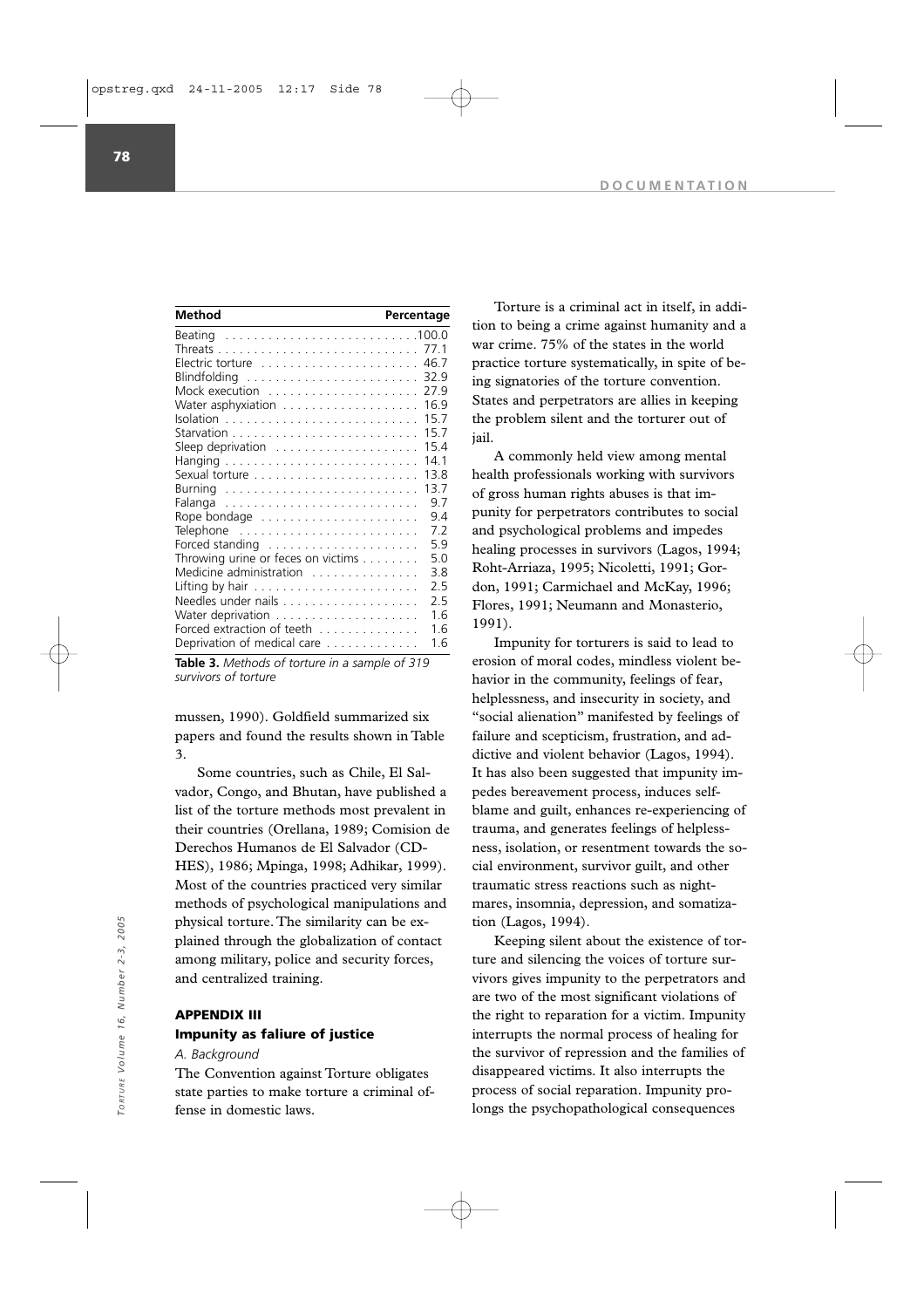#### **DOCUMENTATION**

of repression, both in the individual and in the society. Impunity is an illegitimate legal process and produces loss of credibility in the legal system. Bringing a torturer to justice is the most important step in the worldwide fight for total eradication of torture. Impunity is a failure of justice. Several authors, mostly from Latin America, have described the negative impact of impunity, although there is no research specifically measuring the negative impact of impunity or the beneficial effects of justice (Becker et al., 1988; Becker et al., 1990; Sveaass, 1994; Brinkman, 1999; Kordon et al., 1995; Kordon et al., 1998; Brinkman, 2002; Calhau, 2002).

The target of the repression generally has been oriented towards a select subgroup of the population. The rest of the society may deny the existence of victims of the repression, either because they supported the military or because they are indifferent since the repression did not affect them. This majority, who did not understand the needs of the victims, has been able to approve popular plebiscites in favor of impunity, such as in Uruguay (Gurr and Quiroga, 2001).

# *B. Barriers to the criminal investigations of torture*

Amnesty International, which has wide experience investigating torture cases and advocating for the eradication of torture, has investigated the mechanism of impunity. These are the most frequent barriers to the criminal prosecutions of torturers (Amnesty International, 2001).

### Narrow definition of torture

Domestic laws define torture more narrowly than CAT and do not criminalize maltreatment and inhuman punishment. This loophole permits them to practice torture and maltreatment legally.

#### National amnesty laws

Military governments or civilian dictatorships, before they leave power, approve amnesty laws intended to protect them from further prosecution. Occasionally, the dictatorship negotiates the transition to democracy, replacing justice with impunity as a way of obtaining reconciliation, thereby avoiding confrontation with the military power in the name of social peace.

### Statutes of limitation

The CAT does not specifically forbid a statute of limitation for torture as a criminal offense, although the International Criminal Court treaty has, since 2002, forbidden statutes of limitation. Many countries apply a statute of limitation to avoid prosecutions and investigations of torture cases.

#### Obstruction to justice

Authorities use harassment and intimidation victims, and witnesses to persuade them to not file a complaint or to withdraw it if it has already been presented. Other countries place a prohibition on prosecuting a member of the armed forces or a civil servant. They keep the victims in detention until the bruises or medical evidence resolves. The authorities refuse an independent forensic examination. State organisms that practice torture destroy evidence vital to the successful prosecution and conviction of torturers and frequently use false medical evidence or death certificates.

# Confessions extracted under torture are used as evidence

Some States, in spite of prohibitions for using confessions obtained under torture, nonetheless use these confessions to prosecute victims, such as in Mexico.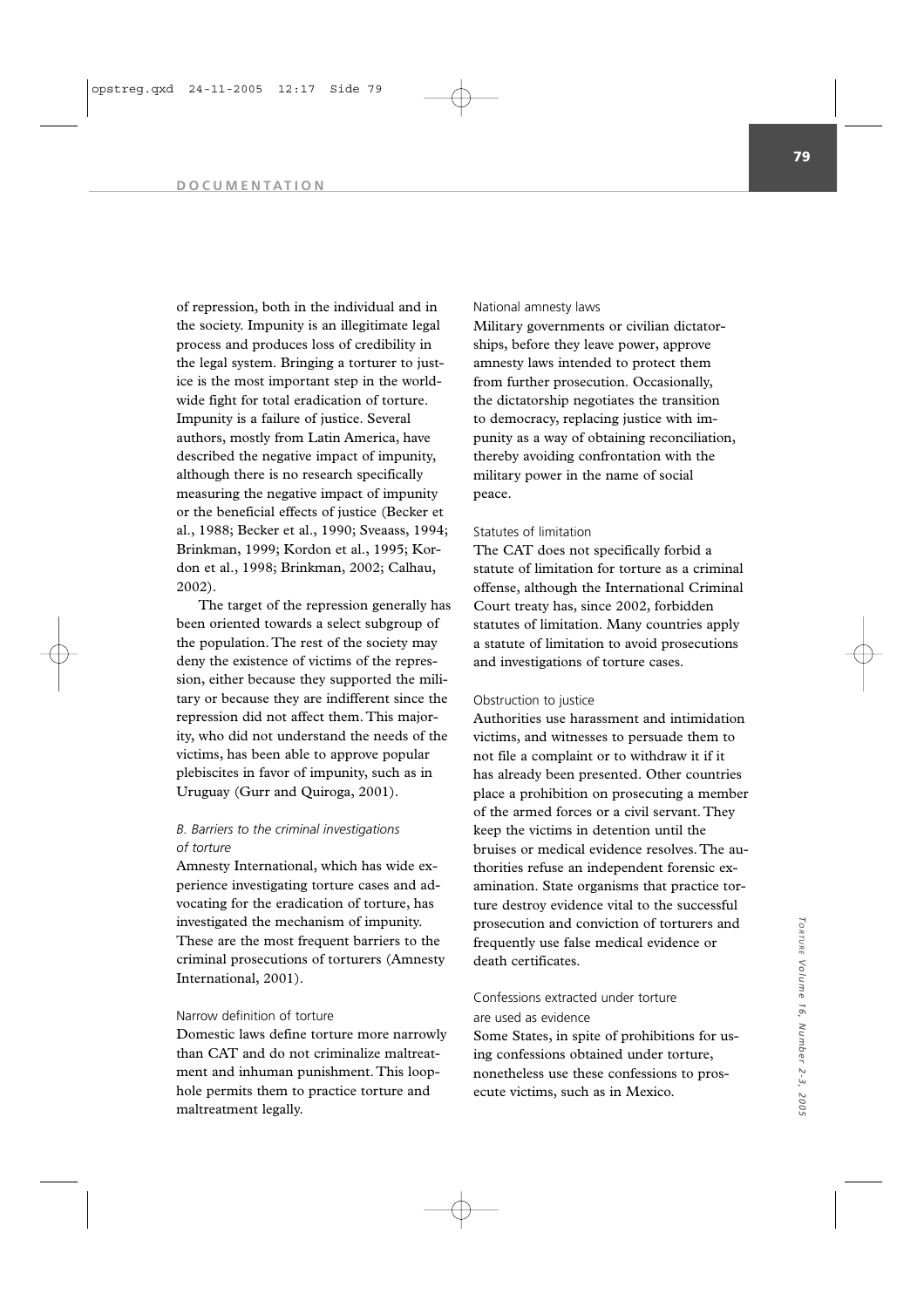Lack of impartial investigation ("cover ups") The institution that practices torture investigates itself, such as with the Procaduria General de la Republica in Mexico or with the Pentagon in the US investigating torture in Abu Ghraib, Iraq.

#### Failure to prosecute

Official prosecutors frequently refuse to prosecute a member of the police in spite of overwhelming evidence that torture occurred. The perpetrators escape conviction when legal systems permit the use of arguments, such as "they were following orders" or torture was justified as a "defense of necessity".

Basil has also elaborated a listing of barriers to the prosecution of perpetrators and he emphasizes the need to study this problem (Basil, 2002).

#### *C. Universal juridiction of torture*

Before the establishment of the international criminal court, several NGOs in different parts of the world had fought for the universal jurisdiction of torture as a crime against humanity or as a war crime (Arcel, 2000).

The Center for Constitutional Rights in New York brought the first suit in the US District Court of the Eastern District of New York in 1978 against a Paraguayan torturer living in the US. The family of Joelito Filartiga, a Paraguayan youth who was kidnapped, tortured and killed by police in Paraguay, was living in the US. The family sued the torturer using an old statute, the Alien Tort Claims Act (ATCA) enacted in 1789. The Second Circuit Court, in an appeal, decided that "construing this rarelyinvoked provision, we hold that deliberate torture perpetrated under color of official authority violates universally accepted norms of international law of human rights, regardless of the nationality of the parties". The Finapped, tortured and killed by police in<br>
Paraguay, was living in the US. The family<br>
sued the torturer using an old statute, the<br>
Alien Tort Claims Act (ATCA) enacted in<br>
1789. The Second Circuit Court, in an ap-<br>
peal, d

lartiga v. Pena-Irala is a landmark case in the fight against impunity (van Shaack, 2001; Claude, 1985).

REDRESS has the objectives "to obtain reparation of torture and, when appropriate, their families, anywhere in the world. To make accountable all those who perpetrate, aid, and abet acts of torture". Keith Carmichael, a survivor of torture himself, founded Redress, in London in 1992. Redress strategies are "to provide legal advice and assist torture survivors gain both access to courts and redress for their suffering" and also "to promote the development and implementation of national and international standards which provide effective and enforceable civil and criminal remedies for torture". Furthermore, Redress tries "to increase awareness of the widespread use of torture and measures to provide redress" (Carmichael, 1996; Cullinan, 2001).

The Center for Justice and Accountability (CJA) in San Francisco, California "works to deter torture and other severe human rights abuses around the world by helping survivors hold their persecutors accountable". CJA represents survivors in civil suits against persecutors who live or visit the United States (Center for Justice and Accountability, 2003).

Amnesty International has 14 principles on the effective exercise of universal jurisdiction (Amnesty International, 2002).

- 1. Crimes of universal jurisdiction
- 2. No impunity for people acting in official capacity
- 3. No impunity for past crimes
- 4. No statutes of limitations
- 5. Superior orders, duress, and necessity should not be permissible
- 6. National laws and decisions designated to shield persons from prosecutions can-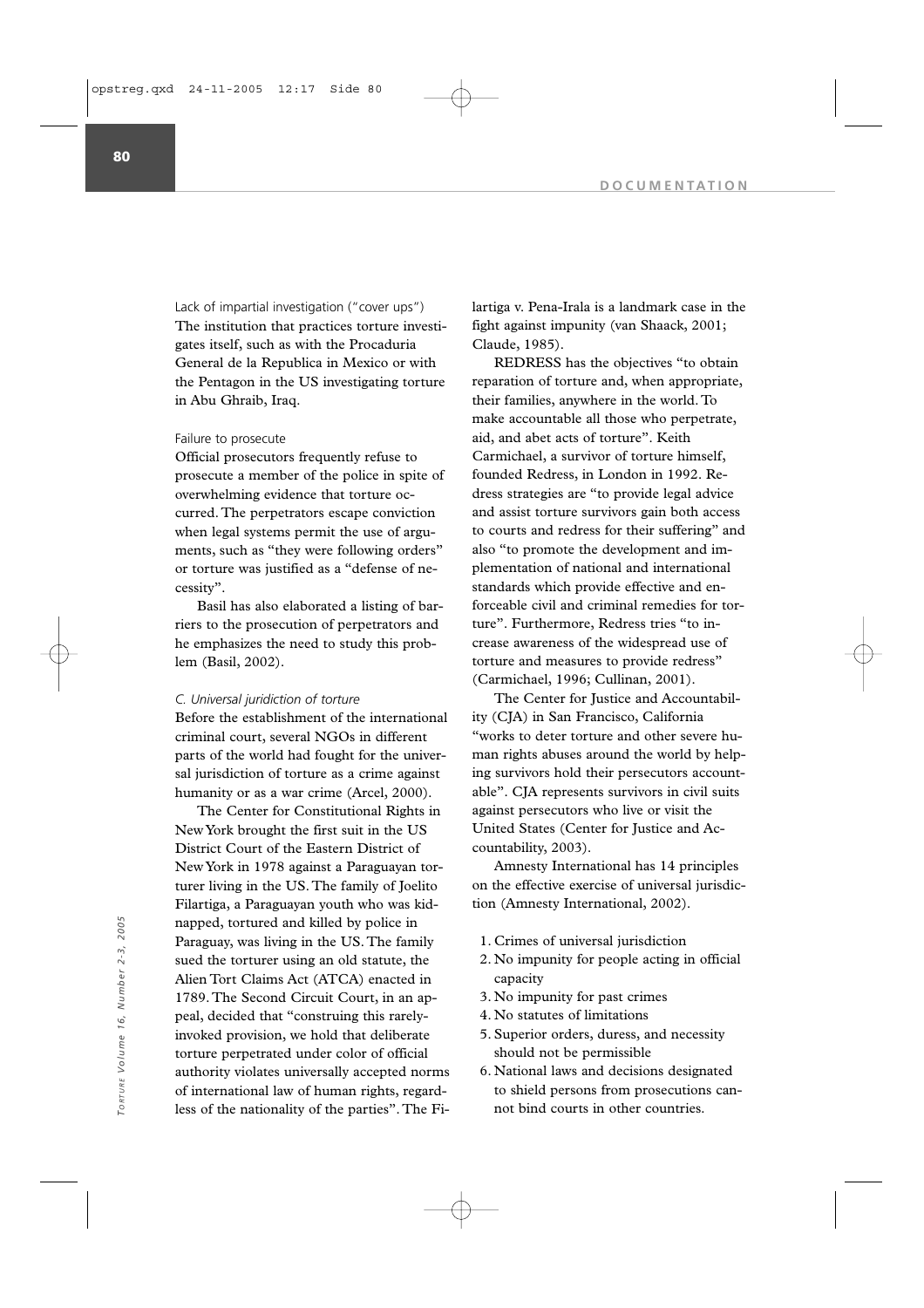- 7. No political interference
- 8. Grave crimes under international law must be investigated and prosecuted without waiting for complaints from victims
- 9. Internationally recognized guarantees for fair trials
- 10. Public trials in the presence of international monitors
- 11. The interest of victims, witnesses, and their families must be taken into account.
- 12. No death penalty or other cruel, inhuman, or degrading punishment
- 13. International cooperation in investigations and prosecution
- 14. Effective training of judges, prosecutors, investigators, and defence lawyers

Other authors have begun to study the process of social breakdown as a way to understand the process of reparation in social reconstruction. They present an ecological model for responding to the effects of social breakdown. They advocate for the social reconstruction needs of justice, democracy, prosperity, and reconciliation. Fletcher and Weinstein (2002) suggest that social reparation needs several critical interventions, such as:

- 1. State level interventions
- 2. Criminals (national or international)
- 3. Commission of historical records (truth commissions)
- 4. Individual and/or family psycho-social support
- 5. Externally driven community interventions
- 6. Community-based responses

For them, reparation and social reconstruction is a complex problem which has the problem of justice and impunity as only one of its components (Fletcher and Weinstein, 2002; Halpern and Weinstein, 2004).

# **APPENDIX IV**

## **Reparation** *A. Background*

The right to reparation is part of international legal standards and is described in Article 8 of the United Nations Declaration of Human Rights. Article 14 of the Convention against Torture states that each State party shall ensure redress and adequate compensation, including rehabilitation.

Reparation is a developing area that has been in the front line of interest for the United Nations, some States, and human rights and non-governmental organizations (NGOs) in the last ten years (Arcel et al., 2000).

During this period a new vocabulary has been unfolding. Several documents from the United Nations, human rights organizations, and NGOs have been using concepts such as "reparation", "restitution", "rehabilitation", "redress", "reconciliation", "reintegration", and "compensation". The definition of most of these concepts has, however, not been universally accepted.

Reparation does not have a commonly accepted definition. In the area of human rights violations, reparation is a complex process of restoration for damage from a prior situation that includes not only the individual, but also the family and his or her relations with society.

The United Nations Commission on Human Rights has been interested in developing guidelines on the right to reparation for victims of violations of human rights and humanitarian laws. Professor Theo van Boven prepared three versions of basic principles on the right to reparation for victims in 1993, 1996, and in 1997 (Boven Guidelines). Professor Louis Joinet prepared two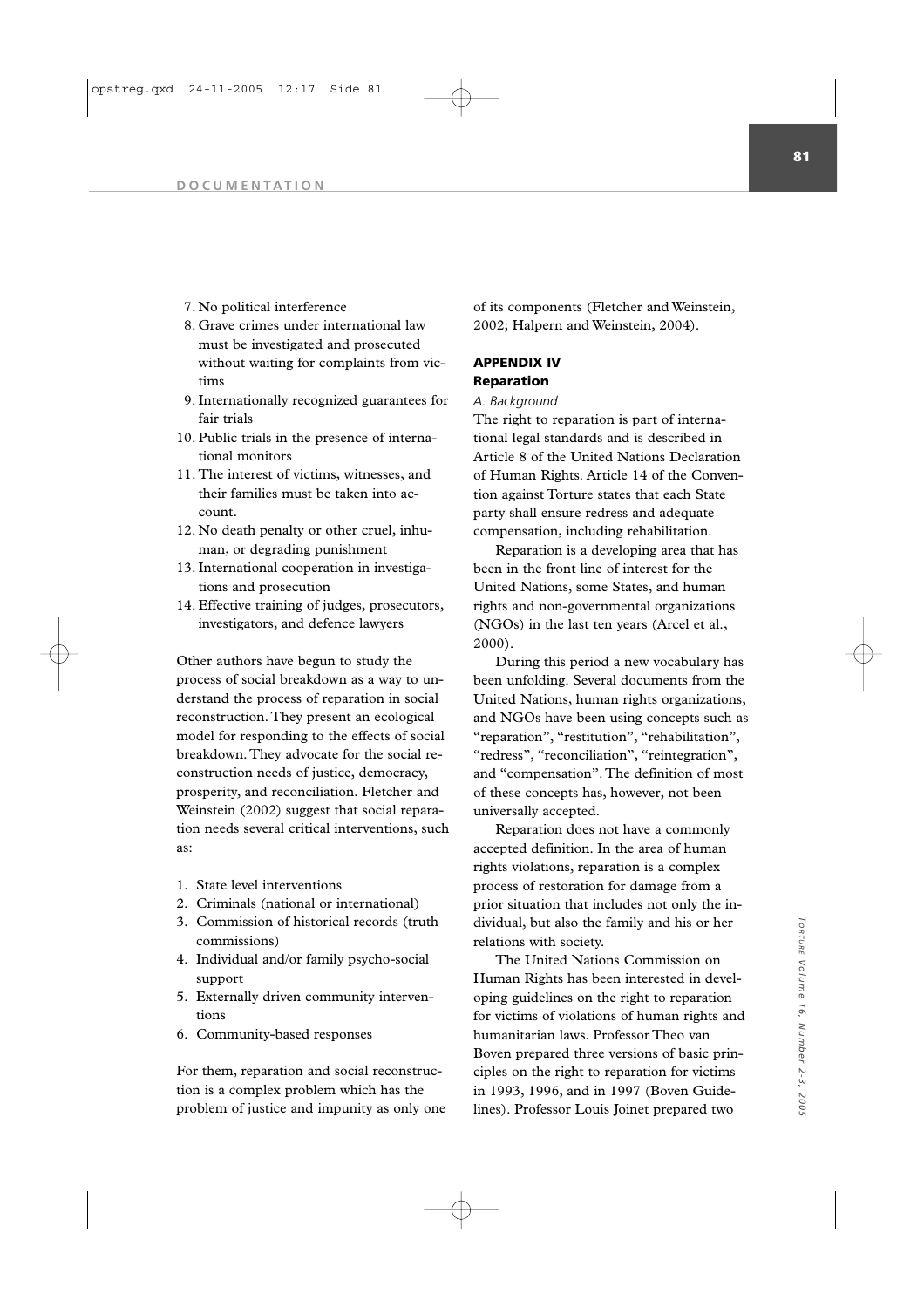versions in June and October of 1997 (Joinet Guidelines). The Special Rapporteur, Mr. Cherif Bassiouni, did an analytical comparison of both guidelines and submitted comments and recommendation to the UN Commission on Human Rights (van Boven, 1996; van Boven, 1997; Bassiouni, 1999).

These two guidelines agree in the most significant concepts. Under international law every state has the duty to respect and to ensure respect for human rights and humanitarian laws.

*Reparation* of victims of violation of human rights is a complex issue and needs a holistic approach and not just monetary compensation. Reparation may be claimed individually or collectively or by family or dependents. Van Boven defined four forms of reparation that have been basically accepted:

- Restitution
- Compensation
- Rehabilitation
- Satisfaction and guarantees of non-repetition

The Human Rights Commission requested that Mr. Bassiouni, as an independent expert, submit a revised version of the basic principles and guidelines prepared by Mr. Theo van Boven that take into account the views and comments of States and intergovernmental and non-governmental organizations. He did so at the 56th session of the Commission. There were no significant changes in the Bassiouni code in relation to reparation (Bassiouni, 2000).

*Restitution:* "should, whenever possible, restore the victims to the original situation before the violations of international human rights or humanitarian law occurred. Restitution includes: restoration of liberty, legal rights, social status, family life, and citizenernmental and non-governmental organiza-<br>
sponsibility;<br>  $T_{\text{R}}$ ,  $T_{\text{S}}$  and the Bassiouni code in relation to<br>
the famili<br>
reparation (Bassiouni, 2000).<br> *Restitution:* "should, whenever possible,<br>
restore the viciti

ship; return to one's place of residence; and restoration of employment and return of property".

*Compensation:* "should be provided for any economically assessable damage resulting from violations of international human rights and humanitarian law, such as:

- a) Physical or mental harm, including pain, suffering, and emotional distress;
- b) Lost opportunities, including education;
- c) Material damages and loss of earning, including loss of earning potential;
- d) Harm to reputation or dignity;
- e) Cost required for legal or expert assistance, medicine and medical services, and psychological and social services".

*Rehabilitation:* "should include medical and psychological care as well as legal and social services".

*Satisfaction* and guarantees of non-repetition are basically prevention and "should include, where applicable, any or all of the following:

- a) Cessation of continuing violations;
- b) Verification of facts and full and public disclosure of the truth to the extent that such disclosure does not cause further unnecessary harm or threaten the security of the victim, witnesses, or other;
- c) The search for the bodies of those killed or disappeared and assistance in the identification and reburial of the bodies in accordance with the cultural practices of the families and communities;
- d) An official declaration or a judicial decision restoring the dignity, reputation, and legal and social rights of the victim and persons closely connected with the victim;
- e) Apology, including public acknowledgment of the facts and acceptance of re-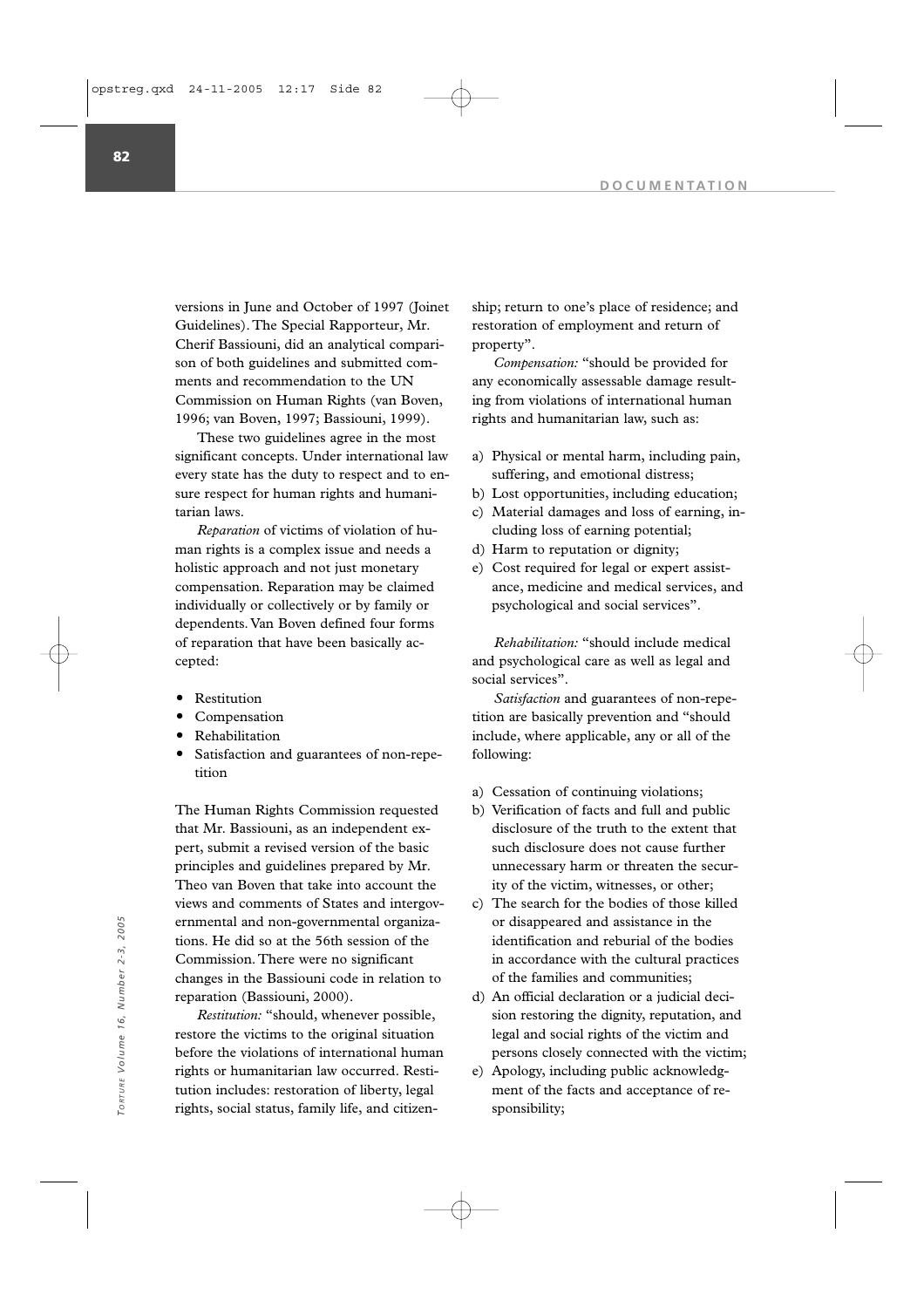**83**

#### **DOCUMENTATION**

- f) Judicial or administrative sanctions against persons responsible for the violations;
- g) Commemorations and tributes to the victims;
- h) Inclusions of an accurate account of the violations that occurred in international human rights and humanitarian law training and educational material at all levels;
- i) Preventing the recurrence of violations by such means as:
	- I) Ensuring effective civilian control of military and security forces;
	- II) Restricting the jurisdiction of military tribunals only to specifically military offenses committed by members of the armed forces;
	- III) Strengthening the independence of the judiciary;
	- IV) Protecting persons in the legal, media, and other related professions and human rights defenders;
	- V) Conducting and strengthening, on a priority and continued basis, human rights training to all sectors of society, in particular to military and security forces and to law enforcement officials;
	- VI) Promoting the observance of codes of conduct and ethical norms, in particular international standards, by public servants, including law enforcement, correctional, media, medical, psychological, social service, and military personnel, as well as staff of economic enterprises;
	- VII) Creating a mechanism for monitoring conflict resolutions and preventive intervention".

Few countries in the world have established a system of reparation for torture survivors

or other victims of organized violence. Chile is probably one of the few countries that has established a reparation project, which is incomplete but is more comprehensive than that of most countries. The Chilean Truth and Reconciliation Commission had a very restricted aim of investigating only cases of violations of human rights that resulted in death. The commission recommended a reparation program that was implemented by the Congress in law 19.123 of reparation and reconciliation, law 19.234 of political exoneration, and law 19.258 of returnees. The law defined the concept of victims and established partial restitution; compensation that included a pension; free education; and medical and psychological care for families of the disappeared, detained, politically killed, and torture survivors. At the Mental Health Unit level of the Ministry of Health, rehabilitation was resolved by creating a special program (PRAIS) for the medical and psychological care of victims of political repression in Chile. This program was created by an internal resolution of the Ministry and not by law (Guajardo, 2002).

Argentina also paid several million dollars to Jose Siderman, a survivor of torture, in a settlement before the High District Court in Los Angeles, California.

The Inter-American Court has reached decisions for compensation for the families of several cases involving the disappeared in Honduras, Argentina, and Guatemala. Germany approved monetary compensation for victims of torture and detention by the communist regime. Hungary has compensated victims of unlawful detention (Bronkhorst, 1995).

*B. Torture survivors' perception of reparation* Different forms of reparation have been outlined and agreed on by experts in the field. Many authors theorize about the need for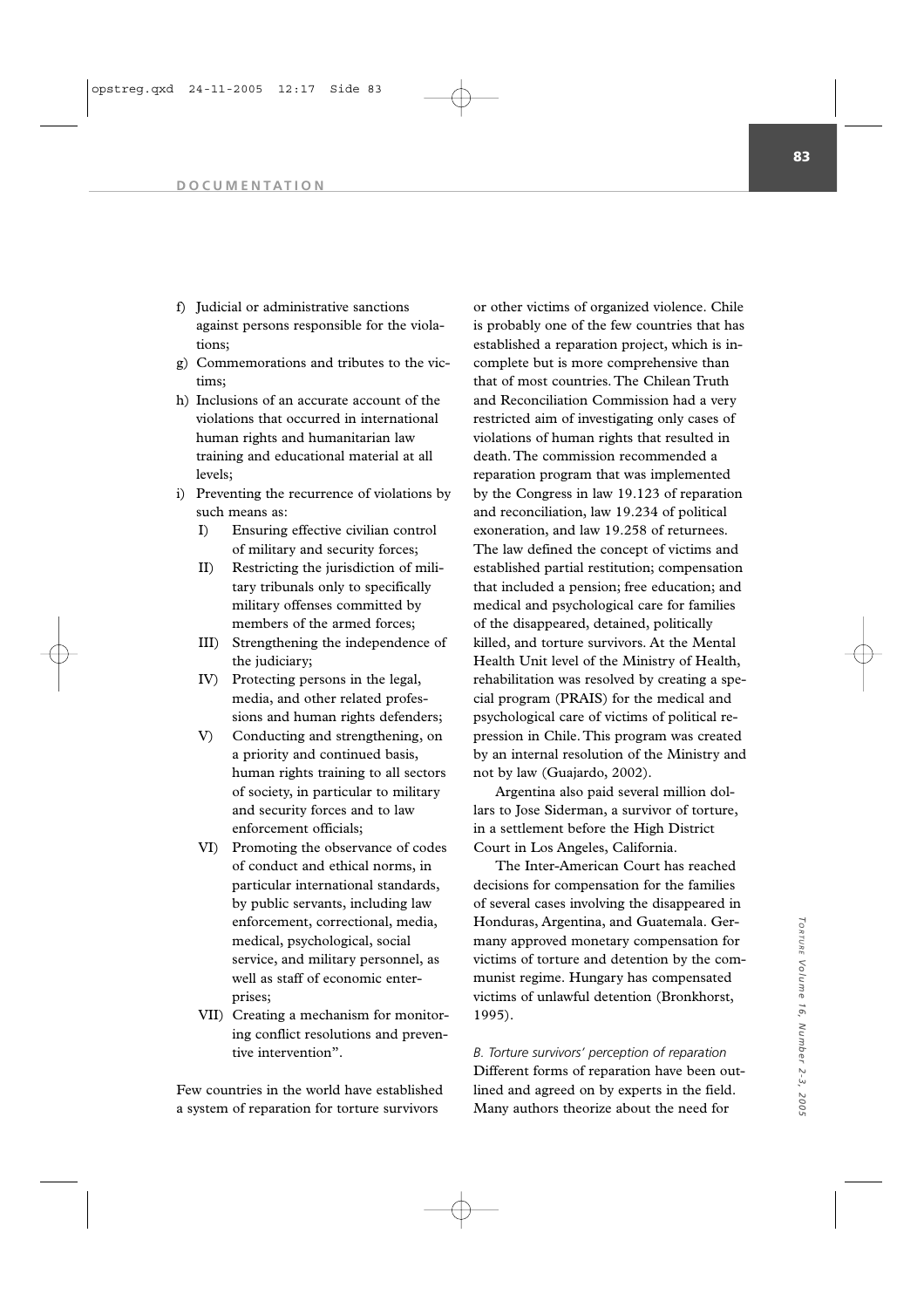**DOCUMENTATION**

reparation but there are no investigations of the needs of survivors or the need for and effects of reparation. Cullinan did an extensive review of research on theoretical and empirical studies looking at the level of expectations and difficulties of reparation from the torture survivors' perspectives. She concluded that "further extensive research must be carried out in this important area". She further states that "if we are to help torture survivors rebuild their lives we must encourage them to express their opinion, thereby ensuring that reparation, in appropriate form, contributes to their recovery" (Cullinan, 2001; Carmichael, 1996).

One of the most difficult decisions is to determine the amount of economic compensation. As an example, the US Congress recommended guidelines for reparation of 9/11 victims. The guidelines stated that compensation provide reparation for material damage, the loss of earnings or potential earnings, physical harm, mental harm, suffering, and emotional distress. One of the questions raised is how to calculate this amount. There is no universal prescription for calculating an amount and the method and amount decided upon could be a source of more problems and re-traumatization for the survivors. The difficulty in calculating an amount may also cause anguish for an administrator of the funds. These problems were experienced when funds became available for the victims of 9/11 in the US (Feinberg, 2004).

Argentina paid, by law, monetary compensation to the families of the disappeared during the period of political repression against groups oppossed to the military dictatorship from the 1970s and 1980s. The compensation to the ex-detained was based on a monetary value for each day of unlawful detention.

Some survivors reject any economic compensation until the truth is revealed, the bodies of disappeared are found, and the perpetrators of these crimes against humanity are brought to justice. These survivors believe that any compensation in the name of impunity or reconciliation is completely unacceptable. This is the position of a segment of the "Madres de la Plaza de Mayo" in Argentina, as well as several organized groups of torture survivors.

### **APPENDIX V Prevention**

### *A. At the national and local levels*

We know that 74 States are signatories and 136 are parties to the Convention against Torture (CAT). Since 75% of countries practice torture systematically, a significant number of States are practicing torture in spite of being signatories.

Ideally, if all countries of the world decided to follow CAT, torture could be eradicated in a short time. The CAT has all the provisions to prevent the occurrence of torture. We know exactly how to prevent torture.

The European Committee for the Prevention of Torture (CPT) has been concerned with prevention and combating impunity. In its Annual General Report 2004, CPT emphasizes that the existence of suitable legal framework is not in itself sufficient to guarantee that appropriate action will be taken in cases of torture. The relevant authorities must be sensitized to investigate and prosecute the perpetrators. Since some type of torture and maltreatment do not leave obvious marks such as psychological techniques, asphyxiation, and uncomfortable positions, all allegations of torture should be investigated whether or not the person concerned bears visible scars. There are principles of an effective investigation, capable of leading to the identification and punishment of those responsible. Disciplinary culpability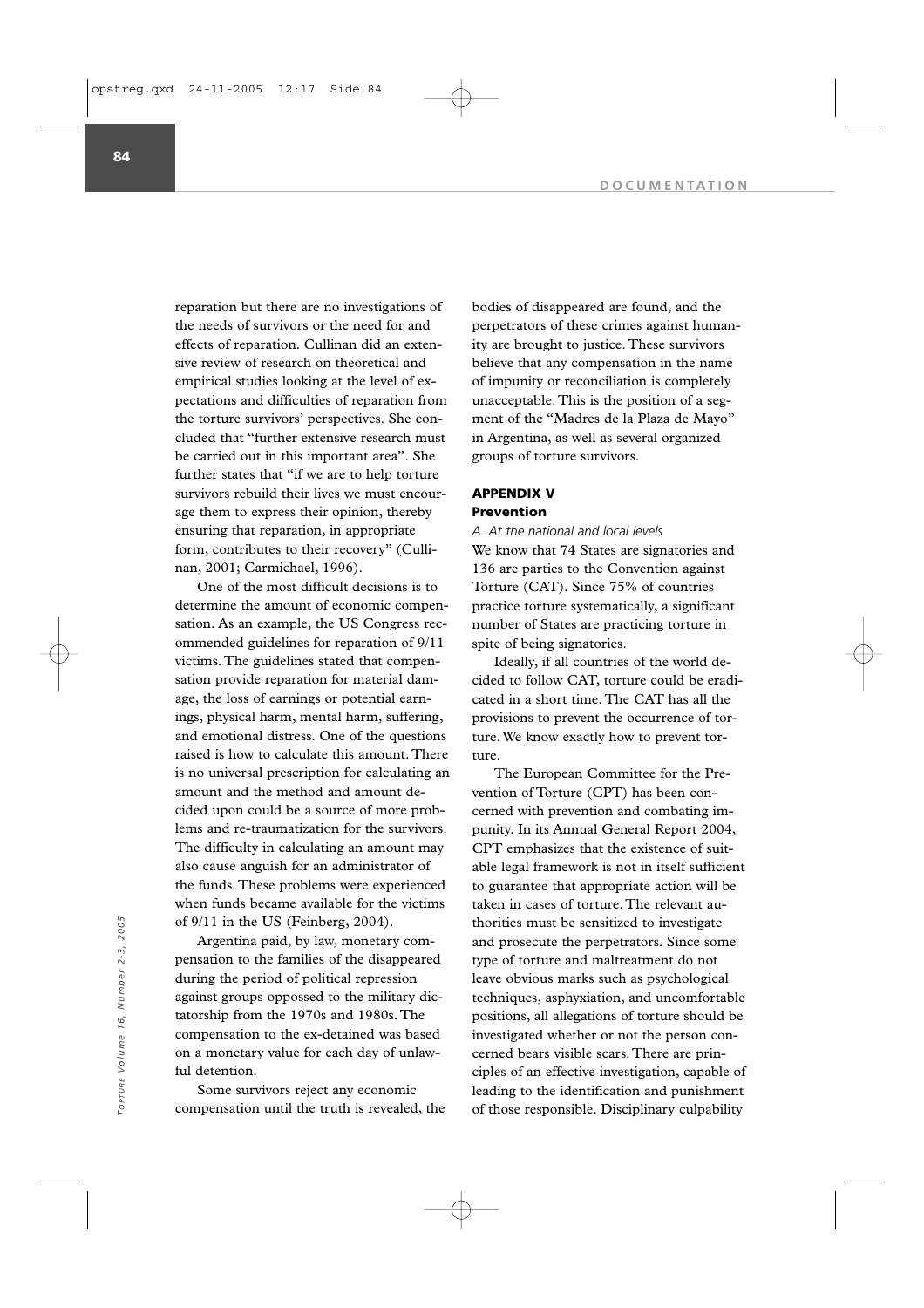of the officials should be systematically examined and adequate sanctions applied (European Committee for the Prevention of Torture, 2004).

### *B. Twelve point program*

*for the prewention of torture*  Amnesty International developed this 12 point program in 1983 as a way to measure the willingness of governments to end torture. After ten years these twelve points of the program are still relevant (Amnesty International, 1994):

- 1. Condemn torture: Governments should make clear that torture will never be tolerated
- 2. Ensure access to prisoners: Torture often takes place while a prisoner is incommunicado
- 3. No secret detention: The prisoners are held only in officially recognized places
- 4. Provided safeguards during detention and interrogations: Prisoners should be informed of their rights. A lawyer should be present during interrogation
- 5. Prohibit torture in domestic law
- 6. Investigate all complaints of torture
- 7. Prosecute: Those responsible for torture must be brought to justice
- 8. No statement extracted under torture should be used as evidence
- 9. Provide effective training of all officials involved in the custody, interrogation, or medical care of prisoners
- 10. Provide reparation: Victims of torture are entitled to prompt reparation
- 11. Ratify international treaties
- 12. Exercise international responsibility

The most important recent advances in the fight for prevention of torture are the foundation of CINAT, the ratification of the Optional Protocol of the Convention against

Torture adopted on December 18, 2002 and the adoption of the International Criminal Court on July 17, 1998 in Rome (Arcel, 1999; United Nations, 2002).

CINAT (Coalition of International Non-Governmental Organizations against Torture), brings together six well-known organizations that work in different but complementary ways for the eradication of torture. CINAT works to make the worldwide movement against torture more effective.

These six organizations are based on activist membership structure, "umbrella" advisory and support bodies, and networks of specialist professionals' agencies:

- Amnesty International (AI)
- Association for the Prevention of Torture (APT)
- International Federation of ACAT (FI. ACAT) (Action by Christian for the Abolition of Torture)
- International Rehabilitation Council for Torture Victims (IRCT)
- World Organization Against Torture (OMCT)
- Seeking Reparation for Torture Survivors (REDRESS)

CINAT aims to increase awareness of the widespread use of torture and its consequences and to combine capacities and resources to undertake specific activities to eradicate torture. CINAT members share information on all aspects of torture, including relevant international and national laws, alleged perpetrators, victims' issues, and common strategies.

One of the most important activities carried out in the framework of CINAT was writing the draft of the Optional Protocol for the CAT.

The objective of the Optional Protocol is to establish a system of regular visits by in-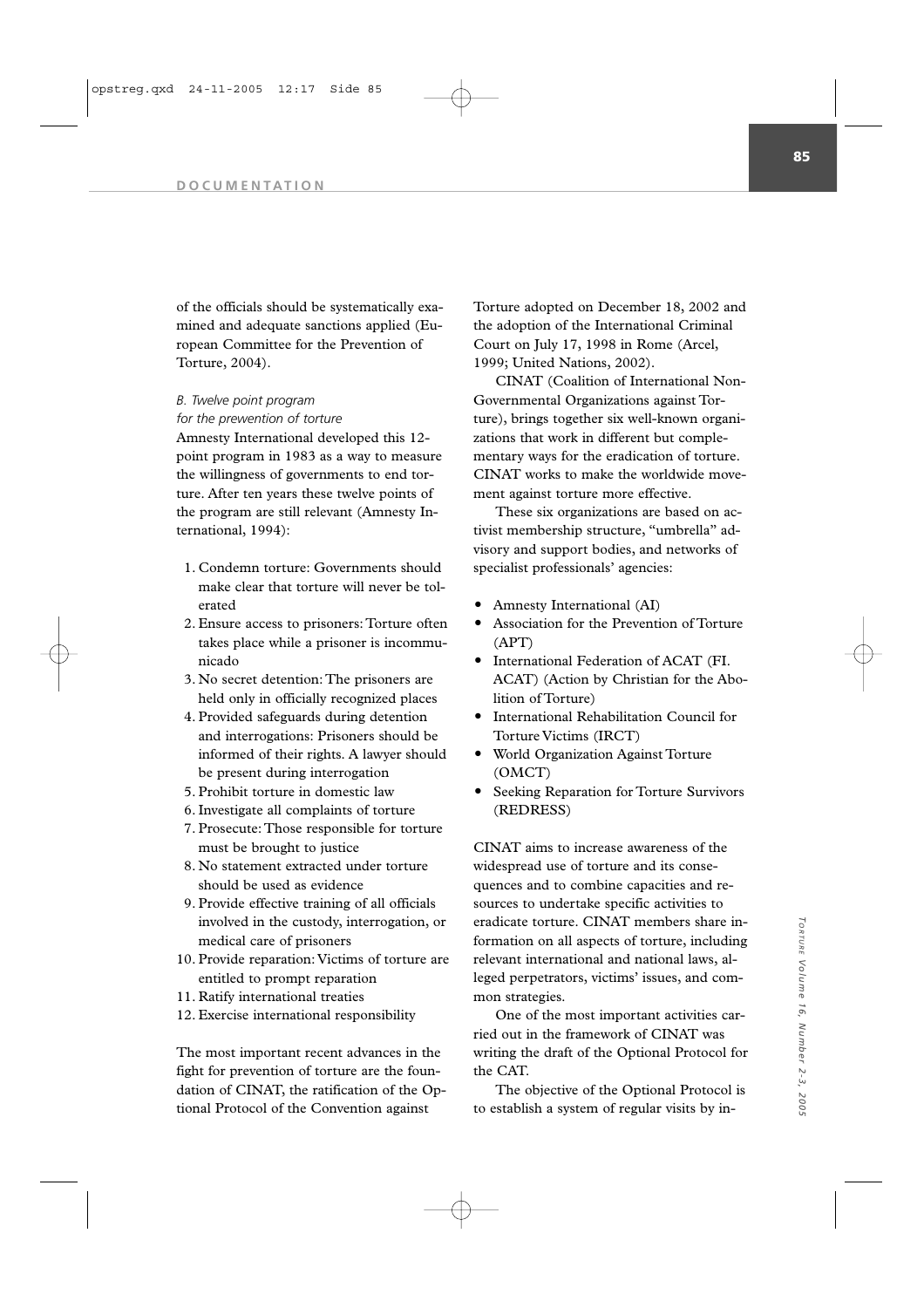dependent bodies to places of detention undertaken in order to prevent torture. The Optional Protocol will help to fulfill some of Amnesty International's 12 points for the prevention of torture.

Members of the "Sub-Committee on Prevention" will visit any place where persons are or may be detained and will make recommendations to State parties concerning the protection of persons deprived of their liberty from torture and other cruel, inhuman, or degrading treatment or punishment. The State party shall grant to the Sub-Committee access to all information concerning the numbers of persons deprived of their liberty and places of detention, access to places of detention and their installations, and the opportunity to have private interviews with the persons deprived of their liberty. The Sub-Committee shall publish its report together with any comments of the State party.

Each State party, at least one year after the entry into force of the Protocol, shall maintain, designate, or establish one or several independent national preventive mechanisms for the prevention of torture at domestic level. The State party shall guarantee the functional independence of the national preventive mechanisms.

#### Eradication of torture:

Some components of a plan of action The principal development objective in prevention is the complete eradication of the practice of torture in all its forms. Some immediate steps at both local and international levels are needed to fulfill this major aim (Rasmussen and Rasmussen, 1997; Madariaga, 1997; Sharma et al., 1998; Staiff, 2000):

 Encourage universal and speedy ratification of the United Nation Conventions

Against Torture, the Optional Protocol, and the International Criminal Court.

- Encourage not only the ratification of the CAT but also the full recognition of the competence of the Committee against Torture (Article 22).
- Ensure that the States Parties implement mechanisms to comply with CAT and its Optional Protocol and permit detainees to challenge the legality of detention and to complain about their treatment.
- Ensure immediate access to detention facilities worldwide for independent human rights monitors such as the United Nations, International Committee of the Red Cross, and /or NGOs (Staiff, 2000).
- Review the field manuals of interrogation of detainees to ensure that they comply with international standards prohibiting torture and ill-treatment.
- Encourage to all State parties of CAT to cooperate fully with the United Nations Special Rapporteur on Torture.
- Implement these international conventions in domestic legislation to ensure that torture is considered a crime and that the definition of torture incorporates the basic elements of CAT.
- Ensure that torture survivors have access to justice and reparation.
- Ensure independent, impartial and prompt investigation of alleged cases of torture.
- Ensure that civilian and military personnel are adequately trained in international and domestic humanitarian and human rights laws.

### **APPENDIX VI**

# **Research**

### *A. Background*

Despite the prevalence of torture and its mental health consequences, there has been relatively little scientific interest in the study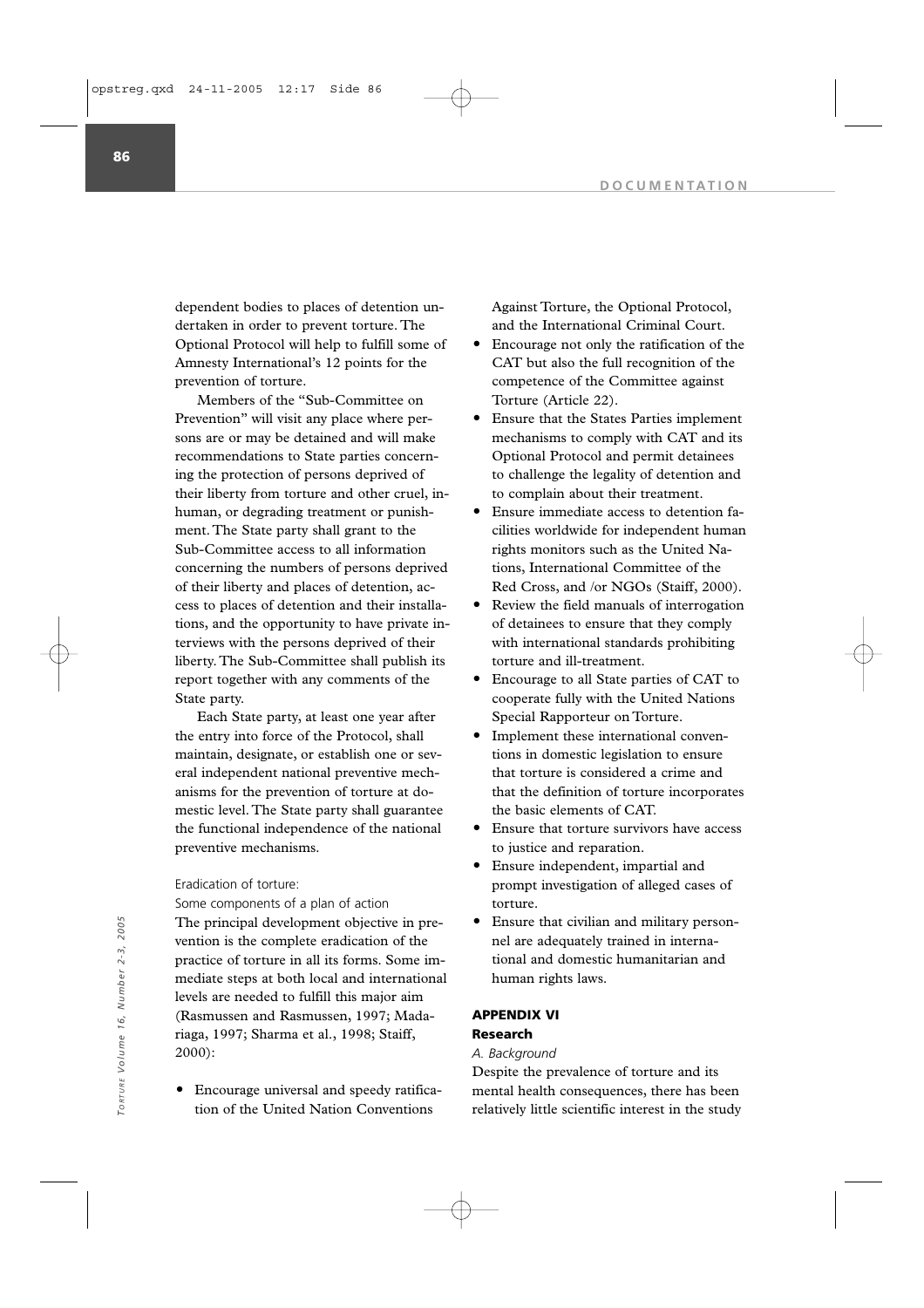#### **DOCUMENTATION**

of torture, its psychological effects, and their treatment. Study of torture survivors may have important implications for human rights, theory, assessment, classification, treatment of traumatic stress responses, and legal issues concerning torture survivors. The effects of torture on the individual have interacting social, political, cultural, economic, medical, psychological, and biological dimensions. Studies on specific highrisk groups among victims of organized violence, such as women, rape victims, children, orphans, family members, exsoldiers, and others require rigorous research methodology, often costly research budgets, adequate sample sizes, academic expertise, and interdisciplinary collaboration. Most torture rehabilitation programs do not have the skilled research personpower or the budget. Most donor organizations give funds only for the direct care of survivors, and they are not willing to finance necessary infrastructures or scientific research.

Most studies conducted in refugee clinics and in other treatment settings rarely include control groups, generally have small samples, and are not designed to address the prevalence of torture survival in communities. Most of the information published on torture survival is descriptive. Few clinical outcome studies exist (Basoglu, 1998; Gurr and Quiroga, 2001). These studies have limitations including the lack of control groups, definitions of diagnostic criteria, and validation of assessment instruments. Estimates of the prevalence of torture have been unreliable because epidemiologic studies are extremely difficult, often impossible to conduct, and rarely attempted. The sensitivity of the topic of torture makes it difficult to study, and refugees are challenging groups for research under any circumstances. Clinicians have been reluctant to include sur-

vivors in controlled trials, feeling a need to protect them from re-traumatization (Basoglu et al., 2001).

Some recent publications can help to elucidate and guide research in the field. Hollifield et al. (2002) reviewed the literature measuring trauma and health status in refugees, analyzing 183 publications, concluding that most articles about refugee trauma or health are descriptive or include quantitative data from instruments with limitations of validity and reliability for refugees. Willis and Gonzalez (1998) reviewed the use of survey questionnaires to assess the health effects of torture. Spring et al. (2003) described an approach to gathering a sample representative of refugee communities which are difficult to access.

### *B. Outcome research* **History**

For more than twenty years, programs for the rehabilitation of torture victims around the world have been treating survivors of torture. The needs of survivors are multiple and in response, the programs have usually adopted a multidisciplinary approach. The components of these interventions vary significantly between centers as well as between regions of the world.

In spite of this long history studies of the efficacy of different treatment approaches and of the indicators to measure successful outcomes have not been completed. Few outcome studies exist, and those have limitations including the lack of control groups, definitions of diagnostic criteria, validation of assessment instruments, sample size, and other factors (Gurr and Quiroga, 2001).

A review of 25 treatment outcome studies in torture survivors and traumatized refugees follows: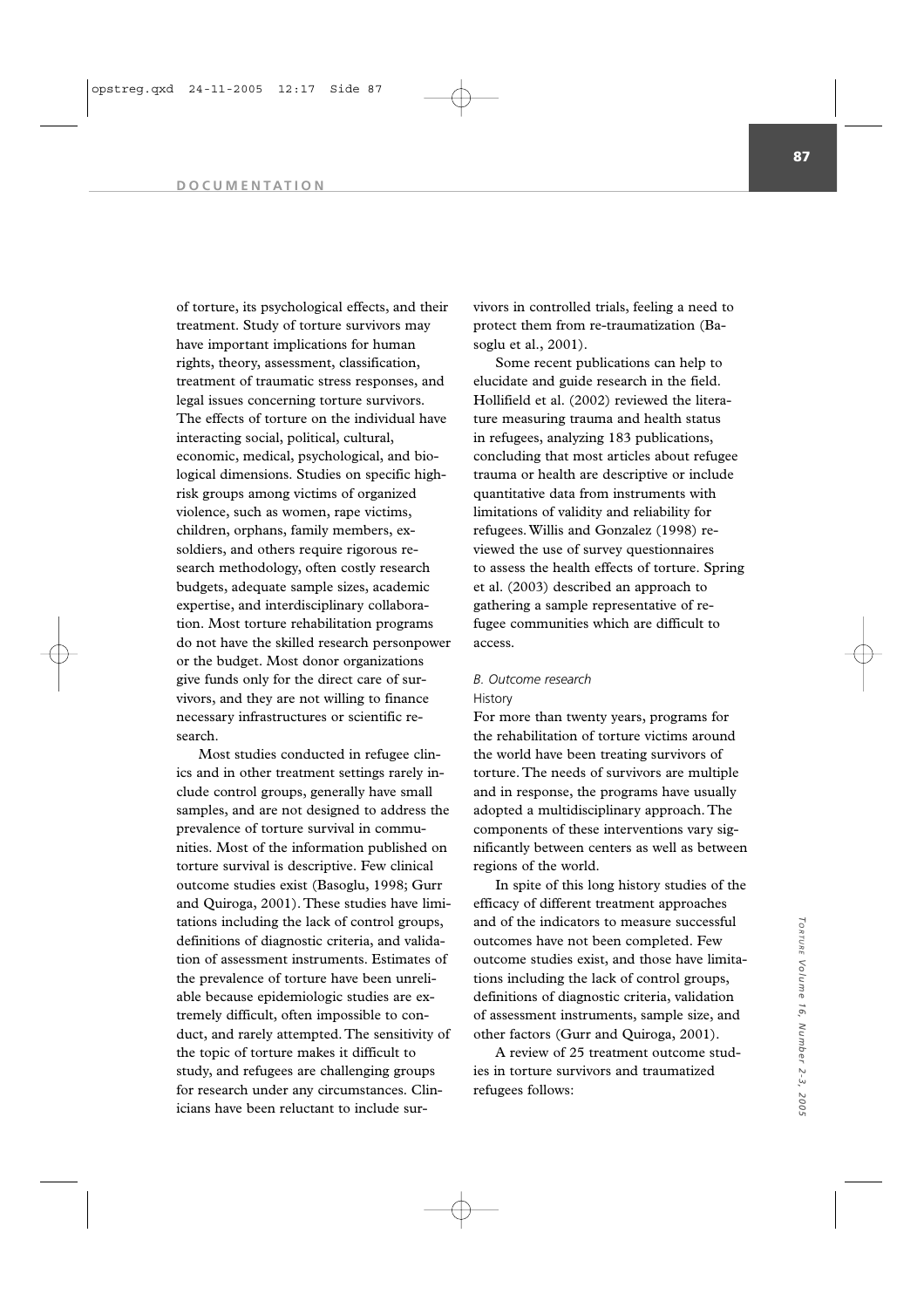#### Torture Survivors

*Testimony method:* Perhaps the earliest attempt to study outcome of torture survivors was by Cienfuegos and Monelli (1983), who studied 39 tortured Chilean ex-prisoners and others from Chile who suffered trauma but not torture. The best results were found in those who were tortured (12 of 15 improved).

*Treatment at CVT:* Jaranson et al. (unpublished) reviewed the charts of 220 clients at the Center for Victims of Torture (CVT) in Minneapolis, Minnesota. Using independent clinician evaluators, overall 64% showed improved function, 35% were unchanged, and 3% declined. Of those who completed treatment, 86% showed improvement, while only 39% of those who left treatment prematurely showed improvement within the five-year study period (1991-95).

*Treatment at RCT:* Elsass (1998) interviewed 20 torture survivors from the Middle East and their therapists from the Rehabilitation and Research Centre for Torture Victims (RCT) in Copenhagen, Denmark. Although this study was much more complicated than reported here, quantitative outcome three months after the end of treatment found that 17 of 20 survivors evaluated treatment results as extremely positive.

*Brief psychotherapy:* Reeler (1998) found in a pilot study at Amani Foundation in Zimbabwe that 12 adults torture survivors who completed brief psychotherapy showed improvement.

*Psychotherapy at BZFO:* Birck (2001) used standardized instruments and interviews to assess symptom change after two years of psychotherapy with 30 former patients at the Treatment Centre for Torture Victims

(BZFO) in Berlin, Germany. Although intrusive PTSD symptoms had decreased, former patients were still highly symptomatic. Birck attributes this high symptom level to the phasic course of PTSD, which can be exacerbated by post-treatment stressful events.

*Treatment at 4 centers:* Amris and Arenas (2003).The first phase of the Impact Assessment Study conducted by the International Rehabilitation Council for Torture Victims (IRCT) was an exploratory study to find the perception of torture and rehabilitation in different cultural settings by health professionals and by clients.The results of the first phase showed that all programs used a multidisciplinary approach in the assessment and treatment of the clients, but the clinical practice and priorities varied, reflecting the professional profile and composition of staff across centers.The programs used a broad spectrum of theories, methods, and treatment approaches.The clients had very concrete expectations of treatment such as pain relief, improved physical function, improved relations with their families and interpersonal relationships within the community, and the capacity to return to work and provide for the family. Across centers the clients expressed satisfaction with the support, treatment, and rehabilitation they were provided.

*Treatment at RCT:* Carlsson (2005) studied changes in symptoms of PTSD, depression, anxiety and quality of life over time and identified factors associated with mental health and health-related quality of life (QOL) of survivors treated at RCT in Copenhagen. A concurrent cohort study interviewed 86 refugees attending a pre-treatment assessment at RCT in 2001-02, and 68 of them at 9 month follow-up.The historical cohort study in 2002-03 included 151 of the 232 *Brief psychotherapy:* Reeler (1998) found in a<br>
pilot study at Amani Foundation in Zim-<br>
babwe that 12 adults torture survivors who<br>
dentified factors associated with mental<br>
completed brief psychotherapy showed im-<br>
prov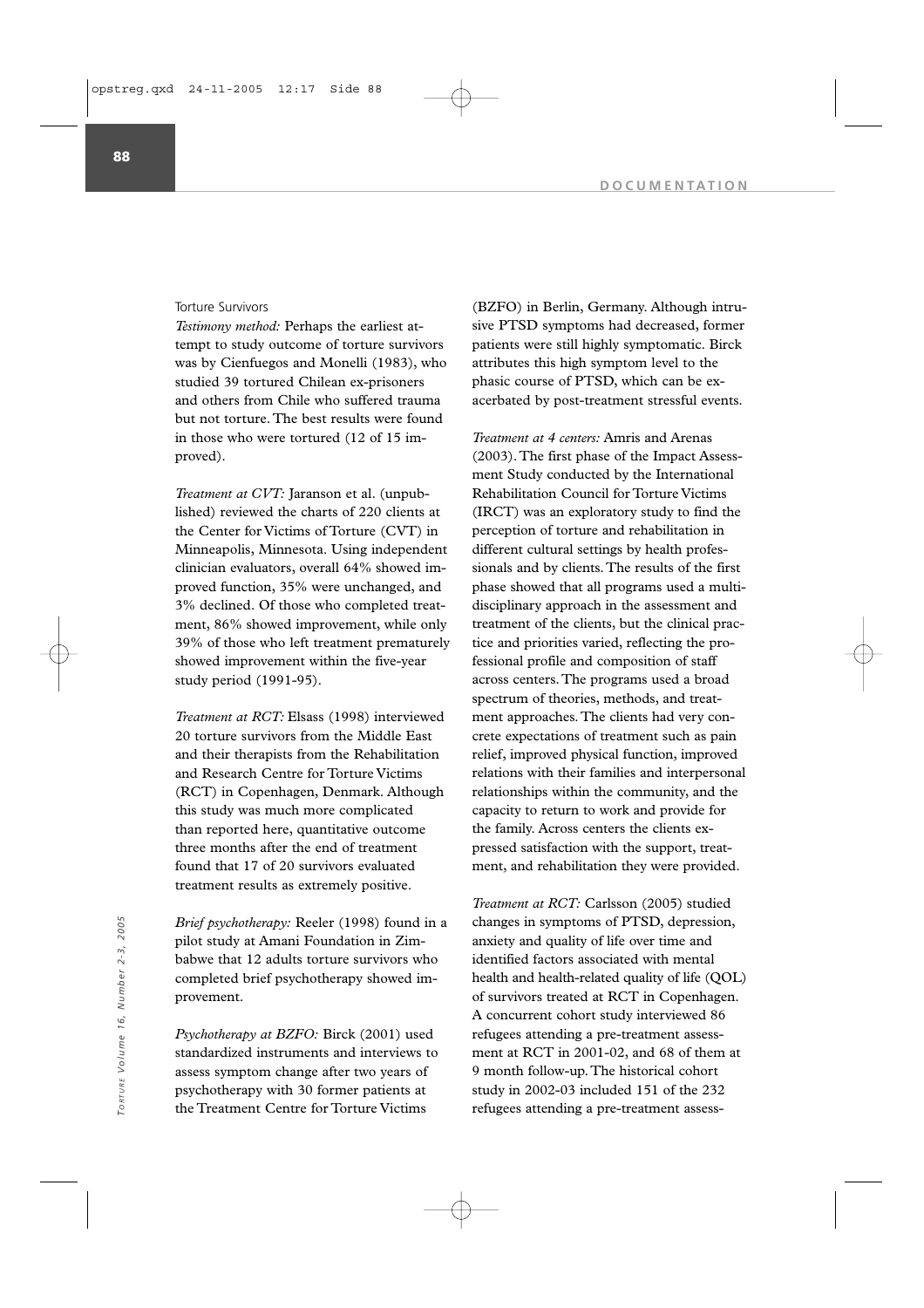#### **DOCUMENTATION**

ment at RCT in 1991-94. In both studies, mental health sequelae and poor QOL persisted even many years after exposure to torture. High emotional distress was associated with low QOL. No changes were found between the initial and the 9 month follow-up for the concurrent cohort, although the historical cohort (10 year follow-up) showed a slight decrease in psychiatric symptoms. Factors associated with emotional distress and low QOL were number of torture methods, lack of current occupation, and minimal social contacts. A number of explanations are posited for these findings.

### Traumatized Refugees,

including torture survivors

*Stress intervention module:* Snodgrass et al. (1993) compared 8 undergraduate Vietnamese students with moderate to severe PTSD symptoms given a stress intervention module (SIT) with a control group of 6. Post-intervention PTSD symptoms were significantly reduced in the treatment group while controls showed no change.

*Outpatient PTSD treatment:* Drozdek (1997) studied a sample of 120 male concentration camp survivors from Bosnia-Herzegovina in Dutch asylum centers given early OP treatment for PTSD for 6 months. Three treatment groups (group therapy, medications, combination group therapy and medications) and 2 control groups (refused treatment, did not meet PTSD diagnosis). Fifty randomly chosen subjects from the initial 120 were re-tested at the end of treatment and at 3 years. No differences were found among the treatment groups. The author concludes that treatment was effective in the short-term, somewhat long-term.

*Testimony psychotherapy*: Weine et al. (1998) studied 20 Bosnian refugees in Chicago before and after receiving testimony psychotherapy, and at 2 and 6 months. The authors found significant decreases in PTSD diagnosis and symptom severity, depressive symptoms, and increased Global Assessment of Function (GAF) scores at post-treatment, with additional effect on follow-ups. This is the first known study to use standardized instruments to evaluate the efficacy of a psychological treatment for a group of refugees with PTSD.

*Integrative gestalt treatment:* Pantic (1998) discusses integrative gestalt group therapy for Bosnian children and their families, helping them to overcome their problems, avoid long-term sequelae, and reach acceptance of their experiences in a search for meaning and identity.

*Psychotherapy versus medication:* Westermeyer et al. (1988) studied a community sample of matched pairs of Hmong refugees who had major depression, 15 treated and 15 without treatment. The patient group had higher symptom levels prior to treatment and at follow-up reported fewer depressive symptoms than controls.

*Home visit interventions:* Fox et al. (1998). Home visits by school nurses and bilingual teachers to Southeast Asian refugee women in the US were conducted with follow-up at 10, 20, and 33 weeks. For comparison, women who did not receive the home visits were twice evaluated for mental health status ten weeks apart. Home visits reduced depression for subjects compared with controls.

*Psychiatric treatment:* Mollica et al. (1990) evaluated changes in symptoms and perceived distress of 21 Cambodian, 13 Hmong/Laotian, and 18 Vietnamese patients in Boston before and after a 6-month treat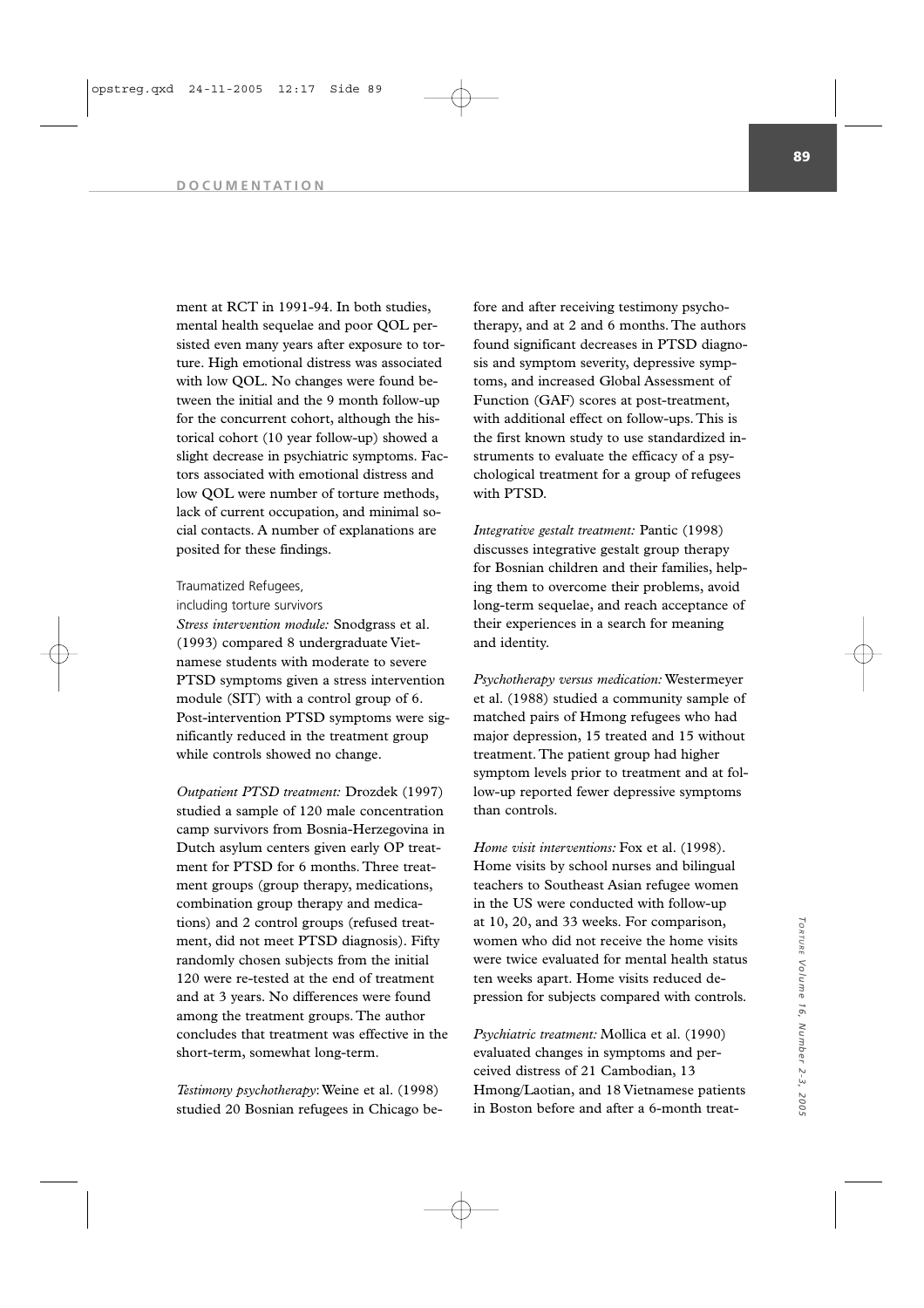ment period. Most patients improved significantly, with Cambodians having the greatest and Hmong/Laotians the least reductions in depressive symptoms. Although psychological symptoms improved, many somatic symptoms worsened.

*Psychiatric treatment:* Kivling-Boden and Sundbom (2001) assessed 27 traumatized refugees from the former Yuglslavia seen in psychiatric treatment initially and on followup three years later. On follow-up, social welfare dependence was high and unemployment at 32% was sixfold the mainstream Swedish labor force. Positive factors were housing and a reasonable knowledge of the Swedish language.

*Selective serotinergic re-uptake inhibitor (SSRI) treatment:* Smajkic et al. (2001) studied 32 Bosnian refugees at a mental health clinic receiving open trials of Sertraline (N=15), Paroxetine (N=12), or Venlafaxine (N=5). Sertraline and Parexetine showed significant improvement at 6 weeks in PTSD symptom severity, depression, and Global Assessment of Function (GAF), while Venlafaxine did not improve depression and had high side effect rates. All 32 still had PTSD diagnoses at 6 weeks.

*Psychosocial treatment:* Dybdahl (2001) studied 42 mother-child dyads internally displaced in Bosnia-Herzegovina randomly assigned to psychosocial support with basic medical care compared with 45 dyads receiving only medical care. The treatment group showed positive effect on mothers' mental health, children's weight gain, and measures of children's psychosocial functioning and mental health. displaced in Bosnia-Herzegovina randomly<br>
a signed to psychosocial support with basic wive d 141 charts of consecutively treated<br>
medical care compared with 45 dyads re-<br>
civing only medical care. The treatment<br>
group show

*Psycho-educational treatment:* Abdalla and Elklit (2001) of the Danish Red Cross

developed a psycho-educational project for 490 Kosovar refugee children. Intrusive memories and hypervigilance decreased, while self-satisfaction increased significantly.

*Cognitive-behavioral therapy (CBT) versus exposure therapy (ET) in treatment of PTSD:* Paunovic & Ost (2001). This study is the first known randomized psychological treatment outcome study with a refugee sample. 6/20 were torture survivors. Both treatments showed large improvements on measures of PTSD, anxiety, depression, quality of life and cognitive schemas before and after treatment, and at 6 month follow-up. No difference between CBT and exposure therapy was found.

*Cognitive-behavioral therapy (CBT) groups:* Sehwail and Rasras (2002) of Palestine conducted a cognitive behavior group primarily of survivors of torture in Israeli prisons or otherwise traumatized by Israelis. A psychotherapist and co-therapist conducted the group. The authors comment that their patients were more likely to accept education or counselling than to focus on the trauma, but many members disclosed their traumatic histories. Of the twelve group members, eight reported benefit and four were partially improved.

*Belief systems model:* Brune et al. (2002) reviewed 141 charts of consecutively treated refugees in Hamburg, Germany, finding that a firm belief system was an important predictor for better therapy outcome. Psychotherapy ranged from 3 months to 6 years with a mean of 2 years.

*Thought field treatment:* Folkes (2002) evaluated 31 refugee and immigrant clients' pre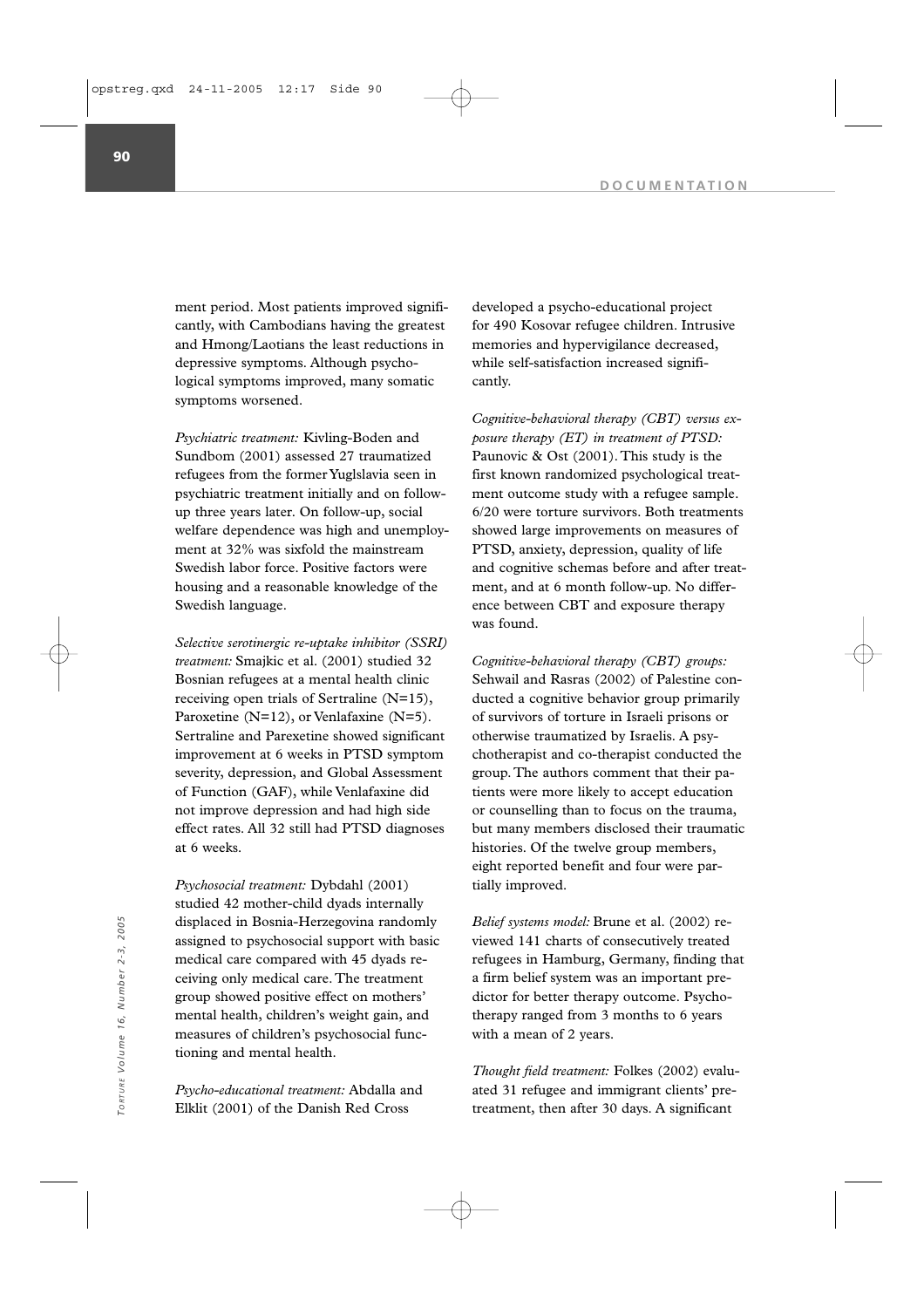decrease in all symptom subgroupings of PTSD was found.

*Community intervention:* Goodkind (2002) studied the effect of building upon Hmong refugee strengths, experiences, and interests, finding that this was effective in increasing quality of life and English proficiency while decreasing distress levels.

*Psychiatric treatment:* Boehnlein et al. (2004) assessed treatment outcome by chart review in 23 Cambodian refugee patients with PTSD, all of whom had been treated continuously for at least ten years at the Intercultural Psychiatric Program in Portland, Oregon. Using symptom, disability, and quality of life instruments, thirteen were improved, but the remaining ten were still impaired.

*Health realization model:* Halcon et al. (in progress) found that groups of Somali and Oromo (Ethiopian) women responded positively to the health realization model of intervention. The health realization model is a community-oriented, psycho-educational intervention that shows promising results in a variety of settings and populations including high risk and traumatized individuals and groups. Based on a resiliency framework, this intervention assists people to put intrusive thoughts into a manageable perspective and improve their daily functioning through learning a process of thought recognition.

The mission of torture rehabilitation programs has generally been to treat every survivor who requests care. For ethical reasons programs are unwilling to allocate a random control group, in spite of the fact that no one has proven the efficacy of the interventions. The problem they now face is how to design acceptable, experimental studies in the absence of a control group.

Recently, some foundations and government agencies which fund these programs have requested an evaluation of the success of different treatment approaches. The objective of measuring consumer outcomes in torture rehabilitation programs is to study the efficacy of the intervention compared to the goals of the program. The information garnered should be used to improve the quality of services and care. Additional gains from measuring consumer outcomes include professional development and empowerment for the survivors of torture.

To improve the quality of care we need to investigate treatment efficacy (clinical impact) and treatment effectiveness (economic impact). Treatment efficacy can be measured at the individual and at the group level. Treatment effectiveness is measured as cost benefit and cost effectiveness of the program to guide the allocation of resources. This type of evaluation uses a different methodology that is beyond the scope of this paper.

Programs for the rehabilitation of torture victims vary enormously in the specific types of therapeutic interventions utilized, size of the target populations, duration of the rehabilitation process, clarity and specifications of goals, economic resources, professional and staff manpower, data collection capabilities, and communications skills of the staff (Amris and Arenas, 2003).

Consumer outcomes measure the "effect on a patient's health status attributable to an intervention done by health professionals or health services". In other words, they measure the anticipated benefits after the implementation of the program (Andrews, 1994).

Donald et al. (2002) have three basic criteria for the development of outcomes: Outcomes should 1) be congruent with the evidence, 2) be relevant for the level of action and stated clearly and concisely, and 3) have face validity to stakeholders.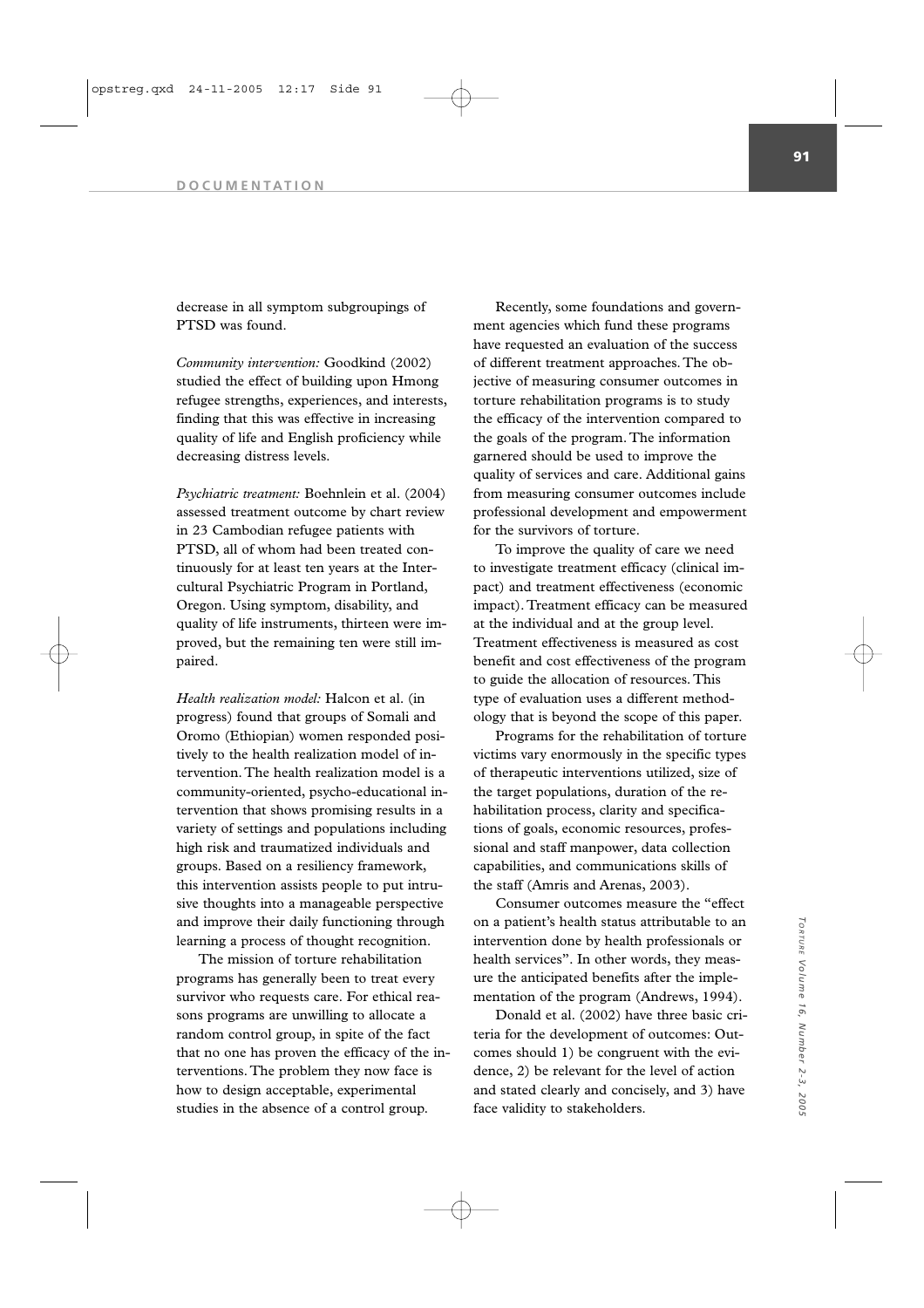Measuring outcomes should be an integral part of the care. Practically, the assessment must be integrated into the daily routine care of clients in the program, not as a separate evaluation research component. In addition, the measure of outcomes should be a part of a process that includes an analysis and reporting of the outcome data, as well as incorporating the information in order to improve the quality of the care through education and training of the providers. This methodology routinely used in health care is called "Continuous Quality Development" and has been adopted as a national policy for the Regional Office for Europe of the World Heath Organization (World Health Organization, 1993).

### Areas of outcome measurements

The best approach to evaluating the efficacy of the program is a multidimensional, multidisciplinary measure of individual outcome.

Another important area of evaluation and research is the perception that the participants in a program have of the outcome of their interventions. Professionals (service providers) often have a different assessment than the survivors (consumers) in relation to parameters such as quality of life, symptoms, and social skills (Stedman et al., 1997; Amris et al., 2003).

The areas most frequently measured include:

- a) Symptom measurement: medical and psychological
- b) Level of functioning or disability
- c) Quality of life measures
- d) Consumer satisfaction
- e) Consumer empowerment
- f) Family burden

Outcome measurement instruments In evaluation research, outcome measures may include the application of some known scales and instruments before and after intervention.There are many instruments that can be used in each of these areas on interest.

Several authors have defined some of the criteria for selecting a measurement or indicator for consumer outcome (Donald et al., 2002; Ciarlo et al., 1986; Green and Graceli, 1987; Andrews et al., 1994). The measure must be: applicable, acceptable, practical, valid, and sensitive to change.

#### Outcome indicators

Donald has identified ten criteria to guide in the development of outcome indicators. The first three are similar to the first three criteria for outcomes (Donald et al., 2002).

Indicators should be:

- congruent with the evidence
- relevant for the level of action
- stated clearly and concisely and have face validity to stockholders
- sensitive to changes over time
- measurable
- affordable
- unique and comprehensive

Validity is defined by the degree that the instrument measures what it is supposed to measure. The instrument also has to be reliable, or free of measurement errors.

The Consumer Outcome Project Advisory Group of the Commonwealth Department of Mental Health and Family Services of Australia was created to review existing measures of consumer outcome. The group concluded that disability and quality of life were the most important outcomes to be measured, followed by consumer satisfaction and symptoms. The group recommended the further testing of six instruments as potentially useful for routine outcome measurements (Andrews et al., 1994):<br>
Franch Mental Health and Franch Poster<br>
and Poster al., 1994):<br>
and O Consumer entispectation<br>
2-3, 2008<br>
2-4 O Quality of life measures<br>
4-4 O Consumer entists and the poster all that disabi

**92**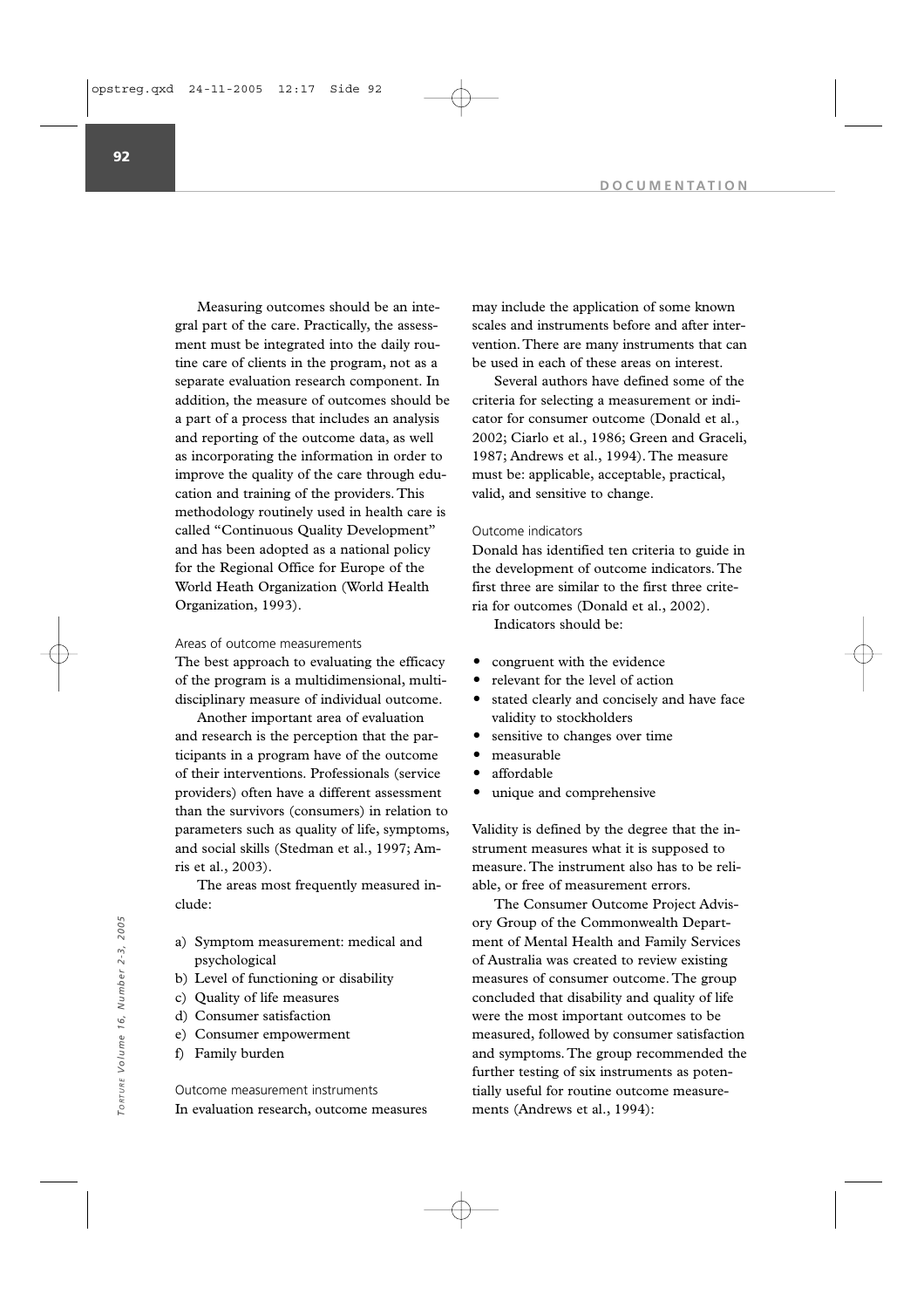#### Consumer measures:

|       | <b>BASIS 32</b> Symptoms Identification Scales |
|-------|------------------------------------------------|
| MHI   | Mental Health Inventory                        |
| SF 36 | <b>Short Form Survey</b>                       |

Provider measurements:

| HoNOS | Health of the Nations       |
|-------|-----------------------------|
|       | <b>Outcomes Study</b>       |
| LSP.  | Life Skills Profile         |
| RFS   | <b>Role Function Scales</b> |

This is an example of how the Commonwealth Department approached this problem. The choice of measurement instruments should be based on the specific objectives, outcomes, type of intervention implemented, and information needed, all of which will be unique to each program.

Many instruments that are both valid and reliable can be used in different circumstances. There are also several publications that have analyzed the validity and reliability of each instrument and can be used for reference in the selection of an instrument (Bowling, 1996; Bowling, 1997; Donald, 2002). Obviously, any outcome measure needs to be accepted by the professional staff and clients of the program.

After a measure has been selected and implemented for a defined period of time, it should be evaluated to decide if it fulfills the goals of the research evaluation. Some programs implement outcome measurements but do not systematically analyze the data.

The following are examples of instruments which have been selected for use in research:

## Symptoms

*Symptom checklists* Hopkins SCL-25 (anxiety and depression) SCL-90 SCL-110

Health Symptom Checklist (HSC) Symptoms Identification Scales (BASIS 32)

# *PTSD structured*

- 1) Clinician-Administered PTSD Scale (CAPS) is the most common. Used by mental health professionals to evaluate development of PTSD and complex PTSD symptoms even after repeated events.
- 2) Watson PTSD Interview

# *PTSD rating scales*

- 1) Harvard Trauma Questionnaire (HTQ) includes exposure to events, brain trauma, general posttraumatic symptoms, and associated symptoms (complex PTSD) and has cut-off score for DSM criteria
- 2) Impact of Events Scale (IES)
- 3) Mississippi Combat Scale
- 4) Posttraumatic Stress Checklist-Civilian Version (PCL-C) is a self-report Likert scale with 17 items and has shown high internal consistency and reliability as well as a strong correlation with PTSD diagnosis using the CAPS
- 5) Many Others

*Note potential problems:* Cut-off scores vary by ethnic and patient group; Scoring for DSM-IV criteria (x symptoms from symptom group y must be present – this might result in a negative or distorted finding, e.g., if avoidance is predominant, intrusion criteria might only be fulfilled later when the survivor is confronted with triggers; cultural and linguistic factors make a difference).

#### *Anxiety rating scales*

1) Hopkins Symptom Checklist, Anxiety Scale (HSC-25) is short, well-validated, and translated into many languages.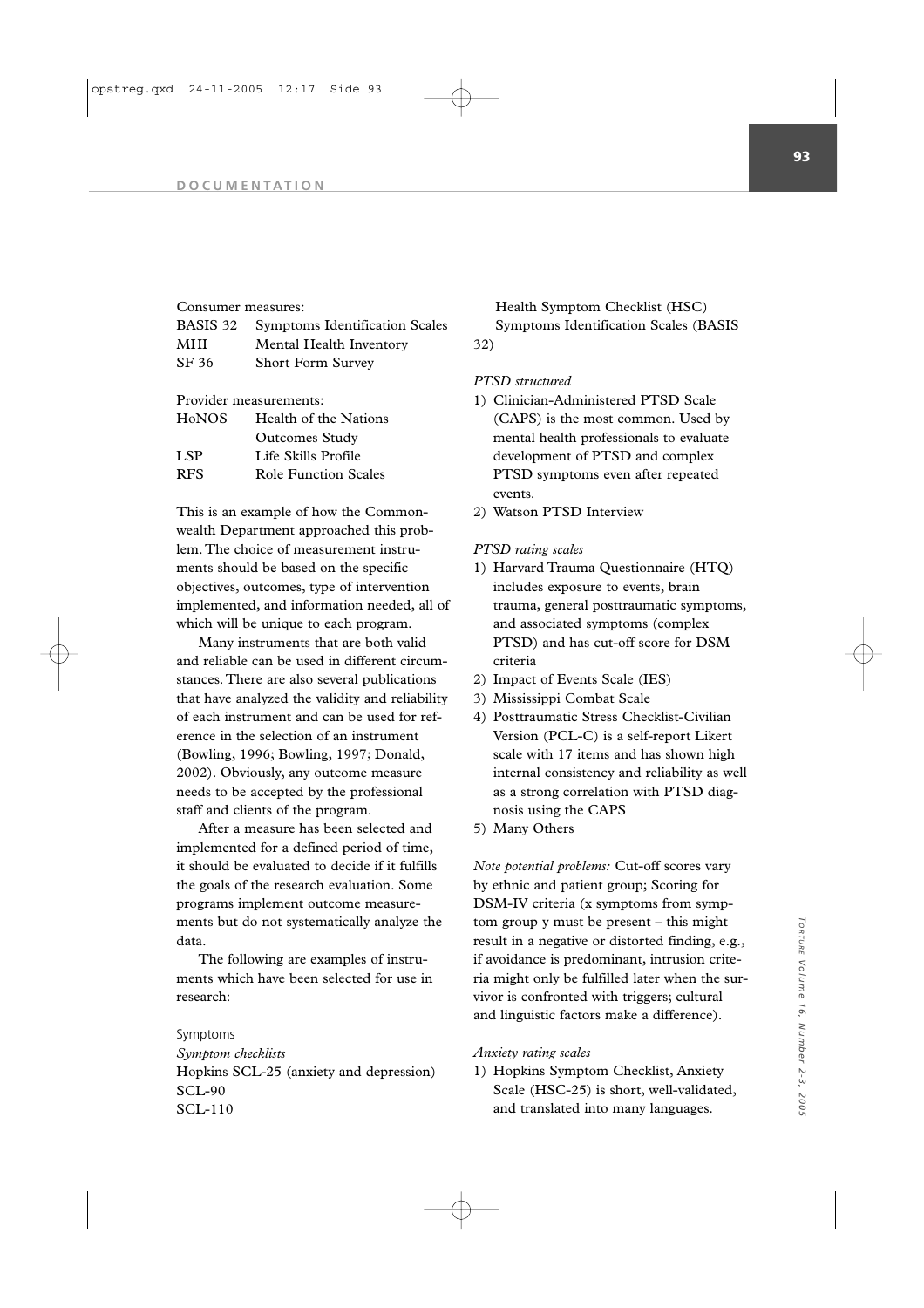- 2) Spielberger's State-trait Anxiety Inventory
- 3) Hospital Anxiety and Depression Scale (HADS)
- 4) Anxiety disorder module of the Structured Clinical Interview for DSM-IV (SCID)

*Anxiety screening scales for use in primary care settings*

- 1) Index of Psychological Distress of Santé Québec (IDPESQ)
- 2) Prime-MD

# *Depression rating scales*

- 1) Hopkins Symptom Checklist, Depression Scale (HSCL-25) is short, well-validated, translated into many languages, and is the best documented in torture survivors
- 2) Zung Self-Rating Depression Scale
- 3) Hamilton Depression Scale (HDS)
- 4) Beck Depression Inventory (BDI)
- 5) Hospital Anxiety and Depression Scale (HADS)

For the above scales, a distortion of results by items based on somatic symptoms is possible and could reflect physical injury sequelae (e.g., BDI), but less prominent in the HADS. Overlap is high with brain trauma and PTS symptoms.

6) Mood disorder module of the SCID

### *Depression screening scales*

1) Index of Psychological Distress of Santé Québec (IDPESQ) is useful screening 2) Prime-MD did not adequately distinguish affective disorders when compared with the gold standard of clinician diagnosis. 3) Vietnamese Depression Scale (VDS)

### *Cognitive testing*

Mini Mental Status Exam (MMSE) is a very Western ethnocentric 30-point scale. Attempts have been made to develop a shorter scale that is relatively culture-free.

### Quality of life

- 1) World Health Organization Quality of Life (WHOQOL-Bref, 26-Item Measure)
- 2) Quality of Life Inventory (QOLI-B)

### Occupation/work (level of function)

- 1) Short Form (SF-36, SF-12)
- 2) Functional Impairment Scale Medical (FIS-M), to assess the extent to which major medical conditions interfere with functioning
- 3) Functional Impairment Scale Psychiatric (FIS-P), to assess the extent to which PTSD symptoms interfere with functioning
- 4) Life Skills Profile (LSP)
- 5) Role Function Scales (RFS)
- 6) Global Assessment of Function (GAF)
- 7) Sheehan Disability Scale
- 8) International Classification of Functioning, Disability and Health (ICF), complementary with the ICD diagnostic system

#### Coping/resilience

Minnesota International Coping Scale (MICS)

# Social support Duke-UNC Social Support

- Satisfaction
- 1) Client Satisfaction Questionnaire (CSQ-8)
- 2) Treatment Experiences and Expectancies (2-Item Measure)
- 3) Client Access to Services Questionnaire (CAS-Q)

### Family function

1) Sheehan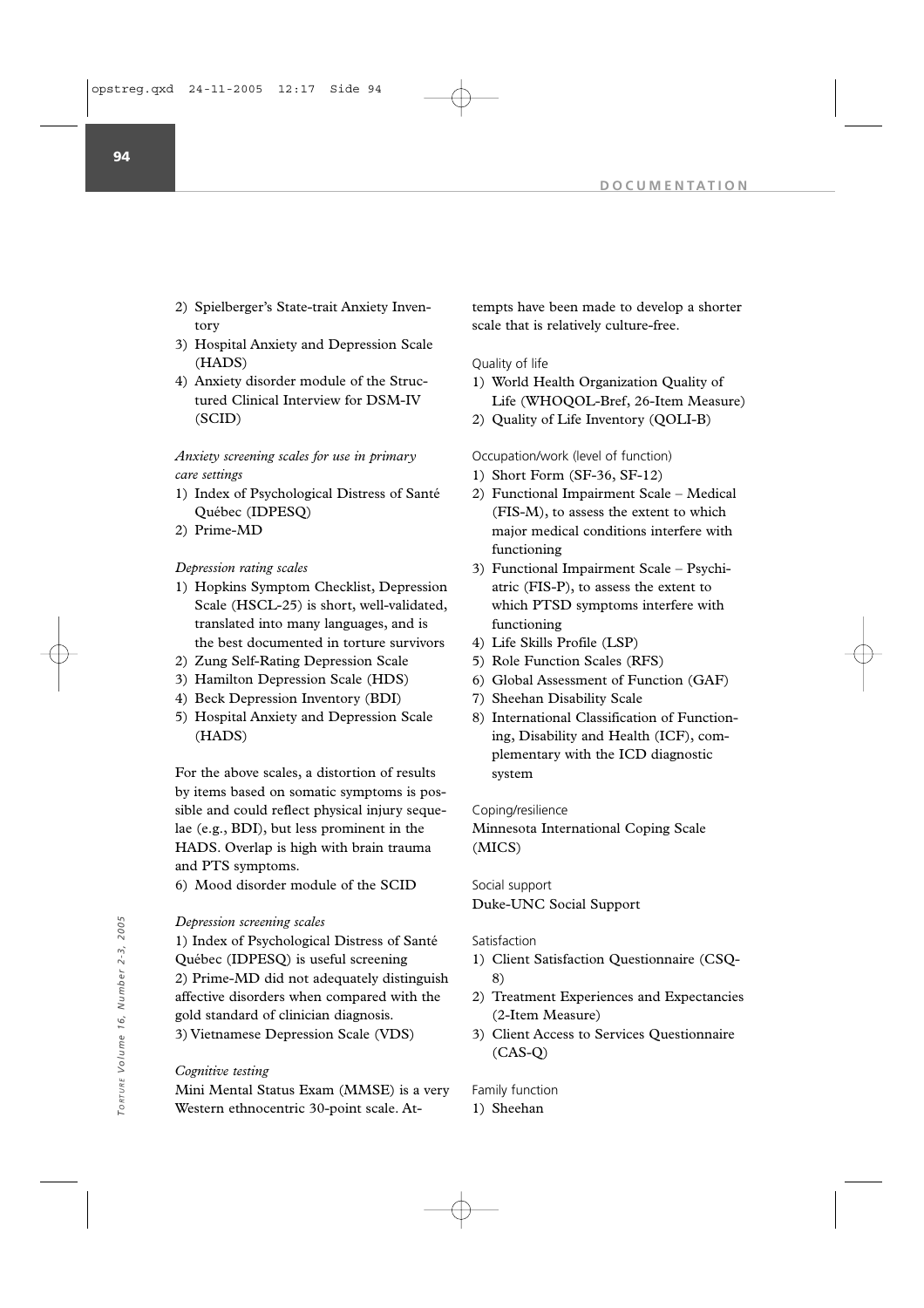2) "Families in Transition" questionnaire – Refugee Population Study (RPS)

# Diagnosis

Structured and Semi-Structured Clinical Interviews offer a reproducible standard with good test-retest reliability. The following have been validated in many languages and are seen as "gold standards" for diagnosis, including PTSD diagnosis.

- 1) Structured Clinical Interview for DSM-IV (SCID) is for use by experienced raters
- 2) Composite International Diagnostic Interview (CIDI) uses ICD-10 and DSM-IV classification systems and is administered by non-professional raters
- 3) Schedules for Clinical Assessment in Neuropsychiatry (SCAN) is based on the Present State Exam (PSE), uses ICD-10 and DSM-IV classification systems to be administered only by trained clinicians

However, there are still problems with diagnostic assessment tools, as has been shown in minor changes leading to major variations in prevalence shown by epidemiological surveys (Regier et al., 1998). This has important implications for assessing services needs.

# Trauma history

- 1) Harvard Trauma Questionnaire (HTQ)
- 2) Trauma Symptom Inventory (TSI)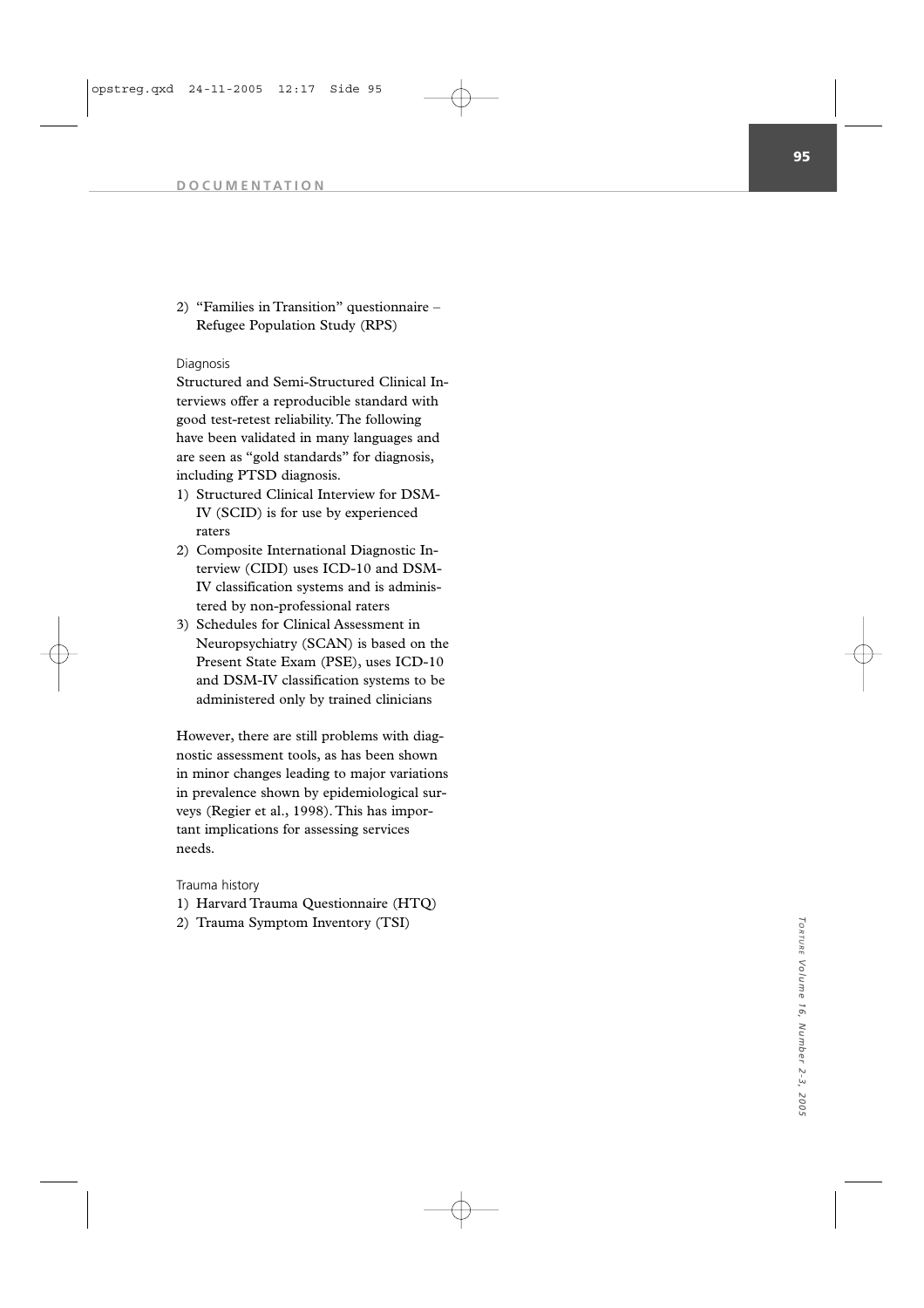### **14. REFERENCES**

- Abdalla K, Elklit A. A nation-wide screening survey of refugee children from Kosovo. Torture  $2001 \cdot 11 \cdot 45 - 9$
- Adhikari KK. Torture methods prevalent in Bhutan. Torture 1999;9:9-10.
- Agger I. Sexual torture of political prisoners: an overview. Journal of Traumatic Stress 1989;2:305-18.
- Agger I, Jensen SB. Trauma healing under state terrorism. London: Zed Books, 1996.
- Agrawal, Srikar. A study on torture and post traumatic stress disorder among Mayanmar refugees in India. Dehli, India: Society for Social Research Art and Culture (SOSRAC), 2000.
- Ajdukovic D. Challenges to training for trauma recovery. In: Gutlove P, Thompson G. Psychosocial healing. A guide for practioners. Based on programs of the Medical Network for Social Reconstruction in the Former Yugoslavia. Institute for Resource and Security Studies. Cambridge, Massachusetts, USA, 2003.
- Allodi F, Randall GR, Lutz E L, Quiroga J, Zunzunegui MV, Kolff CA, Deutsh A, Doan R. Physical and psychological effects of torture two medical studies. In: Stover E, Nightingale EO, eds. The breaking of the bodies and minds. Torture and psychiatric abuse and the health profession. New York: W.H. Freeman, 1985:85-78
- Allodi F. Assessment and treatment of torture victims: a critical review. J Nerv Ment Dis 1991;179:4-11.
- American Psychiatric Association. Diagnostic and statistical manual of mental disorders. Fourth ed. Washington, D.C.: American Psychiatric Press, 1994: 427-8.
- Amnesty International. Amnesty International's principles for the medical investigation of torture and other cruel, inhuman or degrading treatment. Amnesty International Report Appendix VII, 1997: 375-6.
- Amnesty International. End impunity. Justice for the victims of torture. Amnesty International, United Kingdom, 2001:Chapters 4 and 5.
- Amnesty International. Ethical codes and declarations relevant to the health professions: an Amnesty International compilation of selected ethical texts. Third ed. Amnesty International, 1994.
- Amnesty International. Feasibility study for Amnesty International. The nature and extent of international torture training. Amnesty International, 1979a. AI Index: ACT 04/07/79. The Hinder of Catternational. End informational, United<br>
in Schware, Amesty International, United<br>
Torture 2002;12:3-4.<br>
Amnesty International Celectors and declara-<br>
The consequent to the health professions: an Amnesty G,
	- Amnesty International. Report on torture. First American ed. Amnesty International, 1973. Reprint in USA 1975.
- Amnesty International. Statement on torture in Uruguay made by First lieutenant J.C. Cooper to Amnesty International, 1979b. AI Index: AMR/52/16/79.
- Amnesty International. Torture in Greece, the first torturers trial 1975. Amnesty International, 1977. AI Index: PUB 61/00/77.
- Amnesty International. Torture worldwide. An affront to human dignity. Amnesty International, USA, 2000.
- Amnesty International. United States of America a safe heaven for torturers. Amnesty International, USA, 2002.
- Amris K. Physiotheraphy for torture victims (I). Chronic pain in torture victim: possible mechanism of pain. Torture 2000;10:73-6.
- Amris K. Physiotheraphy for torture victims (II). Treatment of chronic pain.Torture 2000;10:112-6.
- Amris K, Prip K. Manual for physiotherapy.Year 2000. 4th ed. Rehabilitation and Research Centre for Torture Victims, 2001.
- Amris K, Roche P. Pain and disability rating in torture survivors: preliminary findings. [Abstract]. Poster session presented at the 10th World Congress on pain, IASP. San Diego, California, 2002.
- Amris S, Arenas J. The IRCT Impact assessment study (I-V). Outcome of torture rehabilitation at specialised centers from the clients' and health professionals' perspective. Torture 2003;10(suppl 1).
- Amris S, Prip K. Falanga torture. Diagnosis, assessment and treatment. RCT, 2001.
- Amris S. Chronic pain in survivors of torture -psyche or soma? In: Berliner P, Arenas J, Haagensen JO, eds. Torture and organized violence: contributions to a professional human rights response. Copenhagen: Danish Psychology Publishers, 2005:31-70.
- Anckerman S, Dominguez M, Soto N, Kjaerulf F, Berliner P, Mikelsen EN. Psychosocial support to large numbers of traumatised people in post-conflict societies: an approach to community development in Guatemala. Journal of Community and Applied Social Psychology. (In press).
- Andrews G, Peters L, Teeson M. Measurement of consumer outcome in mental health: A report to the National Mental Health Information Strategy Committee. Sydney: Clinical Research Unit for Anxiety Disorder, 1994.

Arcel LT. El Infierno. Editorial Planeta, 1993.

- Arcel LT. International Criminal Court (ICC): an end to the culture of impunity? The 50-year vision of ICC comes true. Torture 2000;10:56-8.
- Arcel LT, Sexual torture still a hidden problem.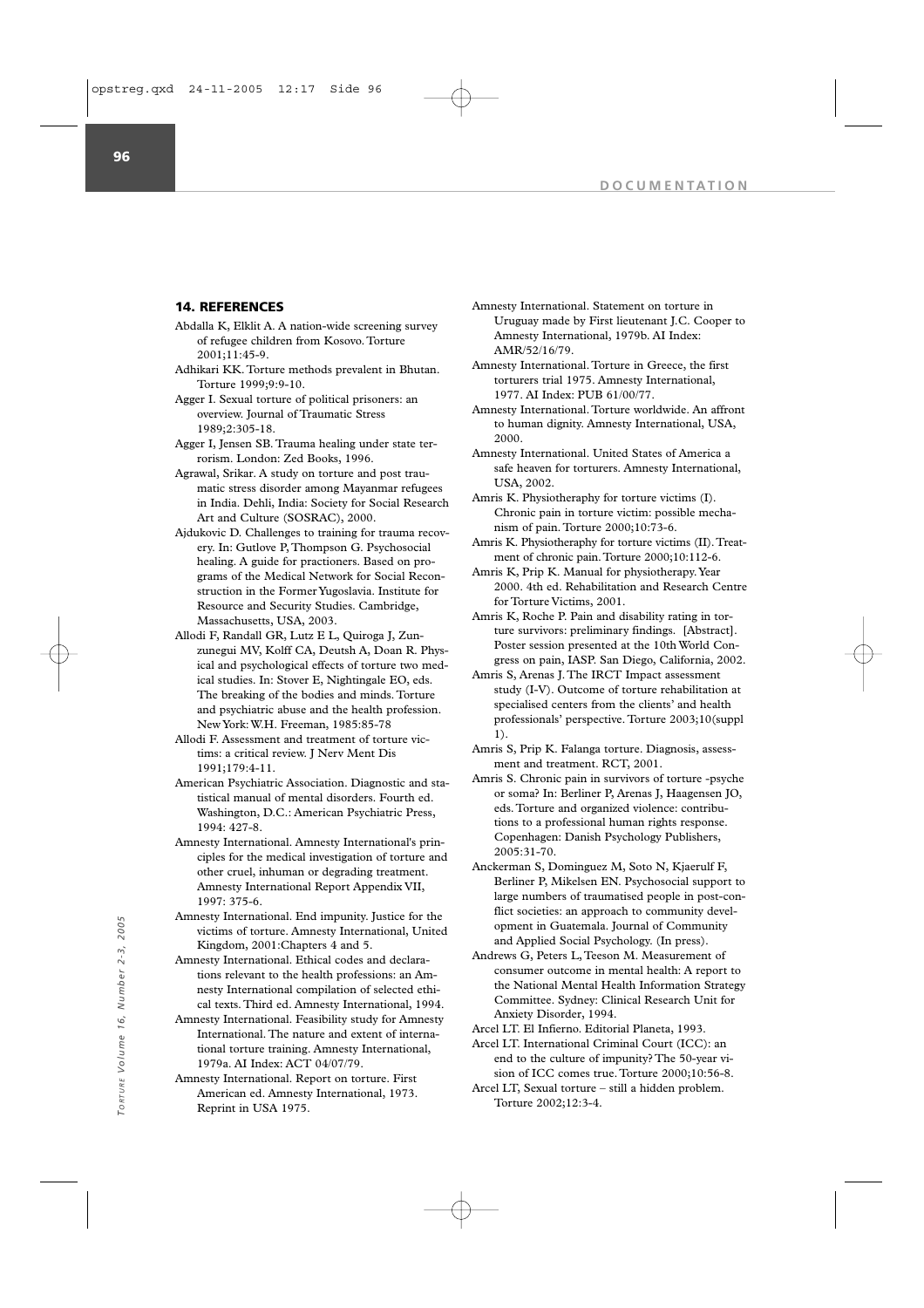Arcel LT. The tortured body as part of the psychotherapeutic dialogue. Torture 2002;12:25-7.

- Arcel LT. Torture, cruel, inhuman, and degrading treatment of women: psychological consequences. Torture 2002;12:5-16.
- Arcel LT, ed. War victims, trauma and the coping process. armed conflict in Europe and survivor responses. Copenhagen: IRCT, 1998.
- Arcel T, Christiansen M, Roque E. Reparation for victims of torture: some definitions and questions. Torture 2000;10:89-91.
- Arcel LT, Smith G. Instruments against torture and remedies for justice Torture 1999;9(2)47-8.
- Associated Press. Soldiers says he was beaten in training. Seattle Post-Intellingencer, May 24, 2004.
- Astrom C, Lunde I, Ortmann J, Boysen G, Trojaborg W. Sleep disturbance in torture survivors. Acta Neurol Scand 1989;79:150-4.
- Axelsen E, Sveaass N. Psychotherapeutic understanding of women exposed to sexual violence in political detention. Nordisk Sexologi 1994;12:1-12.
- Baker R. Psychosocial consequences for tortured refugees seeking asylum and refugee status in Europe. In: Basoglu M, ed. Torture and its consequences: current treatment approaches. Cambridge University Press, 1992:83-106.
- Bakewell O. Community services in refugee aid programmes: a critical analysis. Working paper no. 82. United Nations High Commissioner for Refugees, 2003:1-20.
- Bamber H. Torture and the infliction of other forms of organized violence. In: Miserez D, ed. Refugees: the trauma of exile: the humanitarian role of the Red Cross and Red Crescent. Dordrecht: Martinus Nifhoff Publishers, 1980:80-6.
- Barhoum MI. Behaviour therapy using cultural norms. Torture 1998;8:113-7.
- Baron N, Jensen SB, de Jong JTVM. Refugees and internally displaced people. In: Green BL, Friedman ML de Jong ITVM, Solomon SD, Keane TM, Fairbank JA, Donelan B, Frey-Wouters E, eds. Trauma interventions in war and peace: prevention, practice, and policy. New York: Kluwer Academic/Plenum Publishers, 2003:243-70.
- Basil F. The anatomy of impunity. Article Two. Asian Human Rights Commission 2002;1(February):5- 9. http://thailand.ahrchk.net/mainfile.php /2004art/16/?alt=english
- Basoglu M. Behavioural and cognitive treatment of survivors of torture. In: Jaranson JM, Popkin MK, eds. Caring for victims of torture. Washington DC: American Psychiatric Press, 1998:131-48.
- Basoglu M, Aker T. Cognitive-behavioural treatment of torture survivors: A case study. Torture 1996;6:61-5.
- Basoglu M, Jaranson JM et al. Torture and mental health: a research overview. In: Gerrity E, Keane TM, Tuma F, eds. The mental health consequences of torture. New York: Kluwer Academic/Plenum Publishers, 2001:35-62.
- Basoglu M, Mineka S. The role of uncontrollability and unpredictability of stress in the development of post-torture stress symptoms. In: Basoglu M, ed. Torture and its consequences: current treatment approaches. Cambridge University Press, 1992:182-225.
- Basoglu M, Mineka S, Paker M, Aker T, Livanou M, Gök S. Psychological preparedness for trauma as a protective factor in survivors of torture. Psychological Medicine 1997;27:1421-33.
- Basoglu M, Paker M. Severity of trauma as predictor of long-term psychological status in survivors of torture. Journal of Anxiety Disorders 1995;9: 339-350.
- Basoglu M, Paker M, Paker Ö, Özmen E, Marks IM, Incesu C et al. Psychological effects of torture: a comparison of tortured with non-tortured political activists in Turkey. American Journal of Psychiatry 1994a;151:76-81.
- Basoglu M, Paker M, Paker Ö, Özmen E, Sahin D. Factors related to long-term traumatic stress responses in survivors of torture. Journal of American Medical Association 1994b; 272:357-63.
- Basoglu M, Paker M, Özmen E, Tasdemir Ö, Sahin D, Ceyhanli A et al. Appraisal of self, social environment, and state authority as a possible mediator of post-traumatic stress disorder in tortured political activists. Journal of Abnormal Psychology 1996;105:232-6.
- Bassiouni MC. Report of the independent expert on the right to restitution, compensation and rehabilitation for victims of grave violations of human rights and fundamental freedoms. Economic and Social Council. Commission on Human Rights E/CN.4/1999/65. United Nations, 1999.
- Bassiouni MC. The right to restitution, compensation and rehabilitation for victims of gross violations of human rights and fundamental freedoms. Economic and Social Council. Commission on Human Rights E/CN.4/2000/62. United Nations, 2000.
- Becker D, Castillo MI, Gomez E, Kovalskys J, Lira E. Psicopatologia y proceso psicoterapeutico de situaciones politicas traumaticas. Revista de psicologia de El Salvador1988;7:293-308.
- Becker D, Lira E, Castillo MI, Gomez E, Kovalskys J. Therapy with victims of political repression in Chile; the challenge of social reparation. Journal of Social Issues 1990;46:133-49.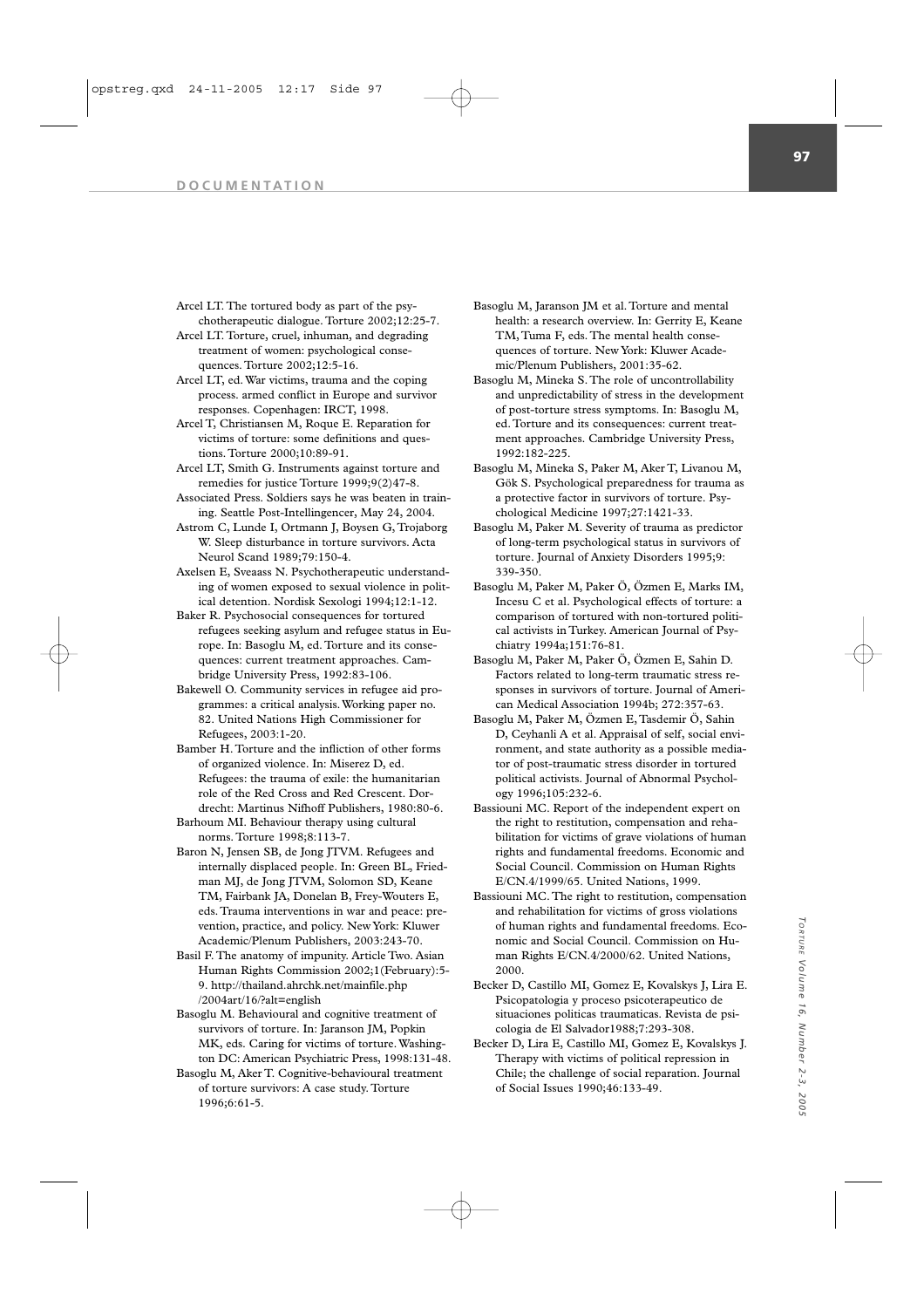- Bennet M. The LANSS pain scale: The Leeds assessment of neuropathic pain symptoms and sign. Pain 2001;92:147-57.
- Beristain CM, Riera F. Salud mental: la comunidad como apoyo. Talleres graficos UCA. El Salvador, 1992.
- Berthold SM. The effects of exposure to community violence on Khmer refugee adolescents. Journal of Traumatic Stress 1999;12:455-71.
- Bhui K, Abdi A, Abdi M, Pereira S, Dualeh M, Robertson D et al. Traumatic events, migration, characteristics and psychiatric symptoms among Somali refugees. Social Psychiatry and Psychiatric Epidemiology 2003;38:35-43.
- Bilanakis N, Pappas E, Dinou M. The impact of the political suppression and torture on the second generation – a comparative study. Torture 1998;8:9-12.
- Birck A. Contents of psychotherapy with asylum seeking torture victims. Torture 1999;9:115-8.
- Birck A. Torture victims after psychotherapy a twoyear follow-up. Torture 2001;11:55-8.
- Blaauw M. Sexual torture of children an ignored and concealed crime. Torture 2002;12:37-45.
- Blackwell RD. Disruption and reconstruction of family, network, and community systems following torture, organized violence, and exile. In: Wison JP, Raphael B, eds. International handbook of traumatic stress syndromes. New York: Plenum Press, 1993:733-41.
- Blank AS Jr. A biopsychosocial review of the pharmacotherapy of PTSD. Presented at the Fourth European Conference on Traumatic Stress, Paris, France, 1995.
- Bloom AI, Zamir G, Muggia M, Friedlaender M, Gimmon Z, Rivkind A. Torture rhabdomyorhexis: a pseudo crush syndrome. J Trauma 1995;38:252-4.
- Boehnlein JK, Kinzie JD, Sekiya U, Riley C, Pou K, Rosborough B. A ten year outcome study of traumatized Cambodian refugees. J Nerv Ment Dis 2004;192:658-63.
- Bot H, Kooyman M. Traumatic experiences among female refugees in the Netherlands and the consequences to their mental health. Torture 1999;94:110-4.
- Bowling A. Measuring disease. Philadelphia: Open University Press, 1996.
- Bowling A. Measuring health, a review of quality of life measurement scales. Philadelphia: Open University Press, 1997.
- Braakman MH. The cross-cultural validity of posttraumatic stress disorder with secondary psychotic features. Annual Meeting, Society for the Study of Psychiatry and Culture, 2004. Abstracts: 33. Bot H, Kooyman M. Traumatic experiences among<br>
female refugees in the Netherlands and the con-<br>
sequences to their mental health. Torture el cono sur. Editorial Pol<br>
1999;94:110-4.<br>
Bowling A. Measuring disease. Philadelph
- Brady K, Pearlstein T, Asnis GM, Baker D, Rothbaum B, Sikes CR et al. Efficacy and safety of sertraline treatment of posttraumatic stress disorder: a randomized controlled trial. JAMA 2000;283:1837-44.
- Bravo-Mehmedbasic A, Popovic S, Arcel LT. The post war adaptation of women and men who survived sexual torture. In: Arcel LT, Popovic S, Kucukalic, Bravo-Mehmedbasic, eds. Treatment of torture and trauma survivors in a post war society. Sarajevo: Stamparija Foinica, 2003:231-45.
- Brinkman B. Calculo politico and conciencia etica frente a la impunidad. Reflexion 2002;28:26-7.
- Brinkman B. Itinerario de la Impunidad. Chile 1973- 1999. Un desafio a la dignidad. Coleccion Cintras. Santiago, Chile, 1999.
- Brint S. Gemeinschaft revisited: a critique and reconstruction of the community concept. Sociological Theory 2001;19:1-23
- British Medical Association.Board of Science and Education. Asylum seekers: meeting their health care needs. BMA, 2002.
- Bronkhorst D. Truth and reconciliation: obstacles and opportunities for human rights. Amsterdam: Amnesty International,1995.
- Brown L. Groups for growth and change. Longman,1991.
- Brune M, Haasen C, Krausz M,Yagdiran O, Buston E, Eisenman D. Belief systems as coping factors for traumatized refugees: a pilot study. European Psychiatry 2002;17:451-8.
- Bryant RA, Harvey AG. Relationship between acute stress disorder and posttraumatic stress disorder following mild traumatic brain injury. Am J Psychiatry 1998;155:625-77.
- Burnett A, Peel M. Health needs of asylum seekers and refugees. BMJ 2001;322:544-7.
- Burton A. Older refugees in humanitarian emergencies. Lancet 2002;360:47-8.
- Calhau J, Jorge MA, Francisco S. Violencia organizada, impunidad y silenciamiento. In: Kersner D, Madariaga C, eds. Paisaje de dolor, senderos de esperanza. Salud mental y derechos humanos en el cono sur. Editorial Polemos, 2002.
- Caner S. I am a torturer. Nokta Magazine, Turkey 1986;4/5:1-13.
- Cardinal EM. Riesgos psicosociales, respuesta al trauma y atencion psicosocial: personas desplazadas en Colombia. Publicacion AVRE. (In press)
- Cardozo BL, Vergara A, Agani F, Gotway CA. Mental health, social functioning, and attitudes of Kosovar Albanians following the war in Kosovo.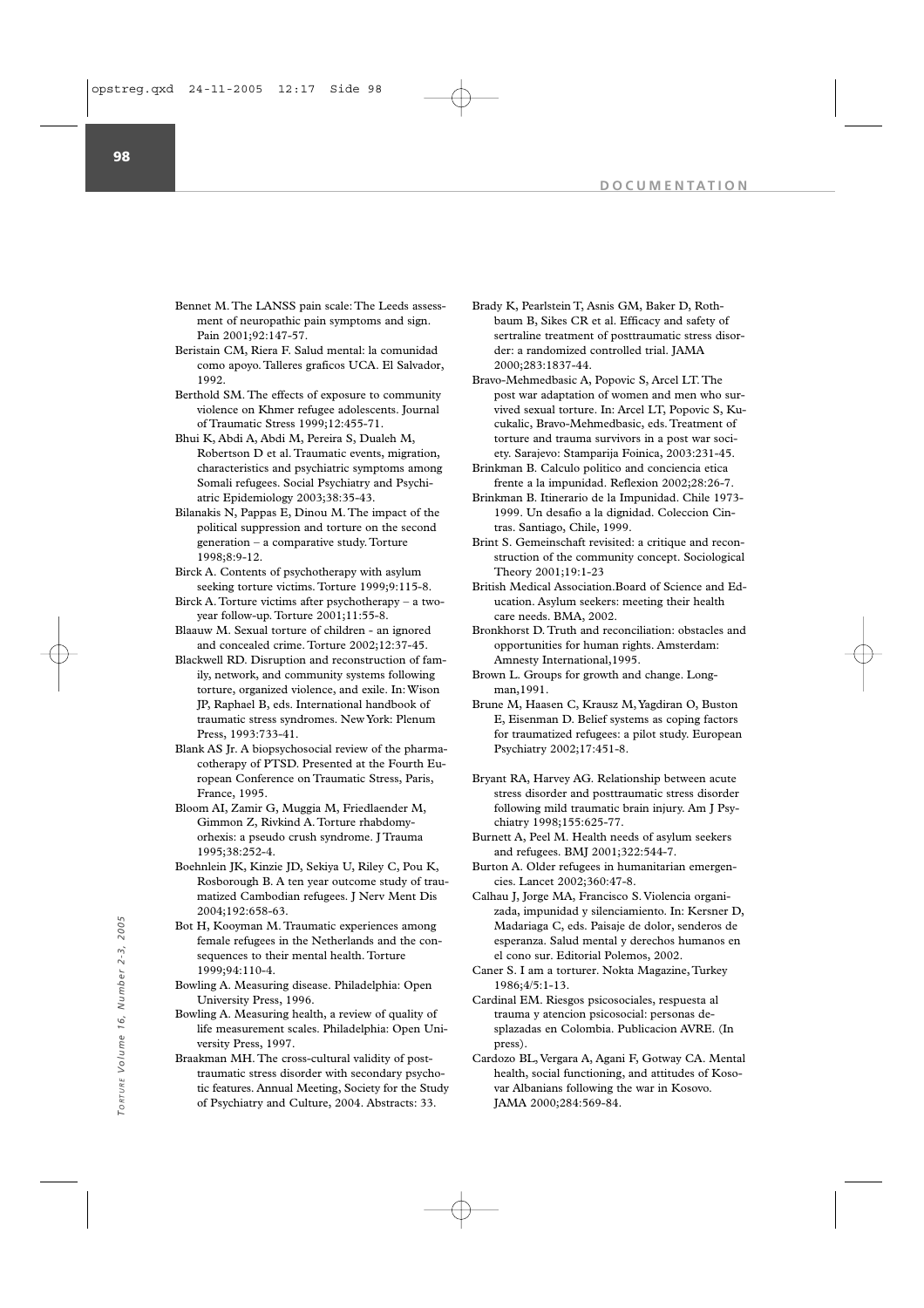- Carlin JE. Refugee and immigrant populations at special risk: women, children and the elderly. In: Holtzman WH, Bornemann TH, eds. Mental health of immigrants and refugees. Austin, Texas: Hogg Foundation for Mental Health, 1990:224- 33.
- Carlsson JM. Mental health and health-related quality of life in tortured refugees. PhD thesis. University of Copenhagen, Denmark, 2005.
- Carmichael K, Dishington W. The need for redress. Why seek a remedy? Reparation as rehabilitation. Torture 1996;6:7-9.
- Cathcart LM, Berger P, Kanaszan B. Medical examination of torture victims applying for refugee status. Can Med Assoc J 1979;121:179-84.
- Center for Justice and Accountability, 2005. www.CJA.org
- Chakraborty A. Culture, colonialism, and psychiatry. Lancet 1991;337:1204 7.
- Charney DS, Deutch AY, Krystal JH, Southwick SM, Davis M. Psychobiologic mechanisms of posttraumatic stress disorder. Arch Gen Psychiatry 1993;50:294-305.
- Chester C. Women and political torture: work with refugee survivors in exile. In: Cole E, Espin OM, Rothblum ED, eds. Refugee women and their mental health: shattered societies, shattered lives. Binghamton, NY: The Haworth Press, 1992:209- 20.
- Ciarlo JA, Edwards DW, Kiresuk, TJ, Newman FL, Brown TR. The assessment of client/patient outcome techniques for use in mental heath programs (Contract No 278-80-005). Washington, D.C.: National Institute of Mental Health, 1986.
- Cienfuegos J, Monelli C. The testimony of political repression as a therapeutic instrument. Am J Orthopsychiatry 1983;53:43-51.
- CINTRAS. La Reparacion para sobrevivintes de torture en Chile. Reflexion 2001;27:33-4
- Cittim B. POW's A step to barbarism. Denver Post July 11, 2004.
- Clark RD, Canive JM, Calais LA, Tuason VB. Nefazodone in posttraumatic stress disorder: a retrospective chart review. Psychline 1998;2(4):21- 22,28.
- Claude RP. Torture on trial: the case of Joelito Flartica and the Clinic of Hope. In: Stover E, Nightingale EO, eds. The breaking of bodies and minds. W.H Freeman and Company, 1985:79- 100.
- Cohen JA, Berliner L, March JS. Treatment of children and adolescents. In: Foa ED, Keane TM, Friedman MJ, eds. Effective treatments for PTSD. New York: The Guildord Press, 2000:1- 17.
- Cohn G. Torture was taught by CIA. Declassified manual details the methods used in Honduras. The Baltimore Sun Jan 27, 1997.
- Comision de Derechos Humanos de El Salvador (CDHES). La tortura en El Salvador. San Salvador: CDHES, 1986:1-141.
- Comision de Derechos Humanos de El Salvador (CDHES). La tortura en El Salvador. Septiembre 1986.
- Comision etica contra la tortura.Chile. Reparacion a los sobreviviente de la tortura: Tarea del Estado. Reflexion 2002;29:36-7.
- Connor KM, Sutherland SM, Tupler LA, Malik ML, Davidson JRT. Fluoxetine in post-traumatic stress disorder. British J Psychiatry 1999;175:17- 22.
- Conroy J. Unspeakable acts, ordinary people. In: Knopf AA, ed. The dynamics of torture. New York, 2000.
- Cook AA. Handcuff neuropathy among US prisoners of war from Operation Desert Storm.Military Medicine 1993;158:253-4.
- Copelon R. Intimate terror: understanding domestic violence as torture. In: Cook RJ, ed. Human rights of women: national and international perspectives. Philadelphia: University of Pennsylvania Press, 1994:116-52.
- Crelinstein R. The world of the torturer. Torture 1993;3:5-10.
- Crelinstein RD. In their own words: The world of the torturer. In: Crelinstein RD, Schmid AP. The politics of pain. Torturers and their masters. Westview Press,1995:35-64.
- Cullinan S. Torture survivors' perception of reparation. Preliminary survey. The Redress Trust Publication, 2001.
- Cunningham M, Cunningham JD. Patterns of symptomatology and patterns of torture and trauma in ressetled refugee. Aus N Z J Psychiatry 1997;31: 555-65.
- Danieli Y, ed. International handbook of multigenerational legacies of trauma. New York: Plenum Press, 1998.
- Davidson JR, Hughes D, Blazer D, George LK. Posttraumatic stress disorder in the community: an epidemiological study. Psychol Med 1991;21:713-21.
- Davidson JRT, Rothbaum BO, van der Kolk BA, Sikes CR, Farfel GM. Multicenter, double-blind comparison of sertraline and placebo in the treatment of posttraumatic stress disorder. Arch Gen Psychiatry 2001;58:485-92.
- Davidson JRT. Recognition and treatment of posttraumatic stress disorder. JAMA 2001;286:584-8.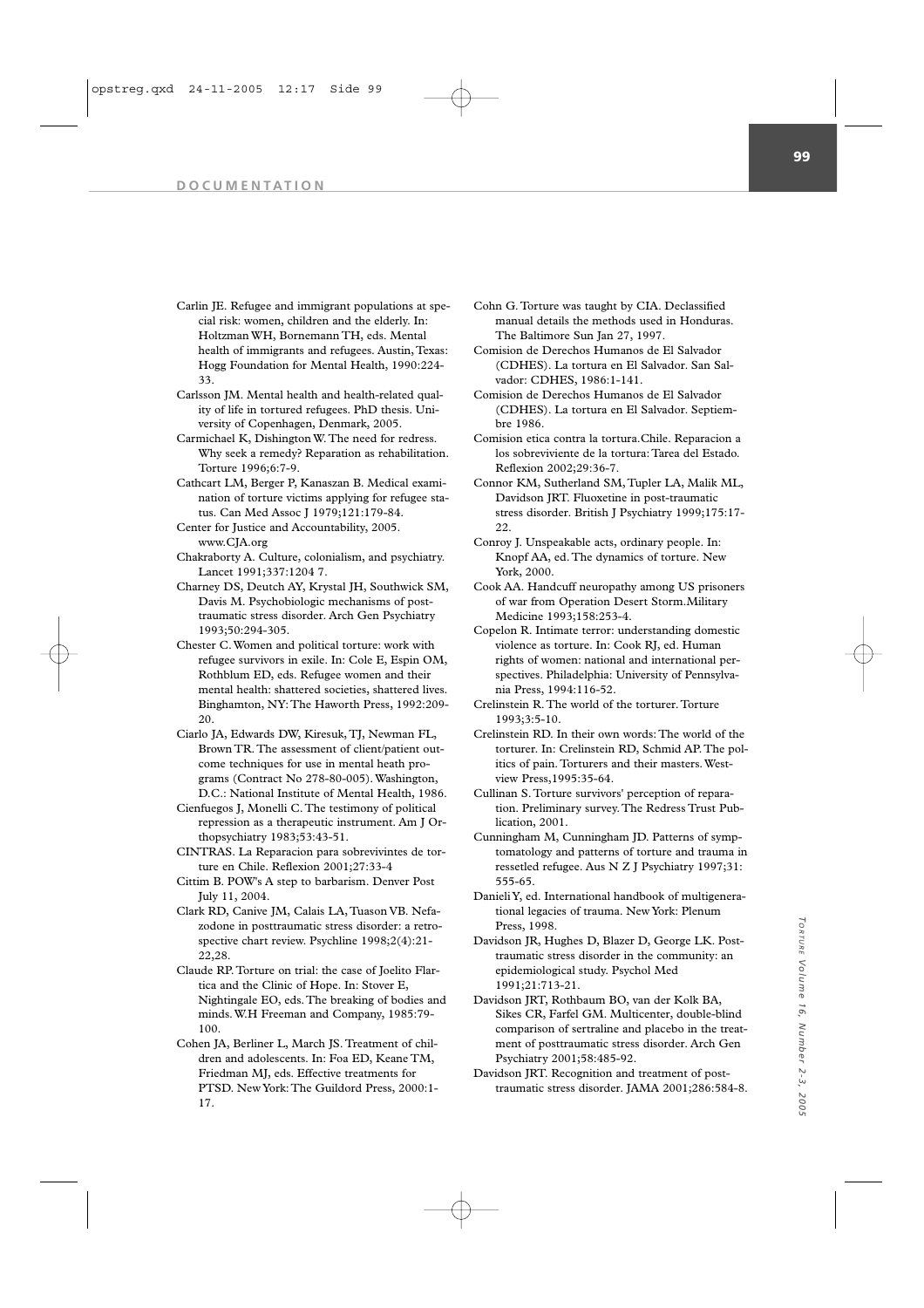**100**

- De Arco JJ. The various interventions gave me an opportunity to have a great experience. In: AVRE 1992-2002 – ten years "Renewing hope together". Bogata, Columbia: Corporacion AVRE, 2003.
- De Jong JTVM, Komproe I, van Ommeren M, El Mastri M, Araya M., Khaled N et al. Lifetime events and posttraumatic stress disorder in four post conflicts setting. JAMA 2001;286:555-62.
- Den Velde WO, Hovens JE, Bransen I, McFarlane AC et al. A cross-national study of posttraumatic stress disorder in Dutch Australian immigrants. Aust NZJ Psychiatry 2000;39:919-28.
- Department of Defense (DOD) Joint Task Force 170. Guantanamo Bay,Cuba. Memorandum for Commander US Southern Command. Subject: Counter resistance strategies. October 11, 2002:1-4.
- Department of Defense (DOD). Working Group Report on detainee interrogation in the global war on terrorism: Assessment of legal, historical, policy, and operational considerations. April 4, 2003:1-85.
- Diaz A, Mogilner L, Fiorella T, Rickert V. La atencion de pacientes inmigrantes. Medico Interamericano  $2000 \cdot 19 \cdot 212 - 8$
- Dodd V. Torture by the book. The pattern of abuse of Iraqi prisoners follows established CIA interrogation techniques. The Guardian May 6, 2004.
- Donald M, Dower J, Woodward R, Lacherez. Outcome and indicators, measurements tools and databases. University of Queensland, Australia, Commonwealth Department of Health and Ageing, 2002.
- Dowdall T.Torture and the helping profession in South Africa. In: Basoglu M, ed.Torture and its consequences: current treatment approaches. Cambridge: Cambridge University Press, 1992:452-71.
- Drozdek B. Follow-up study of concentration camp survivors from Bosnia-Herzegovina: three years later. Journal of Nervous and Mental Disease 1997;185:690-4.
- Dybdahl R. Children and mothers in war: an outcome study of a psychosocial intervention program. Child Development 2001;72:1214-30.
- Edelman L, Kordon D, Lagos M. Transmission of traum: the Argentine case. In: Danieli Y, ed. International handbook of multigenerational legacies of trauma. New York: Plenum Press, 1998.
- Eisenman DP, Gelberg L, Liu H, Shapiro M. Mental health and health-related quality of life among adult Latino primary care patients living in the United states with previous exposure to political violence. JAMA 2003;290:627-34. From study of a psychosocial intervention process. In: Danis 2003 to 31<br>
gram. Child Development 2001;72:1214-30.<br>
Teadelman L, Kordon D, Lagos M. Transmission of Fram JR, Katon WJ, Uomoto JM, Esselman<br>
transmission fram I
- Eisenman DP, Keller AS. Survivors of torture in general medical setting: How often have patients been tortured, and how often is it missed? West J Med 2000;172:301-4.
- Eitinger L, Strom A. Mortality and morbidity after excessive stress. New York: Humanities Press, 1973.
- Eitinger L. Torture. A perspective in the past. Journal of Medical Ethics 1991;17(suppl):9-10.
- Ekblad S, Prochazka H, Roth G. Psychological impact of torture: a 3-month follow-up of massevacuated Kosovan adults in Sweden. Lessons learnt for prevention. Acta Psychiatr Scand 2002;106(suppl 412):30-6.
- Ekblad S. Ethnopolitical warfare, traumatic family stress, and the mental health of refugee children. In: Stout CE, ed. The psychology of terrorism, volume two: clinical aspects and responses. London and Westport, CT: Praeger, 2002.
- Ekblad S, Jaranson J. Psychosocial rehabilitation. In: Wilson J, Drozdek B. Broken spirits: the treatment of traumatized asylum seekers, refugees, war and torture victims. New York: Brunner-Routledge Press, 2004:609-36.
- Elklit A. Psycho-education with refugee children. Torture 2001;11:68-74.
- Elsass P. The existence of a torture syndrome. Torture 1998;8:58-64.
- Elsass P. Treating victims of torture and violence: theoretical, cross-cultural, and clinical implications. New York: New York University Press, 1997.
- Emmelkamp IH, Komproe H, Van Ommeren M. The relation between coping, social support and psychological and somatic symptoms among torture survivors in Nepal. Psychological medicine 2002;32:1465-70.
- Engdahl BE, Eberly RE. The effects of torture and other maltreatment: implications for psychology. In: Suedfeld P, ed. Psychology and torture. New York: Hemisphere Publishing, 1990:31-47.
- European Committee for the Prevention of Torture (CPT). 14th General Report on the CPT's activities covering period 1 August 2003 to 31 July 2004. Combating Impunity. Strasbourg: CPT, 2004.
- Fann JR, Katon WJ, Uomoto JM, Esselman PC. Psychiatric disorders and functional disability in outpatients with traumatic brain injuries. Am J Psychiatry 1995;152:1493-9.
- Farias PJ. Emotional distress and its socio-political correlates in Salvadoran refugess: analysis of a clinical sample. Culture, Medicine and Psychiatry 1991;15:167-92.
- Feinberg KR. Imperfect calculus for the value of lives. Head of 9/11 fund raises questions about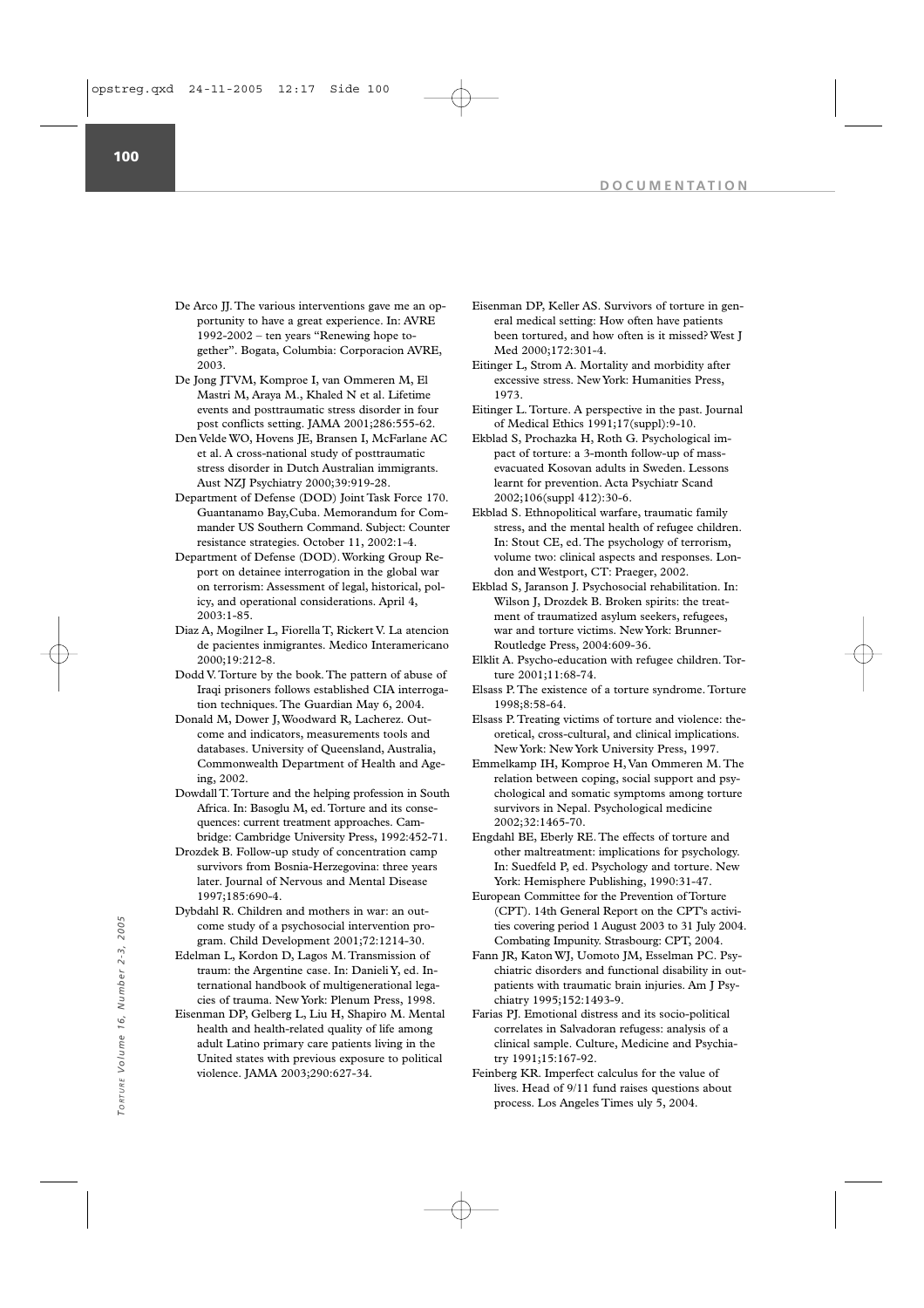- Ferrada-Noli MF, Asberg M, Ormstad. Suicidal behavior after severe trauma part 2: the association between methods of torture and of suicidal ideation in posttraumatic stress disorder. J Traum Stress 1998;11:113-24.
- Fletcher LE, Weinstein HM. Violence and social repair: rethinking the contribution of justice to reconciliation. Human Rights Quarterly 2002;24: 573-639.
- Foa ED, Keane TM, Friedman MJ. Effective treatments for PTSD: practice guidelines from the International Society for Traumatic Stress Studies. New York: Guildford Press, 2000.
- Folkes CE. Thought field therapy and trauma recovery. International Journal of Emergency Mental Health 2002; 4: 99-103.
- Fox PG, Cowell JM, Montgomery AC, Willgerodt MA. Southeast Asian refugee women and depression: A nursing intervention. Int J of Psychiatr Nurs Res 1998;1:423-32.
- Franciskovic T, Pernar M, Moro L, Roncevic-Grzeta I. Aggravating and mitigating factors in the development of the "burn-out" syndrome. In: Arcel, LT, ed. War victims, trauma and the coping process. Armed conflict in Europe and survivor responses. Copenhagen: International Rehabilitation Council for Torture Victims, 1998:319-25.
- Freudenberger H, Robbins A. The hazards of being a psychoanalyst. Psychoanal Rev 1979;66:275-96.
- Friedman MJ, Charney DS, Deutch AY. Neurobiological and clinical consequences of stress: from normal adaptation to PTSD. Philadelphia, PA: Lippincott-Raven Press, 1995.
- Friedman M, Jaranson J. The applicability of the posttraumatic concept to refugees. In: Marsella T, Bornemann T, Ekblad S, Orley J, eds. Amidst peril and pain: the mental health and wellbeing of the world's refugees. Washington, D.C.: American Psychological Association, 1994:207-27.
- Friedman MJ,Yehuda R. PTSD and co-morbidity: psychobiological approaches to differential diagnosis. In: Friedman MJ, Charney DS, Deutch AY, eds. Neurobiological and clinical consequences of stress: from normal adaptation to PTSD. Philadelphia, PA: Lippincott-Raven Press, 1995:429-46.
- Friedman MJ , Southwick SM. Towards pharmacotherapy for PTSD. In: Friedman MJ, Charney DS, Deutch AY, eds. Neurobiological and clinical consequences of stress: from normal adaptation to PTSD. Philadelphia, PA: Lippincott-Raven Press, 1995: 465-81.
- Genefke I. Torture, the most destructive power against democracy. International Journal of Humanities and Peace 1994;10:73.
- Genefke I, Vesti P. Diagnosis of governmental torture. In: Jaranson JM, Popkin MK, eds. Caring for victims of torture. Washington DC: American Psychiatric Press, 1998:43-59.
- Gerrity E, Keane TM, Tuma F, eds. The mental health consequences of torture. New York: Kluwer Academic/Plenum Publishers, 2001.
- Geuns H van. The concept of organized violence. In: Health hazards of organized violence. Proceedings of a working group. The Netherlands April 22-25, 1986. Ministry of Welfare, Health and Cultural Affairs, Riswijk, 1987.
- Gibson JT. Factors contributing to the creation of a torturer. In: Suedfeld P. Psychology and torture. Washington: Hemisphere, 1990:Chapter 5.
- Gibson JT. Training people to inflict pain. Journal of Humanistic Psychology 1991;31:72-87.
- Gibson JT, Fatouros MH. The education of a torturer. Psychology Today 1986;November:50-8.
- Gifford C. The torture reporting handbook. How to document and respond to allegations of torture within the international system for the protection of human rights. Colchester UK: Human Rights Center, University of Essex, 2000.
- Glover H. A preliminary trial of nalmefane for the treatment of emotional numbing in combat veterans with post-traumatic stress disorder. Israel Journal of Psychiatry and Related Science 1993;30:255-63.
- Goldfield AE, Mollica RE, Pesavento BH. The physical and psychological sequelae of torture. Symptomatology and diagnosis. JAMA 1988;259: 2725-9.
- Goldman HH, Goldston SW, eds. Preventing stressrelated psychiatric disorders. DHHS Publication No. (ADM) 85-1366. Washington, DC: US Government Printing Office, 1985.
- Goldstein RD, Wampler NS, Wise PH. War experience and distress symptoms of Bosnian children. Pediatrics 1997;100:873-8.
- Goodkind JR. Promoting refugee well-being: a community-based advocacy and learning intervention. Ann Arbor: Hmong Center, Multicultural Resources and Education, Michigan State University, 2002.
- Gordon N. Compensation suits as an instrument in the rehabilitation of torture persons. Torture 1991;4:111-4.
- Gorst-Unsworth C, Goldenberg E. Psychological sequelae of tortue and/organised violence suffered by refugees from Iraq. British Journal of Psychiatry 1998;172:90-4.
- Gottschall J. Explaining wartime rape. Journal of Sex Research 2004;41:129-36.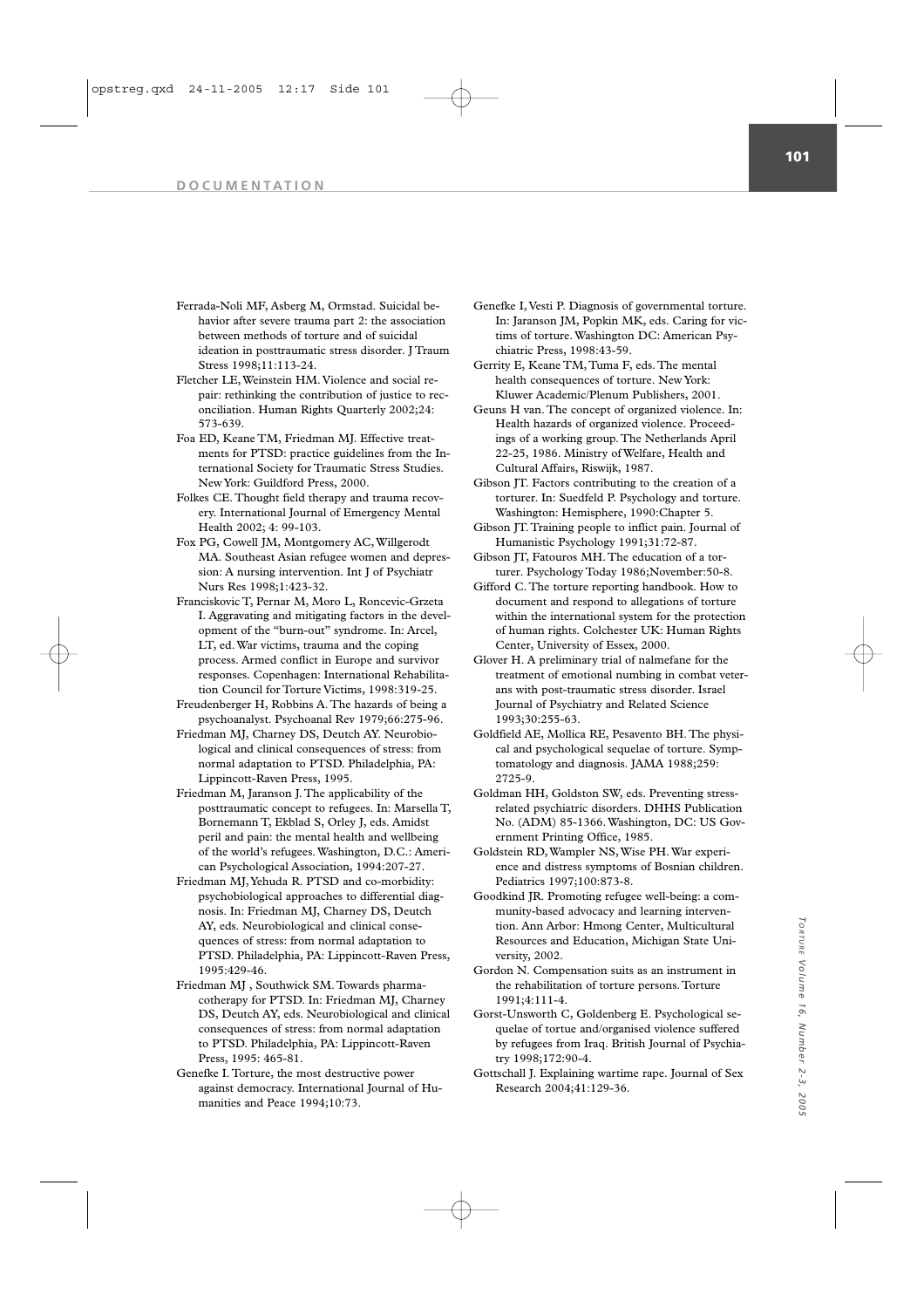**102**

- Graham B, White J. General cite hidden detainees. Washington Post September 10, 2004.
- Green RS, Gracely EJ. Selecting a rating scale for evaluating services to the chronically mentally ill. Community Mental Health Journal 1987;23:91- 102.
- Grzeta IR, Franciskovic T, Moro L, Kastelan A. Depression and torture. Military Medicine 2001;166:530-3.
- Guajardo A. Rehabilitacion y reintegarcion. Reflexion 2001;27:13-7.
- Guajardo A. Salud mental y reparacion en derechos humanos: policas de estado. In: Kersner D, Madariaga C, eds. Paisajes del dolor, senderos de esperanza. Salud mental y derechos humanos en el cono sur. Buenos Aires: Editorial Polemos, 2002:321-32.
- Gurr R, Quiroga J. Approaches to torture rehabilitation. A desk study covering effects, cost-effectiveness, participation and sustainability. Torture 2001;11(suppl 1):1-35.
- Gurvits TV, Lasko NB, Schachter SC, Kuhne AA, Orr SP, Pitman RK. Journal of Neuropsychiatry 1992;5:183-8.
- Gutlove P, Thompson G. Psychosocial healing: a guide for practitioners. Based on programs of the Medical Network for Social Reconstruction in the Former Yugoslavia. Cambridge, Massachusetts: Institute for Resources and Security Studies, 2003:1-36.
- Guzman N. Romo. Confesione de un torturador. Editorial Planeta, 2000.
- Haenel F. Assessment of the psychic sequelae of torture and incarceration  $(I)$  – a case study. Torture 2001;11:9-11.
- Haenel F. Assessment of the psychic sequelae of torture and incarceration (II) – assessors' attitudes and objective appraisal. Torture 2001;11:40-1.
- Halcon L, Robertson CL, Savik K, Johnson DR, Spring MA, Butcher IN. Trauma and coping in Somali and Oromo refugee youth. Journal of Adolescent Health 2004;35:17-25.
- Halcon L, Robertson C, Jaranson J. Innovative refugee stress & coping intervention: Pilot Study. School of Nursing, University of Minnesota, 2005.
- Halpern J, Weinstein HM. Rehumanizing the other: empathy and reconciliation. Human Rights Quarterly 2004;24:561-83.
- Haney C, Banks C, Zimbardo P. Impersonal dynamics in a simulated prison. International Journal of Criminology and Penology 1973;1:69-97. Halcon L, Robertson C, Jaranson J. Innovative<br>
The city of Mursing, University of Minnesota, 2005.<br>
Thai<br> *Volume 1,* Weinstein HM. Rehumanizing the other:<br> **T**, Ekenomathy and reconciliation. Human Rights<br>
The 1<br>
Quarterl
	- Hardy C. An act of force: male rape victims. Torture 2002;12:19-23.
	- Hargreaves S. A body of evidence: torture among asylum seeker to the West. Lancet 2002:359:793-4.
- Haritos-Fatouros M. The official torture: a learning model for obedience to the authority of violence. Journal of Applied Psychology 1988;18:1107-20.
- Haritos-Fatouros M. The official torture: a learning model for obedience to the authority of violence. In: Crelinstein RD, Schmid AP. The politics of pain. Torturers and their masters. Westview Press, 1995:129-46.
- Haritos-Fatouros M. Psychological origins of institutionalized torture. Routledge, 2002.
- Harris MF, Telfer BL. The health needs of asylum seekers living in community. Med J Australia 2001;175:589-92.
- Haugaard L. Textbook repression: US training manuals declassified. Cover Action Quarterly 1997;61:29-38.
- Heim C, Meinlschmidt G, Nemeroff CB. Neurobiology of early-life stress. Psychiatric Annals 2003;33:18-26.
- Heisler M, Moreno A, DeMonner S, Keller A, Iacopino V. Assessment of torture and ill-treatment of detainees in Mexico: attitudes and experiences of forensic physicians. JAMA 2003;289:2135-43.
- Hembree EA. Psychosocial treatment of posttraumatic stress disorder. Primary Psychiatry 2002; Feb:49-53.
- Herlihy J, Scraff P, Turner S. Discrepancies in autobiographical memories-implications for the assessment of asylum seekers: repeated interview study. BMJ 2002;324:324-7.
- Herman J. Sequelae of prolonged and repeated trauma: evidence for a complex posttraumatic syndrome (DESNOS). In: Davidson J, Foa E, eds. Posttraumatic stress disorder: DSM-IV and beyond. Washington, D.C.: American Psychiatric Press, 1993:213-28.
- Herman JL. Trauma and recovery. New York: Basic Books, 1992.
- Hertzberg MA, Feldman ME, Beckham JC et al. Trial of trazadone for posttraumatic stress using a multiple baseline group design. Journal of Clinical Psychopharmacology 1996;16:294-8.
- Hiegel JP. Use of indigenous concepts and healers in the care of refugees: some experiences from the Thai border camps. In: Marsella T, Bornemann T, Ekblad S, Orley J, eds. Amidst peril and pain: The mental health and wellbeing of the world's refugees. Washington, D.C.: American Psychological Association, 1994:293-309.
- Hollifield M, Warner T, Lian N, Krakow B, Jenkins JH, Kesler J et al. Measuring trauma and health status in refugees. JAMA 2002;288:611-21.
- Holm M. Psychological focus on tortures. Interview to Mika Haritos-Fatouros Torture 1999;9: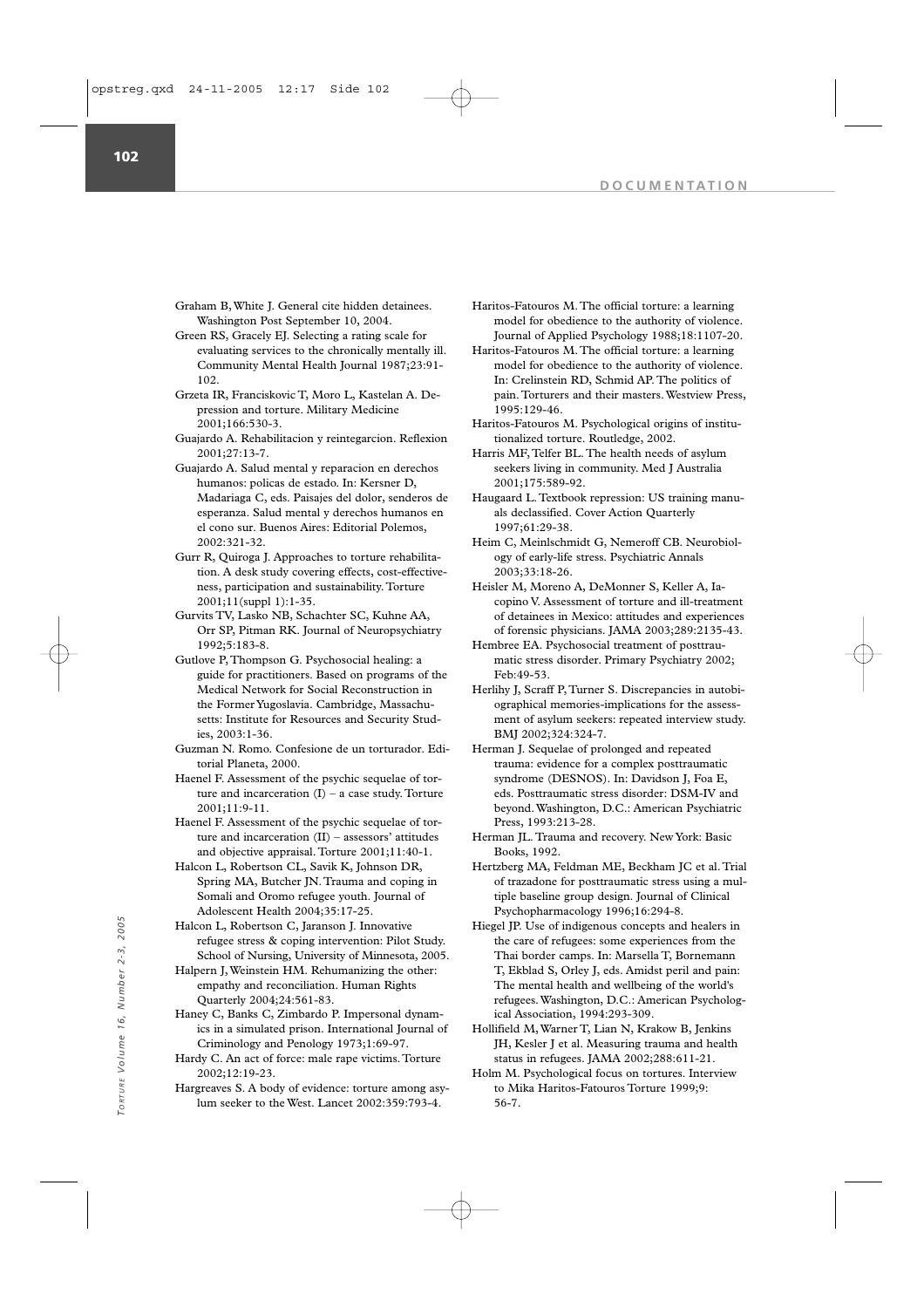- Holsinger R, Steffens DC, Phillips C, Helms MJ, Havlik RJ, Breitner JCS et al. Head injury in early adulthood and the lifetime risk of depression. Arch Gen Psychiatry 2002;59:17-22.
- Holtz TH. Refugee trauma versus torture trauma: a retrospective controlled cohort study of Tibetan refugees. J Nerv Ment Dis 1998;186:24-43.
- Holtz TH, Salama P, Cardozo BL, Gotway CA. Mental health status of human rights workers, Kosovo. J Traum Stress 2002;15:389-95.
- Hondius AJK, van Willigen LHM, Kleijn WC, van de Ploeg HM. Health problems among Latin-American and Middle Eastern refugees in the Netherlands: relations with violence exposure and ongoing sociopsychological strain. J Traum Stress 2002;13:619-34.
- Hough A. Physiotherapy for torture survivors. Physiotherapy 1992;78:323-8.
- Iacopino V, Frank M, Bauer HM, Keller AS, Fink SL, Ford D et al. A population based assessment of human right abuses committed against ethnic Albanian refugees from Kosovo. Am J Public Health 2001;91:2013-18.
- International Committee of the Red Cross (ICRC). Basic rules of the Geneva Conventions and their additional protocols. ICRC, 1987.
- International Committee of the Red Cross (ICRC). The Geneva Conventions of August 12, 1949. ICRC, 1986.
- International Committee of the Red Cross (ICRC). Protocols additional to the Geneva Conventions of August 1949. Geneva: ICRC Publication, 1977.
- International Criminal Court. Rome Statute of the International Criminal Court. Document A/CONF.183/9 of 17 July 1998. ICC at a glance. International Criminal Court, 1998. www.icc-cpi.
- int/php/show.php?id=history International Rehabilitation Council for Torture Victims (IRCT). Together against torture. IRCT's global report on the UN international day in support of victims of torture. IRCT, 2003.
- International Rehabilitation Council for Torture Victims (IRCT). Global directory of centres and programmes 2003-2004. IRCT, 2003.
- Jacobs U. Psycho-political challenges in the forensic documentation of torture.Torture 2000;10:68-71.
- Jacobs U, Evans FB, Patsalides B. Principles of documenting psychological evidence of torture (part I). Torture 2001;11:85-9.
- Jacobs U, Evans FB, Patsalides B. Principles of documenting psychological evidence of torture (part II). Torture 2001;11:100-2.
- Jacobsen PL, Mann JD. Evolving role of neurologist in the diagnosis and treatment of chronic noncancer pain. Mayo Clin Pro 2003;78:80-4.
- Jaranson J. Governmental torture: status of the Rehabilitation Movement. Transcultural Psychiatric Research Review 1995;32:253-86.
- Jaranson, J. Psychotherapeutic medication. In: Westermeyer J et al, eds. Mental health services for refugees. Washington, D.C.: National Institute of Mental Health, DHHS #(ADM) 91 1824,1991: 132 45.
- Jaranson JM. The science and politics of rehabilitating torture survivors: an overview. In: Jaranson JM, Popkin MK, eds. Caring for victims of torture. Washington DC: American Psychiatric Press, 1998:15-40.
- Jaranson JM, Butcher J, Halcon L, Johnson DR, Robertson C, Savik K et al. Somali and Oromo refugees: correlate of torture and trauma history. Am J Public Health.2004;94:591-8.
- Jaranson J, Hubbard J, Popkin M. Survivors of government-sanctioned torture: a study of referral patterns, descriptive characteristics, and service utilization of clients at the Center for Victims of Torture, 1991-95. (Unpublished).
- Jaranson JM, Kinzie JD et al. Assessment, diagnosis, and intervention. In: Gerrity E, Keane TM, Tuma F, eds. The mental health consequences of torture. New York: Kluwer Academic/Plenum Publishers, 2001:249-75.
- Jaranson JM, Popkin MK, eds.Caring for victims of torture. Washington DC: American Psychiatric Press, 1998:15-40.
- Jefferson M. Remembering and re-story-ing. Torture 2000;10:107-11.
- Jenkins SR, Baird S. Secondary traumatic stress and vicarious trauma: a validational study. Journal of Traumatic Stress 2002;15:423-32.
- Jepsen S. The general health of asylum seekers: the Danish experience. In: Miserez D, ed. Refugees: the trauma of exile: the humanitarian role of the Red Cross and Red Crescent. Dordrecht: Martinus Nifhoff Publishers, 1980:80-6.
- Joseph S, Masterson J. Posttraumatic stress disorder and traumatic brain injujry: are they mutually exclusive? Journal of Traumatic Stress 1999;12:437- 53.
- Kamath CC, O'Fallon M, Offord KP,Yawn BP, Bowen JM. Provider satisfaction in clinical encounter with ethnic immigrant patients. Mayo Clin Proc November 2003;78:1353-60.
- Kanninen K, Punamaki RL, Qouta S. The relations of appraisal, coping efforts, and acuteness of trauma to PTS symptoms among former political prisoners. J Traum Stress 2002;15:245-53.
- Kastrup MC, Arcel L. Gender specific treatment. In: Wilson JP, Drozdek B, eds. Broken Spirits: the treatment of traumatized asylum seekers,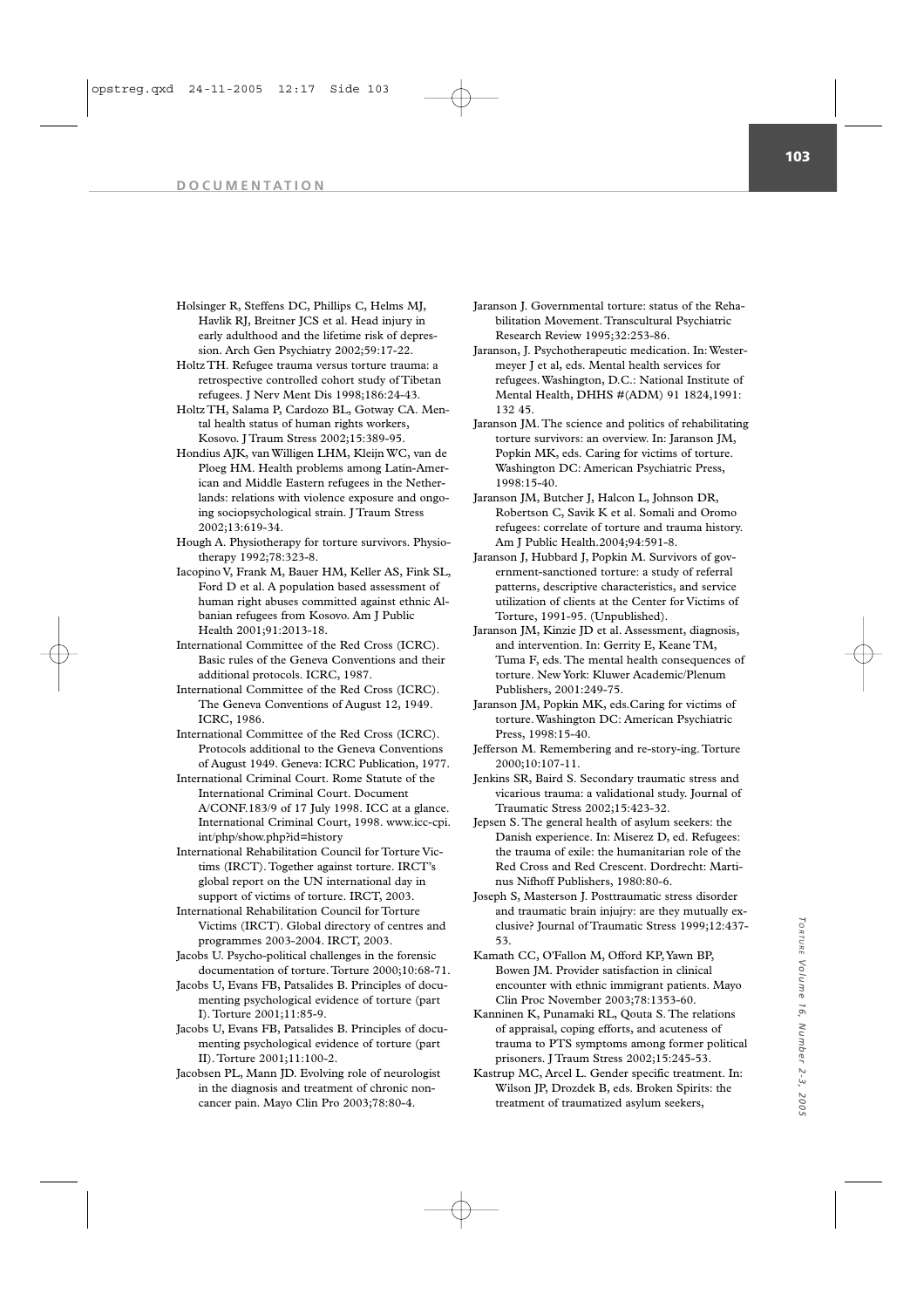refugees, war and torture victims. New York: Brunner-Routledge Press, 2004:547-71.

- Kelly N. Political rape as persecution: a legal perspective. JAMWA 1997;52:188-91.
- Kennedy J, Seymur DJ, Hummel BJ. Comprensive refugee health screening program. Public Health Report 1999;114:469-77.
- Kessler RC, Sonnega A, Bromet E, Hughes M, Nelson CB. Posttraumatic stress disorder in the National Co-morbidity Survey. Arch Gen Psychiatry 1995;52:1048-60.
- Kinzie JD. Antidepressant blood levels in Southeast Asians: Clinical and cultural implications. The Journal of Nervous and Mental Disease 1987;175:480-5.
- Kinzie JD, Boehnlein JK, Leung PK, Moore LJ, Riley C, Smith D. The prevalence of posttraumatic stress disorder and its clinical significance among Southeast Asian refugees. American Journal of Psychiatry 1990;147:13-7.
- Kinzie JD, Boehnlein J, Sack WH. The effects of massive trauma on Cambodian parents and children. In: Danieli Y, ed. International handbook of multigenerational legacies of trauma. New York: Plenum Press, 1998.
- Kinzie JD, Goetz RR. A century of controversy surrounding posttraumatic stress-spectrum syndromes: the impact on DSM-III and DSM-IV. J Traum Stress 1996;9:159-79.
- Kinzie JD, Jaranson JM. Refugees and asylum-seekers. In: Gerrity E, Keane TM, Tuma F, eds. The mental health consequences of torture. New York: Kluwer Academic/Plenum Publishers, 2001:111-20.
- Kinzie J, Leung P. Clonidine in Cambodian patients with posttraumatic stress disorder. Journal of Nervous and Mental Disease 1989;177:546-50.
- Kinzie JD, Sack WH, Angell RH, Manson S. The psychiatric effects of massive trauma on Cambodian children: I. The children. Journal of the American academy of Child Psychiatr 1986; 25:370-6.
- Kinzie JD, Sack WH, Angell RH, Clarke G. A threeyear follow-up of Cambodian young people traumatized as children. Journal of the American Academy of Child and Adolescent Psychiatry 1989;28:501-4.
- Kinzie JD, Sack RL, Riley CM. The polysomnographic effects of clonidine on sleep disorders in posttraumatic stress disorder: A pilot study with Cambodian patients. Journal of Nervous and Mental Disease 1994;182:585-7.
- Kinzie J, Tran KA, Breckenridge A. An Indochinese refugee psychiatric clinic: culturally accepted treatment approaches. Am J Psychiatry November 1980;137:1429-32.
- Kivling-Boden G, Sundbom E. Life situation and posttraumatic symptoms: a follow-up study of refugees from the former Yugoslavia living in Sweden. Nord J Psychiatry 2001;55:401-8.
- Kleinman A. Pain and resistance: the delegitimation and relegitimation of local worlds. In: Good MD, Brodwin PE, Good BJ, Kleinman A. eds. Pain as a human experience: an anthropological perspective. University of California Press, 1992:169-95.
- Kolb LC, Burris BC, Griffiths S. Propranolol and clonidine in the treatment of the chronic posttraumatic stress disorders of war. In: van der Kolk BA, ed. Post-traumatic stress disorder: psychological and biological sequelae. Washington, DC: American Psychiatric Press, 1984:97-107.
- Kordon D, Edelman L, Lagos D, Kersner D. Argentina: psychosocial and clinical consequences of political repression and impunity. Torture 1998;8:43-5.
- Kordon D, Edelman L, Lagos D, Kersner D, Ricon L, Quintana C et al. La impunidad. Una perspectiva psicosocial y clinica. Buenos Aire: Editorial Sudamericana, 1995.
- Koren D, Arnon I, Lavie P, Klein E. Sleep complaints as early predictors of posttraumatic stress disorder: a 1-year prospective study of injured survivors of motor vehicle accidents. Am J Psychiatry 2002;159:855-7.
- Koss MP, Kilpatrick DG. Rape and sexual assault. In: Gerrity E, Keane TM,Tuma F, eds.The mental health consequences of torture. New York: Kluwer Academic/Plenum Publishers, 2001:177-93.
- Kristal-Andersson B. Human rights and supervision: training of the Gaza community mental health programme's staff members in psychodynamic psychotherapy counselling focused on the ex political prisoner staff. Gaza Community Mental Health Program (GCMHP), 1997.
- Krystal JH, Bennett A, Bremner JD et al. Toward a cognitive neuroscience of dissociation and altered memory functions in post-traumatic stress disorder. In: Friedman MJ, Charney DS, Deutch AY, eds. Neurobiological and clinical consequences of stress: from normal adaptation to PTSD. Philadelphia, PA: Lippincott-Raven Press, 1995:239-70.
- Kroll J, Habenicht M, Mackenzie T,Yang M, Chan S, Vang T et al. Depression and posttraumatic stress disorder in Southeast Asian refugees. American Journal of Psychiatry 1989;146:1592-7.
- Kuperlian D, Kalayjian AS, Kassabian A. The Turkish genocide of the Armenians: continuing effects of survivors and their families eight decades after massive trauma. In: Danieli Y, ed. International handbook of multigenerational legacies of % year follow-up of Cambodian young people trauma.<br>
matized as children. Journal of the American<br>
Academy of Child and Adolescent Psychiatry<br>
1989:28:501-4.<br>
Xinzie JD, Sack RL, Riley CM. The polysom<br>
graphic effects of cl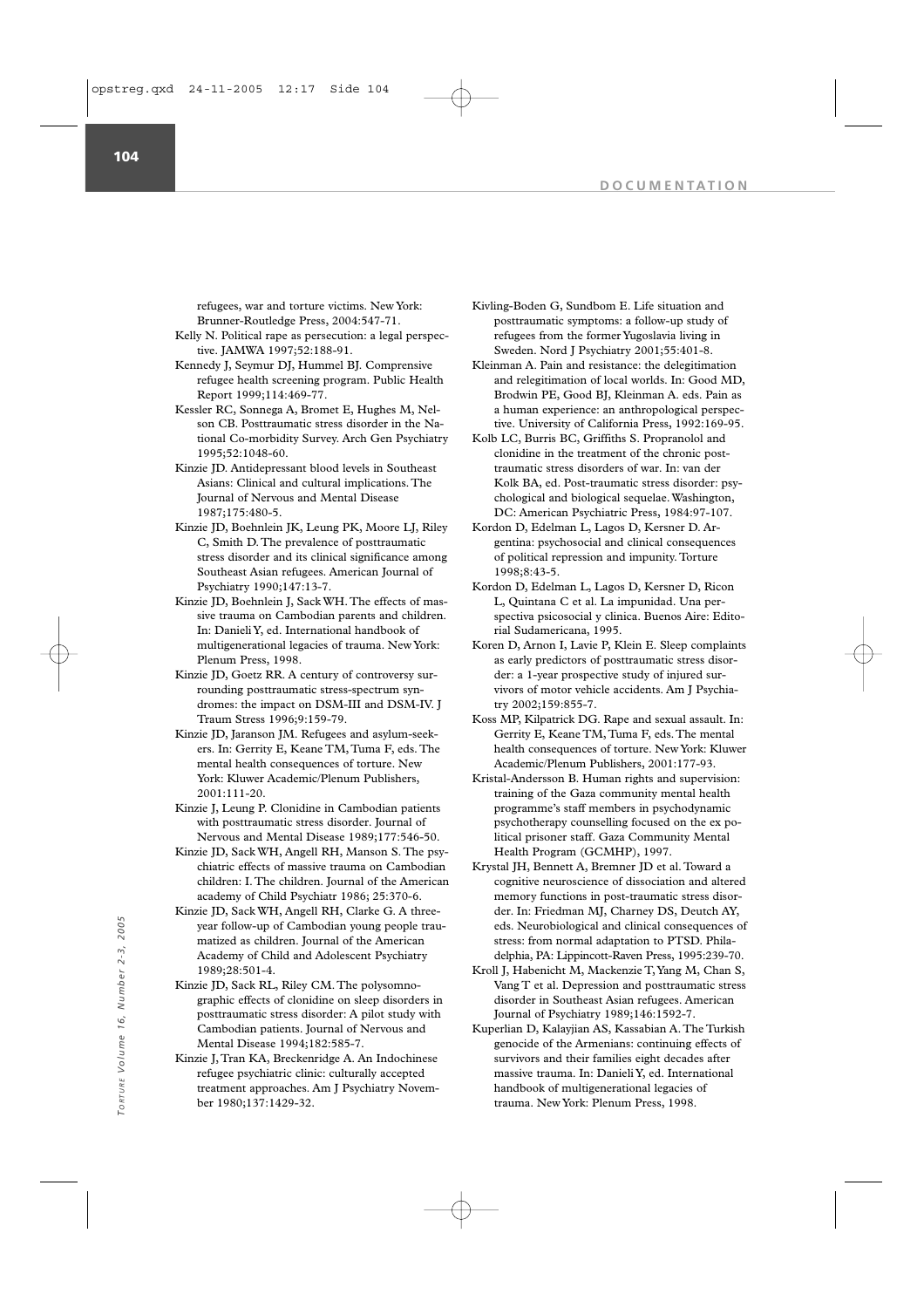Laban CJ, Hajo BPE, Gernaat MD, Komproe IH, Schrreuders MA, deJong JTVM. Psychiatric disorders among Iraqi asylum-seekers in the Netherlands and the relationship with the length of the asylum procedure. J Nerv Ment Dis. (In press).

Lansen J. Vicarious traumatization in therapists treating victims of torture and persecution. Torture 2003;3:138-40.

- Lavie P. Sleep disturbances in the wake of traumatic events. N Engl J Med 2001;345:1825-32.
- Lavik NJ, Hauff E, Skrondal A, Solberg O. Mental disorders among refugees and the impact of persecution and exile: some findings from an outpatient population. Br J Psychiatry 1996;169:726-32.
- Laws A, Patsalides, B. Medical and psychological examination of women seeking asylum: documentation of human rights abuses. JAMWA 1997;52:185-7.
- Layton B, Krikorian R. Memory mechanisms in posttraumatic stress disorder. J Neuropsychiatry Clin Neurosci 2002;14:254-61.
- Lie B. A 3-year follow-up study of psychosocial functioning and general symptoms in settled refugees. Acta Psychiatr Scand 2002;106:415-25.
- Lifton RJ. The Nazi doctors. Medical killing and the psychology of genocide. Basic Books, 1986.
- Lin K, Poland R, Anderson D. Psychopharmacology, ethnicity and culture. Transcultural Psychiatric Research Review 1995;32:3-40.
- Lin K, Poland R, Nagasaki G, eds. Psychopharmacology and psychobiology of ethnicity. Washington, D.C.: APA Press, 1993.
- Lira E. Commentary: managing the care of patients with chronic illness and human rights survivors. J Ambulatory Care Manage 1998;21:51-5.
- Lira E, Weinstein E. La tortura sexual. Paper presented at the Seminario Internacional: Consecuencias de la Represion en el Cono Sur. Sus efectos medicos, psicologicos y sociales. Montevideo, Uruguay, 1986.
- Locke CJ, Southwick K, McClosky LA, Fernandez-Esquer ME. The psychological and medical sequelae of war in Central American refugee mothers and children. Archives of Pediatrics and Adolescent Medicine 1996;150:822-8.
- Madariga C. Prevention of torture in IRCT networks. Survey performed on 26 rehabilitation centres. Torture 1997;7:104-8.
- Malik GH, Reshi AR, Najar MS, Ahmad A, Massod T. Further observation on acute renal failure following physical torture. Nephrol Dial Transplant 1995;10:198-202.
- Malik GH, Sirwal IA, Reshi AR, Najar MS, Tanvir M, Altaf M. Acute renal failure following physical torture. Nephron 1993;63:434-7.
- Marotta SA. Unflinching empathy: counselors and tortured refugees. Journal of Counseling and Development Winter 2003;81:111-4,
- Marsella T, Bornemann T, Ekblad S, Orley J, eds. Amidst peril and pain: the mental health and wellbeing of the world's refugees Washington, D.C.: American Psychological Association, 2004.
- Marshall RD, Beebe KL, Oldham M, Zaninelli R. Efficacy and safety of paroxetine treatment for chronic PTSD: A fixed-dose, placebo-controlled study. Am J Psychiatry 2001;158:1982-8.
- Maercker A, Schutzwohl M. Long-term effects of political imprisonment: a comparison study. Social Psychiatry and Psychiatric Epidemiology 1997;32:435-42.
- Martenyi R, Brown EB, Zhang H, Koke SC, Prakash A. Flueoxetine v. placebo in prevention of relapse in post-traumatic stress disorder. British J Psych 2002;181:315-20. British J Psych 2003;182:91-8.
- McCann L, Pearlman LA. Vicarious traumatization: a framework for understanding the psychological effects of working with victims. J Traum Stress 1990;3:131-49.
- Mercer SW, Ager A, Ruwanpura E. Psychosocial distress of Tibetans in exile: integrating western interventions with traditional beliefs and practice. Social Science and Medicine 2005;60:179-89.
- Mikus A. The theory and practice of volunteer action: Volunteers as helpers in Conflict and post-conflict circumstances. In: Gutlove P, Thompson G. Psychosocial healing. A guide for practioners. Based on programs of the Medical Network for Social Reconstruction in the Former Yugoslavia. Cambridge, Massachusetts: Institute for Resource and Security Studies, 2003:91-8.
- Milgram S. Obedience to authority. An experimental view. Harper Perennial, 1974
- Miorner-Wagner AM. Community integration for psychosocial assistance. In: Gutlove P, Thompson G. Psychosocial healing. A guide for practioners. Based on programs of the Medical Network for Social Reconstruction in the Former Yugoslavia. Cambridge, Massachusetts: Institute for Resource and Security Studies, 2003:91-8.
- Modvig J, Jaranson J. A global perspective of torture, political violence and health. In: John P, Wilson, Drozdek B, eds. Broken spirits: the treatment of traumatized asylum seekers, refugees, war and torture victims. New York: Brunner-Routledge Press, 2004:33-52.
- Modvig J, Pgaduan-Lopez J, Rodenburg J, Salud C, Cabigon RV, Panelo CIA. Torture and trauma in post-conflict East Timor. Lancet 2000;356:1763.
- Moreno A, Grondin MA. Torture and its neurological sequelae. Spinal Cord 2002;40:213-23.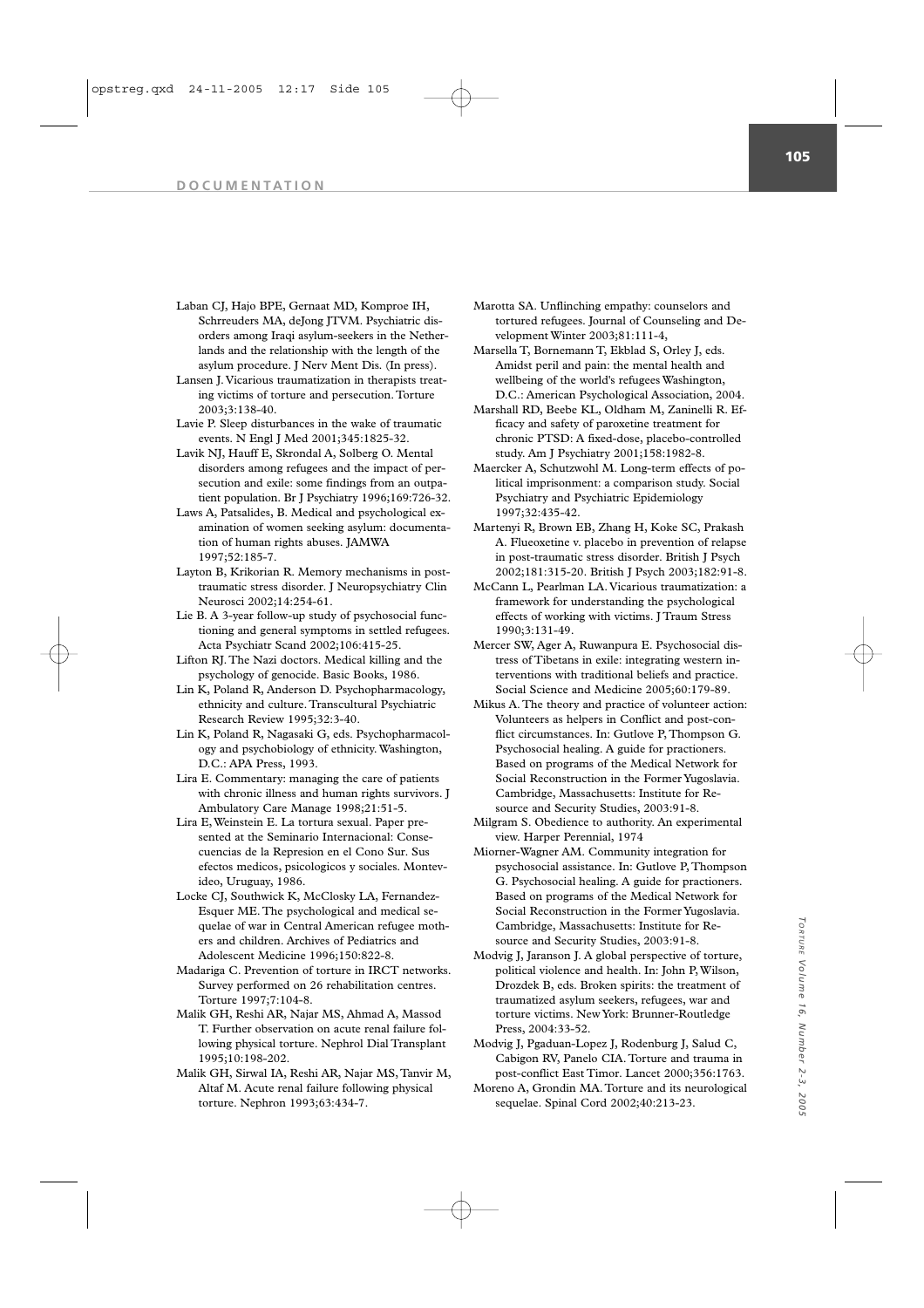Mollica RF. Assessment of trauma in primary care. JAMA 2001;285:1213.

Mollica RF. Surviving torture. N Engl J Med 2004;351:5-7.

Mollica RF, Cui X, Mcinnes K, Massagli M. Sciencebased policy for psychosocial interventions in refugees camps. A Cambodian example. The Journal of Nervous and Mental Disease 2002; 190:158-66.

Mollica RF, Donelan K, Tor S, Lavalle J, Elias, Frankel M et al. The effect of trauma and confinement on functional health and mental health status of Cambodians living in Thailand-Cambodia border camps. JAMA 1993;270:581-6.

Mollica RF, McInnes K, Pham T, Fawzi MCS, Murphy E, Lin L. The dose-effect relationships between torture and psychiatric symptoms in Vietnamese ex-political detainees and a comparison group. J Nerv Ment Dis 1998;186:543-53.

Mollica RF, McInnes K, Sarajlic N, Lavelle J, Sarajlic R, Massagli MP. Disability associated with psychiatric co-morbidity and health status in Bosnian refugees living in Croatia. JAMA 1999;282: 433-9.

Mollica RF, Sarajlic N, Chernoff M, Lavelle J, Vukovic IS, Massagli MP. Longitudinal study of psychiatric symptoms, disability, mortality, and emigration among Bosnia refugees. JAMA 2001;286:546-54.

Mollica RF, Son L. Cultural dimensions in the evaluation and treatment of sexual trauma: an overview. Psychiatr Clin North Am 1989;12:363-79.

Mollica RF, Wyshak G, Lavelle J. The psychosocial impact of war trauma and torture on Southeast Asian refugees. Am J Psychiatry 1987;144:1567- 72.

Mollica RF, Wyshak G, Lavelle J, Truong T, Tor S, Yang T. Assessing symptom change in Southeast Asian refugee survivors of mass violence and torture. American Journal of Psychiatry 1990;147: 83-8.

Montgomery E. Children exposed to organized violence-trauma and coping. In: van Willigen L, ed. Health hazards of organized violence in children (II). Utrecht: Stichting Pharos, 2000:69-81.

Montgomery E. Criterion related validity of screening for exposure to torture. Torture 1994;4:115-8.

Montgomery E. European Conference: empowerment of traumatized refugee families. 21-23 October 1999. Copenhagen, Denmark. Torture 2000;10:20-1. Fractions, 2000, 10:11-152.<br>
Montgomery E. Refugee his and Fraction elastic of organized violence in children<br>
The United Nations, 2000:69-81. Science International 1999;1<br>
Montgomery E. Criterion related validity of scree

Montgomery E. Refugee children from the Middle East. Scandinavian Journal of Social Medicine 1998;54(suppl.):1-152.

Montgomery E, Foldspang A. Criterion related valid-

ity of screening for exposure to torture and trauma. Dan Med Bull 1994;41:588-91.

- Montgomery E, Foldspang A. Traumatic experience and sleep disturbance in refugee children from the Middle East. European Journal of Public Health 2001;11:18-22.
- Moreno A, Grodin MA. Torture and its neurological sequelae. Spinal Cord 2002;40:213-23.
- Morris P, Silove D. Cultural influence in psychotherapy with refugee survivors of torture and trauma. Hospital and Community Psychiatry 1992;43: 820-4.
- Mpinga EK. Torture in Congo-Kinshasa. New forms of torture and methods of fighting them. Torture 1998;8:108-12.

Munczek DS. Short-term treatment of a Central American torture survivor. Psychiatry Winter 1998;61:318-29.

Musisi S, Kinyanda E, Liebling H, Mayengo-Kiziri R. Post-traumatic torture disorders in Uganda. Torture 2000;10:81-7.

Nagan WP, Atkins L. The international law of torture: from universal proscription to effective application and enforcement. Harvard Human Rights Journal 2001;14:87-119.

Nelson KR, Bui H, Samet JH. Screening in special populations: A "Case Study" of recent Vietnamese immigrants. Amer J Med 1997;102:435- 40.

Nicholson BL, Kay DM. Group treatment of traumatized Cambodian women: a culture-specific approach. Social Work 1999;44:470-8.

New South Wales Refugee Health Services. Handling torture in the medical perspective. Standards for General Practitioners (GP) management of patients who may have suffered torture and trauma. Torture 1998;8:51-5.

New South Wales Refugee Health services. Managing survivors of torture and refugee trauma. Sydney, Australia: NSW Refugee Health Service, 2000.

Oehmichen M. The forensic physician's conception of himself. Documentation and prevention of maltreatment and torture as a special task. Forensic Science International 1999;100:77-86.

- Office for Refugee Resettlement. Refugee resettlement program. Report to the Congress FY-2000. U.S. Department of Health and Human Services. U.S. Government Printing Office, 2002.
- Office of The High Commissioner For Human Rights (OHCHR). Istanbul Protocol. Manual on the effective investigation and documentation of torture and other cruel, inhuman or degrading treatment or punishment. Professional training series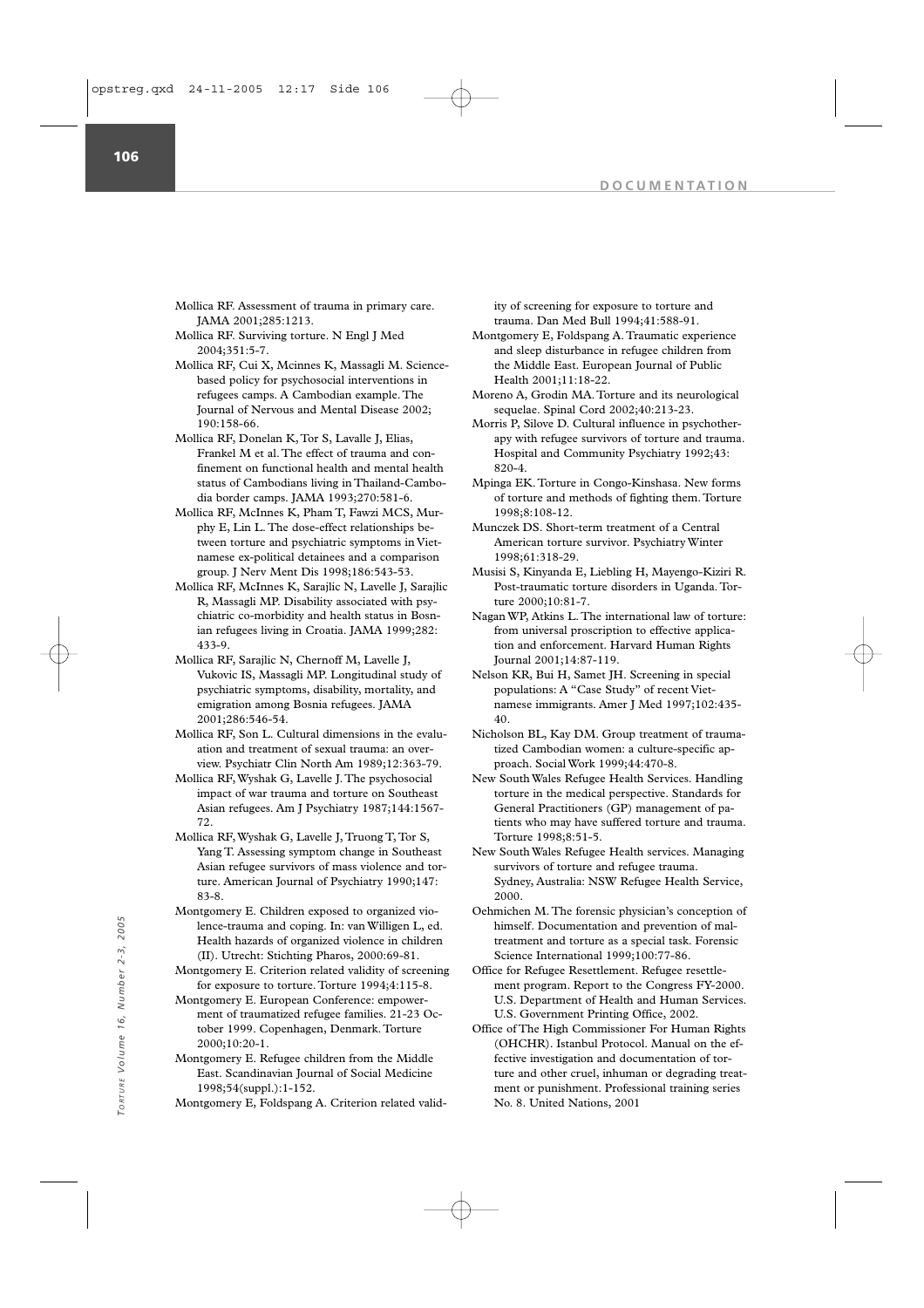- Office of the High Commissioner for Human Rights. United Nations Voluntary Fund for Victims of Torture. Documents. www.unhchr.ch/html/ menu2/9vftortur.htm
- Orellana P.Violaciones a los derechos humanos e informacion. La expereriencia Chilena. Coleccion Documento. Fundacion de Ayuda Social de las Iglesias Cristianas (FASIC), 1989:Anexo 6,163-5.
- Pantic Z. Integrative gestalt group therapy with refugee children. In: Arcel, LT, ed. War victims, trauma and the coping process. armed conflict in Europe and survivor responses. Copenhagen: International Rehabilitation Council for Torture Victims, 1998:351-9.
- Parker M, Parker O,Yuksel S. Psychological effects of torture: an empirical study of tortured and nontortured non-political prisoners. In: Basuglu M, ed. Torture and its consequences: current treatment approaches. Cambridge: Cambridge University Press, 1992:72-82.
- Paunovic N, Ost L-G. Cognitive-behavior therapy vs. exposure therapy in the treatment of PTSD in refugees. Behaviour Research and Therapy 2001;39:1183-97.
- Pedersen T. Community-based intervention beyond "the clinic in the bush": anthropological reflections on armed conflict and community healing. Torture 2003;13(suppl. 1):31-44.
- Peel M, Hinshelwood G, Forrest D. Difficulties in identifying torture survivors. Torture 2001;11:  $50$
- Peel M, Hinshelwood G, Forrest D. The physical and psychological findings following the late examination of victims of torture. Torture 2000;10:12-5.
- Peltzer K. Psychological effects of torture: a comparison of political detainees and non-political prisoners in Malawi. Torture 1997;7:48-53.
- Perkins DD, Zimmerman MA. Empowerment theory, research and application. American Journal of Communty Psychology 1995;23:569-79.
- Petersen HD, Jacobsen P. Psychical and physical symptoms after torture. A prospective controlled study. Forensic Science International 1985;29: 179-89.
- Physicians for Human Rights. A medicolegal report. Israel and the occupied territories. Shaking as a form of torture. Physicians for Human Rights, 1995.
- Physicians for Human Rights. Examining Asylum Seekers. A health professional's guide to medical and psychological evaluation of torture. Physicians for Human Rights, 2001.
- Piwowarczyk L, Moreno A, Grodin. Health care of torture survivors. JAMA 2000;284:539-41. Porter M, Haslam N. Forced displacement in Yu-

goslavia: A meta-analysis of psychological consequences and their moderators. J Trauma Stress 2001;14:817-34.

- Post RM, Weiss SRB, Smith MA. Sensitization and kindling: implications involving neural substrate of PTSD. In: Friedman MJ, Charney DS, Deutch AY, eds. Neurobiological and clinical consequences of stress: from normal adaptation to PTSD. Philadelphia, PA: Lippincott-Raven Press, 1995:203-24.
- Pounder DJ. Documenting and interpreting injuries. Torture 1999;9:15-6.
- Priebe S, Esmali S. Long-term mental sequelae of torture in Iran – who seeks treatment? J Ner Ment Dis 1997;185:74-7.
- Prip K, Tived L. Principles of physiotherapy treatment for torture survivors. In: Prip K, Tived L, Holten N. Physiotherapy for torture survivors: a basic introduction. IRCT, 1995:5
- Puerta MR. Listening to many women, becoming interested in the situation of each one of them, I am more solidary. In: Corporacion AVRE. AVRE 1992-2002. Ten years "Renewing hope together". AVRE, 2003.
- Pumariega AJ. A rationale for culturally competent health services. Bio Medicine May 2001;4:207-14.
- Pynoos RS, Kinzie ID, Gordon M. Children, adolescents, and families exposed to torture and related trauma. In: Gerrity E, Keane TM, Tuma F, eds. The mental health consequences of torture. New York: Kluwer Academic/Plenum Press, 2001:211- 25.
- Quiroga J. Psychosocial support in force migration. The experience of Chilean refugees in Southern California. (In press).
- Rabois D, Batten SV, Keane TM. Implications of biological findings for psychological treatments of post-traumatic stress disorder. Psychiatric Clinics of North America 2002;25(2).
- Rasmussen F, Rasmussen OV. Prevention of torture. Workshop at IRCT Council meeting, September 1997. Torture 1997;7:109-10.
- Rasmussen OV. Medical aspects of torture. Dan Med Bull 1990;37(suppl 1):1-88.
- Rasmussen OV, Lunde I. Evaluation of investigation of 200 torture victims. Dan Med Bulletin 1980;27:241-3.
- Reeler AP. Is torture a post-traumatic stress disorder? Torture 1994;4:59-63.
- Reeler AP, Mbape PT. A pilot study of a brief form of psychotherapy for survivors of torture. Torture 1998;8:120-5.
- Regier DA, Kaelber CT, Rae DS, Farmer ME, Knauper B, Kessler RC et al. Limitations of diagnostic criteria and assessment instruments for mental

*TORTURE*

*TORTURE Volume 16,* 

*Volume 16, Number 2-3, 2005*

Number 2-3, 2005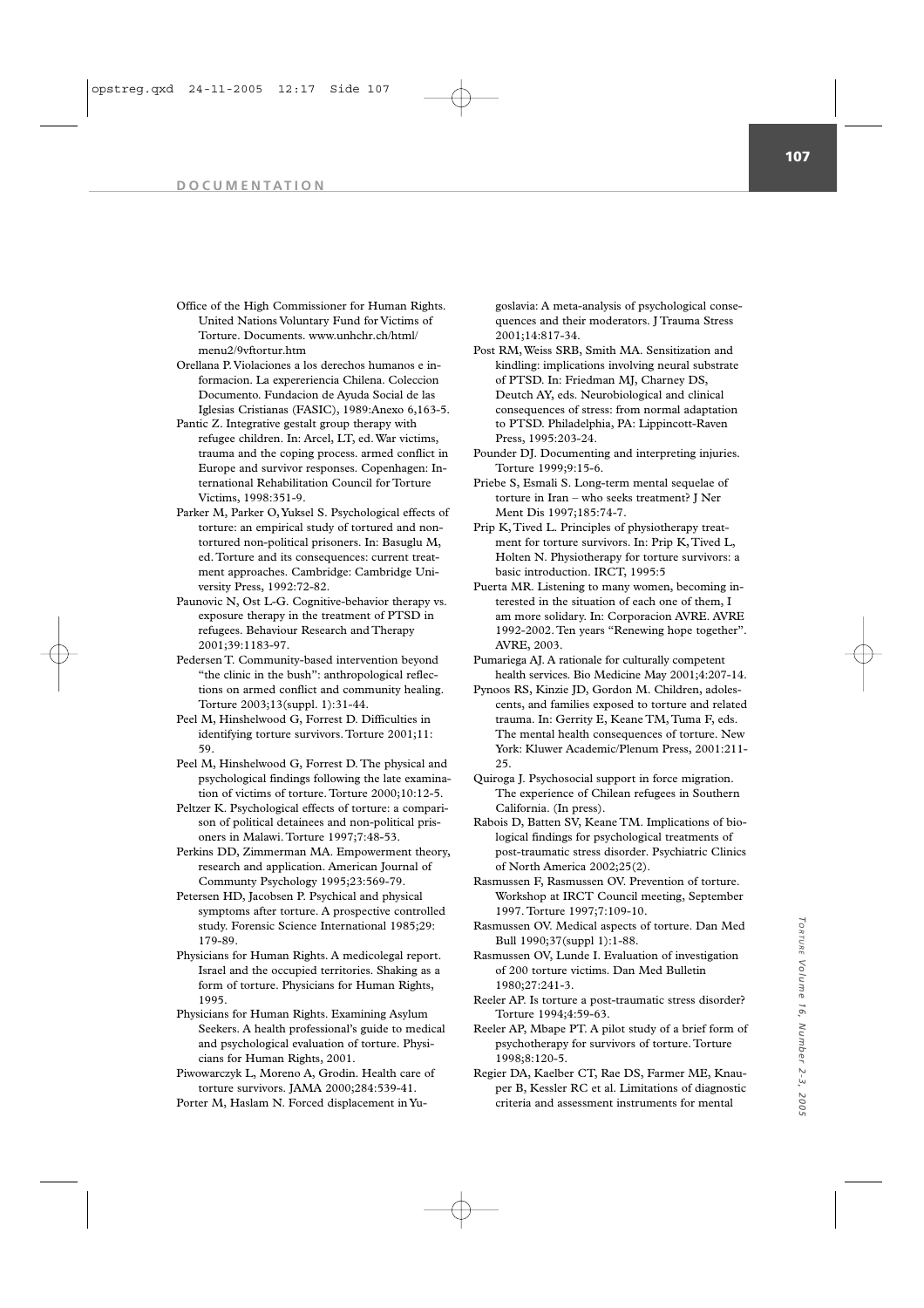disorders. Implications for research and policy. Arch Gen Psychiatry 1998;55:109-15.

- Robinson RG, Jorge R. Longitudinal course of mood disorder following traumatic brain injury. Arc Gen Psychiatry 2002;59:23-4.
- Roche C. Impact assessment for development agencies. Learning to value change. Oxfam G.B., 1999. Reprinted 2002.
- Roche P. Survivors of torture and trauma: A special group of patient with chronic pain. Australian Physiotherapy 1992;38:156-7.
- Rose S, Bisson J. Brief early psychological interventions following trauma: a systematic review of the literature. Journal of Traumatic Stress 1998;11:697-10.
- Roth G, Ekblad S. Decreased levels of cortisol and testosterone among mass evacuated adults from Kosovo with trauma experience and PTSD. Abstracts 11th Cong Assoc European Psychiatrist, Stockholm, 4-8 May. J Assoc Eur Psychiatr 2002;17(suppl. 1):94s.
- Roth S, Friedman, MJ. Childhood trauma remembered: a report on the current scientific knowledge base and its applications. Northbrook. IL: International Society for Traumatic Stress Studies, 1997.
- Roth S, Newman E. The process of coping with sexual trauma. J Traumatic Stress 1991;4:279-97.
- Rundell JR, Ursano RJ, Hollloway HC, Silberman EK. Psychiatric responses to trauma. Hospital and Community Psychiatry 1989;40:68-74.
- Salazar P. AVRE corporation presentation. Support to victims for emotional recovery. Bogata, Columbia: Publicacion AVRE, 2003.
- Schott RM. Philosophical perspectives on the crisis of war rape. Torture 2002;12:47-53.
- Sehwail M, Rasras K. Group therapy for victims of torture and/organized violence. Torture 2001;1:55-7.
- Sharma B, van Ommeren M. Preventing torture and rehabilitating survivors in Nepal. Transcultural Psychiatry 1998;35:85-97.
- Shenson S, Silver B. A good example of documentation and treatment service for survivors of torture. Torture 1997;7:79-81.
- Sherman JJ. Effects of psychotherapeutic treatments for PTSD: a metaanalysis of controlled clinical trials. Journal of Traumatic Stress 1998;11:413- 35.
- Shresta NM, Sharma B, van Ommeren M, Regmi S, Makaju R, Komproe I et al. Impact of torture on refugees displaced within the developing world: symptomatology among Bhutanese refugees in Nepal. JAMA 1998;280:443-8. Shenson S, Silver B. A good example of documenta-<br>
ton and treatment service for survivors of tor-<br>
torture. Washington, D.C.: American Psychoten<br>
<sup>2</sup><sub>C</sup> <sup>2</sup><sub>C</sub> Conserved incel (1997;7:79-81.<br>
Sherman JJ. Effects of psycho</sub>

Silove D. The crisis of Bosnian refugees in Australia:

the challenge for psychiatry. Australian Psychiatry October 1994;2:216-8.

- Silove D. The psychosocial effects of torture, mass human rights violations, and refugee trauma: toward an integrated conceptual framework. J Nerv Ment Dis 1999;187:200-7.
- Silove D, Sinnerbrink I, Field A, Manicavasagar V, Steel Z. Anxiety, depression and PTSD in asylum seekers: associations with pre-migration trauma and post-migration stressors. Br J Psychiatry 1997;170:352-7.
- Silove D, Steel Z, McGorry P, Miles V, Drobny J. The impact of torture on post-traumatic stress symptoms in war-affected Tamil refugees and immigrants. Compr Psychiatry 2002;43:49-55.
- Silove D, Steel Z, Watters C. Policies of deterrence and the mental health of asylum seekers. JAMA 2000;284:604-11.
- Sinding R. The late ear, nose, and throat region sequelae of torture. Torture 2000;9:20-2.
- Skylv G. Falanga. Diagnosis and treatment of late sequelae. I: Prip K, Tived L, Holten N. Physiotherapy for torture survivors. A basic introduction. Copenhagen: IRCT, 1995:58-72.
- Skylv G. The physical sequelae of torture. In: Basoglu M, ed. Torture and its consequences. Current treatment approaches. Cambridge University Press, 1992.
- Slomka J. Understanding culture clashes in the clinical setting. Clevelan Clin J Med 1998;65:66-9.
- Smajkic A, Weine S, Djuric-Bijedic Z, Boskailo E, Lewis J, Pavkovic I. Sertraline, paroxetine, and venlafaxine in refugee posttraumatic stress disorder with depression symptoms. Journal of Traumatic Stress 2001;14:445-52.
- Smith FMC, Pham T, Lin L, Nguyen TV, Ngo D, Murphy E et al. The validity of posttraumatic stress disorder among Vietnamese refugees. J Traum Stress 1997;10:101-8.
- Smith MW, Cartaya OJ, Mendoza R, Lesser IM, Lin KM. Conceptual models and psychopharmacological treatment of torture victims. In: Jaranson JM, Popkin MK, editors. Caring for victims of torture. Washington, D.C.: American Psychiatric Press, 1998:149-69.
- Snodgrass LL,Yamamoto J, Frederick C, Ton-That N, Foy DW, Chan L et al. Vietnamese refugees with PTSD symptomatology: intervention via a coping skills model. Journal of Traumatic Stress 1993;6:569-75.
- Solomon SD, Gerrity ET, Muff AM. Efficacy of treatments for posttraumatic stress disorder: an empirical review. JAMA 1992;268:633-8.
- Somnier F, Vesti P, Kastrup M, Genefke IK. Psy-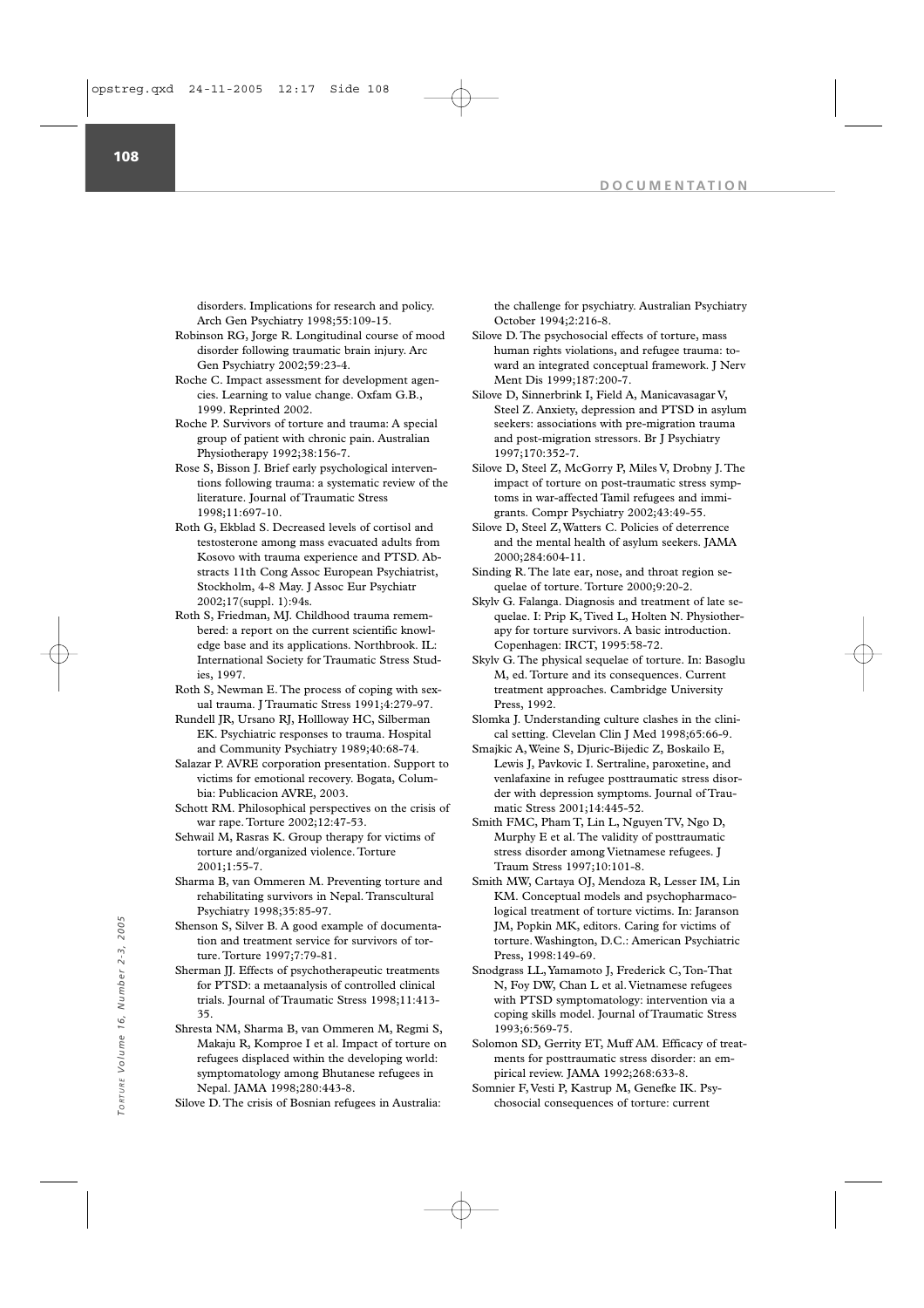knowledge and evidence. In: Basoglu M, ed. Torture and its consequences: current treatment approaches. Cambridge: Cambridge University Press, 1992:56-71.

- Sorensen B. CAT and article 20 and 22. Contribution to the Festscrift for Jacob Moller Raoul Wallenberg Institute. Torture 1988;8:76-81.
- Soriano FI. Conducting needs assessments. A multidisciplinary approach. Sage human services guide. Sage Publication,1995.
- Southwick SM, Davis M, Horner B, Cahill L, Morgan CA, Gold PE et al. Relationship of enhanced norepinephrine activity during memory consolidation to enhanced long-term memory in humans. Am J Psychiatry 2002;159:1420-2.
- Southwick SM,Yehuda R, Giller EL et al. Use of tricyclics and monoamine oxidase inhibitors in the treatment of PTSD: a quantitative review. In: Murburg MM, ed. Catecholamine function in post-traumatic stress disorder: emerging concepts. Washington, D.C.: American Psychiatry Press, 1994:293-305.
- Spring M, Westermeyer J, Halcon L, Savik K, Robertson C, Johnson DR et al. Sampling in difficultto-access refugee and immigrant communities. J Nerv Ment Dis 2003;191:813-9.
- Staiff M. Visits to detained torture victims by ICRC (II) The psychological impact of visits and interviews with detained torture victims. Torture 2000;10:41-4.
- Stedman T,Yellowlees P, Mellsop G, Clarke R, Drake S. Measuring consumer outcome in mental health. Field testing of selected measures of consumer outcome in mental health. Canberra ACT: Department of Health and family Services,1997.
- Steel Z, Silove D, Bird K, McGorry P, Mohan P. Pathways from war trauma to posttraumatic stress symptoms among Tamil asylum seekers, refugees, and immigrants. J Traum Stress 1999;12:421-33.
- Steel Z, Silove D, Phan T, Bauman A. Long-term effect of psychological trauma on the mental health of Vietnamese refugees resettled in Australia: a population-based study. Lancet 2002;360:1056-61.
- Stop Prison Rape. Prisoner rape spreads disease inside and outside prison. 2004 b. www.spr.org
- Stop Prison Rape. The basics on prison rapes. 2004 a. www.spr.org
- Stout SC, Kilts CD, Nemeroft CB. Neuropeptides and stress: preclinical findings and implications for pathophysiology. In: Friedman MJ, Charney DS, Deutch AY, eds. Neurobiological and clinical consequences of stress: from normal adaptation to PTSD. Philadelphia, PA: Lippincott-Raven Press, 1995:103-23.

Strong C. The effects of war – posttraumatic stress disorder after traumatic brain injury. Neuropsychiatry Reviews 2003;Apr:1,8.

- Struckman-Johnson C, Struckman-Johnson D. Sexual coercion in seven Midwestern prisons for men. The prison J 2000; 80:379-80.
- Struckman-Johnson C, Struckman-Johnson D. Sexual coercion reported by women in three Midwestern prisons. J Sex Research August 2002;39:217-27.
- Suli A, Como A. Mental health of refugees: the case of Albania. World Psychiatry 2002;1:179-80.
- Strudsholm J. Portrait of a torturer. Torture 1999;9:54-7.
- Sveaass N. The psychological effects of impunity. In: Lavik NJ, Nygard M, Sveaass N, Fannemel E, eds. Pain and survival. Human rights violations and mental health. Scandinavian University Press, 1994:211-25.
- Swiss S, Giller JE. Rape as a crime of war: medical perspective. JAMA 1993;270:612-5.
- Taguba AM. The Taguba Report. Army report on Iraqi prisoner abuse. Complete text of Article 15- 6 Investigation of the 800th military policy brigade. Washington, D.C.: Department of De $fence$ , 2004.
- Tang SM, Fox SH. Traumatic experience and the mental health of Senegalese refugees. Journal of Nervous and Mental Diseases 2001;189:507-12.
- The Secretary of Defense (SOD). Memorandum for the commander US Southern Command. Subject: Counter resistance techniques in the war on terrorism. 2003 April 16:1-6.
- Thomsen AM, Madsen JB, Smidt-Nielsen K, Eriksen J. Chronic pain in torture survivors. Torture 1997;7:118-20.
- Thomsen JT. The role of the pathologist in human rights. J Clin Pathol 2000;53:569-72.
- Totozani D, Kallaba M, Sheremeti A. A study of the psychological state of Kosovo refugee children settled in Shkallnur village in the Durres district. Torture 2001;11:42-4.
- Turner S, Gorst-Unsworth C. Psychological sequelae of torture. In: Wilson JP, Raphael B, eds. International handbook of traumatic stress syndromes. New York: Plenum Press, 1993:703-13.
- UCLA Center for Health Policy Research.Performing a community assessment: workshop workbook. Health Data Program, 2003.
- United Nations General Assembly. Resolution 52/149 of 12 December 1997. Torture 1998;8:23.
- United Nations. Center for Social Development and Human Rights Affairs. Manual on the effective prevention and investigation of extra-legal, arbitrary and summary executions. New York: U.N., 1991.

*TORTURE*

TORTURE

Volume

*Volume 16, Number 2-3, 2005*

Number 2-3, 2005

16,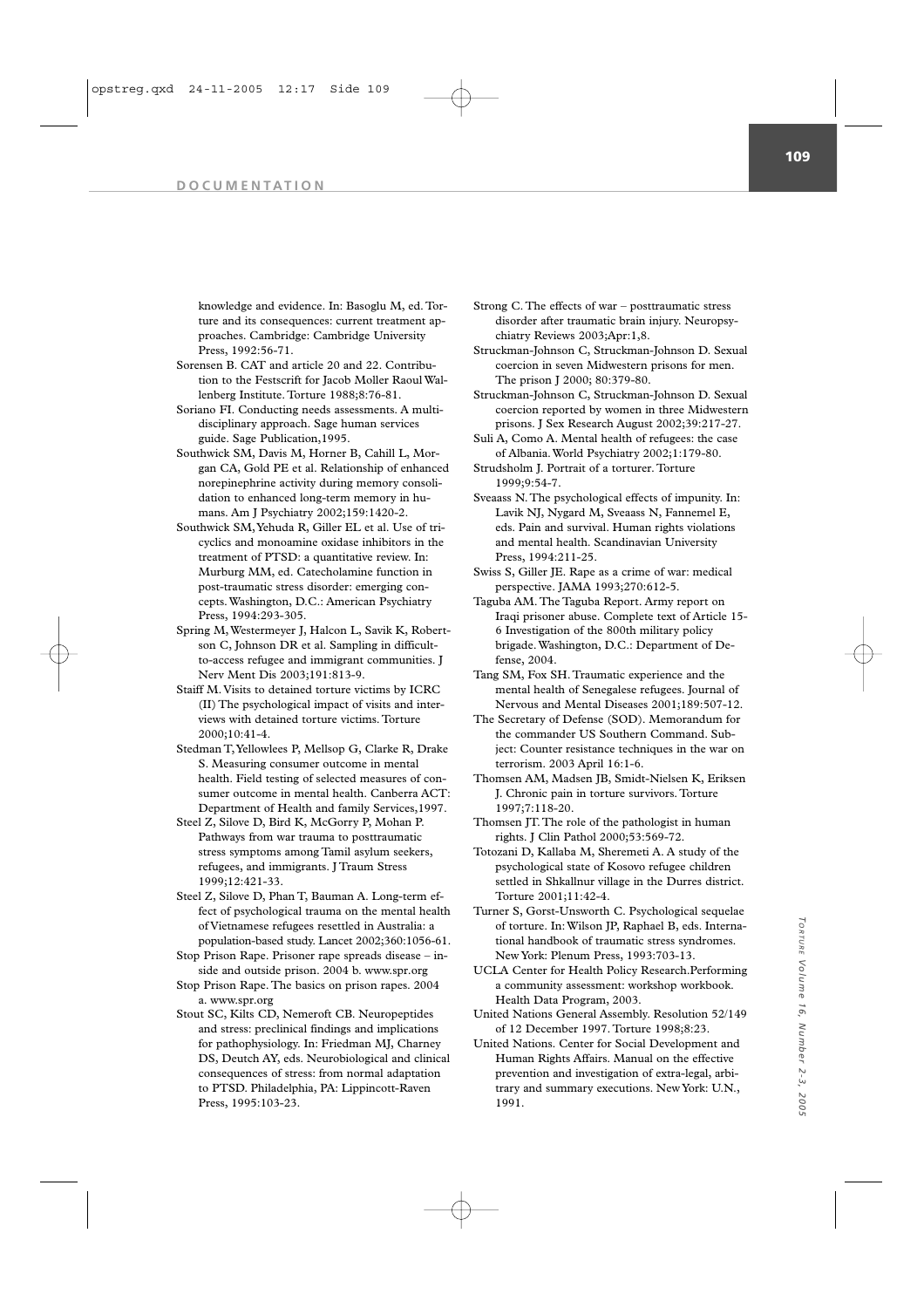**110**

- United Nations. Convention against torture and other cruel, inhuman or degrading treatment or punishment. 10 December 1984. In: Human rights 1945-1995. Blue Book Serie. Volume VII: Document 50. United Nations, 1995:294-300.
- United Nations. Declaration on the Right to Development. In:Human Rights. 1945-1995. Blue Book Serie. Volume VII: Document 56. United Nations, 1995:322-4.
- United Nations. Integrating human rights with sustainable human development. A United Nations Development Programme (UNDP) Policy Document. New York: UN, 1998.
- United Nations. International Covenant on Civil and Political Rights 26 December 1966. In: Human rights 1945-1995. Blue Book Series. Volume VII. Document 32. United Nations, 1995:235-44.
- United Nations. Office of the High Commissioner for Human Rights. Istanbul Protocol. Manual on the effective investigation and documentation of torture and other cruel, inhuman and degrading treatment or punishment. Professional training series no. 8. New York and Geneva: U.N., 2001.
- United Nations. Optional protocol to the Convention against torture and other cruel, Inhuman or degrading treatment. December 18, 2002. University of Minnesota. Human Rights Library. www1.umn.edu/humanrts/instree/optprotort.html
- United Nations. Principles on the effective investigation and documentation of torture and other cruel, inhuman or degrading treatment or punishment. General Assembly resolution 55/89 of 4 December 2000. www.ohchr.org/english/law/ investigation.htm
- United Nations. Status of ratification of the Convention against Torture. New York, 10 December 1984. 2004. www.ohchr.org/english/law/catratify.html
- United Nations. United Nations Voluntary Fund for Victims of Torture. Report of the Secretary General, United Nations Economic and Social Council, Geneva, 19 December, 1997.
- Van Boven T. Questions of human rights of all persons subjected to any form of detention or imprisonment. United Nations. Economic and Social Council. Commission on Human Rights. E/CN.4/1997/104. 6 January 1997.
- Van Boven T. Revised set of basic principles and guidelines on the right to reparation for victims of gross violations of human rights and humanitarian law. United Nations. Economic and Social Council. Commission on Human Rights. E/CN.4/Sub.2/1996/17. 24 May 1996. rail, Geneva, 19 December, 1997.<br>
Victorian Foundation for Survivors of Torture<br>
Van Boven T. Questions of human rights of all per-<br>
sons subjected to any form of detention or im-<br>  $\frac{1}{2}$ <br>  $\frac{1}{2}$ <br>
cal Council. Commis
	- Van der Kolk BA, Dryluss D, Michaels M et al. Flu-

oxetine in post-traumatic stress disorder. Clinical Psychiatry 1994;55:517-22.

- Van der Veer G. Empowerment of traumatized refugees: a developmental approach to prevention and treatment. Torture 2000;10:8-11.
- Van der Veer G. Psychotherapy with traumatized refugees and asylum seekers: working through traumatic experiences or helping to cope with loneliness. Torture 1999;9:49-53.
- Van der Veer G. Transcultural psychotherapy with adolescent refugees. Torture 2003;13(suppl 2):25-9.
- Van Ommeren M, de Jong JTVM, Sharma B, Komproe I, Thapa SB, Cardena E. Psychiatric disorders among tortured Bhutanese refugees in Nepal. Arch Gen Psychiatry 2001;58:475-82.
- Van Ommeren M, Sharma B, Sharma GK, Komproe I, Cardena E, de Jong JTVM. The relationship between somatic and PTSD symptoms among Bhutanese refugee torture survivors: examination of co-morbidity with anxiety and depression. Journal of Traumatic Stress 2002;15:415-21.
- Van Schaack B, Ramagoza vs.Garcia. Command responsibility under the Alien Tort Claims act and the Torture Victim Protection Act. Human Rights Brief 2001:1,2,4,31.
- Vasterling JJ, Constans JI, Hanna-Pladdy B. Head injury as a predictor of psychological outcome in combat veterans. Journal of Traumatic Stress 2000;13:441-51.
- Vazquez AL. Resccczynski K, Barcelo P. Torture and psychological manipulation. Chile committee for human rights. Newsletter 1977 Jan: 3-6.
- Victorian Foundation for Survivors of Torture (VFTS). Caring for refugee patients in general practice. A desk-top guide. A Victorian Foundation for Survivors of Torture publication. Second ed., 2002.
- Victorian Foundation for Survivors of Torture (VFTS). A guide to working with young people who are refugees: strategies for providing individual counseling and group work. Melbourne: The Victorian Foundation for Survivors of Torture Inc., 1996.
- Wagner G, Rasmussen OV. Torturers. Danish medical group of Amnesty International, 1983.
- Walley C. Searching for "voices": feminism, anthropology, and the global debate over female genital operations. Cultural Anthropology 1997;12:405- 38.
- Walter PF, Jaranson J. Refugee and immigrant health care. Med Clin North Am 1999;83:1103-20.
- Weine SM, Danieli Y, Silove D, van Ommeren, M, Fairbank JA, Saul J. Guidelines for international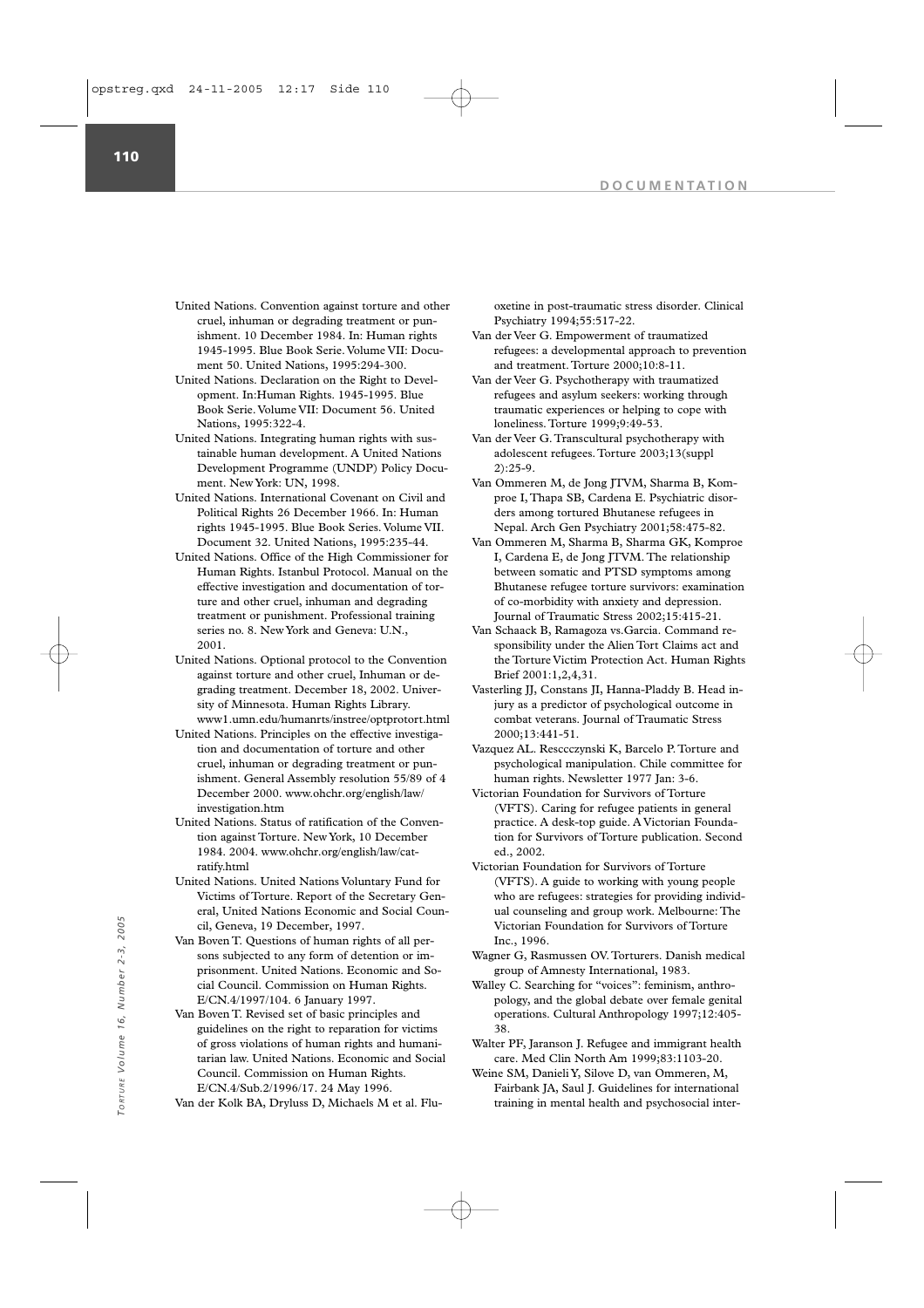ventions for trauma exposed populations in clinical and community settings. Psychiatry 2003 65:156-64.

- Weine SM, Kulenovic, Dzurbur A, Pavkovic I, Gibbons R,. Testimony psychotherapy in Bosnian refugees: a pilot study. American Journal of Psychiatry 1998;155:1720-6.
- Weine SM,Vojvoda D, Becker DF, McGlashan TH, Hodzic E, Laub D et al. PTSD symptoms in Bosniam refugees 1 year after resettlement in the United States. Am J Psychiatry 1998;155:4:562-4.
- Weine SM, Kulenovic AD, Pavkovic I, Gibbons R. Testimony psychotherapy in Bosnian refugees: A pilot study. American Journal of Psychiatry 1998;155:1720-6.
- Weiss CH. Evaluation research. Methods for assessing program effectiveness. Prentice Hall Inc.,1972.
- Welsh J, Rayner M. The "acceptable enemy": torture in non-political cases. Torture 1997;7:9-14.
- Wenzel T, Griengl H, Stompe T, Mirzaei S, Kieffer W. Psychological disorders in survivors of torture: exhaustion, impairment and depression. Psychopathology 2000;33:292-6.
- West JL. Psychiatric aspects of training for honorable survival as prisoner of war. Am J Psychiatry 1958:329-36.
- Westermeyer J, Williams M. Three categories of victimization among refugees in a psychiatric clinic. In: Jaranson J, Popkin M, eds. Caring for victims of torture. Washington, D.C.: American Psychiatric Press, 1998:61-86.
- Westermeyer J. A matched pairs study of depression among Hmong refugees with particular reference to predisposing factors and treatment outcome. Soc Psychiatr Epidemiol 23:64-71.
- White DP. Tragedy and insomnia. N Engl J Med 2001;345:1846-7.
- Williams L. Torure and the torturer. The Psychologist 1992;5:305-8.
- World Health Organization (WHO). Collective violence. In: World report on violence and health. Geneva, Switzerland: WHO, 2002:213-37.
- World Health Organization (WHO). Continuous quality development: a proposed national policy. Regional office of Europe. Copenhagen: WHO, 1993.
- Williams AC. Treating torture survivors: reduce pain and isolation. American Pain Society Bulletin 2003; Febr:3-6.
- Williams WH, Evans JJ, Needham P, Wilson BA. Neurological, cognitive and attributional predictors of posttraumatic stress symptoms after traumatic brain injury. Journal of Traumatic Stress 2002;15:397-400.
- Willis GB, Gonzalez A. Methodological issues in the use of survey questionnaires to assess the health effects of torture. Journal of Nervous and Mental Disease 1998;186:283-9.
- Witterholt S, Jaranson J. Treating torture victims on site: Bosnian refugees in Croatia. In: Jaranson J, Popkin M, eds. Caring for victims of torture. Washington, D.C.: American Psychiatric Press, 1998:243-52.
- Wolfe J, Kimerling R. Gender issues in posttraumatic stress disorder. In: Wilson J, Keane TM, eds. Assessing psychological trauma and PTSD. New York: Guilford Press, 1997.
- World Health Organization. The ICD-10 classification of mental and behavioral disorders: clinical descriptions and diagnostic guidelines. Geneva, Switzerland: WHO, 1992.
- Yehuda R, McFarlane AC, eds. Psychobiology of posttraumatic stress disorder. Annals of the New York Academy of Sciences 821. New York: New York Academy of Sciences, 1997.
- Yehuda R, Schmeidler J, Elkin A, Wilson GS, Siever L, Binder-Brynes K et al. Phenomenology and psychobiology of the intergenerational response to trauma. In: Danieli Y, ed. International handbook of multigenerational legacies of trauma. New York: Plenum Press, 1998:639-55.
- Youngmann R, Minuchin-Itzigsohn S, Barasch M. Manifestations of emotional distress among Ethiopian immigrants in Israel: patient and clinician perspectives. Transcultural Psychiatry 1999;36:45-63.